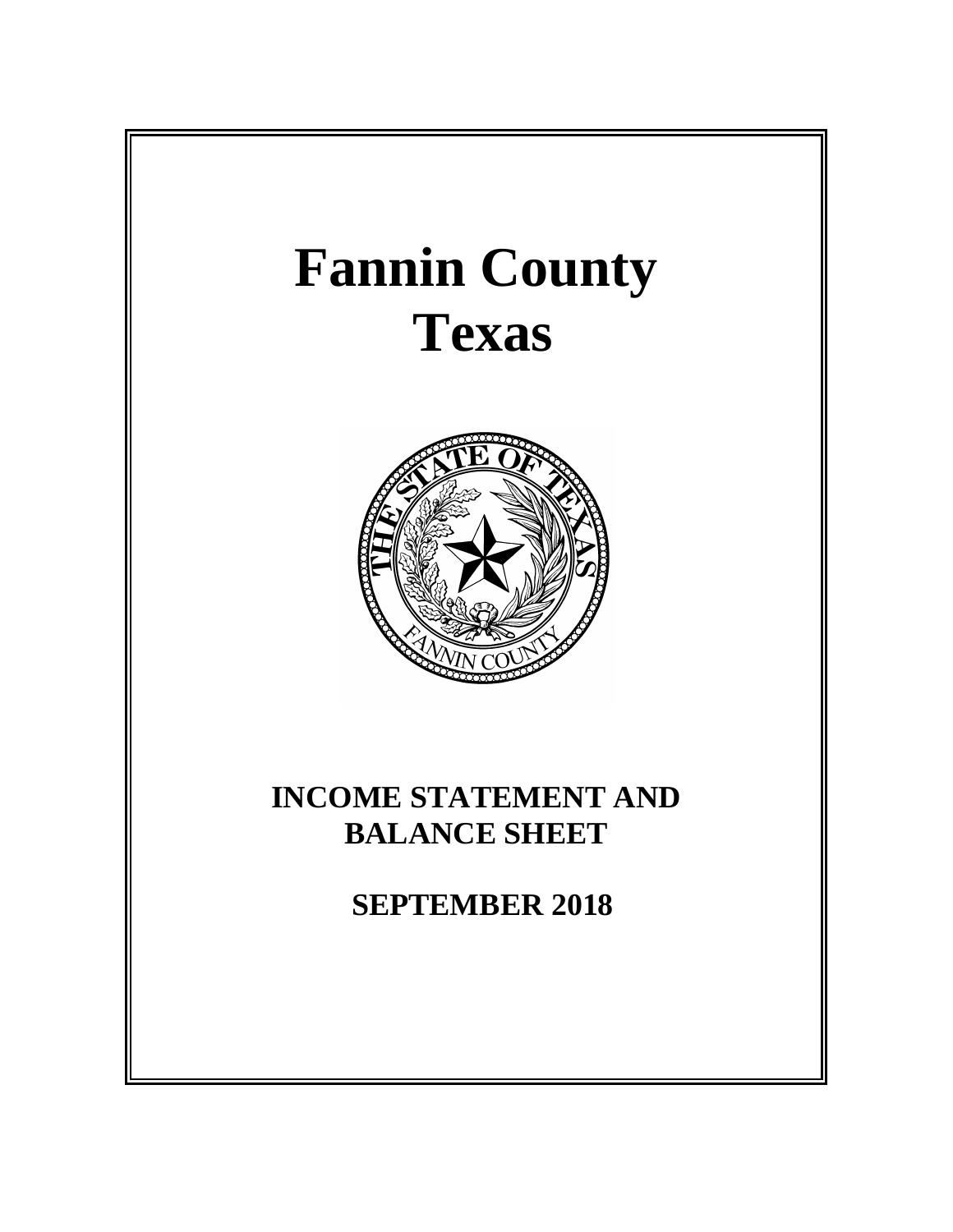| FANNIN COUNTY<br>BONHAM, TEXAS 75418<br>101 E. SAM RAYBURN DRIVE SUITE 303<br>***** INCOME ACCOUNTS *****<br>0.00<br>10-300-110 UNENCUMBERED FUND BALANCE<br>7,649,395.93<br>10-310-110 CURRENT TAXES<br>10-318-120 PAY N LIEU TAX/GRASSLAND<br>16,790.23<br>10-318-121 PAY N LIEU TAX/UPPER TRINITY 14,592.80<br>10-318-130 COURT COSTS/ARREST FEES<br>232,759.93<br>10-318-132 ATTORNEYS & DOCTORS<br>21,478.20<br>10-318-140 TAX ON MIXED DRINKS<br>17,334.36<br>10-318-160 SALES TAX REVENUES<br>871,600.66<br>157,698.47<br>10-319-420 JAIL PAY PHONE COMMISSION<br>10,000.00<br>10-319-429 SCHOLARSHIP FUNDS<br>10-319-551 ANNUAL PAYMENT<br>0.00<br>0.00<br>10-319-552 MONTHLY MONITORING PAYMEN<br>342,617.50<br>10-319-553 ADMINISTRATIVE FEE<br>0.00<br>10-319-554 REIMB.FOR CONFINEMENT EXP.<br>10-320-200 ALCOHLIC BEVERAGE LICENSE<br>1,417.50<br>110,095.55<br>10-320-300 SEWAGE PERMITS/INSPECTIONS<br>10-320-545 FOOD SERV.PERMITS/CLASSES<br>0.00<br>10-320-546 \$5 COUNTY FEE/FOOD HANDLERS CLASS 0.00<br>113,306.31<br>10-321-200 COMMISSIONS ON CAR REGIST<br>10-321-250 COMMISSION ON CAR TITLES<br>44,980.00<br>10-321-251 COMM.ON SALES TAX COLLECTIONS 247,809.34<br>8,941.28<br>10-321-901 TAX CERTIFICATES<br>10-330-396 RIFLE RESISTANT BODY ARMOR 3439801 14,150.00<br>0.00<br>10-340-135 FAMILY PROTECTION FEE<br>632.62<br>10-340-400 COUNTY JUDGE FEES<br>10-340-403 COUNTY CLERK FEES<br>242,617.80<br>78,784.93<br>10-340-450 DISTRICT CLERK FEES<br>19,820.40<br>10-340-455 J. P. #1 FEES<br>6,908.49<br>10-340-456 J. P. #2 FEES<br>10-340-457 J. P. #3 FEES<br>9,300.57<br>10-340-475 DISTRICT ATTORNEY FEES<br>6,027.66<br>10-340-480 BOND APPLICATION FEE<br>1,000.00<br>983.90<br>10-340-484 ELECTION REIMBURSEMENTS<br>11,935.24<br>10-340-551 CONSTABLE PCT. 1 FEES<br>10-340-552 CONSTABLE PCT. 2 FEES<br>2,275.00<br>10-340-553 CONSTABLE PCT. 3 FEES<br>2,545.61 | $12 - 11 - 2018$ | TIME: 07:51 AM - FOR MONTH ENDING 9-30-18 | INCOME STATEMENT |  |  | PAGE<br>1<br>PREPARER: 0004 |
|--------------------------------------------------------------------------------------------------------------------------------------------------------------------------------------------------------------------------------------------------------------------------------------------------------------------------------------------------------------------------------------------------------------------------------------------------------------------------------------------------------------------------------------------------------------------------------------------------------------------------------------------------------------------------------------------------------------------------------------------------------------------------------------------------------------------------------------------------------------------------------------------------------------------------------------------------------------------------------------------------------------------------------------------------------------------------------------------------------------------------------------------------------------------------------------------------------------------------------------------------------------------------------------------------------------------------------------------------------------------------------------------------------------------------------------------------------------------------------------------------------------------------------------------------------------------------------------------------------------------------------------------------------------------------------------------------------------------------------------------------------------------------------------------------------------------------------------------------------------------------------------------------------------|------------------|-------------------------------------------|------------------|--|--|-----------------------------|
|                                                                                                                                                                                                                                                                                                                                                                                                                                                                                                                                                                                                                                                                                                                                                                                                                                                                                                                                                                                                                                                                                                                                                                                                                                                                                                                                                                                                                                                                                                                                                                                                                                                                                                                                                                                                                                                                                                              |                  |                                           |                  |  |  |                             |
|                                                                                                                                                                                                                                                                                                                                                                                                                                                                                                                                                                                                                                                                                                                                                                                                                                                                                                                                                                                                                                                                                                                                                                                                                                                                                                                                                                                                                                                                                                                                                                                                                                                                                                                                                                                                                                                                                                              |                  |                                           |                  |  |  |                             |
|                                                                                                                                                                                                                                                                                                                                                                                                                                                                                                                                                                                                                                                                                                                                                                                                                                                                                                                                                                                                                                                                                                                                                                                                                                                                                                                                                                                                                                                                                                                                                                                                                                                                                                                                                                                                                                                                                                              |                  |                                           |                  |  |  |                             |
|                                                                                                                                                                                                                                                                                                                                                                                                                                                                                                                                                                                                                                                                                                                                                                                                                                                                                                                                                                                                                                                                                                                                                                                                                                                                                                                                                                                                                                                                                                                                                                                                                                                                                                                                                                                                                                                                                                              |                  |                                           |                  |  |  |                             |
|                                                                                                                                                                                                                                                                                                                                                                                                                                                                                                                                                                                                                                                                                                                                                                                                                                                                                                                                                                                                                                                                                                                                                                                                                                                                                                                                                                                                                                                                                                                                                                                                                                                                                                                                                                                                                                                                                                              |                  |                                           |                  |  |  |                             |
|                                                                                                                                                                                                                                                                                                                                                                                                                                                                                                                                                                                                                                                                                                                                                                                                                                                                                                                                                                                                                                                                                                                                                                                                                                                                                                                                                                                                                                                                                                                                                                                                                                                                                                                                                                                                                                                                                                              |                  |                                           |                  |  |  |                             |
|                                                                                                                                                                                                                                                                                                                                                                                                                                                                                                                                                                                                                                                                                                                                                                                                                                                                                                                                                                                                                                                                                                                                                                                                                                                                                                                                                                                                                                                                                                                                                                                                                                                                                                                                                                                                                                                                                                              |                  |                                           |                  |  |  |                             |
|                                                                                                                                                                                                                                                                                                                                                                                                                                                                                                                                                                                                                                                                                                                                                                                                                                                                                                                                                                                                                                                                                                                                                                                                                                                                                                                                                                                                                                                                                                                                                                                                                                                                                                                                                                                                                                                                                                              |                  |                                           |                  |  |  |                             |
|                                                                                                                                                                                                                                                                                                                                                                                                                                                                                                                                                                                                                                                                                                                                                                                                                                                                                                                                                                                                                                                                                                                                                                                                                                                                                                                                                                                                                                                                                                                                                                                                                                                                                                                                                                                                                                                                                                              |                  |                                           |                  |  |  |                             |
|                                                                                                                                                                                                                                                                                                                                                                                                                                                                                                                                                                                                                                                                                                                                                                                                                                                                                                                                                                                                                                                                                                                                                                                                                                                                                                                                                                                                                                                                                                                                                                                                                                                                                                                                                                                                                                                                                                              |                  |                                           |                  |  |  |                             |
|                                                                                                                                                                                                                                                                                                                                                                                                                                                                                                                                                                                                                                                                                                                                                                                                                                                                                                                                                                                                                                                                                                                                                                                                                                                                                                                                                                                                                                                                                                                                                                                                                                                                                                                                                                                                                                                                                                              |                  |                                           |                  |  |  |                             |
|                                                                                                                                                                                                                                                                                                                                                                                                                                                                                                                                                                                                                                                                                                                                                                                                                                                                                                                                                                                                                                                                                                                                                                                                                                                                                                                                                                                                                                                                                                                                                                                                                                                                                                                                                                                                                                                                                                              |                  |                                           |                  |  |  |                             |
|                                                                                                                                                                                                                                                                                                                                                                                                                                                                                                                                                                                                                                                                                                                                                                                                                                                                                                                                                                                                                                                                                                                                                                                                                                                                                                                                                                                                                                                                                                                                                                                                                                                                                                                                                                                                                                                                                                              |                  |                                           |                  |  |  |                             |
|                                                                                                                                                                                                                                                                                                                                                                                                                                                                                                                                                                                                                                                                                                                                                                                                                                                                                                                                                                                                                                                                                                                                                                                                                                                                                                                                                                                                                                                                                                                                                                                                                                                                                                                                                                                                                                                                                                              |                  |                                           |                  |  |  |                             |
|                                                                                                                                                                                                                                                                                                                                                                                                                                                                                                                                                                                                                                                                                                                                                                                                                                                                                                                                                                                                                                                                                                                                                                                                                                                                                                                                                                                                                                                                                                                                                                                                                                                                                                                                                                                                                                                                                                              |                  |                                           |                  |  |  |                             |
|                                                                                                                                                                                                                                                                                                                                                                                                                                                                                                                                                                                                                                                                                                                                                                                                                                                                                                                                                                                                                                                                                                                                                                                                                                                                                                                                                                                                                                                                                                                                                                                                                                                                                                                                                                                                                                                                                                              |                  |                                           |                  |  |  |                             |
|                                                                                                                                                                                                                                                                                                                                                                                                                                                                                                                                                                                                                                                                                                                                                                                                                                                                                                                                                                                                                                                                                                                                                                                                                                                                                                                                                                                                                                                                                                                                                                                                                                                                                                                                                                                                                                                                                                              |                  |                                           |                  |  |  |                             |
|                                                                                                                                                                                                                                                                                                                                                                                                                                                                                                                                                                                                                                                                                                                                                                                                                                                                                                                                                                                                                                                                                                                                                                                                                                                                                                                                                                                                                                                                                                                                                                                                                                                                                                                                                                                                                                                                                                              |                  |                                           |                  |  |  |                             |
|                                                                                                                                                                                                                                                                                                                                                                                                                                                                                                                                                                                                                                                                                                                                                                                                                                                                                                                                                                                                                                                                                                                                                                                                                                                                                                                                                                                                                                                                                                                                                                                                                                                                                                                                                                                                                                                                                                              |                  |                                           |                  |  |  |                             |
|                                                                                                                                                                                                                                                                                                                                                                                                                                                                                                                                                                                                                                                                                                                                                                                                                                                                                                                                                                                                                                                                                                                                                                                                                                                                                                                                                                                                                                                                                                                                                                                                                                                                                                                                                                                                                                                                                                              |                  |                                           |                  |  |  |                             |
|                                                                                                                                                                                                                                                                                                                                                                                                                                                                                                                                                                                                                                                                                                                                                                                                                                                                                                                                                                                                                                                                                                                                                                                                                                                                                                                                                                                                                                                                                                                                                                                                                                                                                                                                                                                                                                                                                                              |                  |                                           |                  |  |  |                             |
|                                                                                                                                                                                                                                                                                                                                                                                                                                                                                                                                                                                                                                                                                                                                                                                                                                                                                                                                                                                                                                                                                                                                                                                                                                                                                                                                                                                                                                                                                                                                                                                                                                                                                                                                                                                                                                                                                                              |                  |                                           |                  |  |  |                             |
|                                                                                                                                                                                                                                                                                                                                                                                                                                                                                                                                                                                                                                                                                                                                                                                                                                                                                                                                                                                                                                                                                                                                                                                                                                                                                                                                                                                                                                                                                                                                                                                                                                                                                                                                                                                                                                                                                                              |                  |                                           |                  |  |  |                             |
|                                                                                                                                                                                                                                                                                                                                                                                                                                                                                                                                                                                                                                                                                                                                                                                                                                                                                                                                                                                                                                                                                                                                                                                                                                                                                                                                                                                                                                                                                                                                                                                                                                                                                                                                                                                                                                                                                                              |                  |                                           |                  |  |  |                             |
|                                                                                                                                                                                                                                                                                                                                                                                                                                                                                                                                                                                                                                                                                                                                                                                                                                                                                                                                                                                                                                                                                                                                                                                                                                                                                                                                                                                                                                                                                                                                                                                                                                                                                                                                                                                                                                                                                                              |                  |                                           |                  |  |  |                             |
|                                                                                                                                                                                                                                                                                                                                                                                                                                                                                                                                                                                                                                                                                                                                                                                                                                                                                                                                                                                                                                                                                                                                                                                                                                                                                                                                                                                                                                                                                                                                                                                                                                                                                                                                                                                                                                                                                                              |                  |                                           |                  |  |  |                             |
|                                                                                                                                                                                                                                                                                                                                                                                                                                                                                                                                                                                                                                                                                                                                                                                                                                                                                                                                                                                                                                                                                                                                                                                                                                                                                                                                                                                                                                                                                                                                                                                                                                                                                                                                                                                                                                                                                                              |                  |                                           |                  |  |  |                             |
|                                                                                                                                                                                                                                                                                                                                                                                                                                                                                                                                                                                                                                                                                                                                                                                                                                                                                                                                                                                                                                                                                                                                                                                                                                                                                                                                                                                                                                                                                                                                                                                                                                                                                                                                                                                                                                                                                                              |                  |                                           |                  |  |  |                             |
|                                                                                                                                                                                                                                                                                                                                                                                                                                                                                                                                                                                                                                                                                                                                                                                                                                                                                                                                                                                                                                                                                                                                                                                                                                                                                                                                                                                                                                                                                                                                                                                                                                                                                                                                                                                                                                                                                                              |                  |                                           |                  |  |  |                             |
|                                                                                                                                                                                                                                                                                                                                                                                                                                                                                                                                                                                                                                                                                                                                                                                                                                                                                                                                                                                                                                                                                                                                                                                                                                                                                                                                                                                                                                                                                                                                                                                                                                                                                                                                                                                                                                                                                                              |                  |                                           |                  |  |  |                             |
|                                                                                                                                                                                                                                                                                                                                                                                                                                                                                                                                                                                                                                                                                                                                                                                                                                                                                                                                                                                                                                                                                                                                                                                                                                                                                                                                                                                                                                                                                                                                                                                                                                                                                                                                                                                                                                                                                                              |                  |                                           |                  |  |  |                             |
|                                                                                                                                                                                                                                                                                                                                                                                                                                                                                                                                                                                                                                                                                                                                                                                                                                                                                                                                                                                                                                                                                                                                                                                                                                                                                                                                                                                                                                                                                                                                                                                                                                                                                                                                                                                                                                                                                                              |                  |                                           |                  |  |  |                             |
|                                                                                                                                                                                                                                                                                                                                                                                                                                                                                                                                                                                                                                                                                                                                                                                                                                                                                                                                                                                                                                                                                                                                                                                                                                                                                                                                                                                                                                                                                                                                                                                                                                                                                                                                                                                                                                                                                                              |                  |                                           |                  |  |  |                             |
|                                                                                                                                                                                                                                                                                                                                                                                                                                                                                                                                                                                                                                                                                                                                                                                                                                                                                                                                                                                                                                                                                                                                                                                                                                                                                                                                                                                                                                                                                                                                                                                                                                                                                                                                                                                                                                                                                                              |                  |                                           |                  |  |  |                             |
|                                                                                                                                                                                                                                                                                                                                                                                                                                                                                                                                                                                                                                                                                                                                                                                                                                                                                                                                                                                                                                                                                                                                                                                                                                                                                                                                                                                                                                                                                                                                                                                                                                                                                                                                                                                                                                                                                                              |                  |                                           |                  |  |  |                             |
|                                                                                                                                                                                                                                                                                                                                                                                                                                                                                                                                                                                                                                                                                                                                                                                                                                                                                                                                                                                                                                                                                                                                                                                                                                                                                                                                                                                                                                                                                                                                                                                                                                                                                                                                                                                                                                                                                                              |                  |                                           |                  |  |  |                             |
|                                                                                                                                                                                                                                                                                                                                                                                                                                                                                                                                                                                                                                                                                                                                                                                                                                                                                                                                                                                                                                                                                                                                                                                                                                                                                                                                                                                                                                                                                                                                                                                                                                                                                                                                                                                                                                                                                                              |                  |                                           |                  |  |  |                             |
|                                                                                                                                                                                                                                                                                                                                                                                                                                                                                                                                                                                                                                                                                                                                                                                                                                                                                                                                                                                                                                                                                                                                                                                                                                                                                                                                                                                                                                                                                                                                                                                                                                                                                                                                                                                                                                                                                                              |                  |                                           |                  |  |  |                             |
|                                                                                                                                                                                                                                                                                                                                                                                                                                                                                                                                                                                                                                                                                                                                                                                                                                                                                                                                                                                                                                                                                                                                                                                                                                                                                                                                                                                                                                                                                                                                                                                                                                                                                                                                                                                                                                                                                                              |                  |                                           |                  |  |  |                             |
|                                                                                                                                                                                                                                                                                                                                                                                                                                                                                                                                                                                                                                                                                                                                                                                                                                                                                                                                                                                                                                                                                                                                                                                                                                                                                                                                                                                                                                                                                                                                                                                                                                                                                                                                                                                                                                                                                                              |                  |                                           |                  |  |  |                             |
|                                                                                                                                                                                                                                                                                                                                                                                                                                                                                                                                                                                                                                                                                                                                                                                                                                                                                                                                                                                                                                                                                                                                                                                                                                                                                                                                                                                                                                                                                                                                                                                                                                                                                                                                                                                                                                                                                                              |                  |                                           |                  |  |  |                             |
|                                                                                                                                                                                                                                                                                                                                                                                                                                                                                                                                                                                                                                                                                                                                                                                                                                                                                                                                                                                                                                                                                                                                                                                                                                                                                                                                                                                                                                                                                                                                                                                                                                                                                                                                                                                                                                                                                                              |                  |                                           |                  |  |  |                             |
|                                                                                                                                                                                                                                                                                                                                                                                                                                                                                                                                                                                                                                                                                                                                                                                                                                                                                                                                                                                                                                                                                                                                                                                                                                                                                                                                                                                                                                                                                                                                                                                                                                                                                                                                                                                                                                                                                                              |                  |                                           |                  |  |  |                             |
|                                                                                                                                                                                                                                                                                                                                                                                                                                                                                                                                                                                                                                                                                                                                                                                                                                                                                                                                                                                                                                                                                                                                                                                                                                                                                                                                                                                                                                                                                                                                                                                                                                                                                                                                                                                                                                                                                                              |                  |                                           |                  |  |  |                             |
|                                                                                                                                                                                                                                                                                                                                                                                                                                                                                                                                                                                                                                                                                                                                                                                                                                                                                                                                                                                                                                                                                                                                                                                                                                                                                                                                                                                                                                                                                                                                                                                                                                                                                                                                                                                                                                                                                                              |                  |                                           |                  |  |  |                             |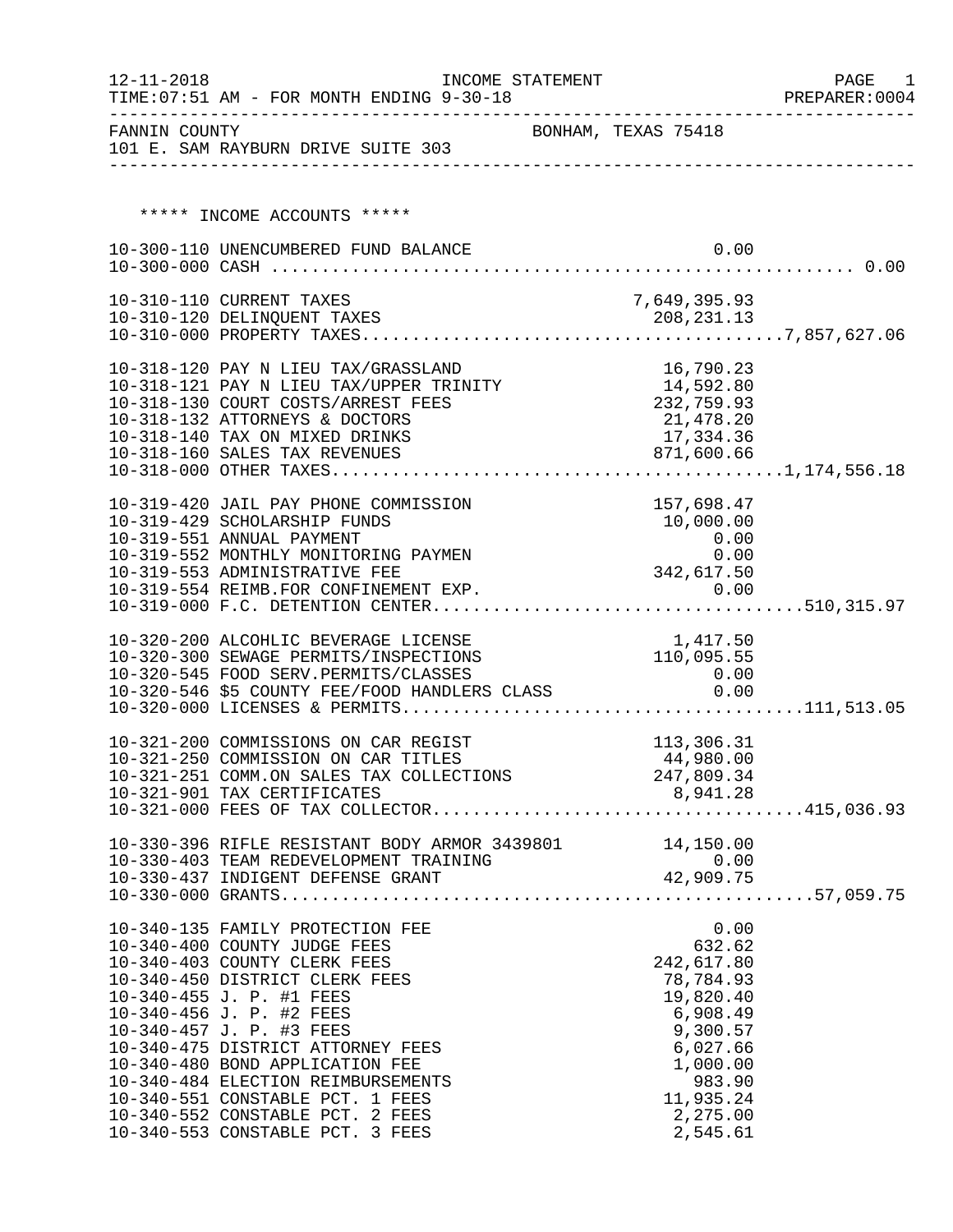| $12 - 11 - 2018$ | INCOME STATEMENT<br>TIME: 07:51 AM - FOR MONTH ENDING 9-30-18                                                                                                                                                                                                                                                                                                                                                                                                                                                                                                                                                                                                                                                                                                | PREPARER<br>----------------------------------                                                                 | PAGE 2<br>PREPARER:0004 |
|------------------|--------------------------------------------------------------------------------------------------------------------------------------------------------------------------------------------------------------------------------------------------------------------------------------------------------------------------------------------------------------------------------------------------------------------------------------------------------------------------------------------------------------------------------------------------------------------------------------------------------------------------------------------------------------------------------------------------------------------------------------------------------------|----------------------------------------------------------------------------------------------------------------|-------------------------|
| FANNIN COUNTY    | BONHAM, TEXAS 75418<br>101 E. SAM RAYBURN DRIVE SUITE 303<br>-----------------------                                                                                                                                                                                                                                                                                                                                                                                                                                                                                                                                                                                                                                                                         |                                                                                                                |                         |
|                  | 10-340-560 SHERIFF FEES<br>10-340-573 BOND SUPERVISION FEES<br>10-340-600 D.C.6TH COURT OF APPEALS FEE 1,558.47<br>10-340-601 C.C.6TH COURT OF APPEALS FEE 1,558.47<br>10-340-652 SUBDIVISION FEES 7,577.40<br>10-340-900 OTHER FEES 2                                                                                                                                                                                                                                                                                                                                                                                                                                                                                                                       | 53, 337. 17                                                                                                    |                         |
|                  | 10-350-455 J. P. #1 FINES                                                                                                                                                                                                                                                                                                                                                                                                                                                                                                                                                                                                                                                                                                                                    | 7,224.80                                                                                                       |                         |
|                  | 10-352-100 10% COMM.ON SURETY BAIL BOND FEE<br>10-252-201 BOND FOREFITIBES<br>10-352-201 BOND FORFEITURES                                                                                                                                                                                                                                                                                                                                                                                                                                                                                                                                                                                                                                                    | 757.50<br>133.00                                                                                               |                         |
|                  | 10-360-100 INTEREST EARNINGS                                                                                                                                                                                                                                                                                                                                                                                                                                                                                                                                                                                                                                                                                                                                 |                                                                                                                |                         |
|                  | 10-364-162 SALE OF ASSETS LAND/BUILDING<br>10-364-163 SALE OF EQUIPMENT 23,382.38<br>10-364-000 SALE OF ASSETS LAND/BUILDING23,382.38                                                                                                                                                                                                                                                                                                                                                                                                                                                                                                                                                                                                                        |                                                                                                                |                         |
|                  | 10-370-100 KFYN-RADIO TOWER RENT<br>10-370-112 TOBACCO SETTLEMENT<br>10-370-115 RENT- VERIZON TOWER<br>10-370-120 CONTRIBUTION IHC TRUST<br>10-370-125 IHC STATE REIMBURSEMENT 0.00<br>10-370-130 REFUNDS & MISCELLANEOUS 9,928.14<br>10-370-131 AUTOMOBILE INSURANCE LOSS PAYMENTS 0.00<br>10-370-132 PROPERTY INSURANCE LOSS PAYMENTS 0.00<br><br>10-370-139 STATE JUROR REIMB.FEE<br>10-370-143 D.A.SALARY REIMB.<br>10-370-143 D.A.SALARY REIMB.<br>10-370-144 CO. JUDGE COURT FEES SALARY REIMB.<br>10-370-147 UTILITIES REIMBURSEMENT<br>10-370-509 CANDY MACHINE COMMISSION<br>10-370-510 DR. PEPPER COMMISSION<br>10-370-510 DR. PEPPER COMMISSION<br>10-370-553 DONATION CONST.3 RADIO EQUIP.<br>10-370-562 STATE REIMB.OFFENDER TRANSPORT 8,719.40 | 2,400.00<br>18,060.46<br>13,701.07<br>24, 276.00<br>27,499.98<br>0.00<br>15,992.18<br>115.18<br>212.00<br>0.00 |                         |
|                  |                                                                                                                                                                                                                                                                                                                                                                                                                                                                                                                                                                                                                                                                                                                                                              |                                                                                                                |                         |
|                  |                                                                                                                                                                                                                                                                                                                                                                                                                                                                                                                                                                                                                                                                                                                                                              |                                                                                                                |                         |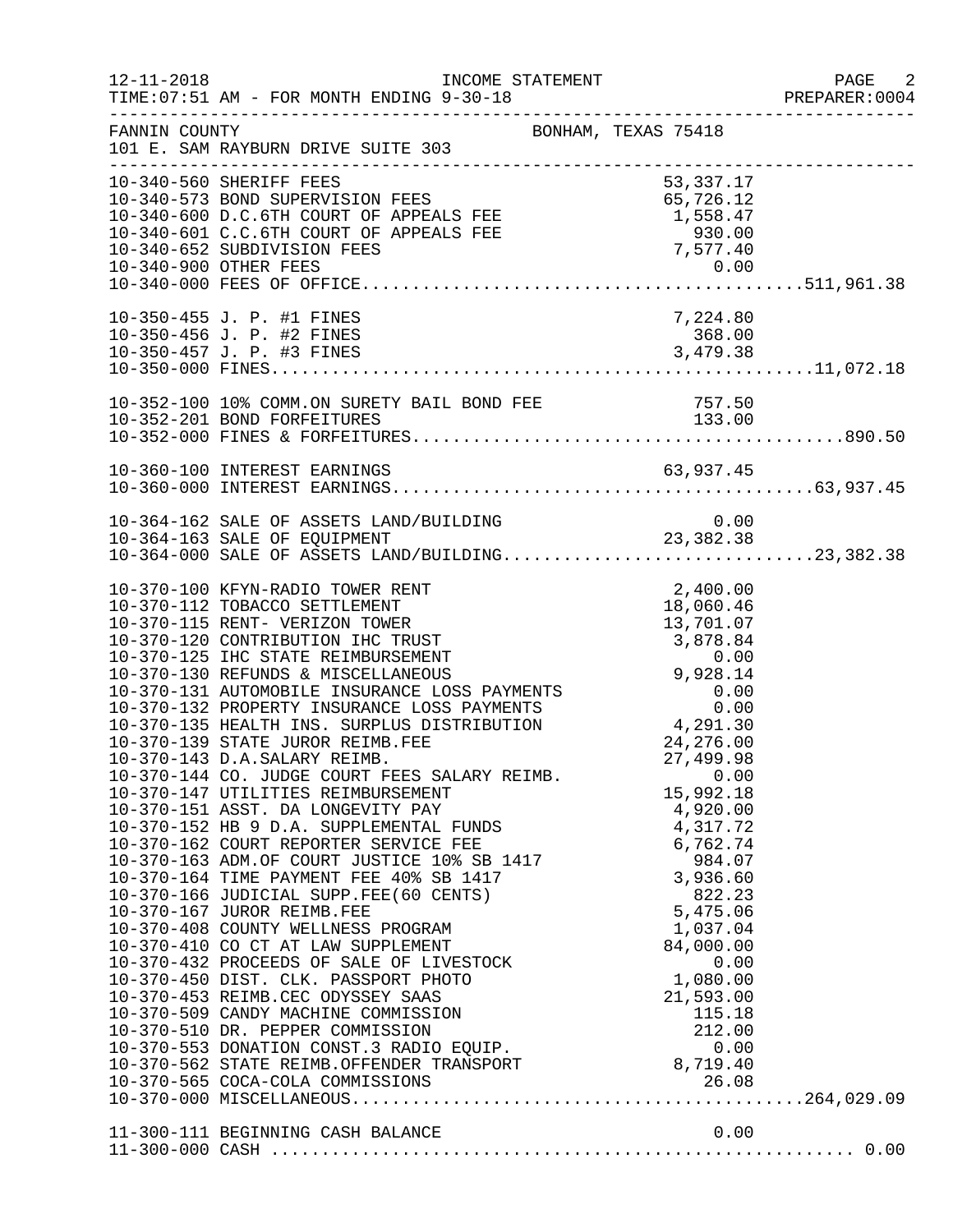| $12 - 11 - 2018$ | TIME: 07:51 AM - FOR MONTH ENDING 9-30-18                                                          | INCOME STATEMENT |                     |                                  |      | PAGE<br>$\overline{\phantom{a}}$ 3<br>PREPARER: 0004 |
|------------------|----------------------------------------------------------------------------------------------------|------------------|---------------------|----------------------------------|------|------------------------------------------------------|
| FANNIN COUNTY    | 101 E. SAM RAYBURN DRIVE SUITE 303                                                                 |                  | BONHAM, TEXAS 75418 |                                  |      |                                                      |
|                  | 11-340-600 COUNTY CLERK FEES<br>11-340-650 DISTRICT CLERK FEES<br>11-340-651 JUSTICE OF PEACE FEES |                  |                     | 9,688.73<br>2,604.05<br>3,067.29 |      |                                                      |
|                  | 11-360-100 INTEREST EARNINGS                                                                       |                  |                     | 110.31                           |      |                                                      |
|                  | 12-300-112 BEGINNING CASH BALANCE                                                                  |                  |                     | 0.00                             |      |                                                      |
|                  | 12-360-100 INTEREST EARNINGS                                                                       |                  |                     | 5.47                             |      |                                                      |
|                  | 12-370-134 CO.CLK.VITAL STAT.FEE                                                                   |                  |                     |                                  |      |                                                      |
|                  | 13-300-113 BEGINNING CASH BALANCE                                                                  |                  |                     | 0.00                             |      |                                                      |
|                  | 13-345-113 SURETY BAIL BOND FEE                                                                    |                  |                     | 7,185.00                         |      |                                                      |
|                  | 13-370-130 REFUNDS & MISCELLANEOUS<br>13-370-132 TEMPORARY BOND SECURITY                           |                  |                     | 0.00<br>0.00                     |      |                                                      |
|                  | 14-300-114 BEGINNING CASH                                                                          |                  |                     | 0.00                             |      |                                                      |
|                  | 14-370-455 JP1 SECURITY FEE<br>14-370-456 JP2 SECURITY FEE<br>14-370-457 JP3 SECURITY FEE          |                  |                     | 508.40<br>170.64<br>337.37       |      |                                                      |
|                  | 16-300-116 BEGINNING CASH BALANCE                                                                  |                  |                     | 0.00                             |      |                                                      |
|                  | 16-370-149 CO. JUDGE EXCESS SUPP.                                                                  |                  |                     | 246.29                           |      |                                                      |
|                  | 17-300-117 BEGINNING CASH BALANCE                                                                  |                  |                     | 0.00                             |      |                                                      |
|                  | 17-340-131 PROBATE JUDGES EDUCATION                                                                |                  |                     | 660.47                           |      |                                                      |
|                  | 17-370-130 REFUNDS & MISCELLANEOUS                                                                 |                  |                     |                                  | 0.00 |                                                      |
|                  | 18-300-118 BEGINNING CASH BALANCE                                                                  |                  |                     | 0.00                             |      |                                                      |
|                  | 18-360-100 INTEREST EARNINGS                                                                       |                  |                     | 53.59                            |      |                                                      |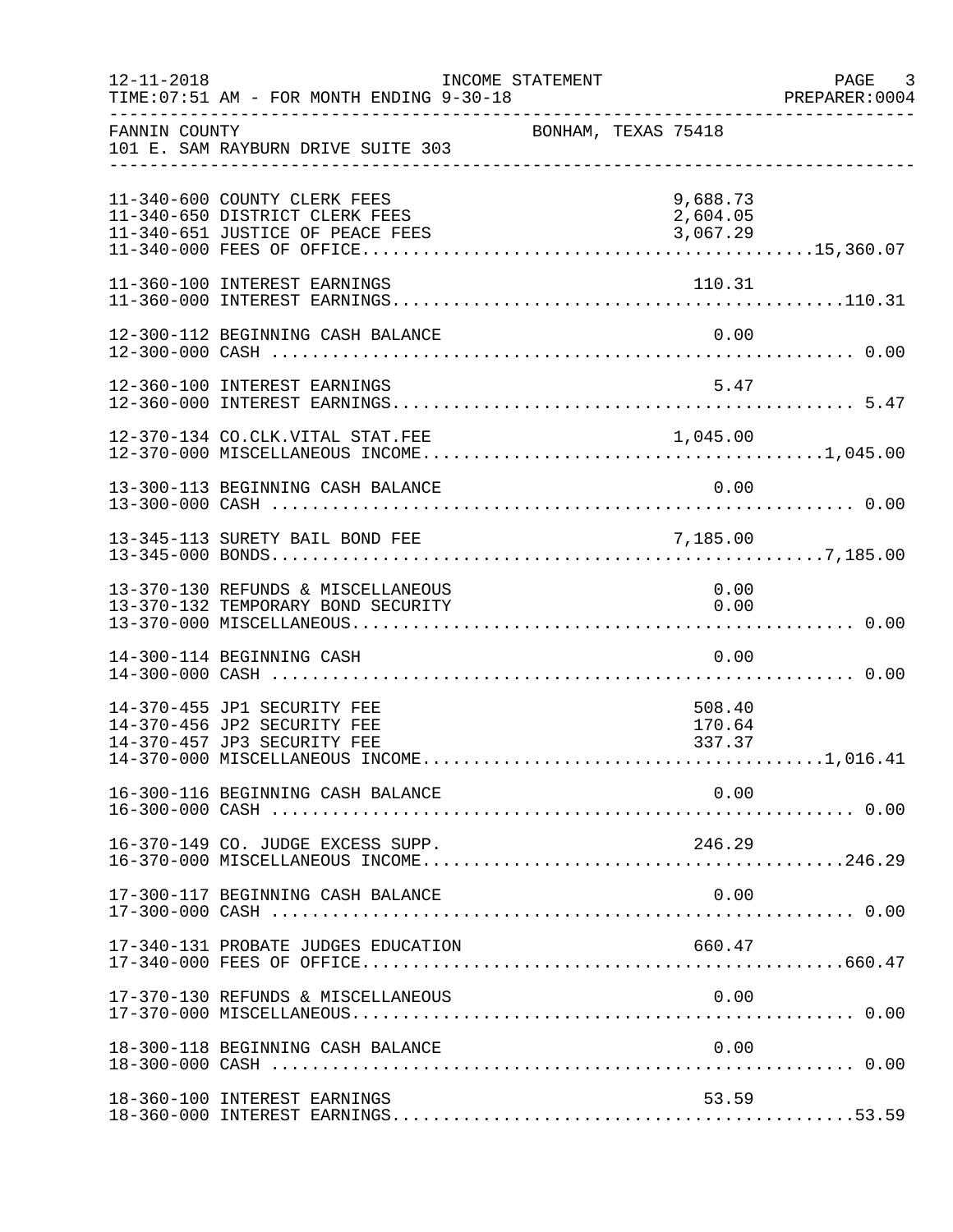| $12 - 11 - 2018$ | TIME: 07:51 AM - FOR MONTH ENDING 9-30-18                                                                                                               | INCOME STATEMENT |                                                               | PAGE 4<br>PREPARER:0004 |
|------------------|---------------------------------------------------------------------------------------------------------------------------------------------------------|------------------|---------------------------------------------------------------|-------------------------|
| FANNIN COUNTY    | 101 E. SAM RAYBURN DRIVE SUITE 303                                                                                                                      |                  | --------------------------------------<br>BONHAM, TEXAS 75418 |                         |
|                  | 18-370-130 REFUNDS & MISCELLANEOUS                                                                                                                      |                  | 0.00                                                          |                         |
|                  | 19-300-119 BEGINNING CASH BALANCE                                                                                                                       |                  | 0.00                                                          |                         |
|                  | 19-360-100 INTEREST EARNINGS                                                                                                                            |                  | 8.81                                                          |                         |
|                  | 19-370-136 DIST.CLK.PRES.REC.FEE                                                                                                                        |                  | 2,561.10                                                      |                         |
|                  | 20-300-120 BEGINNING CASH BALANCE                                                                                                                       |                  | 0.00                                                          |                         |
|                  | 20-360-100 INTEREST EARNINGS                                                                                                                            |                  | 38.01                                                         |                         |
|                  | 20-370-135 CO.OFFICE REC.MNGMT.FEE                                                                                                                      |                  | 12,072.58                                                     |                         |
|                  | 21-300-121 BEGINNING CASH BALANCE                                                                                                                       |                  | 0.00                                                          |                         |
|                  | 21-310-110 CURRENT TAXES<br>21-310-120 DELINQUENT TAXES                                                                                                 |                  | 439,703.94<br>11,968.26                                       |                         |
|                  |                                                                                                                                                         |                  |                                                               |                         |
|                  | 21-321-200 CAR REGISTRATION/SALES TAX                                                                                                                   |                  | 73, 244. 13                                                   |                         |
|                  | 21-330-200 FEMA GRANT                                                                                                                                   |                  | 0.00                                                          |                         |
|                  | 21-350-403 COUNTY CLERK FINES<br>21-350-450 DISTRICT CLERK FINES<br>21-350-455 J. P. #1 FINES<br>21-350-456 J. P. #2 FINES<br>21-350-457 J. P. #3 FINES |                  | 8,555.62<br>8,104.00<br>6,518.02<br>2,784.06<br>4,289.65      |                         |
|                  | 21-360-100 INTEREST EARNINGS                                                                                                                            |                  | 440.16                                                        |                         |
|                  | 21-364-162 LAND/BUILDING<br>21-364-163 SALE OF EQUIPMENT                                                                                                |                  | 0.00<br>0.00                                                  |                         |
|                  | 21-370-100 PROPERTY LEASE<br>21-370-120 STATE LATERAL ROAD                                                                                              |                  | 0.00<br>17,352.25                                             |                         |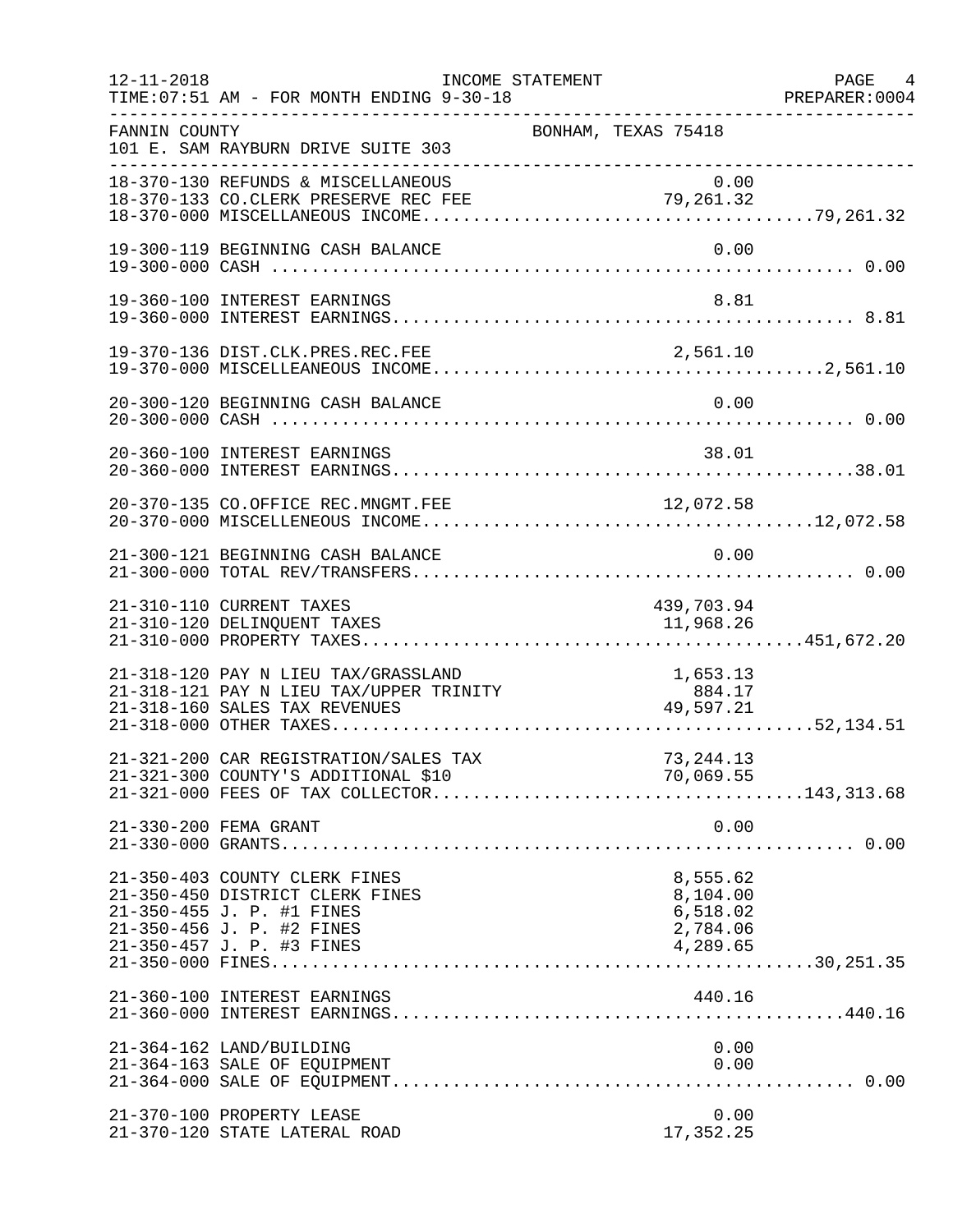| $12 - 11 - 2018$ | INCOME STATEMENT<br>TIME: 07:51 AM - FOR MONTH ENDING 9-30-18                                                                                                                                                                                                                                                                    | ____________________________________                     | PAGE 5<br>PREPARER: 0004 |
|------------------|----------------------------------------------------------------------------------------------------------------------------------------------------------------------------------------------------------------------------------------------------------------------------------------------------------------------------------|----------------------------------------------------------|--------------------------|
| FANNIN COUNTY    | 101 E. SAM RAYBURN DRIVE SUITE 303                                                                                                                                                                                                                                                                                               | BONHAM, TEXAS 75418                                      |                          |
|                  | 21-370-125 TDT. WEIGHT FEES<br>21-370-130 REFUNDS & MISCELLANEOUS<br>21-370-140 PROCEEDS OF LOAN                                                                                                                                                                                                                                 | 11,254.66<br>3,962.80<br>0.00                            |                          |
|                  | 22-300-122 BEGINNING CASH BALANCE                                                                                                                                                                                                                                                                                                | 0.00                                                     |                          |
|                  | 22-310-110 CURRENT TAXES                                                                                                                                                                                                                                                                                                         | 512,196.85                                               |                          |
|                  | 22-318-120 PAY N LIEU TAX/GRASSLAND<br>22-318-121 PAY N LIEU TAX/UPPER TRINITY<br>22-318-160 SALES TAX REVENUES                                                                                                                                                                                                                  | 1,925.68<br>1,029.94<br>57, 774.15                       |                          |
|                  | 22-321-200 CAR REGISTRATION/SALES TAX 85,319.69<br>22-321-300 COUNTY'S ADDITIONAL \$10 81,621.56                                                                                                                                                                                                                                 | 85, 319.69                                               |                          |
|                  | 22-330-200 FEMA GRANT                                                                                                                                                                                                                                                                                                            | 0.00                                                     |                          |
|                  | 22-350-403 COUNTY CLERK FINES<br>22-350-450 DISTRICT CLERK FINES<br>22-350-455 J. P. #1 FINES<br>22-350-456 J. P. #2 FINES<br>22-350-457 J. P. #3 FINES                                                                                                                                                                          | 9,966.16<br>9,440.06<br>7,592.64<br>3,243.05<br>4,996.87 |                          |
|                  | 22-360-100 INTEREST EARNINGS                                                                                                                                                                                                                                                                                                     | 5,271.87                                                 |                          |
|                  | 22-364-163 SALE OF EQUIPMENT                                                                                                                                                                                                                                                                                                     | 0.00                                                     |                          |
|                  | 22-370-120 STATE LATERAL ROAD<br>22-370-125 TDT WEIGHT FEES<br>22-370-130 REFUNDS & MISCELLANEOUS<br>22-370-131 AUTOMOBILE INSURANCE LOSS PAYMENT<br>22-370-140 PROCEEDS OF LOAN<br>22-370-145 REIMBURSEMENT OF MATERIALS 10,802.48<br>22-370-150 TRENTON HIGH MEADOWS SUBDIVISION 6,950.00<br>22-370-000 MISCELLANEOUS PEVENUES | 20, 213.07<br>13,110.19<br>601.60<br>29,871.00           |                          |
|                  | 23-300-123 BEGINNING CASH BALANCE                                                                                                                                                                                                                                                                                                | 0.00                                                     |                          |
|                  | 23-310-110 CURRENT TAXES                                                                                                                                                                                                                                                                                                         | 768,295.20                                               |                          |
|                  | 23-318-120 PAY N LIEU TAX/GRASSLAND<br>23-318-121 PAY N LIEU TAX/UPPER TRINITY<br>23-318-160 SALES TAX REVENUES                                                                                                                                                                                                                  | 2,888.50<br>00.50,<br>1,544.90<br>86.655<br>86,661.25    |                          |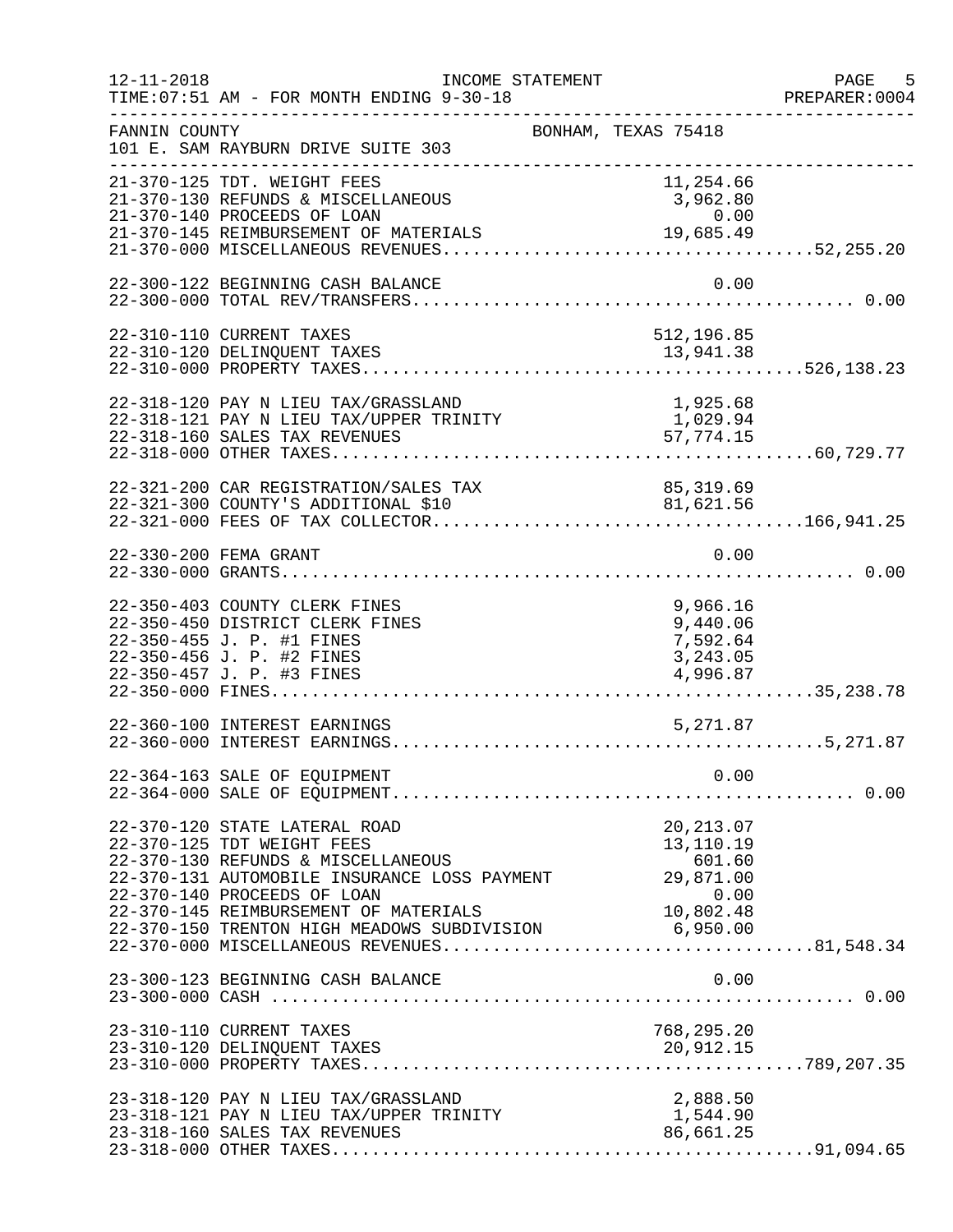| $12 - 11 - 2018$ | TIME: 07:51 AM - FOR MONTH ENDING 9-30-18                                                                                                                   | INCOME STATEMENT |                     |                                                          | PAGE 6<br>PREPARER: 0004 |
|------------------|-------------------------------------------------------------------------------------------------------------------------------------------------------------|------------------|---------------------|----------------------------------------------------------|--------------------------|
| FANNIN COUNTY    | 101 E. SAM RAYBURN DRIVE SUITE 303                                                                                                                          |                  | BONHAM, TEXAS 75418 |                                                          |                          |
|                  | 23-321-200 CAR REGISTRATION/SALES TAX<br>23-321-300 COUNTY'S ADDITIONAL \$10                                                                                |                  | 127,979.55          |                                                          |                          |
|                  | 23-330-200 FEMA GRANT                                                                                                                                       |                  |                     | 0.00                                                     |                          |
|                  | 23-350-403 COUNTY CLERK FINES<br>23-350-450 DISTRICT CLERK FINES<br>23-350-455 J. P. #1 FINES<br>23-350-456 J. P. #2 FINES                                  |                  |                     | 14,949.20<br>14,160.07<br>11,388.92<br>4,864.51          |                          |
|                  |                                                                                                                                                             |                  |                     |                                                          |                          |
|                  | 23-364-162 LAND/BUILDING<br>23-364-163 SALE OF EQUIPMENT                                                                                                    |                  | 1,200.00            | 0.00                                                     |                          |
|                  | 23-370-120 STATE LATERAL ROAD<br>23-370-125 TDT WEIGHT FEES<br>23-370-130 REFUNDS & MISCELLANEOUS<br>23-370-139 RESTITUTION<br>23-370-140 PROCEEDS OF LOANS |                  | 4,175.72            | 30,319.60<br>19,665.28<br>0.00<br>0.00                   |                          |
|                  | 24-300-124 BEGINNING CASH BALANCE<br>24-300-999 TOTAL TRANSFERS                                                                                             |                  |                     | 0.00                                                     | 0.00                     |
|                  | 24-310-110 CURRENT TAXES                                                                                                                                    |                  |                     | 437,330.65                                               |                          |
|                  | 24-318-120 PAY N LIEU TAX/GRASSLAND<br>24-318-121 PAY N LIEU TAX/UPPER TRINITY<br>24-318-160 SALES TAX REVENUES                                             |                  | 879.39<br>49,329.50 | 1,644.21<br>879.39                                       |                          |
|                  |                                                                                                                                                             |                  |                     |                                                          |                          |
|                  | 24-330-200 FEMA GRANT                                                                                                                                       |                  |                     | 0.00                                                     |                          |
|                  | 24-350-403 COUNTY CLERK FINES<br>24-350-450 DISTRICT CLERK FINES<br>24-350-455 J. P. #1 FINES<br>24-350-456 J. P. #2 FINES<br>24-350-457 J. P. #3 FINES     |                  |                     | 8,509.44<br>8,060.27<br>6,482.83<br>2,769.03<br>4,266.50 |                          |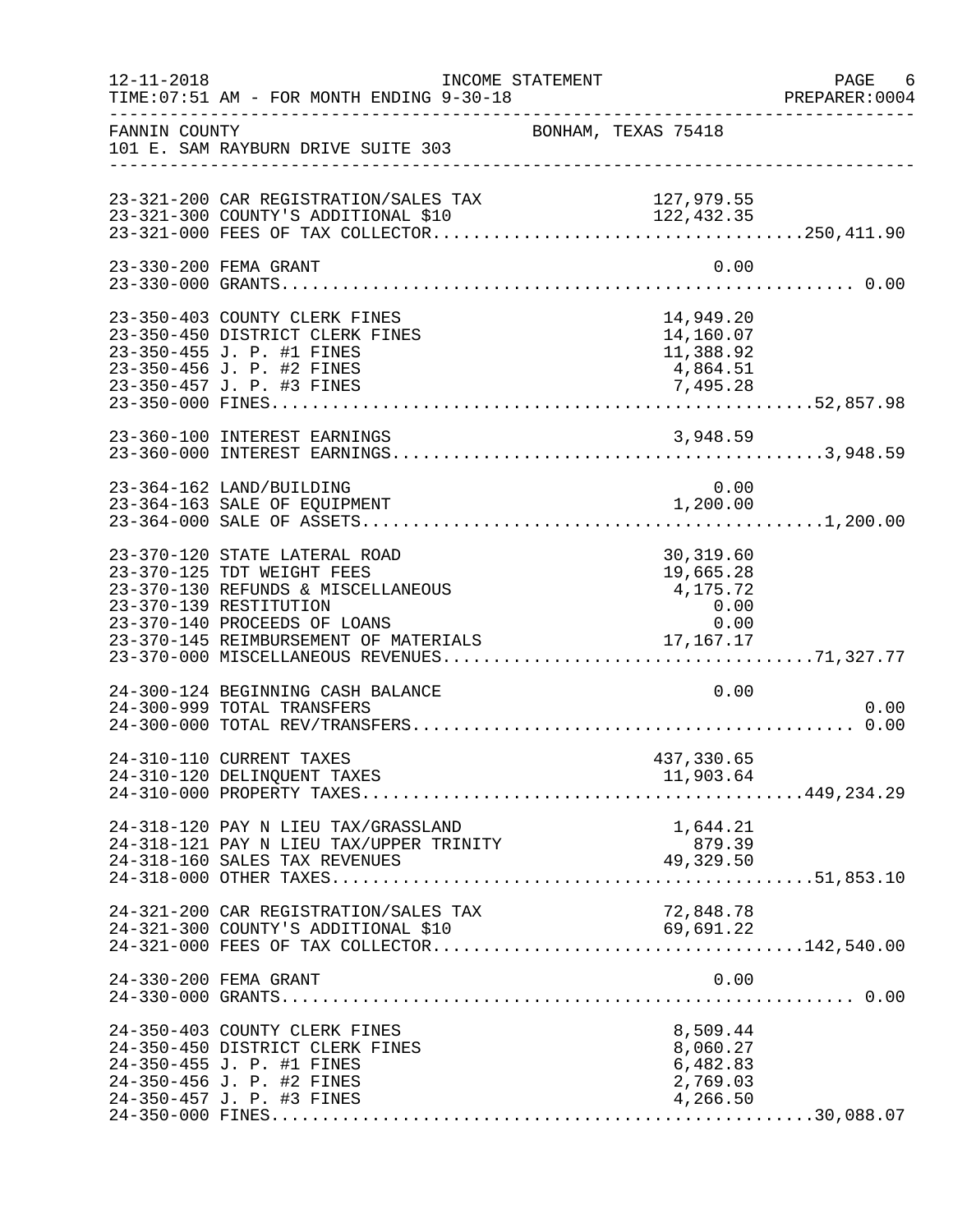| $12 - 11 - 2018$     | TIME: 07:51 AM - FOR MONTH ENDING 9-30-18                                                                                                                                                                                                                                       | INCOME STATEMENT                                                                                                                                                | PAGE 7<br>PREPARER:0004 |
|----------------------|---------------------------------------------------------------------------------------------------------------------------------------------------------------------------------------------------------------------------------------------------------------------------------|-----------------------------------------------------------------------------------------------------------------------------------------------------------------|-------------------------|
| FANNIN COUNTY        | 101 E. SAM RAYBURN DRIVE SUITE 303                                                                                                                                                                                                                                              | BONHAM, TEXAS 75418                                                                                                                                             |                         |
|                      | 24-360-100 INTEREST EARNING                                                                                                                                                                                                                                                     |                                                                                                                                                                 |                         |
|                      | 24-364-162 LAND/BUILDING<br>24-364-163 SALE OF EQUIPMENT                                                                                                                                                                                                                        | 0.00<br>0.00                                                                                                                                                    |                         |
|                      | 24-370-120 STATE LATERAL ROAD<br>24-370-125 TDT WEIGHT FEES<br>24-370-130 REFUNDS & MISCELLANEOUS<br>24-370-138 SALE OF SCRAP IRON<br>24-370-140 PROCEEDS OF LOAN<br>24-370-145 REIMBURSEMENT OF MATERIALS<br>24-370-146 SALE OF RECYCLED MATERIALS<br>24-370-147 OFFICE RENTAL | 17,258.59<br>11,193.91<br>3,770.02<br>$\begin{array}{r} 0.00 \\ 0.00 \\ 15,328.45 \\ \hline \end{array}$<br>498.50<br>$\begin{array}{c}\n 0.00 \\  \end{array}$ |                         |
|                      | 25-300-125 BEGINNING CASH BALANCE                                                                                                                                                                                                                                               | 0.00                                                                                                                                                            |                         |
| 25-370-625 DONATIONS | 25-370-138 SALE OF SCRAP IRON                                                                                                                                                                                                                                                   | 0.00<br>0.00                                                                                                                                                    |                         |
|                      | 26-300-126 BEGINNING CASH BALANCE                                                                                                                                                                                                                                               | 0.00                                                                                                                                                            |                         |
|                      |                                                                                                                                                                                                                                                                                 |                                                                                                                                                                 |                         |
|                      | 26-370-455 J.P.#1 TECHNOLOGY FEES 2,053.57                                                                                                                                                                                                                                      |                                                                                                                                                                 |                         |
|                      | 27-300-127 BEGINNING CASH BALANCE                                                                                                                                                                                                                                               | 0.00                                                                                                                                                            |                         |
|                      | 27-360-100 INTEREST EARNINGS                                                                                                                                                                                                                                                    | 9.25                                                                                                                                                            |                         |
|                      | 27-370-456 J.P.#2 TECHNOLOGY FEES                                                                                                                                                                                                                                               | 686.51                                                                                                                                                          |                         |
|                      | 28-300-128 BEGINNING CASH                                                                                                                                                                                                                                                       | 0.00                                                                                                                                                            |                         |
|                      | 28-360-100 INTEREST EARNINGS                                                                                                                                                                                                                                                    | 4.39                                                                                                                                                            |                         |
|                      |                                                                                                                                                                                                                                                                                 |                                                                                                                                                                 |                         |
|                      | 30-360-100 INTEREST EARNINGS                                                                                                                                                                                                                                                    | 0.00                                                                                                                                                            |                         |
|                      | 30-370-569 SHERIFF WORK RELEASE                                                                                                                                                                                                                                                 | 0.00                                                                                                                                                            |                         |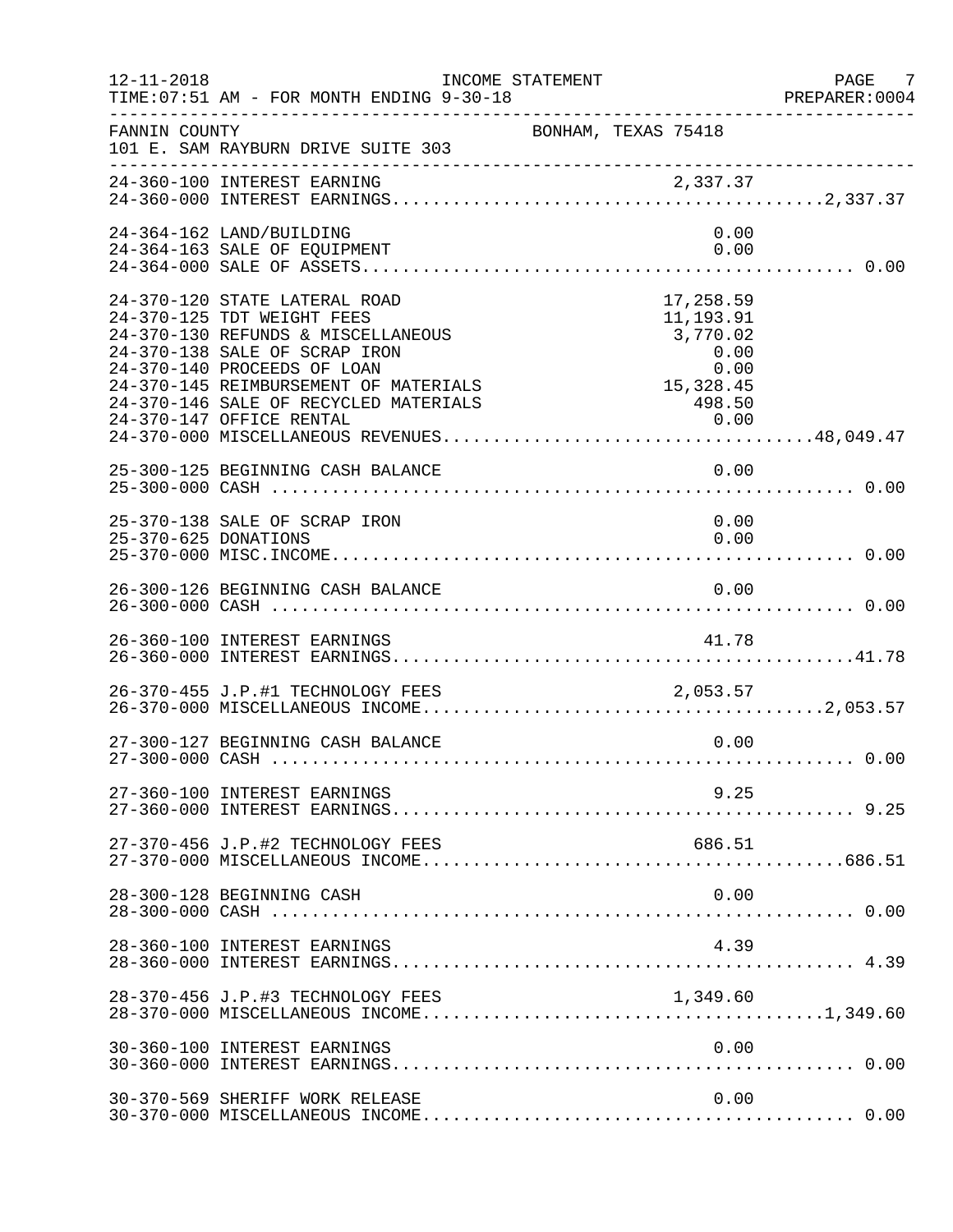| $12 - 11 - 2018$ | INCOME STATEMENT<br>TIME: 07:51 AM - FOR MONTH ENDING 9-30-18                          |                       | PAGE 8<br>PREPARER: 0004 |
|------------------|----------------------------------------------------------------------------------------|-----------------------|--------------------------|
| FANNIN COUNTY    | 101 E. SAM RAYBURN DRIVE SUITE 303<br>--------------------------------                 | BONHAM, TEXAS 75418   |                          |
|                  | 31-300-131 BEGINNING CASH BALANCE                                                      | 0.00                  |                          |
|                  | 31-330-510 COURTHOUSE RESTORATION                                                      | 250,582.70            |                          |
|                  | 31-370-131 RESTORATION DONATIONS                                                       | 0.00                  |                          |
|                  | 33-300-133 BEGINNING CASH BALANCE                                                      | 0.00                  |                          |
|                  | 33-340-480 APPLICATION FEE                                                             | 0.00                  |                          |
|                  | 34-300-134 BEGINNING CASH BALANCE                                                      | 0.00                  |                          |
|                  | 34-360-100 INTEREST INCOME                                                             | 22.78                 |                          |
|                  | 34-370-450 DISTRICT CT.RECORDS ARCHIVE FEE 4,442.03                                    |                       |                          |
|                  | 35-340-403 COUNTY CLERK FEES<br>35-340-450 DISTRICT CLERK FEES                         | 6,550.48<br>10,909.30 |                          |
|                  | 35-360-100 INTEREST EARNINGS                                                           | 136.36                |                          |
|                  | 36-300-136 BEGINNING CASH BALANCE-D.A.FEE<br>36-300-236 BEGINNING CASH BALANCE-SEIZURE | 0.00<br>0.00          |                          |
|                  |                                                                                        |                       |                          |
|                  | 36-352-200 CONTRABAND FORFEITURE<br>36-352-300 D.A. SEIZURE FUND                       | 221.24<br>9,211.62    |                          |
|                  | 36-360-100 INTEREST EARNINGS-D.A. FEE<br>36-360-236 INTEREST EARNINGS-SEIZURE FUND     | 1.89<br>3.88          |                          |
|                  | 36-370-130 REFUNDS & MISCELLANEOUS<br>36-370-319 RESTITUTION                           | 1,703.29<br>182.15    |                          |
|                  | 37-360-100 INTEREST EARNINGS                                                           | 0.84                  |                          |
|                  | 37-370-130 REFUNDS & MISCELLANEOUS                                                     | 0.00                  |                          |
|                  | 38-360-100 INTEREST EARNINGS                                                           | 269.06                |                          |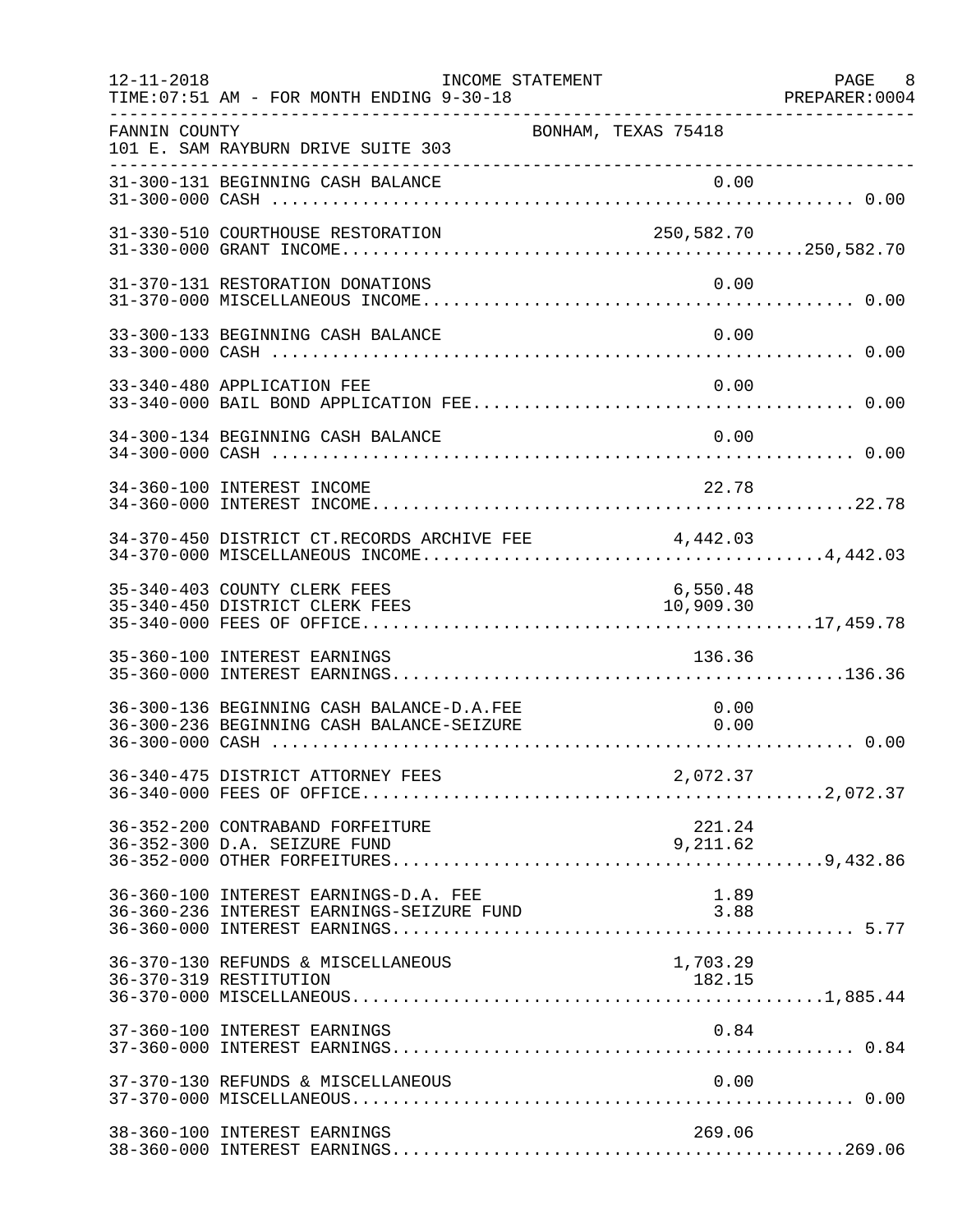| $12 - 11 - 2018$ | INCOME STATEMENT<br>TIME: 07:51 AM - FOR MONTH ENDING 9-30-18                                                     |                            | PAGE 9<br>PREPARER: 0004 |
|------------------|-------------------------------------------------------------------------------------------------------------------|----------------------------|--------------------------|
| FANNIN COUNTY    | 101 E. SAM RAYBURN DRIVE SUITE 303                                                                                | BONHAM, TEXAS 75418        |                          |
|                  | 39-360-100 INTEREST EARNINGS                                                                                      | 100.11                     |                          |
|                  | 39-370-150 BONNIE RUTH COOPER TRUST                                                                               | 1,180.35                   |                          |
|                  | 40-300-110 UNENCUMBERED FUND BALANCE                                                                              | 0.00                       |                          |
|                  | 40-330-410 NAACHO GRANT INCOME                                                                                    | 0.00                       |                          |
|                  | 41-370-406 DONATIONS                                                                                              | 300.00                     |                          |
|                  | 42-330-477 HAZARD MITIGATION DR-1999                                                                              | 0.00                       |                          |
|                  | 44-330-423 2016 HOMELAND SECURITY                                                                                 | 0.00                       |                          |
|                  | 45-330-403 CHAPTER 19 FUNDS                                                                                       | 9,363.47                   |                          |
|                  | 46-300-146 BEGINNING CASH BALANCE                                                                                 | 0.00                       |                          |
|                  | 46-330-475 SAFE ROOM REIMBURSEMENT DR-4029 63,985.77<br>46-330-476 ADMINISTRATIVE FEE 2,400.00                    |                            |                          |
|                  | 48-300-148 BEGINNING CASH BALANCE                                                                                 | 0.00                       |                          |
|                  | 48-340-130 REFUNDS & MISCELLANEOUS<br>48-340-403 CONTRACT ADMINISTRATIVE FEE<br>48-340-484 ELECTION REIMBURSEMENT | 0.00<br>225.00<br>6,605.00 |                          |
|                  | 49-300-149 BEGINNING CASH BALANCE                                                                                 | 0.00                       |                          |
|                  | 49-330-475 INVESTIGATOR/LEOSE GRANT                                                                               | 619.89                     |                          |
|                  | 51-300-151 BEGINNING CASH BALANCE                                                                                 | 0.00                       |                          |
|                  | 51-370-440 CO.CLK.CO.& DIST.CT.TECHNOLOGY FEE 791.11                                                              |                            |                          |
|                  | 52-360-100 INTEREST EARNINGS                                                                                      | 11.71                      |                          |
|                  | 52-370-133 CO.CLK.COURT RECORDS PRESERVATION F 1,880.00<br>52-370-000 CO.CLK.MISCELLANEOUS INCOME1,880.00         |                            |                          |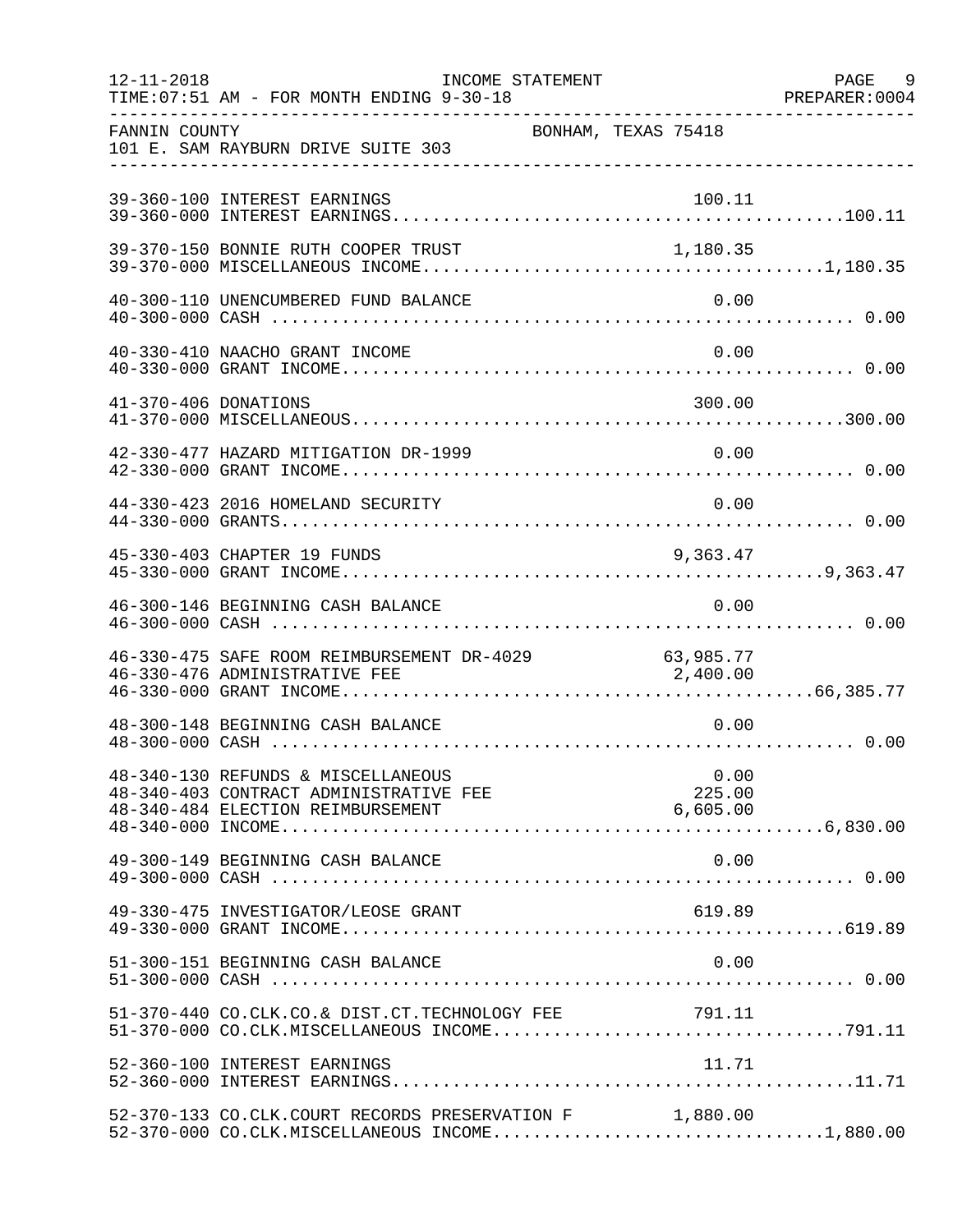| $12 - 11 - 2018$ | INCOME STATEMENT<br>TIME: 07:51 AM - FOR MONTH ENDING 9-30-18                                     |                     | PAGE 10<br>PREPARER: 0004 |
|------------------|---------------------------------------------------------------------------------------------------|---------------------|---------------------------|
| FANNIN COUNTY    | 101 E. SAM RAYBURN DRIVE SUITE 303                                                                | BONHAM, TEXAS 75418 |                           |
|                  | 53-300-153 BEGINNING CASH BALANCE                                                                 | 0.00                |                           |
|                  | 53-370-133 CO.CLERK RECORDS ARCHIVE FEE 80,650.00                                                 |                     |                           |
|                  | 55-300-156 BEGINNING CASH BALANCE                                                                 | 0.00                |                           |
|                  | 55-360-100 INTEREST EARNINGS                                                                      | 0.15                |                           |
|                  | 55-370-130 REFUNDS & MISCELLANEOUS                                                                |                     |                           |
|                  | 56-300-156 BEGINNING CASH BALANCE                                                                 | 0.00                |                           |
|                  | 56-330-560 BULLETPROOF VEST PARTNERSHIP                                                           | 0.00                |                           |
|                  | 56-352-200 CONTRABAND FOREITURE                                                                   | 62,083.58           |                           |
|                  | 56-355-560 FEDERAL FORFEITURE FUNDS 2018<br>56-355-000 FEDERAL FORFEITURE FUNDS 2018432,416.35    | 432,416.35          |                           |
|                  | 56-360-100 INTEREST EARNINGS-SO FORFEITURE<br>56-360-159 INTEREST EARNINGS-FEDERAL FORF 2018 0.00 |                     |                           |
|                  | 56-370-108 FEDERAL OT REIMBURSEMENT                                                               | 0.00                |                           |
|                  | 56-390-140 TRANSFERS IN                                                                           | 0.00                |                           |
|                  | 57-300-157 BEGINNING CASH BALANCE                                                                 | 0.00                |                           |
|                  | 57-360-100 INTEREST EARNINGS                                                                      | 0.00                |                           |
|                  | 57-370-560 SHERIFF K-9 UNIT                                                                       | 0.00                |                           |
|                  | 59-300-159 BEGINNING CASH BALANCE                                                                 | 0.00                |                           |
|                  | 59-360-100 INTEREST EARNINGS                                                                      | 30.26               |                           |
|                  | 59-370-425 DRUG COURT FEE                                                                         | 4,895.75            |                           |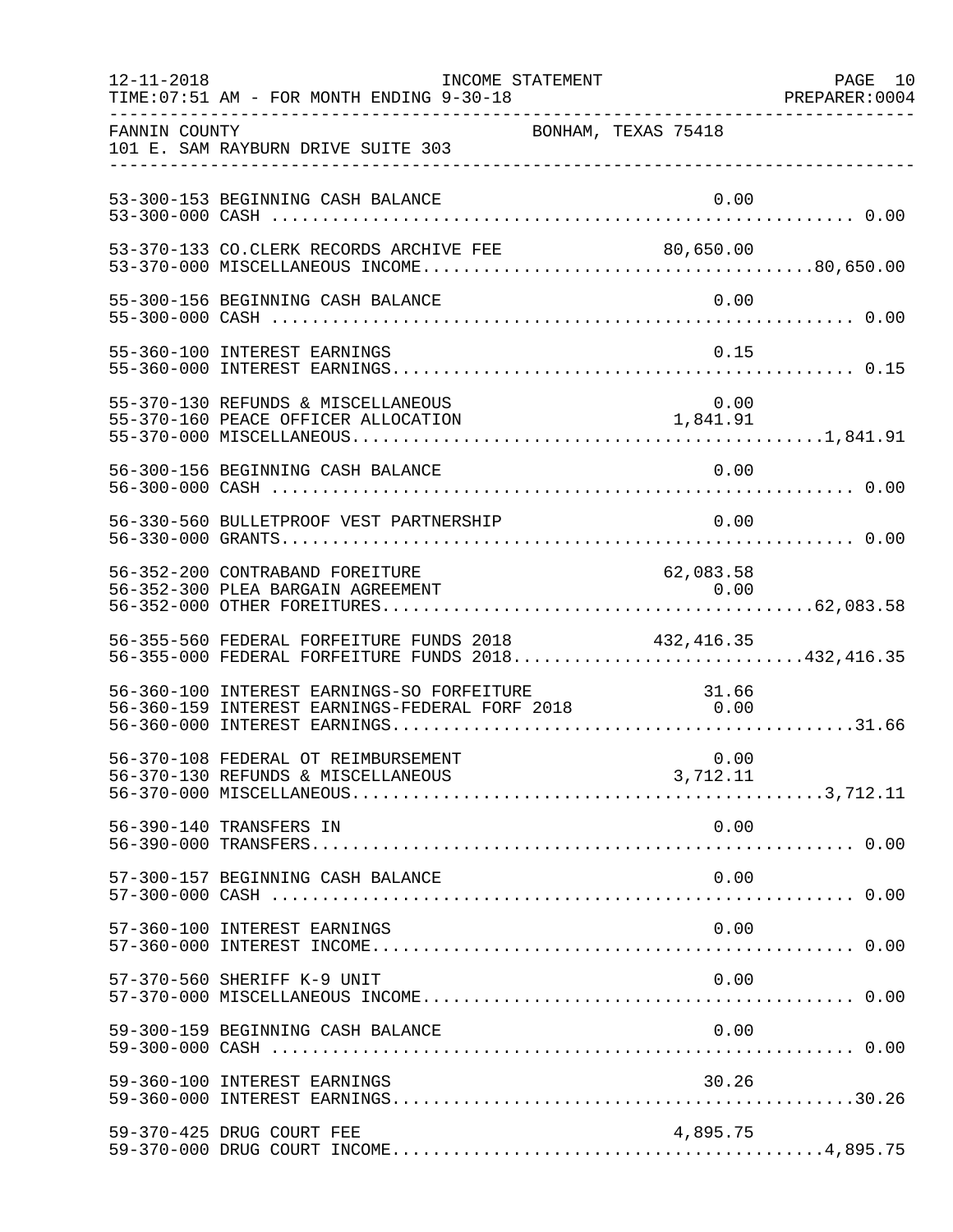| $12 - 11 - 2018$ | INCOME STATEMENT<br>TIME: 07:51 AM - FOR MONTH ENDING 9-30-18                                                                            |                                        | PAGE 11<br>PREPARER: 0004 |
|------------------|------------------------------------------------------------------------------------------------------------------------------------------|----------------------------------------|---------------------------|
| FANNIN COUNTY    | BONHAM, TEXAS 75418<br>101 E. SAM RAYBURN DRIVE SUITE 303                                                                                |                                        |                           |
|                  | 60-300-110 BEGINNING CASH BALANCE                                                                                                        | 0.00                                   |                           |
|                  | 60-310-110 CURRENT TAXES<br>60-310-120 DELINQUENT TAXES<br>60-310-260 CURRENT TAXES SERIES '98<br>60-310-262 DELINQUENT TAXES SERIES '98 | 420,130.10<br>1,260.16<br>0.00<br>0.00 |                           |
|                  | 60-318-120 PAY N LIEU TAX/GRASSLAND<br>60-318-121 PAY N LIEU TAX/UPPER TRINITY                                                           | 907.58<br>788.80                       |                           |
|                  | 60-360-100 INTEREST EARNINGS<br>60-360-200 INTEREST, 2017 GO BONDS                                                                       | 0.00<br>0.00                           |                           |
|                  | 60-370-130 REFUNDS & MISCELLANEOUS                                                                                                       | 0.00                                   |                           |
|                  | 61-300-161 BEGINNING CASH BALANCE                                                                                                        | 0.00                                   |                           |
|                  | 61-370-440 DIST.CLK.CO.& DIST.CT.TECHNOLOGY FE 586.56<br>61-370-000 DIST.CLK.MISCELLANEOUS INCOME586.56                                  |                                        |                           |
|                  | 62-300-162 BEGINNING CASH BALANCE                                                                                                        | 0.00                                   |                           |
|                  | 62-360-100 INTEREST EARNINGS                                                                                                             | 23.03                                  |                           |
|                  | 62-370-133 DIST.CLK.COURT RECORDS PRESERVATION 3,467.78<br>62-370-000 DIST.CLK.COURT MISCELLAEOUS INCOME3,467.78                         |                                        |                           |
|                  | 63-300-151 BEGINNING CASH BALANCE                                                                                                        | 0.00                                   |                           |
|                  | 63-370-130 REFUNDS & MISCELLANEOUS<br>63-370-160 PEACE OFFICER ALLOCATION                                                                | 0.00<br>678.30                         |                           |
|                  | 64-300-152 BEGINNING CASH BALANCE                                                                                                        | 0.00                                   |                           |
|                  | 64-370-130 REFUNDS & MISCELLANEOUS<br>64-370-160 PEACE OFFICER ALLOCATION                                                                | 0.00<br>678.48                         |                           |
|                  | 65-300-153 BEGINNING CASH BALANCE                                                                                                        | 0.00                                   |                           |
|                  | 65-370-130 REFUNDS & MISCELLANEOUS<br>65-370-160 PEACE OFFICER ALLOCATION                                                                | 0.00<br>678.30                         |                           |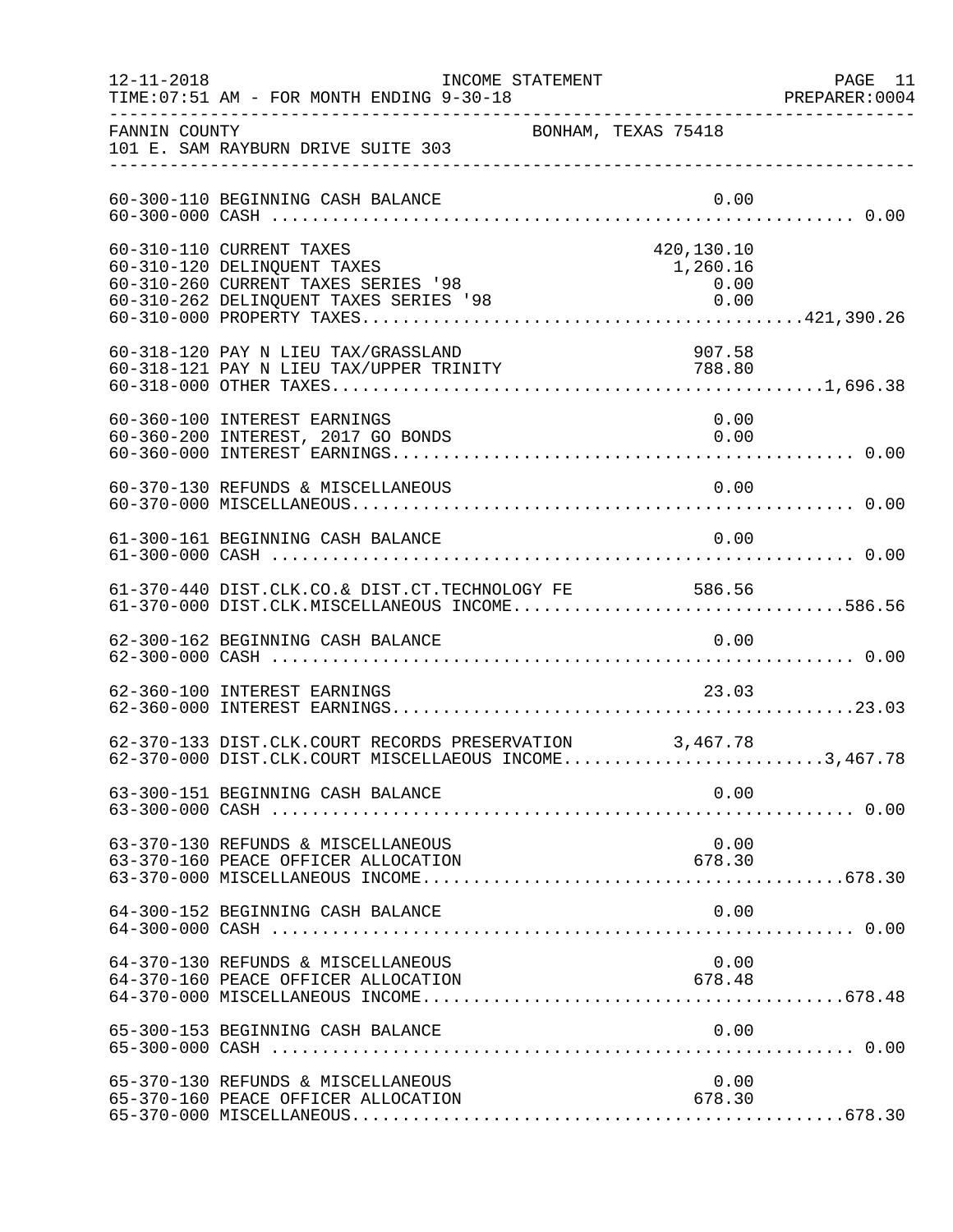| $12 - 11 - 2018$ | INCOME STATEMENT<br>TIME: 07:51 AM - FOR MONTH ENDING 9-30-18                                                                                                                                                                                  |                                     | PAGE 12<br>PREPARER: 0004 |
|------------------|------------------------------------------------------------------------------------------------------------------------------------------------------------------------------------------------------------------------------------------------|-------------------------------------|---------------------------|
| FANNIN COUNTY    | 101 E. SAM RAYBURN DRIVE SUITE 303                                                                                                                                                                                                             | BONHAM, TEXAS 75418                 |                           |
|                  | 66-300-166 BEGINNING CASH BALANCE                                                                                                                                                                                                              | 0.00                                |                           |
|                  | 66-360-100 INTEREST EARNINGS LEGEND BANK                                                                                                                                                                                                       | 0.00                                |                           |
|                  | 66-370-130 REFUNDS & MISCELLANEOUS                                                                                                                                                                                                             | 0.00                                |                           |
|                  | 67-300-110 UNENCUMBERED FUND BALANCE                                                                                                                                                                                                           | 0.00                                |                           |
|                  | 67-319-551 ANNUAL PAYMENT                                                                                                                                                                                                                      | 0.00                                |                           |
|                  | 70-360-100 INTEREST EARNINGS                                                                                                                                                                                                                   | 1,198.92                            |                           |
|                  | 71-330-475 INVESTIGATOR CRIMES AGAINST WOMEN                                                                                                                                                                                                   | 0.00                                |                           |
|                  | 72-330-560 INVESTIGATOR CRIMES AGAINST CHILDRE 35,367.69                                                                                                                                                                                       |                                     |                           |
|                  | 80-300-180 BEGINNING CASH BALANCE                                                                                                                                                                                                              | 0.00                                |                           |
|                  | 80-370-130 MISCELLANEOUS<br>80-370-180 PROGRAM FEES                                                                                                                                                                                            | 100.00<br>150.00                    |                           |
|                  | 81-300-110 UNENCUMBERED FUND BALANCE                                                                                                                                                                                                           | 0.00                                |                           |
|                  | 81-318-181 YEAR 1 PAYMENT<br>81-318-000 NORTH TEX MUNICIPAL WATER DIST100,000.00                                                                                                                                                               | 100,000.00                          |                           |
|                  | 82-300-123 UNENCUMBERED FUND BALANCE                                                                                                                                                                                                           | 0.00                                |                           |
|                  | 82-318-182 YEAR 1 PAYMENT<br>82-318-000 NORTH TEX MUNICIPAL WATER DIST484,263.00                                                                                                                                                               | 484,263.00                          |                           |
|                  | 83-300-124 UNENCUMBERED FUND BALANCE                                                                                                                                                                                                           | 0.00                                |                           |
|                  | 83-318-183 YEAR 1 PAYMENT<br>83-318-183 YEAR I PAYMENT<br>83-318-000 NORTH TEXAS MUNICIPAL WATER DIST387,000.00                                                                                                                                | 387,000.00                          |                           |
|                  | 87-340-575 JUVENILE PROBATION FEES<br>87-340-575 UOVENILE PROBATION FEES<br>87-340-576 JUVENILE PROBATION RESTITUTION<br>87-340-577 JUVENILE PROBATION COURT COSTS<br>87-340-578 FEES RECEIVED FOR OTHER COUNTIES<br>87-340-000 FEES OF OFFICE | 1,785.00<br>$1, 292.00$<br>2,292.00 |                           |
|                  | 88-367-100 HOSPITAL QUARTERLY PAYMENT                                                                                                                                                                                                          | 0.00                                |                           |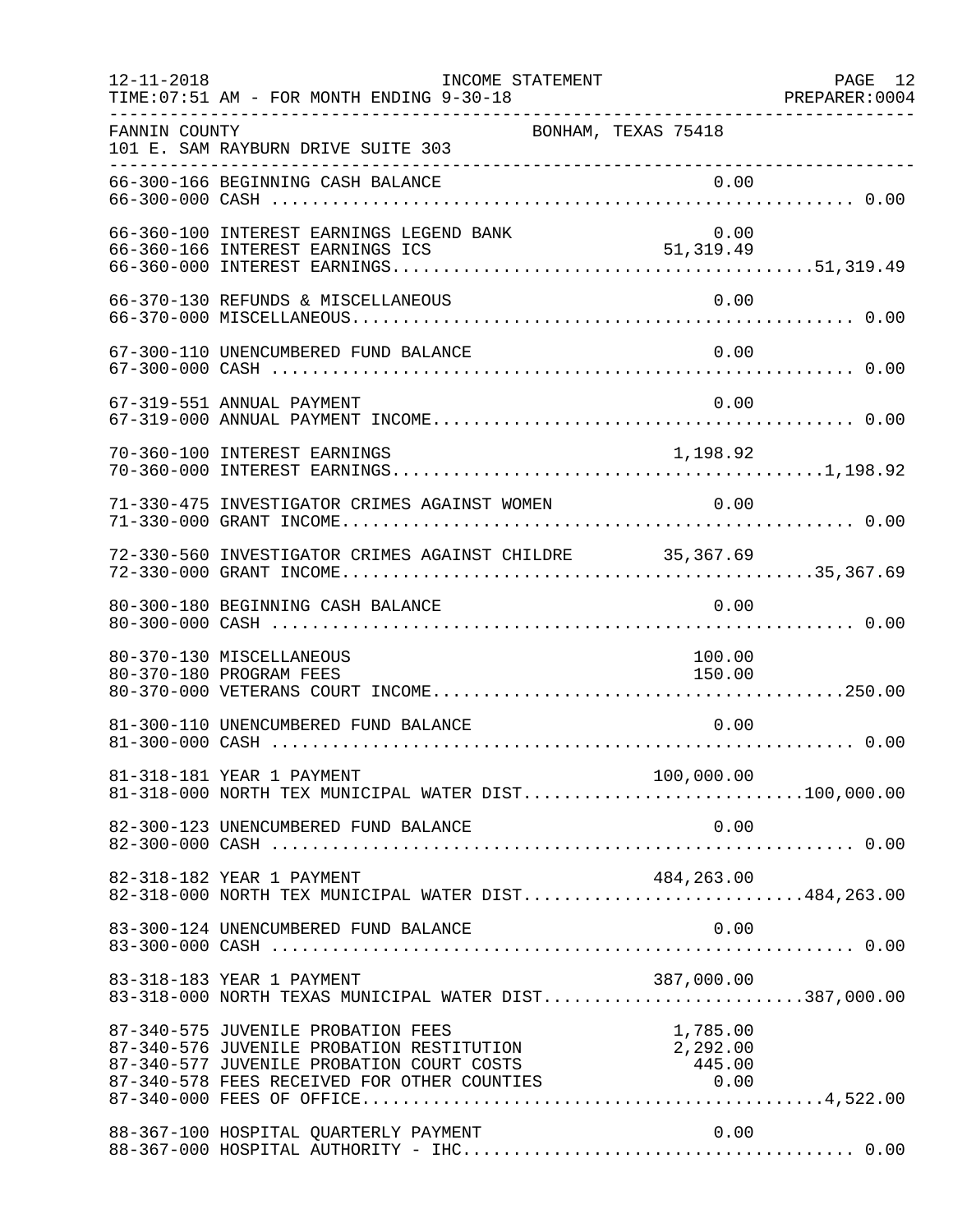| $12 - 11 - 2018$ | TIME: 07:51 AM - FOR MONTH ENDING 9-30-18                                                                                                                                                                                                                                                                                                                                                                  | INCOME STATEMENT                                                                         | PAGE 13<br>PREPARER:0004 |
|------------------|------------------------------------------------------------------------------------------------------------------------------------------------------------------------------------------------------------------------------------------------------------------------------------------------------------------------------------------------------------------------------------------------------------|------------------------------------------------------------------------------------------|--------------------------|
| FANNIN COUNTY    | 101 E. SAM RAYBURN DRIVE SUITE 303                                                                                                                                                                                                                                                                                                                                                                         | BONHAM, TEXAS 75418                                                                      |                          |
|                  | 89-300-110 UNENCUMBERED FUND BALANCE                                                                                                                                                                                                                                                                                                                                                                       | 0.00                                                                                     |                          |
|                  | 89-330-901 TJJD-A-14-074 GRANT<br>89-330-906 TJJD-N-14-074 GRANT<br>89-330-908 STRUCTURAL FAM. THER. GRANT OOG<br>89-330-913 TJJD-C-14-074 GRANT<br>89-330-915 BASIC PROBATION SUPERVISION<br>89-330-916 COMMUNITY PROGRAMS<br>89-330-917 PRE/POST ADJUDICATION<br>89-330-918 COMMITMENT DIVERSION<br>89-330-919 MENTAL HEALTH SERVICES 15,032.00<br>89-330-920 REGIONAL DIVERSIONS ALTERNATIVES 18,572.00 | 0.00<br>0.00<br>32,000.00<br>$0.00$<br>116,452.00<br>80,000.00<br>12,000.00<br>12,000.00 |                          |
|                  | 89-360-189 INTEREST INCOME                                                                                                                                                                                                                                                                                                                                                                                 | 27.26                                                                                    |                          |
|                  | 89-370-130 REFUNDS & MISCELLANEOUS<br>89-370-995 LOCAL FUNDING                                                                                                                                                                                                                                                                                                                                             | $0.00$<br>145,000.00                                                                     |                          |
|                  | 92-360-100 INTEREST EARNINGS<br>92-360-350 GOV. COMMODITY PROG. ASCS                                                                                                                                                                                                                                                                                                                                       | 581.48<br>0.00                                                                           |                          |
| 92-370-100 RENT  | 92-370-130 REFUNDS & MISCELLANEOUS                                                                                                                                                                                                                                                                                                                                                                         | 560.00<br>0.00                                                                           |                          |
|                  |                                                                                                                                                                                                                                                                                                                                                                                                            |                                                                                          |                          |
|                  | 93-370-130 REFUNDS & MISCELLANEOUS                                                                                                                                                                                                                                                                                                                                                                         | 0.00                                                                                     |                          |
|                  | 95-360-100 INTEREST EARNINGS                                                                                                                                                                                                                                                                                                                                                                               | 0.00                                                                                     |                          |
|                  | 95-370-125 AFLAC FSA CLEARING<br>95-370-130 REFUNDS & MISCELLANEOUS                                                                                                                                                                                                                                                                                                                                        | 0.00<br>0.00                                                                             |                          |
| TOTAL INCOME     |                                                                                                                                                                                                                                                                                                                                                                                                            |                                                                                          |                          |

## \*\*\*\*\* EXPENSE ACCOUNTS \*\*\*\*\*

10-400-101 SALARY ELECTED OFFICIAL 64,716.86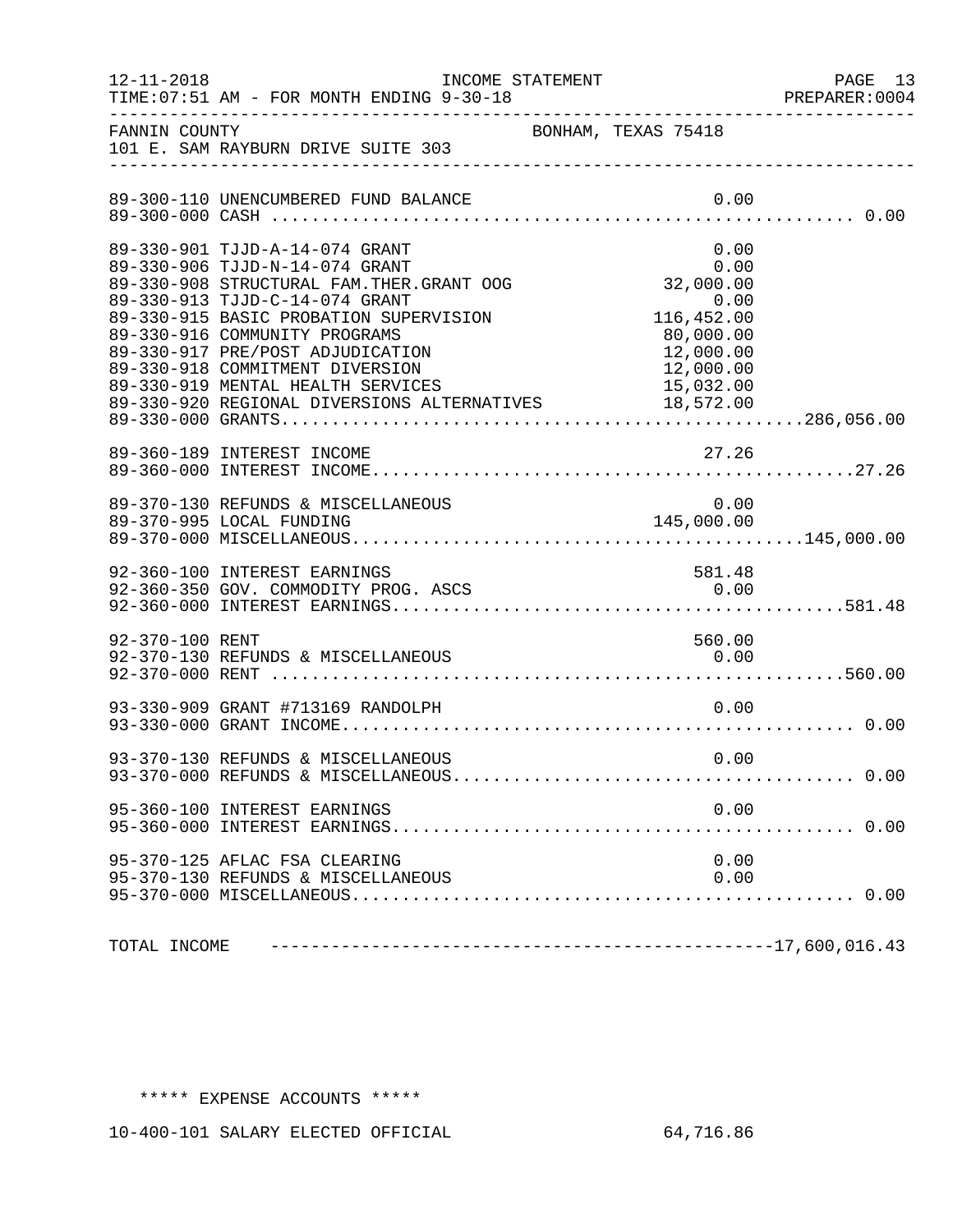| $12 - 11 - 2018$                                          | TIME: 07:51 AM - FOR MONTH ENDING 9-30-18                                                                                                                                                                                                                                                                                                                                                                                  |                                                                                                                                |  |
|-----------------------------------------------------------|----------------------------------------------------------------------------------------------------------------------------------------------------------------------------------------------------------------------------------------------------------------------------------------------------------------------------------------------------------------------------------------------------------------------------|--------------------------------------------------------------------------------------------------------------------------------|--|
| FANNIN COUNTY                                             | BONHAM, TEXAS 75418<br>101 E. SAM RAYBURN DRIVE SUITE 303                                                                                                                                                                                                                                                                                                                                                                  |                                                                                                                                |  |
| 10-400-435 PRINTING<br>10-400-480 BOND                    | 10-400-431 LOCAL TRAVEL<br>10-400-437 COURT REPORTER EXPENSE<br>10-400-468 JUVENILE BOARD SALARY<br>10-400-572 OFFICE EQUIPMENT<br>10-400-574 TECHNOLOGY                                                                                                                                                                                                                                                                   | 0.00<br>$0.00$<br>$58.50$<br>$0.00$<br>$2,400.00$<br>297.00<br>37.59<br>0.00                                                   |  |
|                                                           |                                                                                                                                                                                                                                                                                                                                                                                                                            |                                                                                                                                |  |
| 10-403-435 PRINTING<br>10-403-480 BOND<br>10-403-481 DUES | 0-401-400 911 COORDINATOR<br>0-401-000 911 COORDINATOR<br>10-403-101 SALARY ELECTED OFFICIAL<br>10-403-104 SALARY DEPUTIES<br>10-403-107 REGULAR-TEMP. PART-TIME<br>10-403-201 SOCIAL SECURITY TAXES<br>12,406.38<br>10-403-20<br>10-403-311 POSTAL EXPENSES<br>10-403-420 UTILITIES TELEPHONE<br>10-403-427 OUT OF COUNTY TRAVEL<br>10-403-431 LOCAL TRAVEL<br>10-403-437 IMAGING/INDEXING<br>10-403-572 OFFICE EQUIPMENT | 980.75<br>0.00<br>3,761.80<br>0.00<br>652.29<br>10,689.19<br>450.00<br>0.00<br>44.10                                           |  |
| 10-404-109 SALARY<br>10-404-311 POSTAGE                   | 10-404-201 SOCIAL SECURITY TAXES<br>10-404-203 RETIREMENT<br>10-404-205 MEDICARE TAX<br>10-404-310 ELECTION SUPPLIES<br>10-404-423 CELL PHONE<br>10-404-427 ELECTION TRAVEL<br>10-404-428 EMPLOYEE TRAINING<br>10-404-429 DPS BACKGROUND CHECK<br>10-404-430 BIDS AND NOTICES<br>10-404-442 PROFESSIONAL SERVICE/TRANSLATOR<br>10-404-483 VOTER REGISTRATION                                                               | 15,319.08<br>13.02<br>0.00<br>3.05<br>5,459.37<br>7,816.60<br>240.00<br>350.05<br>0.00<br>0.00<br>372.78<br>156.25<br>1,374.48 |  |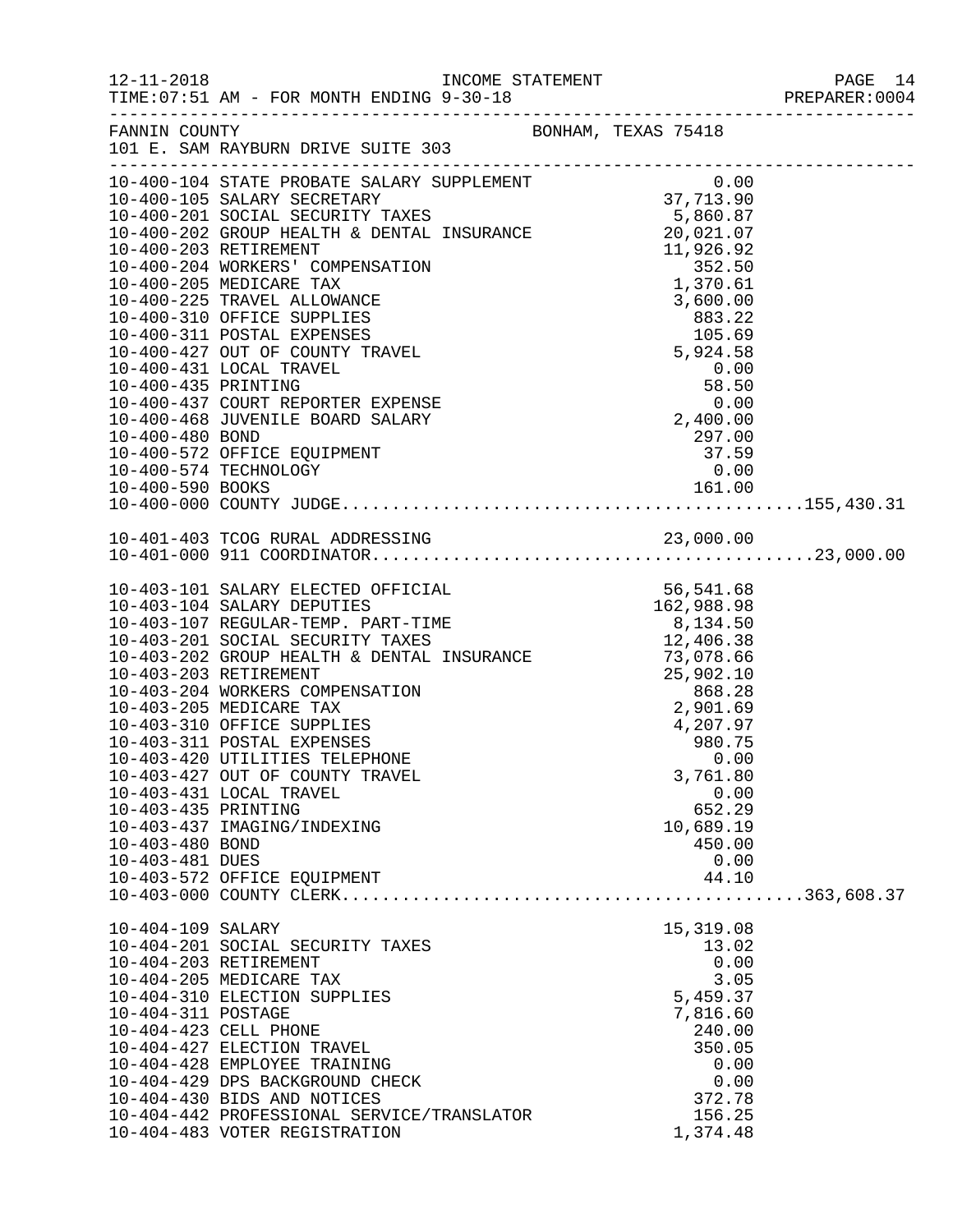|                                                |                                                                                                                                                                                                                                                                                                                                                                                                                                                                              |                                                                                                                                                                        | PAGE 15<br>PREPARER:0004<br>PAGE 15 |
|------------------------------------------------|------------------------------------------------------------------------------------------------------------------------------------------------------------------------------------------------------------------------------------------------------------------------------------------------------------------------------------------------------------------------------------------------------------------------------------------------------------------------------|------------------------------------------------------------------------------------------------------------------------------------------------------------------------|-------------------------------------|
|                                                | FANNIN COUNTY<br>101 E. SAM RAYBURN DRIVE SUITE 303                                                                                                                                                                                                                                                                                                                                                                                                                          |                                                                                                                                                                        |                                     |
|                                                |                                                                                                                                                                                                                                                                                                                                                                                                                                                                              |                                                                                                                                                                        |                                     |
|                                                |                                                                                                                                                                                                                                                                                                                                                                                                                                                                              |                                                                                                                                                                        |                                     |
|                                                | 10-406-487 TRAILER/AUTO INSURANCE<br>10-406-489 CODE RED EARLY WARNING SYSTEM<br>10-406-490 911 RADIO TOWER BUILDING<br>10-406-573 RADIO EQUIPMENT                                                                                                                                                                                                                                                                                                                           | 657.00<br>12,768.00<br>42.90<br>0.00                                                                                                                                   |                                     |
| 10-409-203 RETIREMENT<br>10-409-400 LEGAL FEES | 10-409-100 COMPENSATION PAY<br>10-409-201 SOCIAL SECURITY TAXES<br>10-409-204 WORKERS' COMPENSATION<br>10-409-205 MEDICARE TAX<br>10-409-206 UNEMPLOYMENT EXPENSE<br>10-409-395 ERRORS AND OMISSIONS<br>10-409-399 CLAIMS SETTLEMENTS<br>10-409-401 AUDIT EXPENSE<br>10-409-404 911 EMERGENCY SERVICE<br>10-409-406 TAX APPRAISAL DISTRICT<br>10-409-408 COUNTY WELLNESS PROGRAM<br>10-409-426 PROFESSIONAL FEES<br>10-409-430 BIDS & NOTICES<br>10-409-444 LAWN MAINTENANCE | 4,529.76<br>280.85<br>520.92<br>950.90<br>65.68<br>0.00<br>0.00<br>4,045.86<br>3,425.12<br>32,250.00<br>8,917.00<br>444,769.40<br>1,547.49<br>0.00<br>2,460.54<br>0.00 |                                     |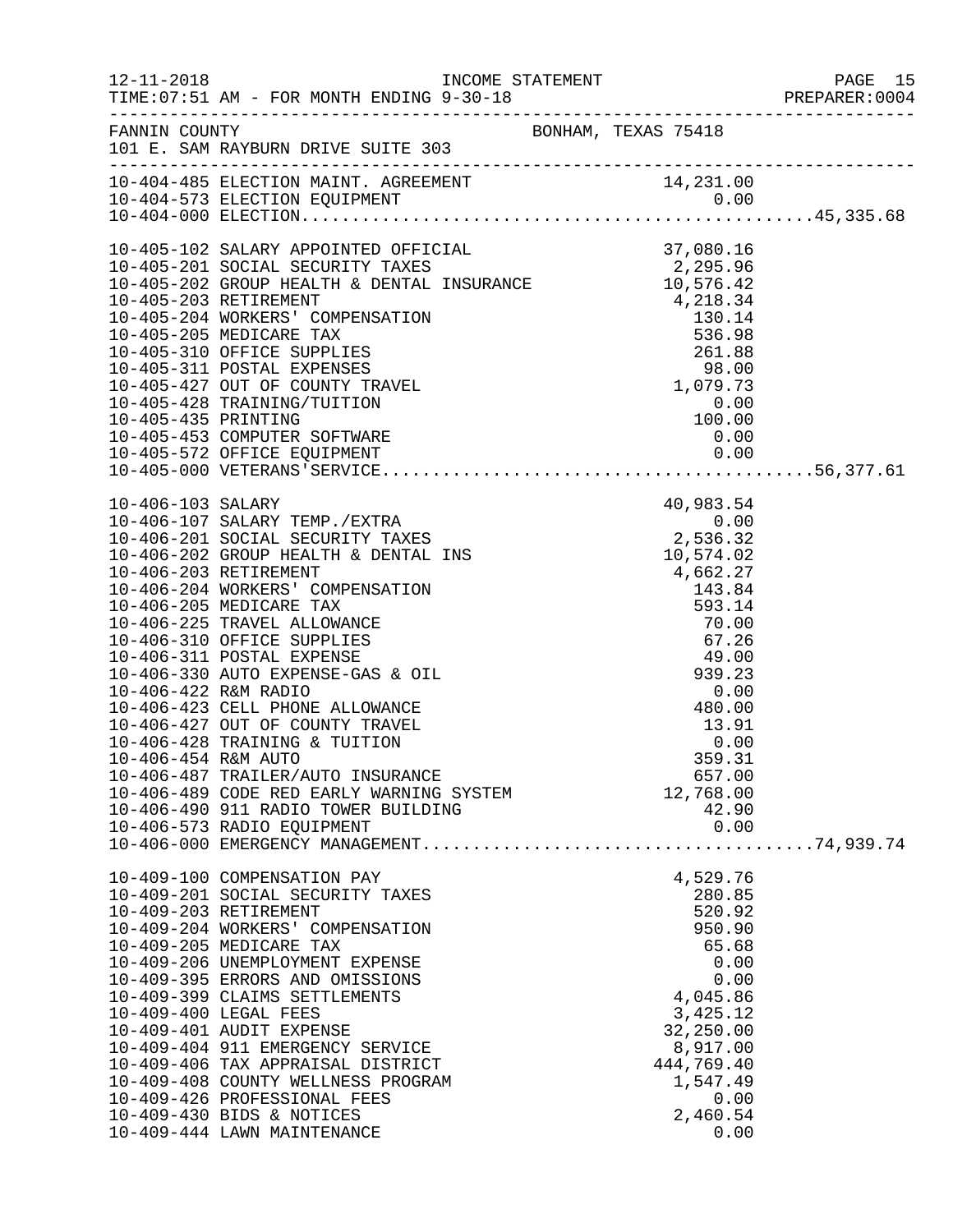| $12 - 11 - 2018$    | TIME: 07:51 AM - FOR MONTH ENDING 9-30-18                 |                        | PAGE 16<br>PREPARER:0004 |
|---------------------|-----------------------------------------------------------|------------------------|--------------------------|
| FANNIN COUNTY       | BONHAM, TEXAS 75418<br>101 E. SAM RAYBURN DRIVE SUITE 303 |                        |                          |
| 10-409-481 DUES     |                                                           | 9,594.83               |                          |
|                     |                                                           |                        |                          |
|                     |                                                           |                        |                          |
|                     |                                                           |                        |                          |
|                     |                                                           |                        |                          |
|                     |                                                           |                        |                          |
|                     |                                                           |                        |                          |
|                     |                                                           |                        |                          |
|                     |                                                           |                        |                          |
|                     |                                                           |                        |                          |
|                     |                                                           |                        |                          |
|                     |                                                           |                        |                          |
|                     |                                                           |                        |                          |
|                     |                                                           |                        |                          |
|                     |                                                           |                        |                          |
|                     |                                                           |                        |                          |
|                     |                                                           |                        |                          |
|                     |                                                           |                        |                          |
|                     |                                                           |                        |                          |
|                     |                                                           |                        |                          |
|                     |                                                           |                        |                          |
|                     |                                                           |                        |                          |
|                     |                                                           |                        |                          |
|                     |                                                           |                        |                          |
|                     |                                                           |                        |                          |
|                     |                                                           |                        |                          |
|                     |                                                           |                        |                          |
|                     | 10-410-425 PROFESSIONAL SERVICES                          |                        |                          |
|                     | 10-410-427 OUT OF COUNTY TRAVEL                           | $600.00$<br>$1,599.60$ |                          |
| 10-410-435 PRINTING |                                                           | 0.00                   |                          |
|                     | 10-410-437 COURT REPORTER EXPENSE                         | 5,250.00               |                          |
|                     | 10-410-439 WITNESS EXPENSE                                | 0.00                   |                          |
|                     | 10-410-453 R&M EQUIPMENT                                  | 0.00                   |                          |
|                     | 10-410-467 VISITING JUDGE                                 | 682.28                 |                          |
| 10-410-480 BONDS    | 10-410-468 JUVENILE BOARD SALARY                          | 2,400.00<br>247.00     |                          |
| 10-410-481 DUES     |                                                           | 0.00                   |                          |
|                     | 10-410-572 OFFICE EQUIPMENT                               | 0.00                   |                          |
|                     | 10-410-574 TECHNOLOGY                                     | 0.00                   |                          |
|                     | 10-410-590 BOOKS & PUBLICATIONS                           | 0.00                   |                          |
|                     | 10-410-591 LEXIS NEXIS ONLINE LEGAL                       | 675.00                 |                          |
|                     |                                                           |                        |                          |
|                     |                                                           | 150.63                 |                          |
|                     | 10-425-201 SOCIAL SECURITY<br>10-425-205 MEDICARE TAX     | 35.23                  |                          |
|                     | 10-425-311 JURY POSTAGE                                   | 3,697.11               |                          |
|                     | 10-425-312 DISTRICT JURY SUPPLIES                         | 752.03                 |                          |
|                     | 10-425-313 GRAND JURY EXPENSE                             | 5,912.72               |                          |
|                     | 10-425-314 PETIT JURY EXPENSE                             | 29,436.50              |                          |
|                     | 10-425-316 COUNTY COURT JURY EXP.                         | 0.00                   |                          |
|                     | 10-425-317 COURT REPORTER SUPPLIES                        | 0.00                   |                          |
|                     | 10-425-318 J.P. JURY EXPENSE                              | 140.00                 |                          |
|                     | 10-425-319 CO.CT.@LAW JURY EXPENSE                        | 1,771.67               |                          |
|                     | 10-425-422 REGIONAL INDIGENT DEFENSE PROGRAM              | 18,056.00              |                          |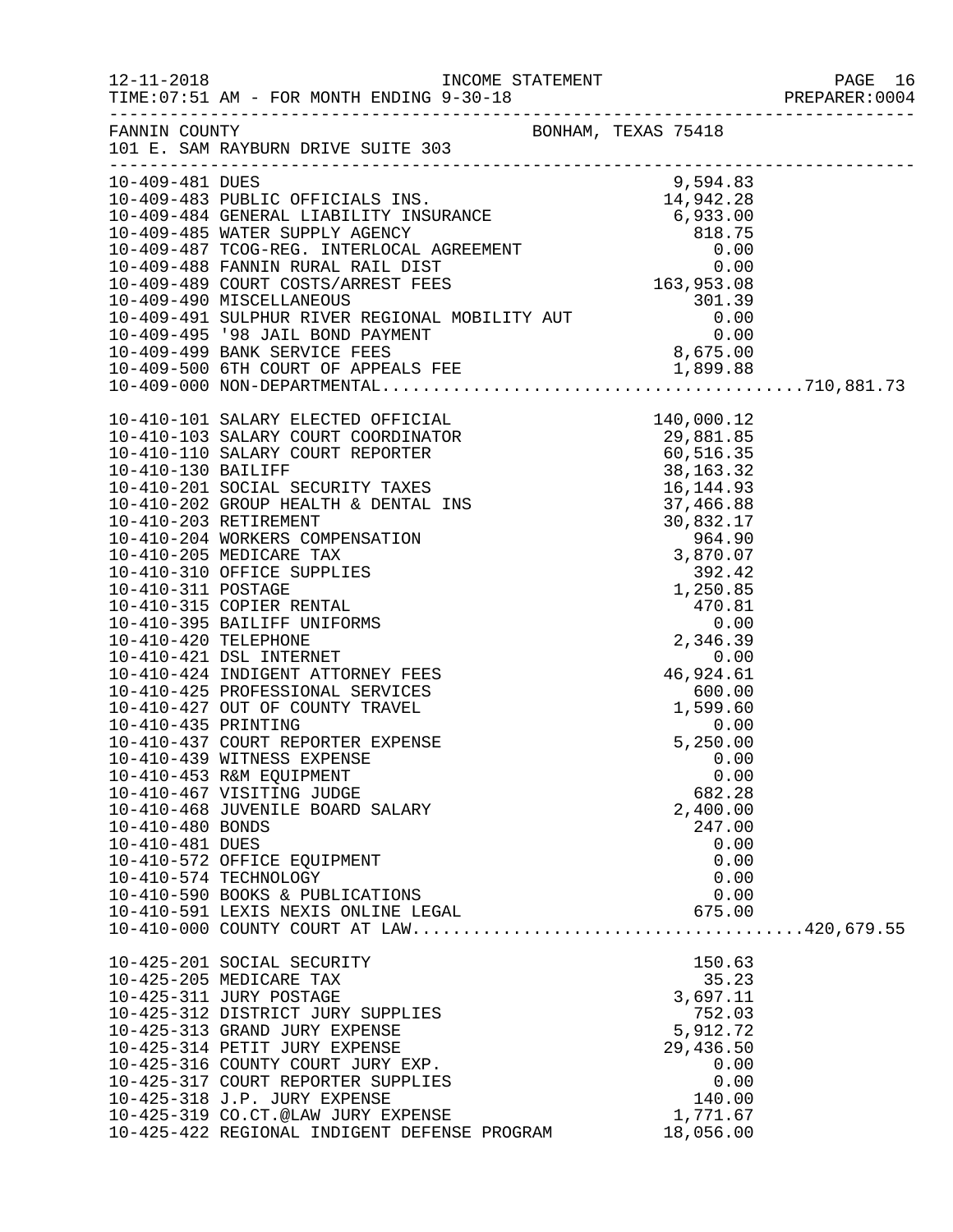|                 |                                                                                                                                                                                                                                                                                                                                           |                     |                      |      | PAGE 17<br>PREPARER: 0004 |
|-----------------|-------------------------------------------------------------------------------------------------------------------------------------------------------------------------------------------------------------------------------------------------------------------------------------------------------------------------------------------|---------------------|----------------------|------|---------------------------|
|                 | FANNIN COUNTY<br>101 E. SAM RAYBURN DRIVE SUITE 303                                                                                                                                                                                                                                                                                       | BONHAM, TEXAS 75418 |                      |      |                           |
|                 |                                                                                                                                                                                                                                                                                                                                           |                     |                      |      |                           |
|                 |                                                                                                                                                                                                                                                                                                                                           |                     |                      |      |                           |
|                 |                                                                                                                                                                                                                                                                                                                                           |                     |                      |      |                           |
|                 |                                                                                                                                                                                                                                                                                                                                           |                     |                      |      |                           |
|                 |                                                                                                                                                                                                                                                                                                                                           |                     |                      |      |                           |
|                 |                                                                                                                                                                                                                                                                                                                                           |                     |                      |      |                           |
|                 |                                                                                                                                                                                                                                                                                                                                           |                     |                      |      |                           |
|                 |                                                                                                                                                                                                                                                                                                                                           |                     |                      |      |                           |
|                 |                                                                                                                                                                                                                                                                                                                                           |                     |                      |      |                           |
|                 |                                                                                                                                                                                                                                                                                                                                           |                     |                      |      |                           |
|                 |                                                                                                                                                                                                                                                                                                                                           |                     |                      |      |                           |
|                 |                                                                                                                                                                                                                                                                                                                                           |                     |                      |      |                           |
|                 |                                                                                                                                                                                                                                                                                                                                           |                     |                      |      |                           |
|                 |                                                                                                                                                                                                                                                                                                                                           |                     |                      |      |                           |
|                 |                                                                                                                                                                                                                                                                                                                                           |                     |                      |      |                           |
|                 |                                                                                                                                                                                                                                                                                                                                           |                     |                      |      |                           |
|                 |                                                                                                                                                                                                                                                                                                                                           |                     |                      |      |                           |
|                 |                                                                                                                                                                                                                                                                                                                                           |                     |                      |      |                           |
|                 |                                                                                                                                                                                                                                                                                                                                           |                     |                      |      |                           |
|                 |                                                                                                                                                                                                                                                                                                                                           |                     |                      |      |                           |
|                 |                                                                                                                                                                                                                                                                                                                                           |                     |                      |      |                           |
|                 |                                                                                                                                                                                                                                                                                                                                           |                     |                      |      |                           |
|                 | $10-435-432 ATTORNEY FEES JUVENILE\n10-435-433 ATTORNEY FEES DRUG CT\n10-435-434 APPERL COUT TRANSCRTPTS\n10-435-435 ATTORNEY FEES- CPS CASES\n10-435-436 ATTORNEY FEES- CPS CASES\n10-435-436 ATTORNEY FEES- CPS CASES\n10-435-437 ATTORNEY FEES\n10-435-438 CURT REPORTER EXPENSE\n10-435-439 INVESTIGATOR EXPENSE\n10-435-440 PHYSITG$ |                     |                      |      |                           |
|                 |                                                                                                                                                                                                                                                                                                                                           |                     |                      |      |                           |
|                 |                                                                                                                                                                                                                                                                                                                                           |                     |                      |      |                           |
|                 |                                                                                                                                                                                                                                                                                                                                           |                     |                      |      |                           |
|                 |                                                                                                                                                                                                                                                                                                                                           |                     |                      |      |                           |
|                 |                                                                                                                                                                                                                                                                                                                                           |                     |                      |      |                           |
|                 |                                                                                                                                                                                                                                                                                                                                           |                     |                      |      |                           |
|                 |                                                                                                                                                                                                                                                                                                                                           |                     |                      |      |                           |
|                 |                                                                                                                                                                                                                                                                                                                                           |                     |                      |      |                           |
| 10-435-481 DUES |                                                                                                                                                                                                                                                                                                                                           |                     | 370.00               |      |                           |
|                 | 10-435-572 OFFICE EQUIPMENT                                                                                                                                                                                                                                                                                                               |                     | 445.98               |      |                           |
|                 | 10-435-574 TECHNOLOGY                                                                                                                                                                                                                                                                                                                     |                     | 645.00               |      |                           |
|                 | 10-435-590 DISTRICT JUDGE BOOKS 90.47<br>10-435-000 336TH DISTRICT COURT ADMINISTRATION908,995.05                                                                                                                                                                                                                                         |                     |                      |      |                           |
|                 |                                                                                                                                                                                                                                                                                                                                           |                     |                      |      |                           |
|                 | 10-450-101 SALARY ELECTED OFFICIAL<br>10-450-103 SALARY ASST. DIST. CLERK<br>10-100 101 CALARIES DEDUTIES                                                                                                                                                                                                                                 |                     | 56,541.68            |      |                           |
|                 |                                                                                                                                                                                                                                                                                                                                           |                     | 38, 375. 22          |      |                           |
|                 | 10-450-104 SALARIES DEPUTIES                                                                                                                                                                                                                                                                                                              |                     | 161,786.25           |      |                           |
|                 | 10-450-107 SALARY PART-TIME                                                                                                                                                                                                                                                                                                               |                     | 20,024.45            |      |                           |
|                 | 10-450-201 SOCIAL SECURITY TAXES<br>10-450-201 SOCIAL SECURITY TAXES 16,151.57<br>10-450-202 GROUP HEALTH & DENTAL INSURANCE 82,515.29                                                                                                                                                                                                    |                     |                      |      |                           |
|                 |                                                                                                                                                                                                                                                                                                                                           |                     |                      |      |                           |
|                 |                                                                                                                                                                                                                                                                                                                                           |                     | 31, 474.10<br>998.68 |      |                           |
|                 |                                                                                                                                                                                                                                                                                                                                           |                     | 3,777.40             |      |                           |
|                 |                                                                                                                                                                                                                                                                                                                                           |                     | 3,897.95             |      |                           |
|                 | 10-450-203 RETIREMENT<br>10-450-203 RETIREMENT<br>10-450-205 MEDICARE TAX<br>10-450-310 OFFICE SUPPLIES<br>10-450-311 POSTAL EXPENSES<br>10-450-313 PASSPORT PHOTO SUPPLIES                                                                                                                                                               |                     | 4,369.75             |      |                           |
|                 |                                                                                                                                                                                                                                                                                                                                           |                     | 1,164.00             |      |                           |
|                 | 10-450-315 COPIER RENTAL                                                                                                                                                                                                                                                                                                                  |                     |                      | 0.00 |                           |
|                 | 10-450-353 COMPUTER EXPENSE                                                                                                                                                                                                                                                                                                               |                     | 1,290.50             |      |                           |
|                 | 10-450-423 CELL PHONE                                                                                                                                                                                                                                                                                                                     |                     |                      | 0.00 |                           |
|                 | 10-450-427 OUT OF COUNTY TRAVEL                                                                                                                                                                                                                                                                                                           |                     | 2,887.37             |      |                           |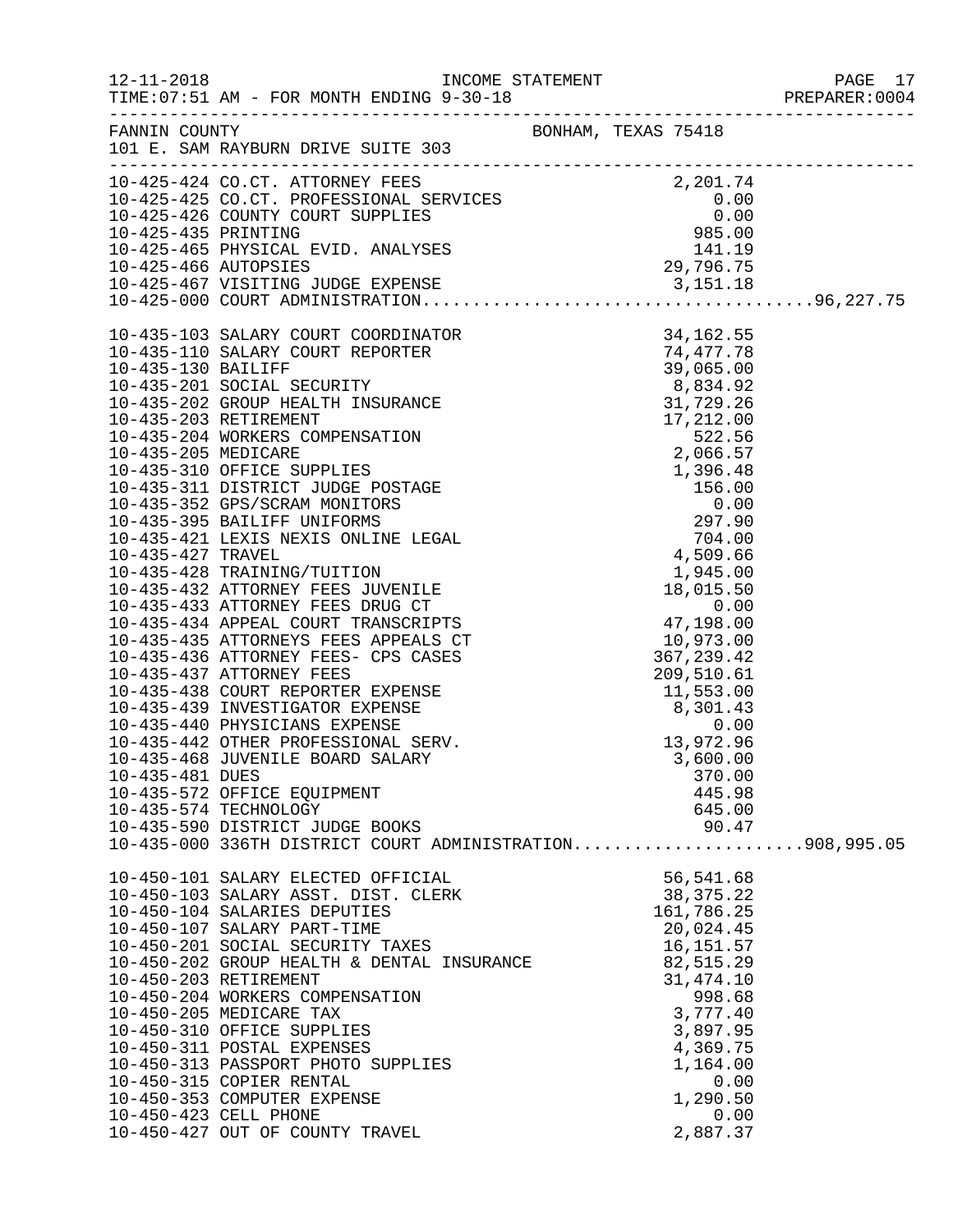| $12 - 11 - 2018$                       | TIME: 07:51 AM - FOR MONTH ENDING 9-30-18                                                                                                                                                                        | INCOME STATEMENT               | PAGE 18<br>PREPARER: 0004 |
|----------------------------------------|------------------------------------------------------------------------------------------------------------------------------------------------------------------------------------------------------------------|--------------------------------|---------------------------|
|                                        | FANNIN COUNTY<br>101 E. SAM RAYBURN DRIVE SUITE 303                                                                                                                                                              | BONHAM, TEXAS 75418            |                           |
|                                        | 10-450-428 EMPLOYEE TRAINING                                                                                                                                                                                     | 0.00                           |                           |
|                                        | 10-450-431 LOCAL TRAVEL                                                                                                                                                                                          | $0.00$<br>825.37               |                           |
| 10-450-435 PRINTING                    |                                                                                                                                                                                                                  |                                |                           |
| 10-450-480 BONDS                       |                                                                                                                                                                                                                  | 400.00                         |                           |
| 10-450-481 DUES                        |                                                                                                                                                                                                                  | 225.00                         |                           |
|                                        |                                                                                                                                                                                                                  |                                |                           |
|                                        |                                                                                                                                                                                                                  |                                |                           |
|                                        |                                                                                                                                                                                                                  |                                |                           |
|                                        |                                                                                                                                                                                                                  |                                |                           |
|                                        |                                                                                                                                                                                                                  |                                |                           |
|                                        |                                                                                                                                                                                                                  |                                |                           |
|                                        |                                                                                                                                                                                                                  |                                |                           |
|                                        |                                                                                                                                                                                                                  |                                |                           |
|                                        |                                                                                                                                                                                                                  |                                |                           |
|                                        |                                                                                                                                                                                                                  |                                |                           |
|                                        |                                                                                                                                                                                                                  |                                |                           |
|                                        |                                                                                                                                                                                                                  |                                |                           |
|                                        |                                                                                                                                                                                                                  |                                |                           |
|                                        |                                                                                                                                                                                                                  |                                |                           |
| 10-455-435 PRINTING<br>10-455-480 BOND |                                                                                                                                                                                                                  | 313.84                         |                           |
| 10-455-481 DUES                        |                                                                                                                                                                                                                  | $135.00$<br>$846.91$<br>$0.00$ |                           |
|                                        | 10-455-572 OFFICE EQUIPMENT                                                                                                                                                                                      |                                |                           |
|                                        | 10-455-573 RADIO EQUIPMENT                                                                                                                                                                                       |                                |                           |
|                                        |                                                                                                                                                                                                                  |                                |                           |
|                                        |                                                                                                                                                                                                                  |                                |                           |
|                                        | 10-456-101 SALARY ELECTED OFFICIAL 19,766.73<br>10-456-104 SALARY DEPUTY 38,373.92<br>10-456-201 SOCIAL SECURITY TAXES 3,686.68<br>10-456-202 GROUP HEALTH & DENTAL INSURANCE 16,768.27<br>10-456-203 RETIREMENT |                                |                           |
|                                        |                                                                                                                                                                                                                  |                                |                           |
|                                        |                                                                                                                                                                                                                  |                                |                           |
|                                        |                                                                                                                                                                                                                  |                                |                           |
|                                        | 10-456-203 RETIREMENT                                                                                                                                                                                            | 6,638.59                       |                           |
|                                        | 10-456-204 WORKERS' COMPENSATION<br>10-456-205 MEDICARE TAX                                                                                                                                                      | 286.24<br>862.16               |                           |
|                                        | 10-456-225 TRAVEL ALLOWANCE                                                                                                                                                                                      | 1,200.00                       |                           |
|                                        | 10-456-310 OFFICE SUPPLIES                                                                                                                                                                                       | 644.26                         |                           |
|                                        | 10-456-311 POSTAL EXPENSES                                                                                                                                                                                       | 78.00                          |                           |
|                                        | 10-456-420 UTILITIES TELEPHONE                                                                                                                                                                                   | 1,036.65                       |                           |
| 10-456-421 DSL LINE                    |                                                                                                                                                                                                                  | 899.40                         |                           |
|                                        | 10-456-422 R & M RADIO                                                                                                                                                                                           | 0.00                           |                           |
|                                        | 10-456-423 CELL PHONE ALLOWANCE                                                                                                                                                                                  | 120.00                         |                           |
| 10-456-435 PRINTING                    | 10-456-427 OUT OF COUNTY TRAVEL                                                                                                                                                                                  | 1,159.49<br>357.77             |                           |
|                                        | 10-456-460 OFFICE RENTAL                                                                                                                                                                                         | 4,200.00                       |                           |
| 10-456-480 BOND                        |                                                                                                                                                                                                                  | 271.00                         |                           |
| 10-456-481 DUES                        |                                                                                                                                                                                                                  | 35.00                          |                           |
|                                        | 10-456-572 OFFICE EQUIPMENT                                                                                                                                                                                      | 1,022.50                       |                           |
|                                        | 10-456-573 RADIO EQUIPMENT                                                                                                                                                                                       | 0.00                           |                           |
|                                        | 10-456-574 TECHNOLOGY                                                                                                                                                                                            | 0.00                           |                           |
|                                        |                                                                                                                                                                                                                  |                                |                           |
|                                        | 10-457-101 SALARY ELECTED OFFICIAL                                                                                                                                                                               | 43, 187.82                     |                           |
|                                        | 10-457-103 SALARY ASSISTANT                                                                                                                                                                                      | 25,939.65                      |                           |
|                                        | 10-457-201 SOCIAL SECURITY TAXES                                                                                                                                                                                 | 4,449.68                       |                           |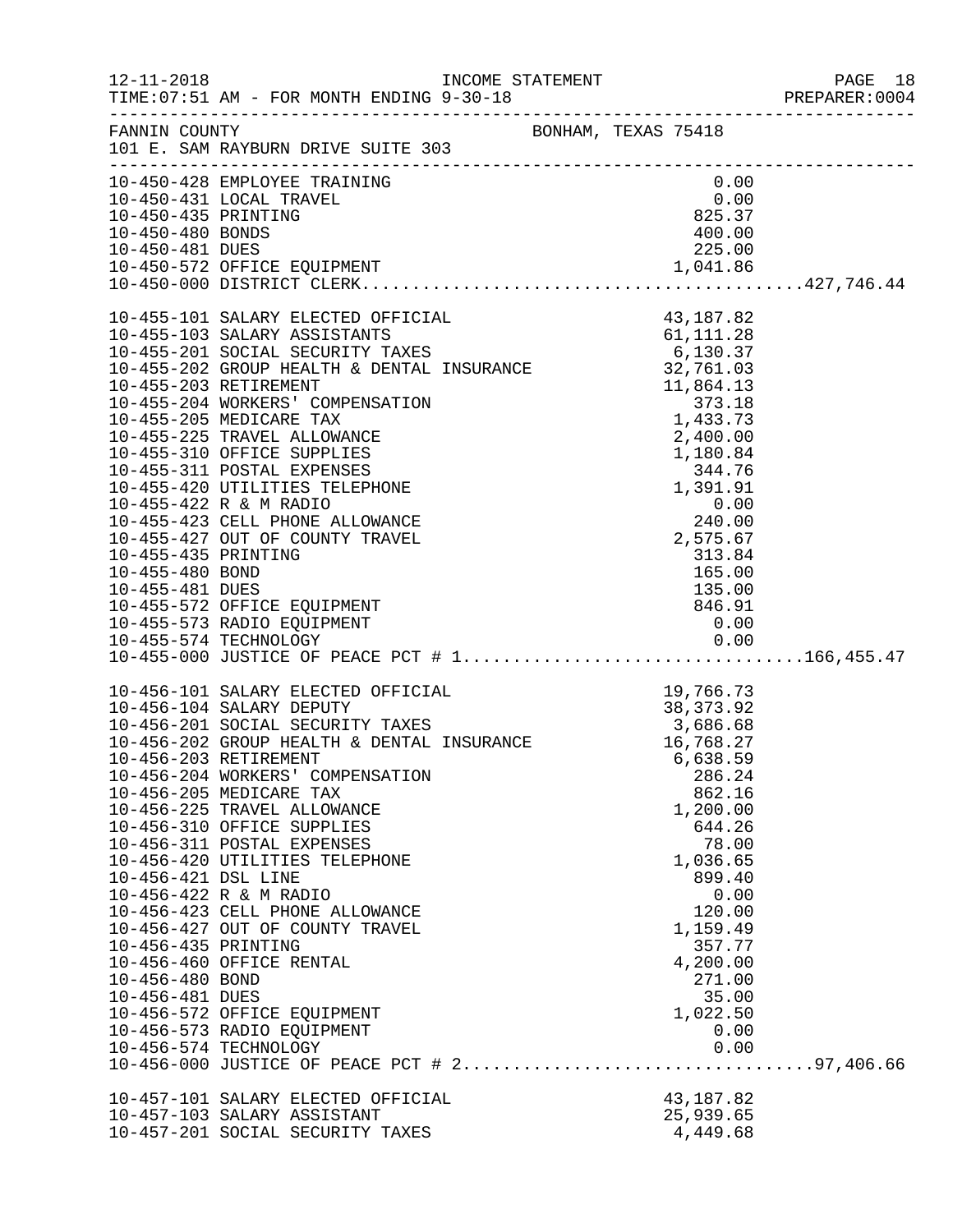| $12 - 11 - 2018$                                          | TIME: 07:51 AM - FOR MONTH ENDING 9-30-18                                                                                                                                                                                                                                                                                                                                                                                                                                                                                                                                                                                                                                                                                |                     |                                                                                                                                                                | PAGE 19<br>PREPARER:0004<br>PAGE 19 |
|-----------------------------------------------------------|--------------------------------------------------------------------------------------------------------------------------------------------------------------------------------------------------------------------------------------------------------------------------------------------------------------------------------------------------------------------------------------------------------------------------------------------------------------------------------------------------------------------------------------------------------------------------------------------------------------------------------------------------------------------------------------------------------------------------|---------------------|----------------------------------------------------------------------------------------------------------------------------------------------------------------|-------------------------------------|
|                                                           | FANNIN COUNTY<br>101 E. SAM RAYBURN DRIVE SUITE 303                                                                                                                                                                                                                                                                                                                                                                                                                                                                                                                                                                                                                                                                      | BONHAM, TEXAS 75418 |                                                                                                                                                                |                                     |
|                                                           | $\begin{tabular}{l c c c c} \hline \texttt{-----} \hline \texttt{10-457-202 G G NOW HEMLIT} & \texttt{DENTAL IN SURNANCE} & 20,584.271 \\ \hline 10-457-202 G ROUT HEMLIT & \texttt{DENTAL IN SURNANCE} & 7,864.71 \\ \hline \texttt{10-457-205 MEDICARE TAX} & 1,040.57 \\ \hline \texttt{10-457-225 TRANEL ALLOWANCE} & 2,400.00 \\ \hline \texttt{10-457-210 OF FICE SUPPLIES} & $                                                                                                                                                                                                                                                                                                                                    |                     |                                                                                                                                                                |                                     |
|                                                           |                                                                                                                                                                                                                                                                                                                                                                                                                                                                                                                                                                                                                                                                                                                          |                     |                                                                                                                                                                |                                     |
| 10-475-435 PRINTING<br>10-475-480 BOND<br>10-475-481 DUES | $10-475-101 \mbox{DA} SALARY SUPPLEMENT\n10-475-102 \mbox{HB} 9 \mbox{DA}. SUEPLEMENT\n10-475-103 SALARY SUPPLEMENT D.A. 299,459.85\n10-475-103 SALARY ASISTANT D.A. 299,459.85\n10-475-104 ASST. DA LONGEVITY PAY\n10-475-106 DA SALARY REIMB. GC CH 46 175,420.45\n10-475-106 DA SALARY TEMIB. GC CH 46 23,982.73\n$<br>10-475-315 COPIER EXPENSE<br>10-475-421 INTERNET/ONLINE LEGAL RE<br>10-475-422 INVESTIGATOR CELL PHONE<br>10-475-427 OUT OF COUNTY TRAVEL<br>10-475-428 TRAINING/TUITION<br>10-475-431 LOCAL TRAVEL<br>10-475-438 CT.REPORTER-TRANSCRIPTS<br>10-475-439 WITNESS EXPENSE<br>10-475-465 PHYS.EVIDENCE ANALYSIS<br>10-475-469 DPS TESTING<br>10-475-572 OFFICE EQUIPMENT<br>10-475-574 TECHNOLOGY |                     | 1,195.61<br>7,510.26<br>360.00<br>7,752.23<br>3,556.55<br>0.00<br>1,122.50<br>3,873.00<br>6,286.39<br>100.51<br>0.00<br>256.00<br>1,930.00<br>1,861.07<br>0.00 |                                     |
| 10-475-590 BOOKS                                          | 10-475-000 DISTRICT & CO. ATTORNEY825,646.81                                                                                                                                                                                                                                                                                                                                                                                                                                                                                                                                                                                                                                                                             |                     | 123.48                                                                                                                                                         |                                     |
|                                                           | 10-495-102 SALARY APPOINTED OFFICIAL<br>10-495-103 SALARIES ASSISTANTS<br>10-495-201 SOCIAL SECURITY TAXES<br>10-495-202 GROUP HEALTH & DENTAL INSURANCE                                                                                                                                                                                                                                                                                                                                                                                                                                                                                                                                                                 |                     | 70,716.88<br>117,416.90<br>10,892.13<br>42, 119.40                                                                                                             |                                     |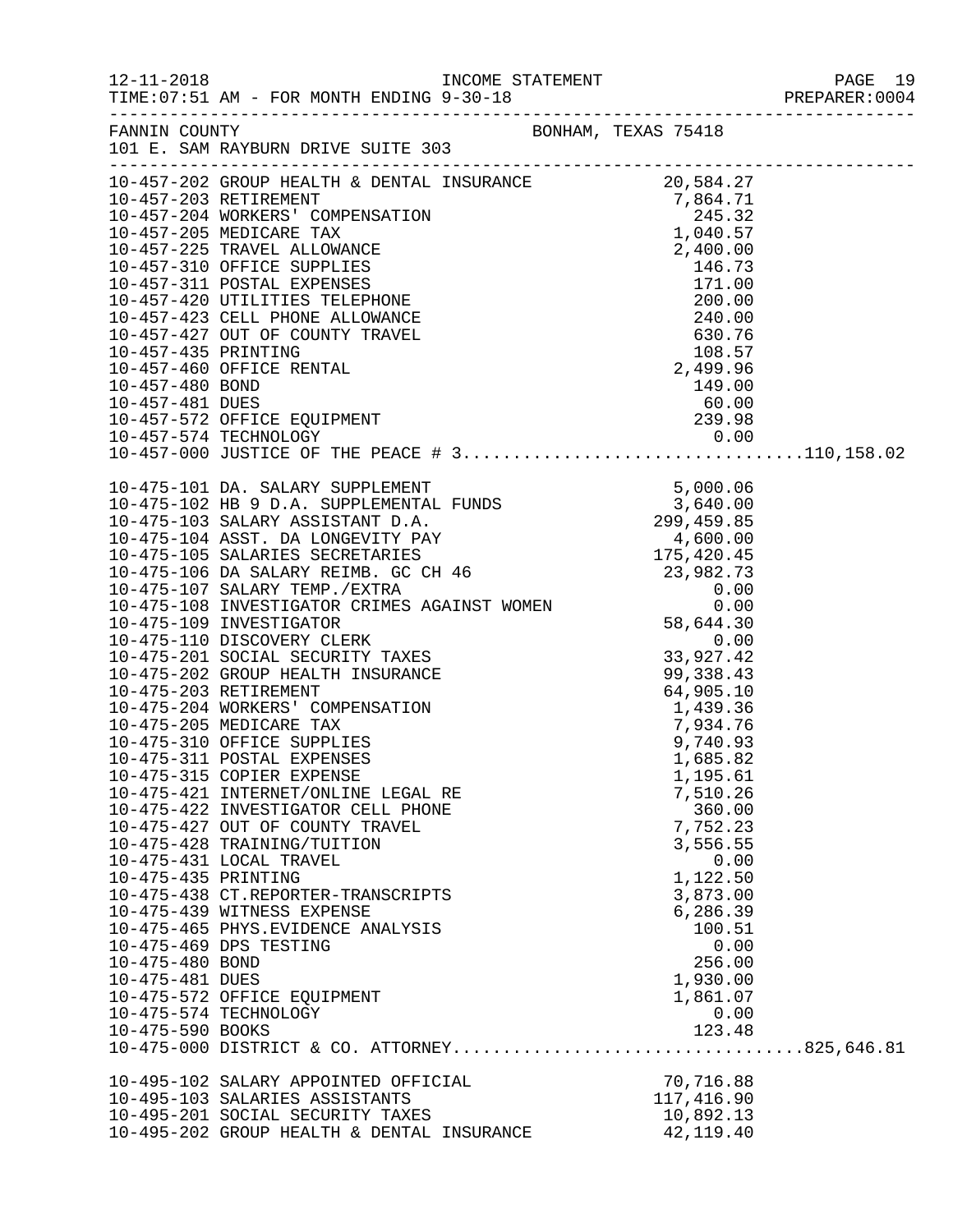|                                                           |                                                                                                                                                                                                                                                                                                                                                                                                                                                                     |                                                                                                                                                                                                               | PAGE 20<br>PREPARER:0004 |
|-----------------------------------------------------------|---------------------------------------------------------------------------------------------------------------------------------------------------------------------------------------------------------------------------------------------------------------------------------------------------------------------------------------------------------------------------------------------------------------------------------------------------------------------|---------------------------------------------------------------------------------------------------------------------------------------------------------------------------------------------------------------|--------------------------|
|                                                           | FANNIN COUNTY SAN BONHAM, TEXAS 75418<br>101 E. SAM RAYBURN DRIVE SUITE 303                                                                                                                                                                                                                                                                                                                                                                                         |                                                                                                                                                                                                               |                          |
|                                                           | 10-495-203 RETIREMENT<br>10-495-204 WORKERS COMPENSATION<br>10-495-204 NORKERS COMPENSATION<br>10-495-205 MEDICARE TAX<br>10-495-310 OFFICE SUPPLIES<br>10-495-353 COMPUTER SOFTWARE MAINTENANCE<br>10-495-353 CONDUTER SOFTWARE MAINTENAN                                                                                                                                                                                                                          |                                                                                                                                                                                                               |                          |
| 10-496-481 DUES                                           |                                                                                                                                                                                                                                                                                                                                                                                                                                                                     | 454.00                                                                                                                                                                                                        |                          |
| 10-497-435 PRINTING<br>10-497-480 BOND<br>10-497-481 DUES | 10-497-101 SALARY ELECTED OFFICIAL<br>10-497-103 SALARY ASSISTANT<br>10-497-201 SOCIAL SECURITY TAXES<br>10-497-202 GROUP HEALTH & DENTAL INSURANCE<br>10-497-203 RETIREMENT<br>10-497-204 WORKERS' COMPENSATION<br>10-497-205 MEDICARE TAX<br>10-497-310 OFFICE SUPPLIES<br>10-497-427 OUT OF COUNTY TRAVEL<br>10-497-431 LOCAL TRAVEL<br>10-497-452 R&M EQUIPMENT<br>10-497-453 COMPUTER SOFTWARE MAINTEN<br>10-497-572 OFFICE EQUIPMENT<br>10-497-574 TECHNOLOGY | CIAL<br>ES<br>56,541.68<br>$43,5,2.$<br>$4,807.72$<br>$55,40$<br>21, 152.40<br>11,389.28<br>351.36<br>1,124.38<br>189.99<br>2,068.67<br>0.00<br>60.00<br>0.00<br>1,300.00<br>0.00<br>175.00<br>229.99<br>0.00 |                          |
|                                                           | 10-499-101 SALARIES ELECTED OFFICIAL<br>10-499-103 SALARIES ASSISTANTS<br>10-499-104 SALARIES DEPUTIES<br>10-499-107 SALARY TEMP./EXTRA<br>10-499-201 SOCIAL SECURITY TAXES<br>10-499-202 GROUP HEALTH & DENTAL INSURANCE                                                                                                                                                                                                                                           | 56,541.68<br>39,526.50<br>94,899.22<br>14,250.60<br>11,932.24<br>52,881.15                                                                                                                                    |                          |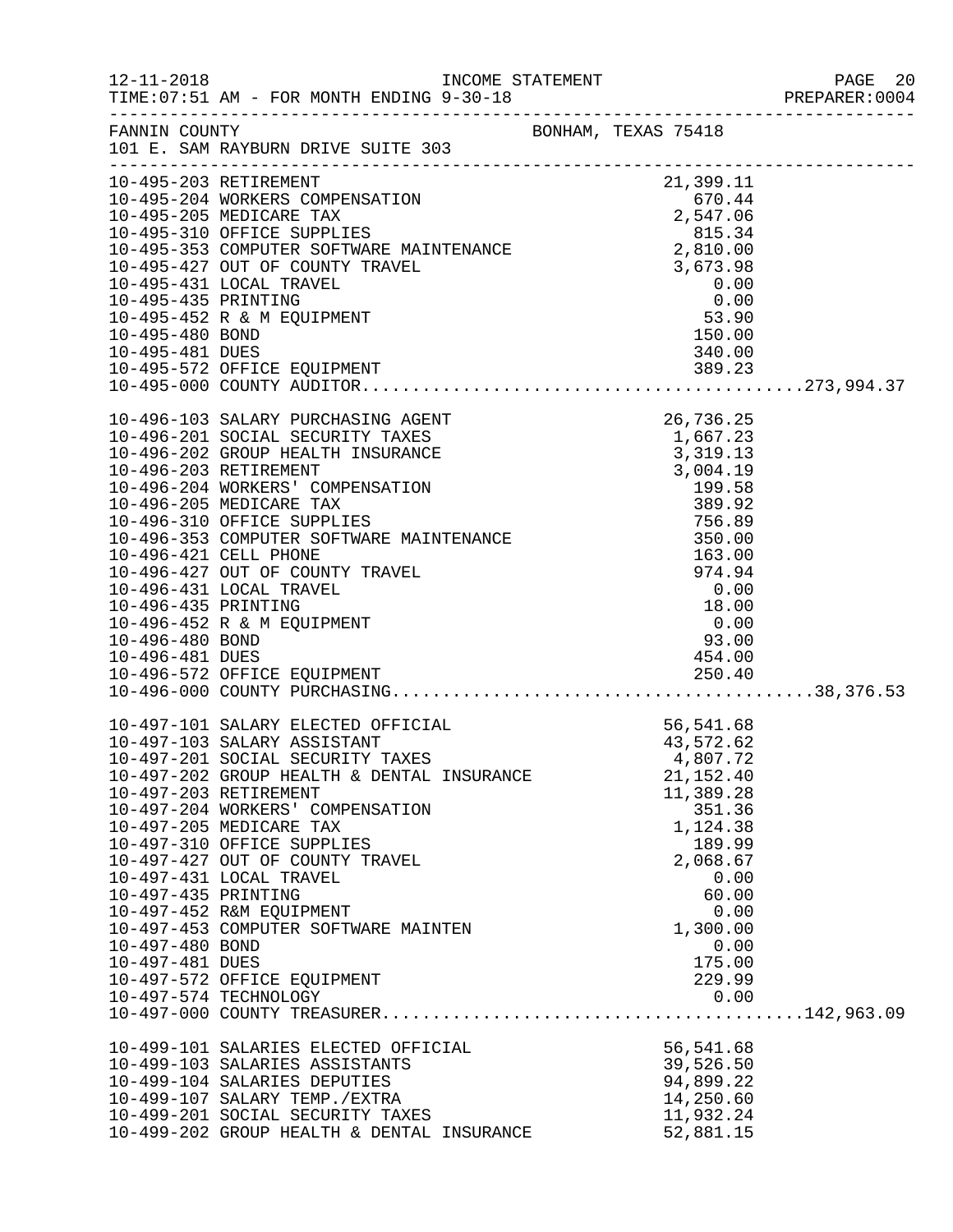|                      |                                                                           |  |                                                         |      | PREPARER: 0004 |
|----------------------|---------------------------------------------------------------------------|--|---------------------------------------------------------|------|----------------|
|                      |                                                                           |  |                                                         |      |                |
|                      | FANNIN COUNTY<br>101 E. SAM RAYBURN DRIVE SUITE 303                       |  |                                                         |      |                |
|                      |                                                                           |  |                                                         |      |                |
|                      |                                                                           |  |                                                         |      |                |
|                      |                                                                           |  |                                                         |      |                |
|                      |                                                                           |  |                                                         |      |                |
|                      |                                                                           |  |                                                         |      |                |
|                      |                                                                           |  |                                                         |      |                |
|                      |                                                                           |  |                                                         |      |                |
|                      |                                                                           |  |                                                         |      |                |
|                      |                                                                           |  |                                                         |      |                |
|                      |                                                                           |  |                                                         |      |                |
|                      |                                                                           |  |                                                         |      |                |
|                      |                                                                           |  |                                                         |      |                |
|                      |                                                                           |  |                                                         |      |                |
|                      | 10-499-572 OFFICE EQUIPMENT                                               |  | 688.24                                                  |      |                |
|                      |                                                                           |  |                                                         |      |                |
|                      | 10-499-574 TECHNOLOGY 0.00<br>10-499-000 TAX ASSESSOR-COLLECTOR312,603.98 |  |                                                         |      |                |
|                      |                                                                           |  |                                                         |      |                |
|                      |                                                                           |  |                                                         |      |                |
|                      |                                                                           |  |                                                         |      |                |
|                      |                                                                           |  |                                                         |      |                |
|                      |                                                                           |  |                                                         |      |                |
|                      |                                                                           |  |                                                         |      |                |
|                      |                                                                           |  |                                                         |      |                |
|                      |                                                                           |  |                                                         |      |                |
|                      |                                                                           |  |                                                         |      |                |
|                      |                                                                           |  |                                                         |      |                |
| 10-503-435 PRINTING  |                                                                           |  | $\begin{array}{r} 0.00 \\ 0.00 \\ 1,846.83 \end{array}$ |      |                |
|                      | 10-503-453 R&M COMPUTER/TRAINING                                          |  |                                                         |      |                |
|                      | 10-503-572 OFFICE EQUIPMENT                                               |  |                                                         |      |                |
|                      |                                                                           |  |                                                         |      |                |
|                      |                                                                           |  |                                                         |      |                |
|                      |                                                                           |  |                                                         |      |                |
|                      | 10-509-475 CONTINGENCY                                                    |  |                                                         | 0.00 |                |
|                      |                                                                           |  |                                                         |      |                |
|                      | 10-510-107 REGULAR TEMP.- PART TIME                                       |  |                                                         | 0.00 |                |
|                      | 10-510-115 SALARY JANITOR                                                 |  | 38, 376.52                                              |      |                |
|                      | 10-510-201 SOCIAL SECURITY TAXES                                          |  | 2,344.84                                                |      |                |
|                      | $10-510-202$ GROUP HEALTH & DENTAL INSURANCE                              |  | 10,576.20                                               |      |                |
|                      | 10-510-203 RETIREMENT                                                     |  | 4,365.71                                                |      |                |
|                      | 10-510-204 WORKERS' COMPENSATION<br>10-510-205 MEDICARE TAX               |  | 1,318.50<br>548.46                                      |      |                |
|                      | 10-510-310 OFFICE SUPPLIES                                                |  | 4,573.55                                                |      |                |
|                      | 10-510-311 POSTAL EXPENSE                                                 |  | 2,736.62                                                |      |                |
|                      | 10-510-315 COPIER RENTAL                                                  |  | 3,757.76                                                |      |                |
|                      | 10-510-316 EMPLOYEE AWARDS BANQUET                                        |  | 1,806.05                                                |      |                |
|                      | 10-510-330 AUTO EXPENSE-GAS AND OIL                                       |  | 724.75                                                  |      |                |
|                      | 10-510-332 JANITOR SUPPLIES                                               |  |                                                         | 0.00 |                |
|                      | 10-510-353 R&M COMPUTER                                                   |  |                                                         | 0.00 |                |
| 10-510-420 TELEPHONE |                                                                           |  | 479.95                                                  |      |                |
|                      | 10-510-421 INTERNET LINES                                                 |  | 419.67                                                  |      |                |
|                      | 10-510-423 CELL PHONE                                                     |  | 312.96                                                  |      |                |
|                      | 10-510-440 UTILITIES ELECTRICITY                                          |  | 8,233.22                                                |      |                |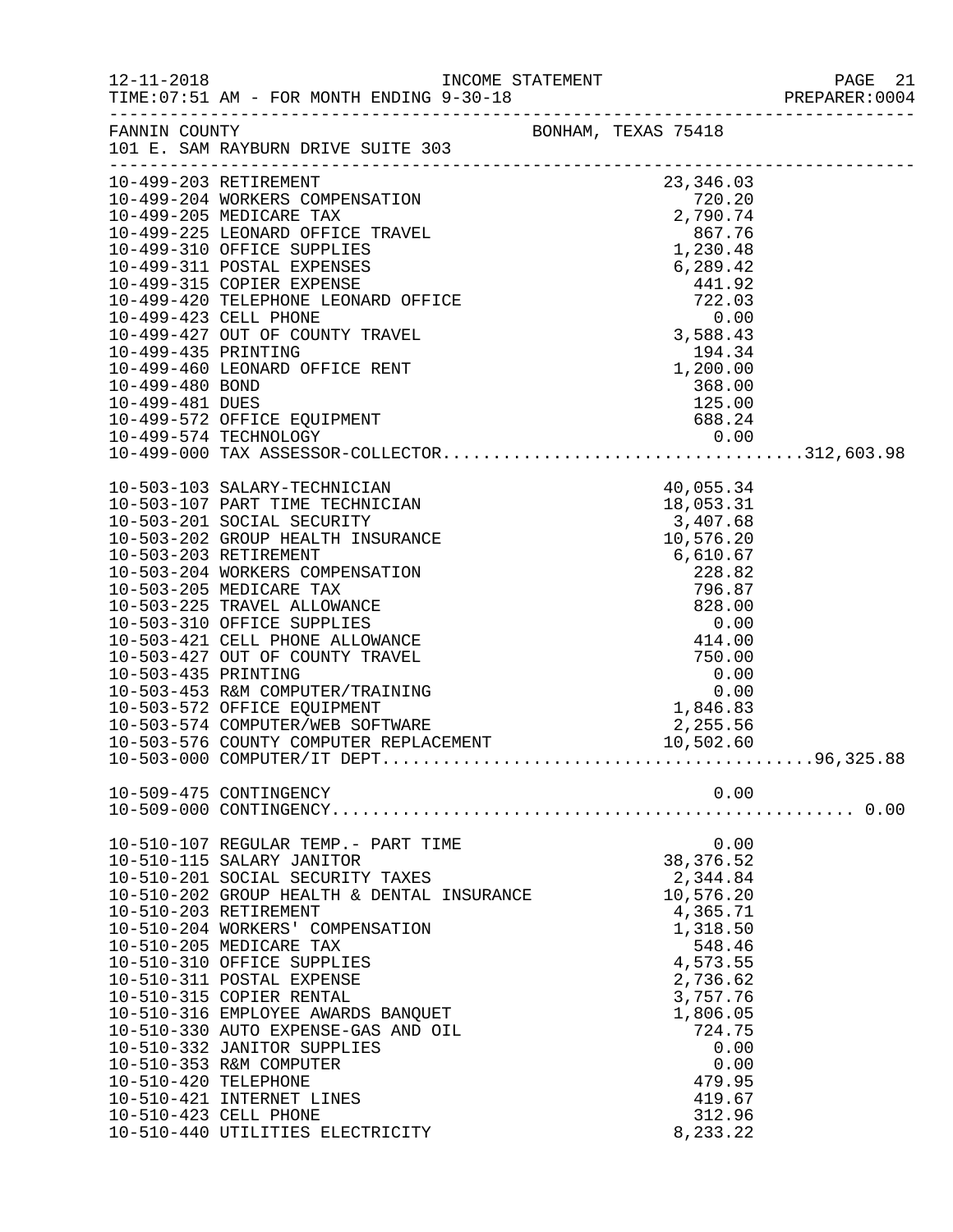| $12 - 11 - 2018$                                                     | TIME: 07:51 AM - FOR MONTH ENDING 9-30-18                                                                                                                                                                                                                                                                                                                                                                          |                                                                                                                                                         | PAGE 22<br>PREPARER:0004 |
|----------------------------------------------------------------------|--------------------------------------------------------------------------------------------------------------------------------------------------------------------------------------------------------------------------------------------------------------------------------------------------------------------------------------------------------------------------------------------------------------------|---------------------------------------------------------------------------------------------------------------------------------------------------------|--------------------------|
|                                                                      | FANNIN COUNTY<br>101 E. SAM RAYBURN DRIVE SUITE 303                                                                                                                                                                                                                                                                                                                                                                |                                                                                                                                                         |                          |
|                                                                      | 10-510-441 UTILITIES GAS<br>10-510-442 UTILITIES WATER<br>10-510-443 TRASH PICK-UP<br>10-510-445 ARR CONDITIONER MAINTENANCE<br>10-510-445 ELEVATOR MAINTENANCE CONTR<br>10-510-450 R & M BUILDINGS<br>10-510-450 R & M BUILDINGS<br>10-510-<br>10-510-530 PERMANENT IMPROVEMENTS<br>10-510-572 OFFICE EQUIPMENT<br>10-510-573 ODYSSEY SOFTWARE/EQUIPMENT<br>10-510-574 TECHNOLOGY                                 | 15, 3<br>0.00<br>0.00<br>0.00<br>0.00                                                                                                                   |                          |
|                                                                      | 10-510-575 LAND/BUILDING                                                                                                                                                                                                                                                                                                                                                                                           | 0.00                                                                                                                                                    |                          |
| 10-511-203 RETIREMENT<br>10-511-535 BUILDINGS                        | 10-511-115 SALARY JANITOR<br>10-511-201 SOCIAL SECURITY TAXES<br>10-511-204 WORKER' COMPENSATION<br>10-511-205 MEDICARE TAX<br>10-511-225 JANITOR TRAVEL<br>10-511-332 JANITOR SUPPLIES<br>10-511-440 UTILITIES ELECTRICITY<br>10-511-441 UTILITIES GAS<br>10-511-442 UTILITIES WATER<br>10-511-443 TRASH PICK-UP SERVICE<br>10-511-444 LAWN MAINTENANCE<br>10-511-450 R & M BUILDING<br>10-511-482 FIRE INSURANCE | 3,492.22<br>216.50<br>396.48<br>110.22<br>50.64<br>112.50<br>319.96<br>4,518.75<br>880.96<br>862.80<br>438.84<br>0.00<br>2,531.24<br>860.00<br>0.00     |                          |
| 10-512-535 BUILDINGS                                                 | 10-512-332 JANITOR SUPPLIES<br>10-512-440 UTILITIES ELECTRICITY<br>10-512-442 UTILITIES WATER<br>10-512-450 R&M BUILDING<br>10-512-482 FIRE INSURANCE                                                                                                                                                                                                                                                              | 271.34<br>5,582.67<br>621.29<br>531.88<br>1,195.00<br>0.00                                                                                              |                          |
| 10-513-203 RETIREMENT<br>10-513-420 TELEPHONE<br>10-513-421 INTERNET | 10-513-115 SALARY JANITOR<br>10-513-201 SOCIAL SECURITY TAXES<br>10-513-204 WORKERS' COMPENSATION<br>10-513-205 MEDICARE TAX<br>10-513-315 COPIER RENTAL<br>10-513-332 JANITOR SUPPLIES<br>10-513-440 UTILITIES ELECTRICITY<br>10-513-441 UTILITIES GAS<br>10-513-442 UTILITIES WATER<br>10-513-443 TRASH PICKUP SERVICE<br>10-513-444 LAWN MAINTENANCE                                                            | 11,784.70<br>730.61<br>1,340.62<br>440.60<br>170.94<br>1,170.80<br>898.53<br>5,234.35<br>1,019.80<br>5,335.59<br>1,228.49<br>1,065.07<br>877.69<br>0.00 |                          |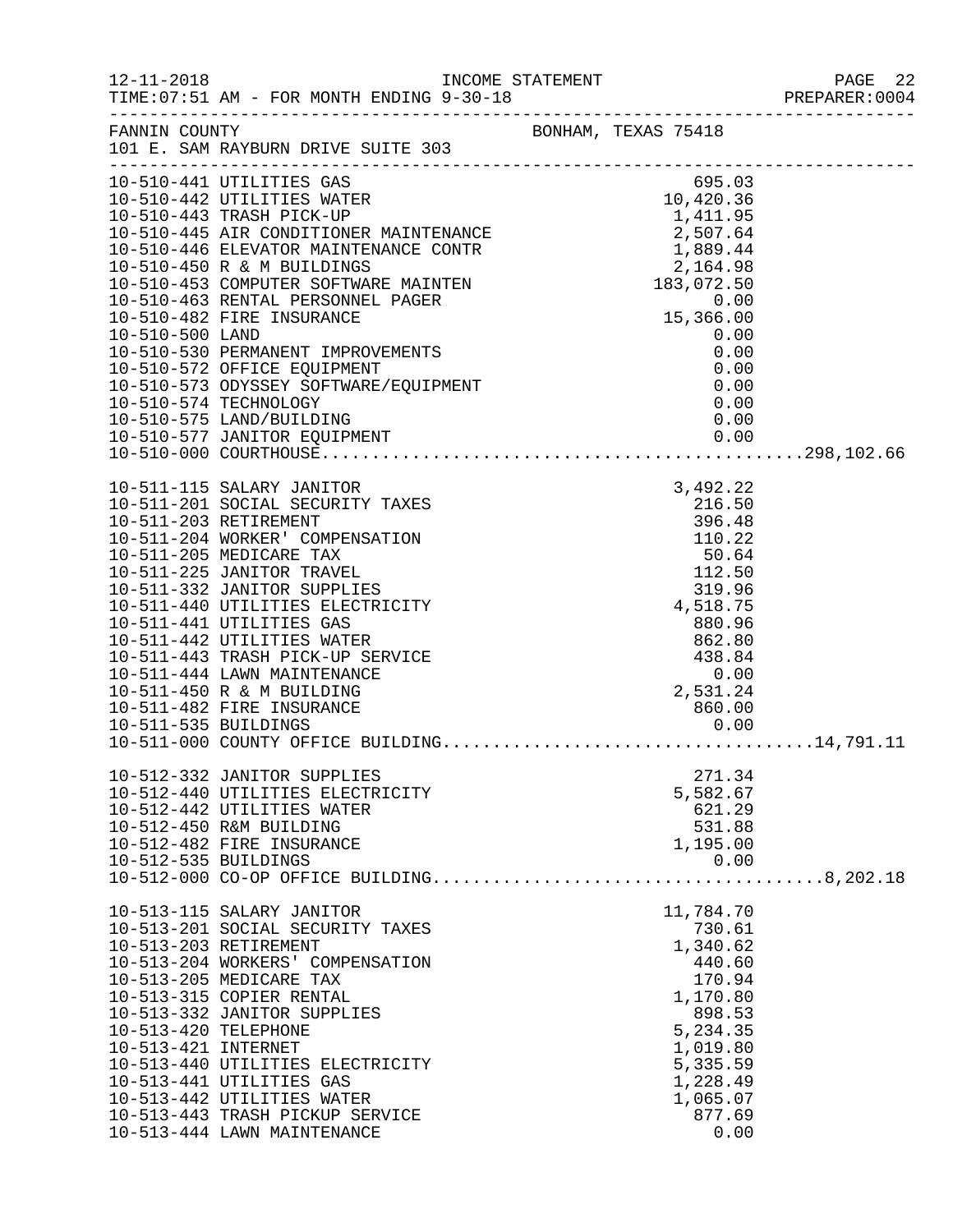| $12 - 11 - 2018$      | TIME: 07:51 AM - FOR MONTH ENDING 9-30-18                                                                         |                                                                           |                                                             |      | PAGE 23<br>PREPARER: 0004 |
|-----------------------|-------------------------------------------------------------------------------------------------------------------|---------------------------------------------------------------------------|-------------------------------------------------------------|------|---------------------------|
| FANNIN COUNTY         | 101 E. SAM RAYBURN DRIVE SUITE 303<br>.com/accommodation/accommodation/accommodation/accommodation/accommodation/ | BONHAM, TEXAS 75418                                                       |                                                             |      |                           |
|                       | 10-513-450 R&M BUILDING                                                                                           |                                                                           | 6,948.67                                                    |      |                           |
|                       | 10-513-455 PARKING LOT                                                                                            |                                                                           | 0.00<br>$\begin{smallmatrix}0.00\0.181.00\end{smallmatrix}$ |      |                           |
|                       | 10-513-482 FIRE INSURANCE                                                                                         |                                                                           |                                                             |      |                           |
|                       |                                                                                                                   |                                                                           |                                                             |      |                           |
|                       |                                                                                                                   |                                                                           |                                                             |      |                           |
|                       |                                                                                                                   |                                                                           |                                                             |      |                           |
|                       |                                                                                                                   |                                                                           |                                                             |      |                           |
|                       | 10-515-440 UTILITIES ELECTRICITY<br>10-515-441 UTILITIES GAS<br>2000 00                                           |                                                                           |                                                             |      |                           |
|                       |                                                                                                                   |                                                                           |                                                             |      |                           |
|                       | 10-515-442 UTILITIES WATER                                                                                        |                                                                           |                                                             |      |                           |
|                       | 10-515-444 LAWN MAINTENANCE                                                                                       | $0.00$<br>300.00<br>1,128.68                                              |                                                             |      |                           |
|                       | 10-515-450 R&M BUILDING                                                                                           |                                                                           |                                                             |      |                           |
|                       | 10-515-482 FIRE INSURANCE                                                                                         |                                                                           | 1,446.00                                                    |      |                           |
|                       |                                                                                                                   |                                                                           |                                                             |      |                           |
|                       |                                                                                                                   |                                                                           |                                                             |      |                           |
|                       | 10-516-115 SALARY JANITOR                                                                                         |                                                                           |                                                             |      |                           |
|                       | 10-516-201 SOCIAL SECURITY TAXES                                                                                  | 2,739.48<br>169.85<br>312.59                                              |                                                             |      |                           |
| 10-516-203 RETIREMENT |                                                                                                                   | $312.59$<br>$88.16$<br>$39.67$<br>$174.39$<br>$73.33$<br>0.00<br>4,842.20 |                                                             |      |                           |
|                       | 10-516-204 WORKERS' COMPENSATION                                                                                  |                                                                           |                                                             |      |                           |
|                       | 10-516-205 MEDICARE TAX                                                                                           |                                                                           |                                                             |      |                           |
|                       | 10-516-225 JANITOR TRAVEL                                                                                         |                                                                           |                                                             |      |                           |
|                       | 10-516-332 JANITOR SUPPLIES                                                                                       |                                                                           |                                                             |      |                           |
| 10-516-420 TELEPHONE  |                                                                                                                   |                                                                           |                                                             |      |                           |
|                       | 10-516-440 UTILITIES ELECTRICITY                                                                                  |                                                                           |                                                             |      |                           |
|                       | 10-516-441 UTILITIES GAS                                                                                          |                                                                           | 0.00                                                        |      |                           |
|                       | 10-516-442 UTILITIES WATER                                                                                        |                                                                           | 566.06                                                      |      |                           |
|                       | 10-516-443 TRASH PICKUP SERVICE                                                                                   |                                                                           | 0.00                                                        |      |                           |
|                       | 10-516-444 LAWN MAINTENANCE                                                                                       |                                                                           |                                                             | 0.00 |                           |
|                       | 10-516-450 R&M BUILDING                                                                                           |                                                                           | 38,584.75                                                   |      |                           |
|                       | 10-516-482 FIRE INSURANCE                                                                                         |                                                                           | 880.00                                                      |      |                           |
|                       | 10-516-530 BUILDING REMODEL                                                                                       |                                                                           |                                                             | 0.00 |                           |
|                       | 10-516-535 BUILDING CONSTRUCTION                                                                                  |                                                                           |                                                             | 0.00 |                           |
|                       | 10-516-572 OFFICE EQUIPMENT                                                                                       |                                                                           | 0.00                                                        |      |                           |
|                       |                                                                                                                   |                                                                           |                                                             |      |                           |
| 10-517-535 BUILDING   |                                                                                                                   |                                                                           |                                                             | 0.00 |                           |
|                       |                                                                                                                   |                                                                           |                                                             |      |                           |
|                       | 10-518-311 POSTAL EXPENSES                                                                                        |                                                                           | 344.00                                                      |      |                           |
|                       | 10-518-332 JANITOR SUPPLIES                                                                                       |                                                                           | 2,699.93                                                    |      |                           |
|                       | 10-518-420 UTILITIES TELEPHONE                                                                                    |                                                                           | 17,276.74                                                   |      |                           |
|                       | 10-518-421 INTERNET SERVICES                                                                                      |                                                                           | 13,463.52                                                   |      |                           |
|                       | 10-518-440 UTILITIES ELECTRICITY                                                                                  |                                                                           | 26,091.49                                                   |      |                           |
|                       | 10-518-441 UTILITIES GAS                                                                                          |                                                                           | 2,978.38                                                    |      |                           |
|                       | 10-518-442 UTILITIES WATER                                                                                        |                                                                           | 4,960.82                                                    |      |                           |
|                       | 10-518-443 TRASH PICKUP SERVICE                                                                                   |                                                                           | 1,554.52                                                    |      |                           |
|                       | 10-518-450 R & M BUILDING                                                                                         |                                                                           | 6,697.66                                                    |      |                           |
|                       | 10-518-460 MOVING EXPENSES                                                                                        |                                                                           |                                                             | 0.00 |                           |
|                       | 10-518-470 OFFICE SPACE LEASE                                                                                     |                                                                           | 91,200.00                                                   |      |                           |
|                       | 10-518-483 ALARM MONITORING                                                                                       |                                                                           | 885.60                                                      |      |                           |
|                       | 10-518-484 CLEANING SERVICES                                                                                      |                                                                           |                                                             | 0.00 |                           |
|                       | 10-518-501 PEST CONTROL                                                                                           |                                                                           | 1,157.00                                                    |      |                           |
|                       | 10-518-000 COUNTY OFFICES RELOCATION169,309.66                                                                    |                                                                           |                                                             |      |                           |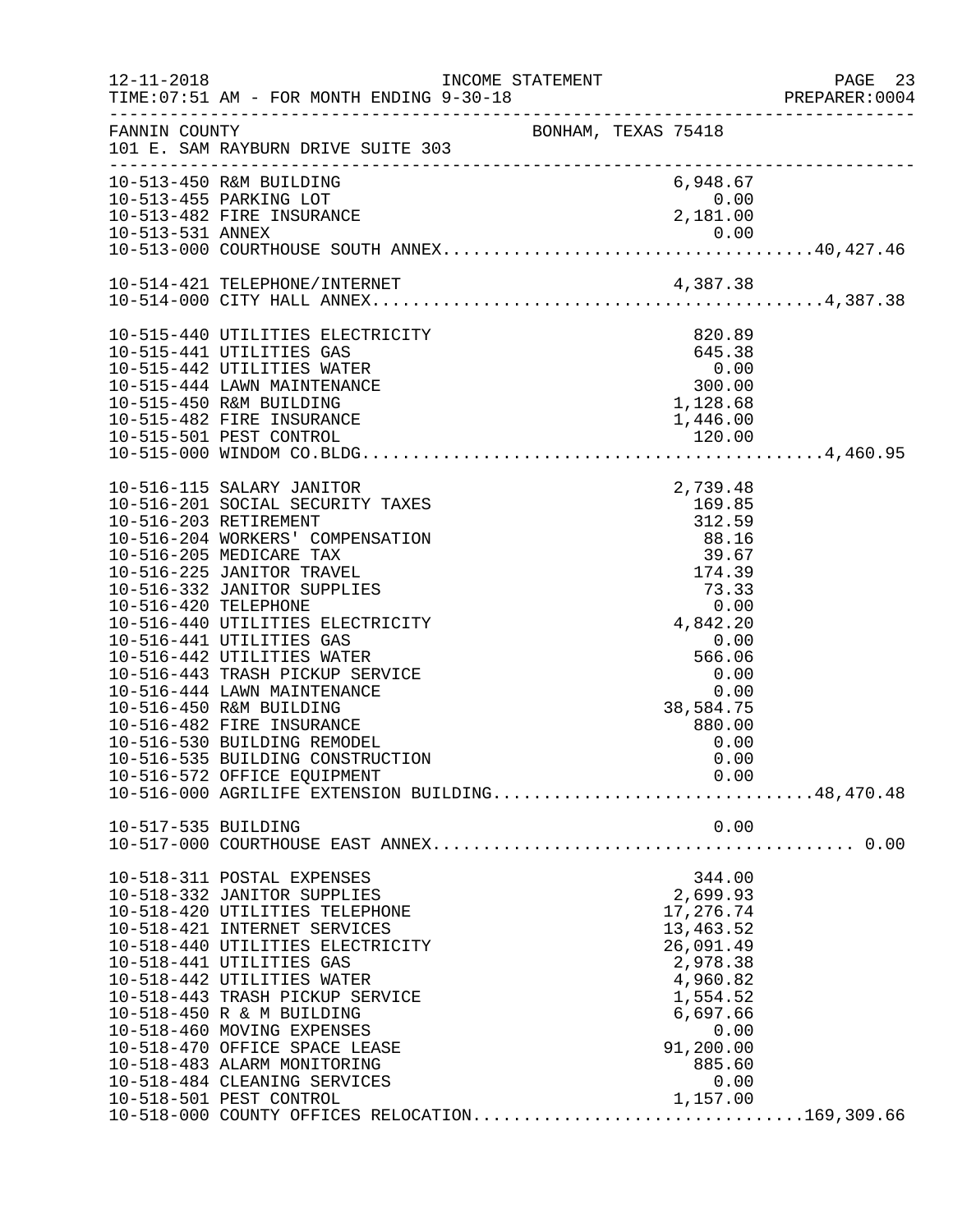|                      |                                                                                                                                                                                       |                                                                                                          |                  | PAGE 24        |
|----------------------|---------------------------------------------------------------------------------------------------------------------------------------------------------------------------------------|----------------------------------------------------------------------------------------------------------|------------------|----------------|
|                      |                                                                                                                                                                                       |                                                                                                          |                  | PREPARER: 0004 |
|                      | FANNIN COUNTY<br>101 E. SAM RAYBURN DRIVE SUITE 303                                                                                                                                   | BONHAM, TEXAS 75418                                                                                      |                  |                |
|                      |                                                                                                                                                                                       |                                                                                                          |                  |                |
|                      |                                                                                                                                                                                       |                                                                                                          |                  |                |
|                      |                                                                                                                                                                                       |                                                                                                          |                  |                |
|                      | 10-543-416 FIRE PROTECTION SERVICE                                                                                                                                                    |                                                                                                          | 84,000.00        |                |
|                      | 10-543-422 R&M RADIO/TOWER 3,716.87<br>10-543-440 UTILITIES ELECTRICITY 0.00<br>10-543-447 REPEATER SERVICE CONTRACT 8,235.80                                                         |                                                                                                          |                  |                |
|                      |                                                                                                                                                                                       |                                                                                                          |                  |                |
|                      |                                                                                                                                                                                       |                                                                                                          |                  |                |
|                      |                                                                                                                                                                                       |                                                                                                          |                  |                |
|                      |                                                                                                                                                                                       |                                                                                                          |                  |                |
|                      | 10-551-101 SALARY ELECTED OFFICIAL                                                                                                                                                    |                                                                                                          | 32, 189.04       |                |
|                      | 10-551-101 SALARY ELECTED OFFICIAL 52,189.04<br>10-551-201 SOCIAL SECURITY TAXES 3,044.60<br>10-551-202 GROUP HEALTH & DENTAL INSURANCE 4,838.80                                      |                                                                                                          |                  |                |
|                      | 10-551-203 RETIREMENT                                                                                                                                                                 |                                                                                                          |                  |                |
|                      | 10-551-204 WORKERS' COMPENSATION                                                                                                                                                      | 4, 838.80<br>3, 661.53<br>654.04<br>478.10<br>0.00<br>100.29<br>1, 374.00<br>550.00<br>0.00<br>2, 400.00 |                  |                |
|                      | 10-551-205 MEDICARE TAX                                                                                                                                                               |                                                                                                          |                  |                |
|                      | 10-551-310 OFFICE SUPPLIES                                                                                                                                                            |                                                                                                          |                  |                |
|                      | 10-551-311 POSTAL EXPENSES                                                                                                                                                            |                                                                                                          |                  |                |
|                      | 10-551-330 AUTO EXPENSE-GAS AND OIL                                                                                                                                                   |                                                                                                          |                  |                |
|                      | 10-551-421 ONLINE RESEARCH/ACCURINT                                                                                                                                                   |                                                                                                          |                  |                |
|                      | 10-551-422 R & M RADIO<br>10-551-427 TRAVEL EXPENSE                                                                                                                                   |                                                                                                          |                  |                |
| 10-551-435 PRINTING  |                                                                                                                                                                                       |                                                                                                          | 0.00             |                |
| 10-551-480 BOND      |                                                                                                                                                                                       |                                                                                                          |                  |                |
|                      | 10-551-488 LAW ENFORCEMENT PROF. INS                                                                                                                                                  | $0.00$<br>$482.00$                                                                                       |                  |                |
| 10-551-572 EQUIPMENT |                                                                                                                                                                                       |                                                                                                          | 0.00             |                |
|                      | 10-551-574 TECHNOLOGY                                                                                                                                                                 |                                                                                                          |                  |                |
|                      |                                                                                                                                                                                       |                                                                                                          |                  |                |
|                      | 10-552-101 SALARY ELECTED OFFICIAL 10-552-201 SOCIAL SECURITY TAXES<br>10-552-201 SOCIAL SECURITY TAXES 10-552-202 GROUP HEALTH & DENTAL INSURANCE 10,576.20<br>10-552-203 PETIPEMENT |                                                                                                          |                  |                |
|                      |                                                                                                                                                                                       |                                                                                                          |                  |                |
|                      |                                                                                                                                                                                       |                                                                                                          |                  |                |
|                      | 10-552-203 RETIREMENT<br>10-552-204 WORKERS' COMPENSATION                                                                                                                             |                                                                                                          | 1,778.06         |                |
|                      | 10-552-205 MEDICARE TAX                                                                                                                                                               |                                                                                                          | 317.58<br>261.52 |                |
|                      | 10-552-310 OFFICE SUPPLIES                                                                                                                                                            |                                                                                                          | 0.00             |                |
|                      | 10-552-311 POSTAL EXPENSES                                                                                                                                                            |                                                                                                          | 50.00            |                |
|                      | 10-552-330 AUTO EXPENSE-GAS AND OIL                                                                                                                                                   |                                                                                                          | 109.01           |                |
|                      | 10-552-422 R & M RADIO                                                                                                                                                                |                                                                                                          | 0.00             |                |
|                      | 10-552-427 TRAVEL EXPENSE                                                                                                                                                             |                                                                                                          | 2,400.00         |                |
| 10-552-435 PRINTING  | 10-552-428 TRAINING/TUITION/TRAVEL                                                                                                                                                    |                                                                                                          | 0.00<br>0.00     |                |
| 10-552-480 BOND      |                                                                                                                                                                                       |                                                                                                          | 0.00             |                |
|                      | 10-552-488 LAW ENFOREMENT PROF. INS.                                                                                                                                                  |                                                                                                          | 482.00           |                |
|                      | 10-552-573 RADIO EQUIPMENT                                                                                                                                                            |                                                                                                          | 0.00             |                |
|                      | 10-552-574 TECHNOLOGY                                                                                                                                                                 |                                                                                                          | 0.00             |                |
|                      |                                                                                                                                                                                       |                                                                                                          |                  |                |
|                      | 10-553-101 SALARY ELECTED OFFICIAL                                                                                                                                                    |                                                                                                          | 13,893.88        |                |
|                      | 10-553-201 SOCIAL SECURITY TAXES                                                                                                                                                      |                                                                                                          | 1,010.18         |                |
|                      | 10-553-202 GROUP HEALTH & DENTAL INSURANCE                                                                                                                                            |                                                                                                          | 10,576.20        |                |
|                      | 10-553-203 RETIREMENT                                                                                                                                                                 |                                                                                                          | 1,580.55         |                |
|                      | 10-553-204 WORKERS' COMPENSATION                                                                                                                                                      |                                                                                                          | 282.30           |                |
|                      | 10-553-205 MEDICARE TAX                                                                                                                                                               |                                                                                                          | 236.30           |                |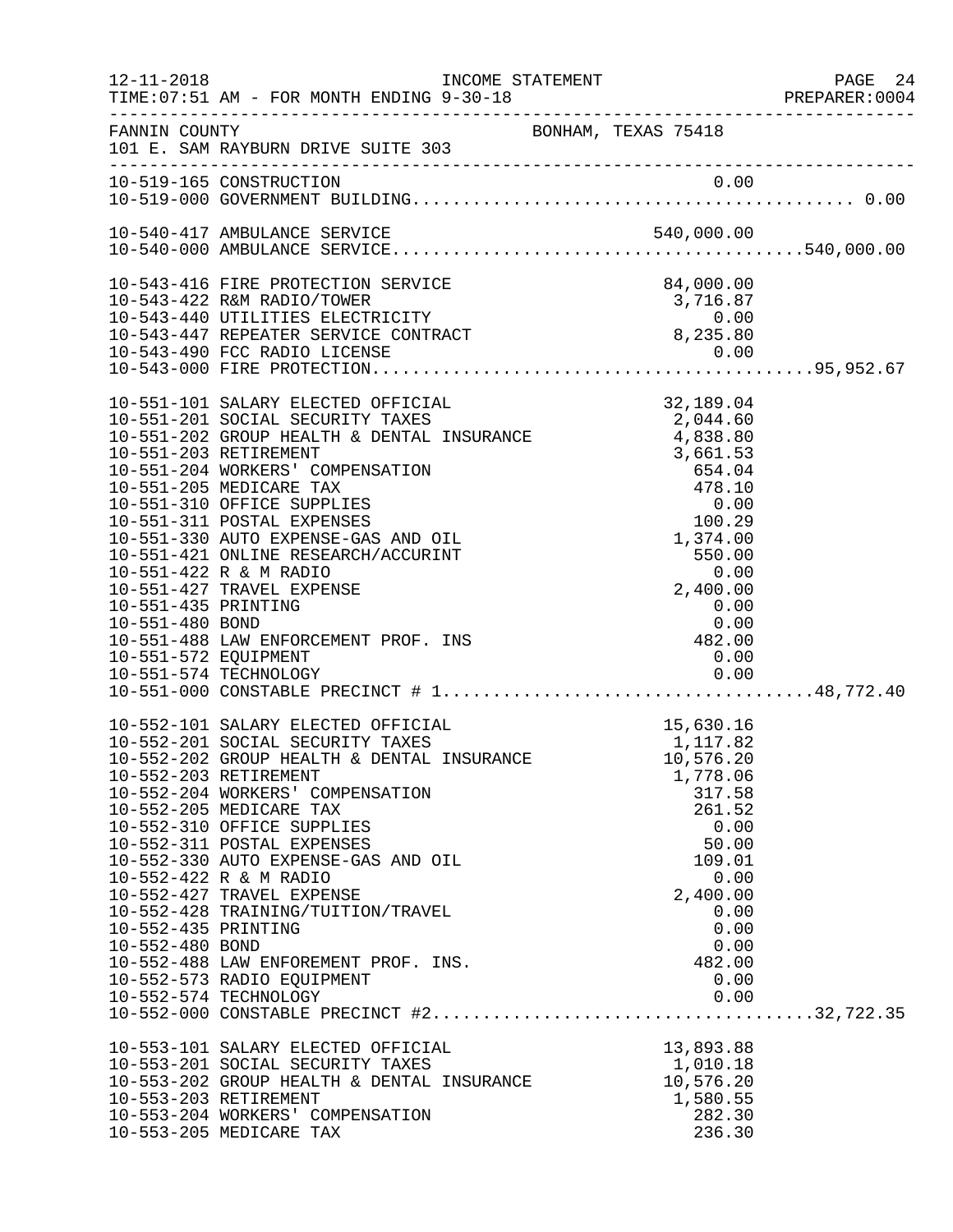| $12 - 11 - 2018$ | INCOME STATEMENT<br>TIME: 07:51 AM - FOR MONTH ENDING 9-30-18                                                                |                    | PAGE 25<br>PREPARER: 0004 |
|------------------|------------------------------------------------------------------------------------------------------------------------------|--------------------|---------------------------|
|                  | FANNIN COUNTY COUNTY BONHAM, TEXAS 75418<br>101 E. SAM RAYBURN DRIVE SUITE 303                                               |                    |                           |
|                  | 10-553-310 OFFICE SUPPLIES<br>10-553-311 POSTAL EXPENSES<br>10-553-330 AUTO EXPENSE-GAS AND OIL 0.00<br>2,400.00<br>2,400.00 |                    |                           |
|                  |                                                                                                                              |                    |                           |
|                  |                                                                                                                              |                    |                           |
|                  |                                                                                                                              |                    |                           |
|                  | 10-553-435 PRINTING                                                                                                          | 0.00               |                           |
|                  |                                                                                                                              |                    |                           |
|                  |                                                                                                                              |                    |                           |
|                  |                                                                                                                              |                    |                           |
|                  |                                                                                                                              |                    |                           |
|                  |                                                                                                                              |                    |                           |
|                  |                                                                                                                              |                    |                           |
|                  |                                                                                                                              |                    |                           |
|                  |                                                                                                                              |                    |                           |
|                  |                                                                                                                              |                    |                           |
|                  |                                                                                                                              |                    |                           |
|                  |                                                                                                                              |                    |                           |
|                  |                                                                                                                              |                    |                           |
|                  |                                                                                                                              |                    |                           |
|                  |                                                                                                                              |                    |                           |
|                  |                                                                                                                              |                    |                           |
|                  |                                                                                                                              |                    |                           |
|                  |                                                                                                                              |                    |                           |
|                  |                                                                                                                              |                    |                           |
|                  |                                                                                                                              |                    |                           |
|                  |                                                                                                                              |                    |                           |
|                  |                                                                                                                              |                    |                           |
|                  |                                                                                                                              |                    |                           |
|                  |                                                                                                                              |                    |                           |
|                  |                                                                                                                              |                    |                           |
|                  |                                                                                                                              |                    |                           |
|                  |                                                                                                                              |                    |                           |
|                  | 10-560-330 AUTO EXPENSE GAS & OIL                                                                                            | 64,832.78          |                           |
|                  | 10-560-332 SHERIFF JANITOR SUPPLIES                                                                                          | 2,397.58           |                           |
|                  | 10-560-395 UNIFORMS/OTHER                                                                                                    | 4,589.93           |                           |
|                  | 10-560-419 SHERIFF CELL PHONE                                                                                                | 480.00             |                           |
|                  | 10-560-420 TELEPHONE                                                                                                         | 13,037.89          |                           |
|                  | 10-560-421 CELL PHONE                                                                                                        | 1,975.00           |                           |
|                  | 10-560-422 R & M RADIO                                                                                                       | 0.00               |                           |
|                  | 10-560-427 OUT OF COUNTY TRAVEL                                                                                              | 1,469.03           |                           |
|                  | 10-560-428 PRISONER TRANSPORT<br>10-560-430 BIDS AND NOTICES                                                                 | 6,051.22<br>726.29 |                           |
|                  | 10-560-432 IMPOUNDMENT OF ESTRAY LIVESTOCK                                                                                   | 409.30             |                           |
|                  | 10-560-435 PRINTING                                                                                                          | 878.30             |                           |
|                  | 10-560-440 UTILITIES ELECTRICITY                                                                                             | 0.00               |                           |
|                  | 10-560-442 UTILITIES WATER                                                                                                   | 2,837.45           |                           |
|                  | 10-560-443 SHERIFF TRASH PICKUP                                                                                              | 1,211.32           |                           |
|                  | 10-560-444 INTERNET SERVICE                                                                                                  | 1,199.40           |                           |
|                  | 10-560-445 AIR CONDITIONER MAINTENANCE                                                                                       | 589.20             |                           |
|                  | 10-560-447 REPEATER SERVICE CONTRACT                                                                                         | 0.00               |                           |
|                  | 10-560-450 SHERIFF OFF. R&M BLDG.                                                                                            | 11,340.58          |                           |
|                  | 10-560-452 R & M EQUIPMENT                                                                                                   | 0.00               |                           |
|                  | 10-560-453 TYLER/CAD MAINTENANCE                                                                                             | 0.00               |                           |
|                  | 10-560-454 R & M AUTOMOBILES                                                                                                 | 33, 451.31         |                           |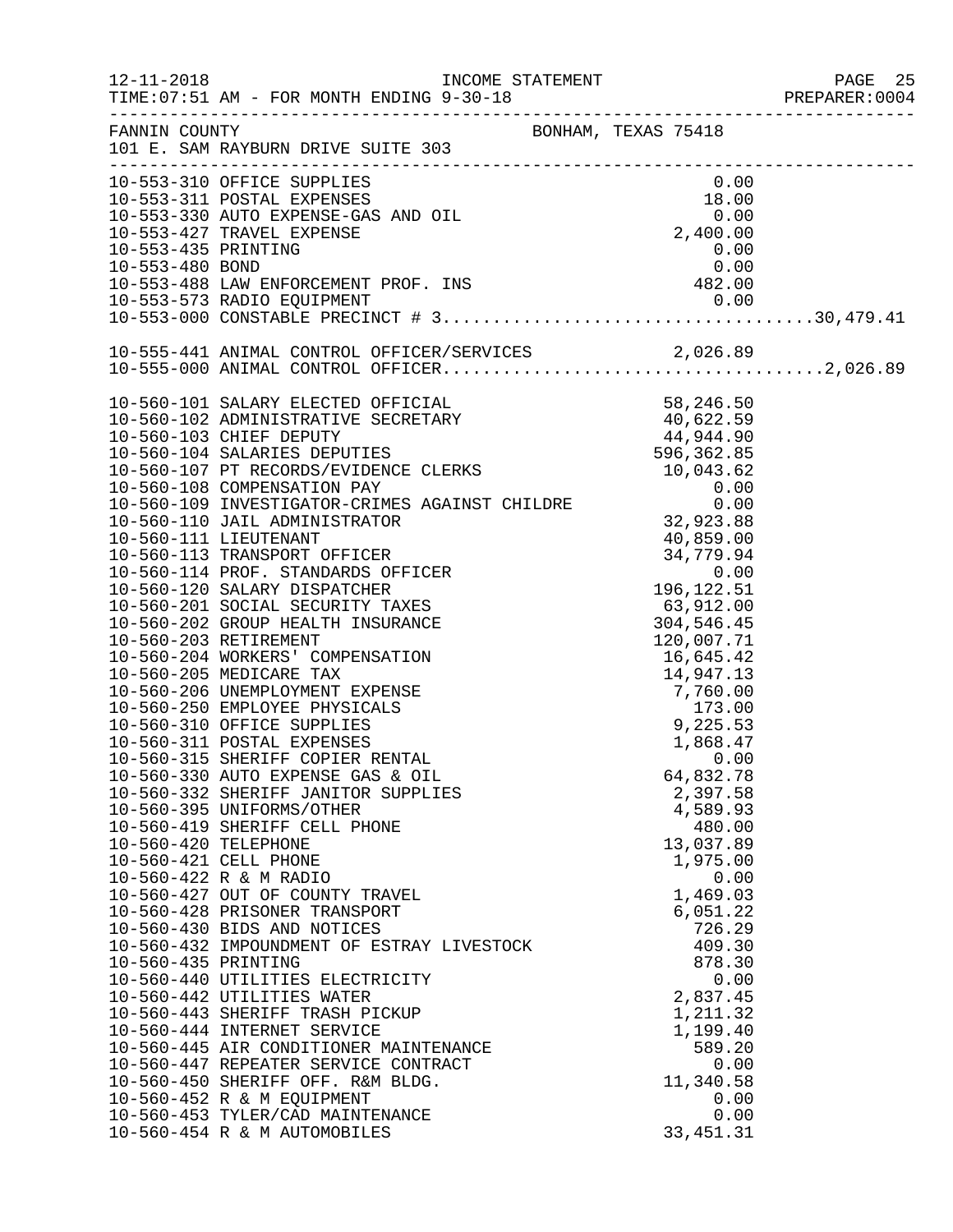| $12 - 11 - 2018$                           | TIME: 07:51 AM - FOR MONTH ENDING 9-30-18                                                                                                                                                                                                                                                                                                                   | INCOME STATEMENT |                                                                                                                          | PAGE 26<br>PREPARER:0004 |
|--------------------------------------------|-------------------------------------------------------------------------------------------------------------------------------------------------------------------------------------------------------------------------------------------------------------------------------------------------------------------------------------------------------------|------------------|--------------------------------------------------------------------------------------------------------------------------|--------------------------|
| FANNIN COUNTY                              | 101 E. SAM RAYBURN DRIVE SUITE 303<br>.com/accommodation/accommodation/accommodation/accommodation/accommodation/                                                                                                                                                                                                                                           |                  | BONHAM, TEXAS 75418                                                                                                      |                          |
| 10-560-480 BOND<br>10-560-579 WEAPONS      | 10-560-482 FIRE INSURANCE<br>10-560-487 AUTOMOBILE INSURANCE<br>10-560-488 LAW ENFORCEMENT INSURANCE<br>10-560-571 HWY. PATROL RADAR EQUIPMENT<br>10-560-573 RADIO EQUIPMENT<br>10-560-574 TECHNOLOGY<br>10-560-575 AUTOMOBILES<br>10-560-630 AUTO NOTE PMT-PRINCIPAL                                                                                       |                  | 539.00<br>$242.00$<br>8,200.00<br>12,503.00<br>$0.00$<br>5,332.32<br>$0.00$<br>0.00<br>86,923.54<br>0.00<br>0.00         |                          |
|                                            |                                                                                                                                                                                                                                                                                                                                                             |                  |                                                                                                                          |                          |
|                                            | 10-562-396 BODY ARMOR<br>10-562-000 RIFLE RESISTANT BODY ARMOR 343980114,150.00                                                                                                                                                                                                                                                                             |                  |                                                                                                                          |                          |
| 10-565-500 LAND                            | 10-562-000 KIFLS<br>10-565-380 PRISONER HOUSING<br>10-565-400 PRISONER TRANSPORT/GUARD<br>164,739.42<br>164,739.42<br>164,739.42<br>10,000.00<br>0.00<br>0.00<br>0.00<br>10-565-482 FIRE INSURANCE<br>10-565-491 JUSTICE ASSISTANCE GRANT                                                                                                                   |                  | 0.00<br>0.00<br>0.00                                                                                                     |                          |
| 10-570-420 TELEPHONE                       |                                                                                                                                                                                                                                                                                                                                                             |                  | 2,372.49                                                                                                                 |                          |
| 10-573-420 TELEPHONE                       | 10-573-103 SALARY-BOND SUPERVISOR<br>10-573-201 SOCIAL SECURITY TAXES<br>10-573-202 GROUP HEALTH INSURANCE<br>10-573-203 RETIREMENT<br>10-573-204 WORKERS' COMPENSATION<br>10-573-205 MEDICARE TAX<br>10-573-310 OFFICE SUPPLIES<br>10-573-311 POSTAL EXPENSES<br>10-573-313 DRUG TESTING SUPPLIES<br>10-573-340 EVALUATIONS<br>10-573-353 COMPUTER EXPENSE |                  | 39,666.12<br>2,459.34<br>10,576.20<br>4,512.56<br>139.22<br>575.12<br>256.15<br>0.00<br>472.50<br>0.00<br>0.00<br>778.94 |                          |
| 10-575-311 POSTAGE<br>10-575-420 TELEPHONE | 10-575-408 DETENTION OPERATING COST<br>10-575-415 RESIDENTIAL PLACEMENT<br>10-575-416 COUNSELING SERVICES<br>10-575-427 TRAVEL & TRAINING<br>0.00 0.00<br>10-575-995 JUVENILE PROBATION FUNDING 10-575-995 AUVENILE PROBATION                                                                                                                               |                  | 0.00<br>0.00<br>0.00<br>0.00<br>0.00<br>0.00                                                                             |                          |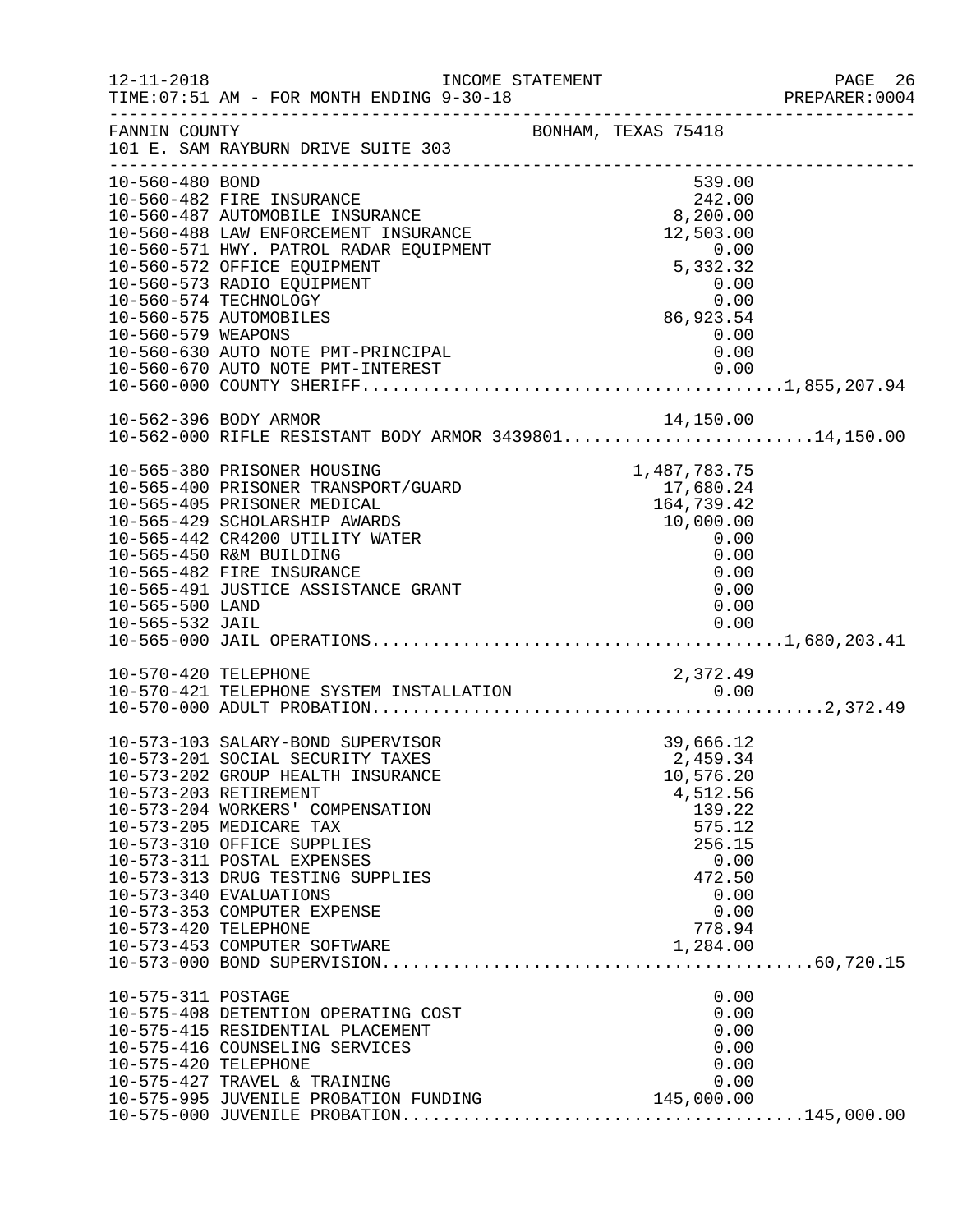|                                                                                                          | FANNIN COUNTY BONHAM, TEXAS 75418<br>101 E. SAM RAYBURN DRIVE SUITE 303                                                                                                                                                                                                                                                                                                                                                                                                                                                                                                                           |  |                                                                                                                                                              |  |
|----------------------------------------------------------------------------------------------------------|---------------------------------------------------------------------------------------------------------------------------------------------------------------------------------------------------------------------------------------------------------------------------------------------------------------------------------------------------------------------------------------------------------------------------------------------------------------------------------------------------------------------------------------------------------------------------------------------------|--|--------------------------------------------------------------------------------------------------------------------------------------------------------------|--|
|                                                                                                          |                                                                                                                                                                                                                                                                                                                                                                                                                                                                                                                                                                                                   |  |                                                                                                                                                              |  |
| 10-591-420 TELEPHONE<br>10-591-435 PRINTING<br>10-591-454 R&M AUTO<br>10-591-480 BOND<br>10-591-481 DUES | 10-591-110 SALARY FLOOD PLAIN ADMINISTRATOR<br>10-591-201 SOCIAL SECURITY TAXES<br>10-591-202 GROUP HEALTH & DENTAL INSURANCE<br>10-591-203 RETIREMENT<br>10-591-204 WORKERS' COMPENSATION<br>10-591-205 MEDICARE TAX<br>10-591-310 OFFICE SUPPL<br>10-591-310 OFFICE SUPPLIES<br>10-591-311 POSTAL EXPENSE<br>10-591-330 AUTO EXPENSE GAS & OIL<br>10-591-427 OUT OF COUNTY TRAVEL<br>10-591-453 SOFTWARE MAINTENANCE<br>10-591-487 AUTOMOBILE INSURANCE<br>10-591-572 OFFICE EQUIPMENT<br>10-591-574 TECHNOLOGY<br>10-591-575 AUTOMOBILE<br>10-591-000 FLOOD PLAIN ADMIN/SUBDIVISION INSPE 0.00 |  | 0.00<br>0.00<br>0.00<br>0.00<br>0.00<br>0.00<br>0.00<br>0.00<br>0.00<br>0.00<br>0.00<br>0.00<br>0.00<br>0.00<br>0.00<br>0.00<br>0.00<br>0.00<br>0.00<br>0.00 |  |
|                                                                                                          | 10-640-410 FANNIN CO. CHILDRENS CTR<br>10-640-411 FANNIN CO. WELFARE BOARD<br>10-640-412 FANNIN CO. HISTORICAL SOC<br>10-640-412 FANNIN CO. HISTORICAL SOC<br>10-640-413 TEXOMA COMMUNITY CENTER(M.H.M.R.)<br>10-640-414 FANNIN COUNTY CRISIS CENTER<br>10-640-415 TAPS PUBLIC TRANSIT<br>10-640-416 TRI-COUNTY SNAP<br>10-640-440 UTILITIES ELECTRICITY<br>10-640-441 UTILITIES GAS                                                                                                                                                                                                              |  | 7,000.00<br>7,000.00<br>6,000.00<br>4,500.00<br>22,500.00<br>5,000.00<br>5,000.00<br>2,103.00<br>8,388.14<br>1,777.63                                        |  |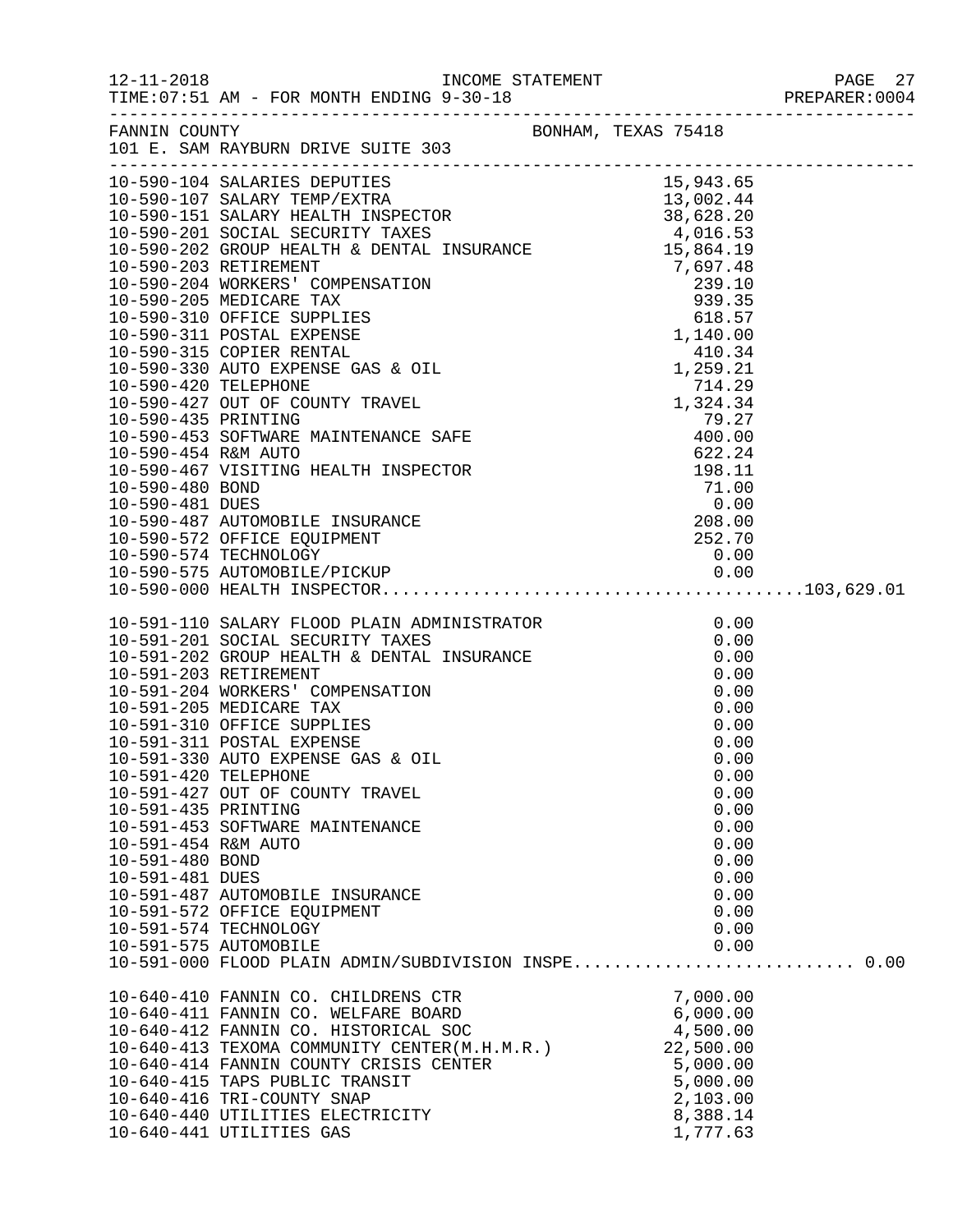| $12 - 11 - 2018$     | TIME: 07:51 AM - FOR MONTH ENDING 9-30-18                         | INCOME STATEMENT    |                            | PAGE 28<br>PREPARER: 0004 |
|----------------------|-------------------------------------------------------------------|---------------------|----------------------------|---------------------------|
| FANNIN COUNTY        | 101 E. SAM RAYBURN DRIVE SUITE 303                                | BONHAM, TEXAS 75418 |                            |                           |
|                      | 10-640-442 UTILITIES WATER                                        |                     | 3,153.73                   |                           |
|                      | 10-640-443 TRASH PICK-UP                                          |                     | 438.85                     |                           |
|                      | 10-640-450 R & M BUILDINGS (TDHS)                                 |                     | $0.00$<br>0.00<br>2,110.00 |                           |
|                      | 10-640-482 FIRE INSURANCE                                         |                     |                            |                           |
|                      | 10-640-493 DHS PARKING LOT                                        |                     | 0.00                       |                           |
|                      | 10-640-575 LAKE FANNIN                                            |                     | 0.00                       |                           |
|                      |                                                                   |                     |                            |                           |
|                      |                                                                   |                     |                            |                           |
|                      |                                                                   |                     |                            |                           |
|                      | 10-645-102 SALARY IHC DIRECTOR                                    |                     | 39,789.10                  |                           |
|                      | 10-645-107 SALARY ASSISTANT                                       |                     | 15,943.65                  |                           |
|                      | 10-645-201 SOCIAL SECURITY TAX                                    |                     | 3,348.89                   |                           |
|                      | 10-645-202 GROUP HEALTH INSURANCE                                 |                     | 15,864.41                  |                           |
|                      | 10-645-203 RETIREMENT                                             |                     | 6,340.34                   |                           |
|                      | 10-645-204 WORKER'S COMP                                          |                     | 195.66                     |                           |
|                      | 10-645-205 MEDICARE TAX                                           |                     | 783.27                     |                           |
|                      | 10-645-210 TOTAL SALARY & BENEFITS                                |                     |                            | 82, 265.32                |
|                      | 10-645-310 OFFICE SUPPLIES                                        |                     | 194.55                     |                           |
|                      | 10-645-311 POSTAL EXPENSE                                         |                     | 4.44                       |                           |
|                      | 10-645-330 BIDS & NOTICES                                         |                     | 0.00                       |                           |
|                      | 10-645-353 COMPUTER EXPENSE                                       |                     | 12,708.00                  |                           |
|                      | 10-645-390 SUBSCRIPTIONS                                          |                     | 0.00                       |                           |
|                      | 10-645-399 SUBTOTAL OFFICE EXPENSE                                |                     |                            | 12,906.99                 |
|                      | 10-645-404 COBRA/INSURANCE                                        |                     | 0.00<br>0.00               |                           |
|                      | 10-645-407 INELIGIBLE IHC EXPENSE<br>10-645-409 DIABETIC SUPPLIES |                     | 1,539.25                   |                           |
|                      | 10-645-410 CERT. REG. NURSE ANES.                                 |                     | 0.00                       |                           |
|                      | 10-645-411 PHYSICIAN, NON-EMERGENCY                               |                     | 13, 214.86                 |                           |
|                      | 10-645-412 PRESCRIPTIONS, DRUGS                                   |                     | 11,309.55                  |                           |
|                      | 10-645-413 HOSPITAL, INPATIENT                                    |                     | 60,210.31                  |                           |
|                      | 10-645-414 HOSPITAL, OUTPATIENT                                   |                     | 52,732.24                  |                           |
|                      | 10-645-415 LABORATORY/ X-RAY                                      |                     | 2,601.88                   |                           |
|                      | 10-645-416 SKILLED NURSING FACILITY                               |                     | 0.00                       |                           |
|                      | 10-645-417 FAMILY PLANNING                                        |                     | 0.00                       |                           |
|                      | 10-645-418 FED. QUALIFIED HEALTH CENTER                           |                     | 3,377.64                   |                           |
|                      | 10-645-419 COUNSELING SERVICE                                     |                     | 0.00                       |                           |
|                      | 10-645-420 RURAL HEALTH CLINIC                                    |                     | 0.00                       |                           |
|                      | 10-645-421 STATE HOSPITAL CONTRACTS                               |                     | 0.00                       |                           |
|                      | 10-645-422 AMBULATORY SURGICAL CENTE                              |                     | 0.00                       |                           |
|                      | 10-645-423 MEDICAL EQUIP. PURCHASE                                |                     | 0.00                       |                           |
|                      | 10-645-425 TOTAL MEDICAL/IHC                                      |                     |                            | 144,985.73                |
|                      | 10-645-427 OUT OF COUNTY TRAVEL                                   |                     | 0.00                       |                           |
| 10-645-435 PRINTING  |                                                                   |                     | 0.00                       |                           |
| 10-645-440 TELEPHONE |                                                                   |                     | 1,172.66                   |                           |
| 10-645-441 DSL LINE  |                                                                   |                     | 715.98                     |                           |
|                      | 10-645-499 SERVICES & OTHER CHARGES                               |                     |                            | 1,888.64                  |
|                      | 10-645-574 TECHNOLOGY                                             |                     | 0.00                       |                           |
|                      | 10-645-599 CAPITAL OUTLAY                                         |                     |                            | 0.00                      |
|                      |                                                                   |                     |                            |                           |
|                      | 10-665-105 SALARY SECRETARY                                       |                     | 25,958.14                  |                           |
|                      | 10-665-107 REGULAR-TEMP. PART-TIME                                |                     | 0.00                       |                           |
|                      | 10-665-150 CO. AGENTS SALARIES                                    |                     | 35,009.18                  |                           |
|                      | 10-665-201 SOCIAL SECURITY TAXES                                  |                     | 3,255.58                   |                           |
|                      | 10-665-202 GROUP HEALTH & DENTAL INSURANCE                        |                     | 10,576.20                  |                           |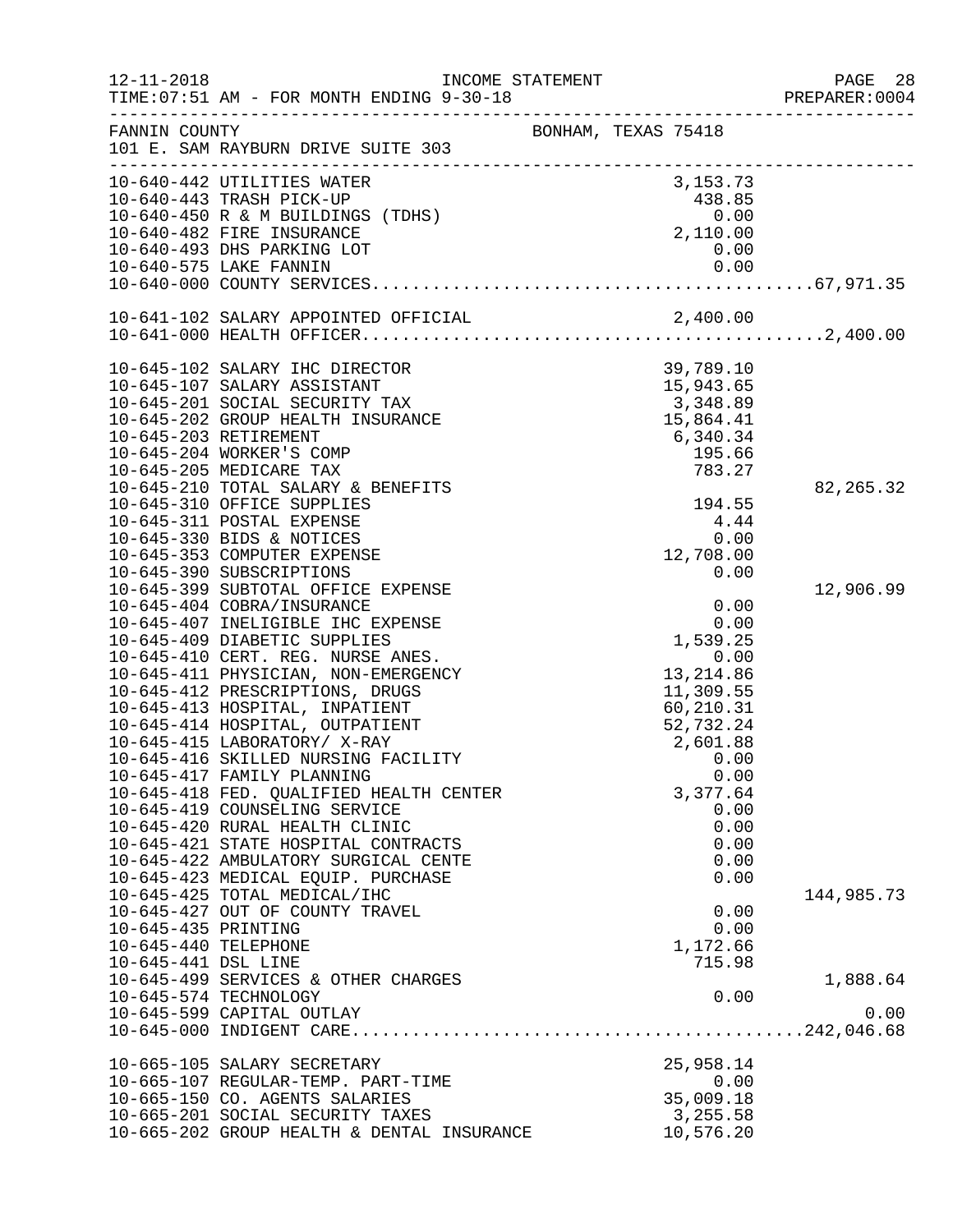| $12 - 11 - 2018$     | INCOME STATEMENT<br>TIME: 07:51 AM - FOR MONTH ENDING 9-30-18                                                                                                                                                                                                                                                                                                                                                         |                     |                                                                                                                                                                    | PAGE 29<br>PREPARER: 0004 |
|----------------------|-----------------------------------------------------------------------------------------------------------------------------------------------------------------------------------------------------------------------------------------------------------------------------------------------------------------------------------------------------------------------------------------------------------------------|---------------------|--------------------------------------------------------------------------------------------------------------------------------------------------------------------|---------------------------|
|                      | FANNIN COUNTY<br>101 E. SAM RAYBURN DRIVE SUITE 303                                                                                                                                                                                                                                                                                                                                                                   | BONHAM, TEXAS 75418 |                                                                                                                                                                    |                           |
| 10-665-420 TELEPHONE | 10-665-203 RETIREMENT<br>10-665-204 WORKERS' COMPENSATION<br>10-665-205 MEDICARE TAX<br>10-665-310 OFFICE SUPPLIES<br>10-665-311 POSTAL EXPENSE<br>10-665-315 COPIER RENTAL<br>10-665-335 PROGRAM SUPPLIES<br>10-665-421 CELL PHONE ALLOWANCE<br>10-665-422 CABLE INTERNET<br>10-665-427 IN/OUT CO.TRAVEL-AG.<br>10-665-428 IN/OUT CO.TRAVEL-F.C.S.<br>10-665-429 IN/OUT CO.TRAVEL-4-H<br>10-665-572 OFFICE EQUIPMENT |                     | 2,952.93<br>91.10<br>761.43<br>1,074.78<br>298.00<br>1,348.53<br>1, 348.53<br>0.00<br>1, 767.17<br>1, 438.31<br>672.00<br>545.17<br>3, 787.35<br>3, 136.62<br>0.00 |                           |
|                      |                                                                                                                                                                                                                                                                                                                                                                                                                       |                     |                                                                                                                                                                    |                           |
|                      |                                                                                                                                                                                                                                                                                                                                                                                                                       |                     |                                                                                                                                                                    |                           |
|                      | 11-510-571 EQUIPMENT 4,257.50<br>11-510-000 COURTHOUSE SECURITY EQUIP4,257.50                                                                                                                                                                                                                                                                                                                                         |                     |                                                                                                                                                                    |                           |
| 11-560-205 MEDICARE  | 11-560-130 SALARY/BAILIFF<br>11-560-201 SOCIAL SECURITY<br>11-560-203 RETIREMENT<br>11-560-204 WORKER'S COMPENSATION<br>11-560-427 BAILIFF CONT.ED./OUT OF COUNTY                                                                                                                                                                                                                                                     |                     | 0.00<br>0.00<br>0.00<br>0.00<br>0.00<br>0.00                                                                                                                       |                           |
|                      | 12-403-310 OFFICE SUPPLIES<br>12-403-427 OUT OF COUNTY TRAVEL<br>12-403-574 COMPUTER EQUIPMENT                                                                                                                                                                                                                                                                                                                        |                     | 1,919.00<br>672.08                                                                                                                                                 |                           |
|                      | 13-498-489 10% TO STATE COMPTROLLER                                                                                                                                                                                                                                                                                                                                                                                   |                     | 7,575.00                                                                                                                                                           |                           |
|                      | 14-435-320 JP1 SECURITY EXPENSE<br>14-435-321 JP2 SECURITY EXPENSE<br>14-435-322 JP3 SECURITY EXPENSE                                                                                                                                                                                                                                                                                                                 |                     | 0.00<br>0.00<br>0.00                                                                                                                                               |                           |
|                      | 16-400-310 OFFICE SUPPLIES<br>16-400-427 OUT OF COUNTY TRAVEL<br>16-400-572 OFFICE EQUIPMENT<br>16-400-590 COUNTY JUDGE BOOKS                                                                                                                                                                                                                                                                                         |                     | 0.00<br>0.00<br>0.00<br>113.00                                                                                                                                     |                           |
|                      | 17-400-427 OUT OF COUNTY TRAVEL                                                                                                                                                                                                                                                                                                                                                                                       |                     | 1,475.44                                                                                                                                                           |                           |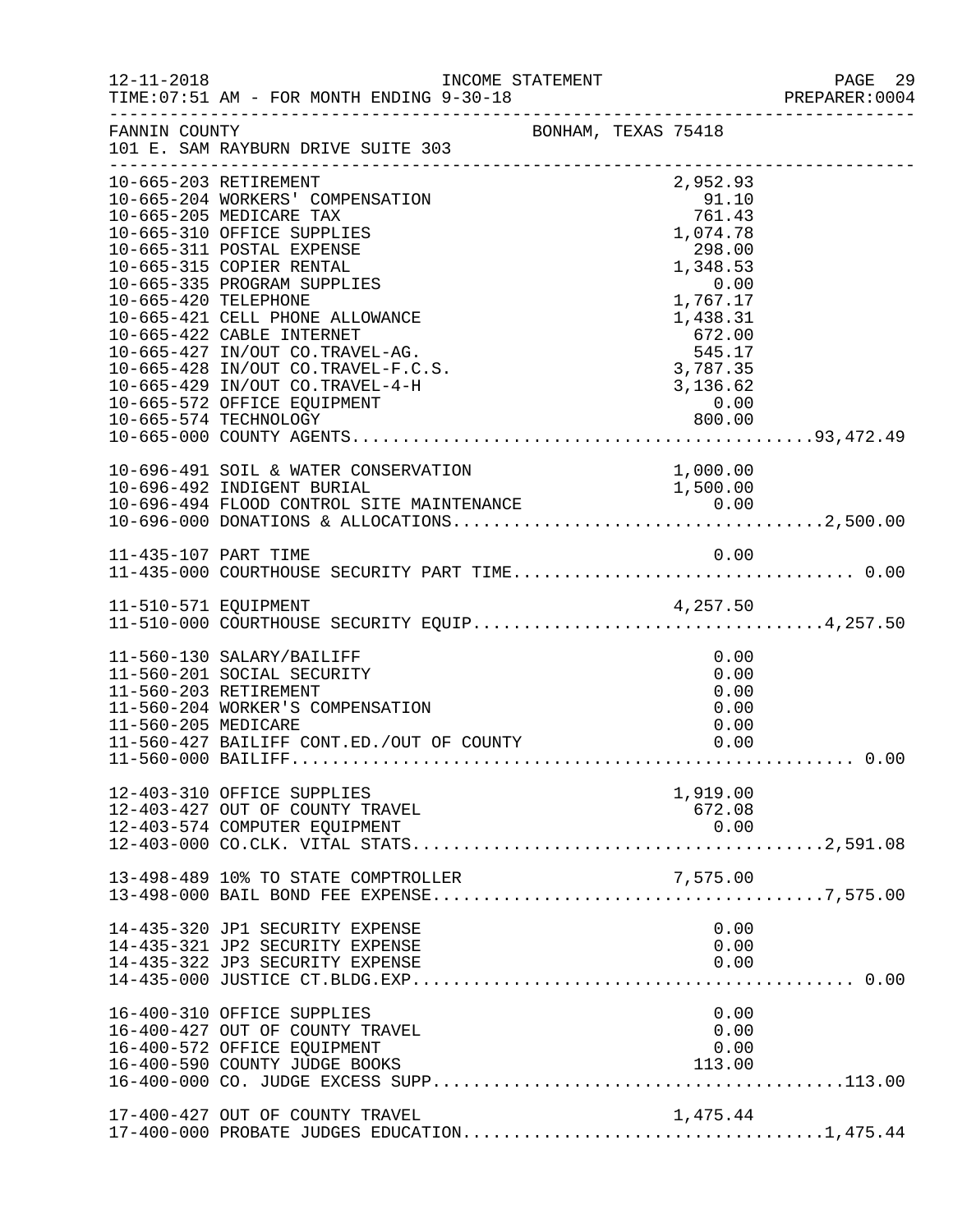|                     | INCOME STATEMENT                                                                                                                                                                                                                                                                                                                                                                                                                                                                                                                                                                                                                            |                                                                                                                                | PREPARER: 0004 |
|---------------------|---------------------------------------------------------------------------------------------------------------------------------------------------------------------------------------------------------------------------------------------------------------------------------------------------------------------------------------------------------------------------------------------------------------------------------------------------------------------------------------------------------------------------------------------------------------------------------------------------------------------------------------------|--------------------------------------------------------------------------------------------------------------------------------|----------------|
|                     | FANNIN COUNTY BONHAM, TEXAS 75418<br>101 E. SAM RAYBURN DRIVE SUITE 303                                                                                                                                                                                                                                                                                                                                                                                                                                                                                                                                                                     |                                                                                                                                |                |
|                     | 18-402-103 SALARY ASSISTANT<br>18-402-107 SALARY TEMP/EXTRA<br>18-402-201 SOCIAL SECURITY TAXES<br>18-402-202 GROUP HEALTH INSURANCE<br>18-402-203 RETIREMENT<br>18-402-204 WORKERS COMPENSATION<br>18-402-204 WUKAEAS CUTE ENDICARE TAX<br>18-402-205 MEDICARE TAX<br>18-402-310 OFFICE SUPPLIES<br>18-402-312 IMAGING SYSTEM<br>18-402-315 COPIER MAINTENANCE<br>18-402-420 TELEPHONE<br>18-402-437 DIGITAL IMAGING OF MICROFILM<br>18-402-437                                                                                                                                                                                            | 21,888.68<br>$-1,888.68$<br>0.00<br>1,182.65<br>2,489.25<br>2,489.25                                                           |                |
|                     |                                                                                                                                                                                                                                                                                                                                                                                                                                                                                                                                                                                                                                             |                                                                                                                                |                |
| 19-450-435 PRINTING | 19-450-107 SALARY TEMP/EXTRA<br>19-450-201 SOCIAL SECURITY TAXES<br>19-450-203 RETIREMENT<br>19-450-204 WORKERS COMPENSATION<br>19-450-205 MEDICARE TAX<br>19-450-310 OFFICE SUPPLIES<br>19-450-400 RECORDS STORAGE SHELVING                                                                                                                                                                                                                                                                                                                                                                                                                | 0.00<br>0.00<br>0.00<br>0.00<br>0.00<br>0.00<br>0.00<br>0.00                                                                   |                |
|                     | 20-449-103 SALARY ASSISTANT<br>20-449-107 SALARY TEMP./EXTRA<br>20-449-201 SOCIAL SECURITY TAXES<br>20-449-202 GROUP HEALTH INSURANCE<br>20-449-203 RETIREMENT<br>20-449-204 WORKERS COMPENSATION<br>20-449-205 MEDICARE TAX<br>20-449-310 OFFICE SUPPLIES<br>20-449-350 RECORDS DISPOSAL<br>20-449-400 RECORDS STORAGE SHELVING<br>20-449-453 COMPUTER SOFTWARE MAINTENANCE<br>20-449-460 EQUIPMENT RENTAL<br>0.00  0.00  0.00  0.00  0.00  0.00  0.00  0.00  0.00  0.00  0.00  0.00  0.00  0.00  0.00  0.00  0.00  0.00  0.00  0.00  0.00  0.00  0.00  0.00  0.00  0.00  0.00  0.00  0.00  0.00  0.00  0.00  0.00  0.00  0.00  0.00  0.00 | 0.00<br>5,061.34<br>$310.04$<br>$264.64$<br>264.64<br>572.05<br>28.26<br>72.48<br>0.00<br>1,939.46<br>0.00<br>1,550.00<br>0.00 |                |
|                     | 21-509-475 CONTINGENCY                                                                                                                                                                                                                                                                                                                                                                                                                                                                                                                                                                                                                      | 0.00                                                                                                                           |                |
|                     | 21-621-100 COMPENSATION PAY<br>21-621-101 SALARY ELECTED OFFICIAL<br>21-621-105 SALARY SECRETARY<br>21-621-106 SALARY PRECINCT EMPLOYEES<br>21-621-107 REGULAR-TEMP. PART-TIME<br>21-621-108 SALARY-FOREMAN<br>21-621-199 TOTAL SALARIES<br>21-621-201 SOCIAL SECURITY TAXES<br>21-621-202 GROUP HEALTH INSURANCE<br>21-621-203 RETIREMENT                                                                                                                                                                                                                                                                                                  | 0.00<br>60,894.34<br>0.00<br>180,924.22<br>0.00<br>43, 479.80<br>17,276.69<br>72,752.79<br>32,458.22                           | 285, 298.36    |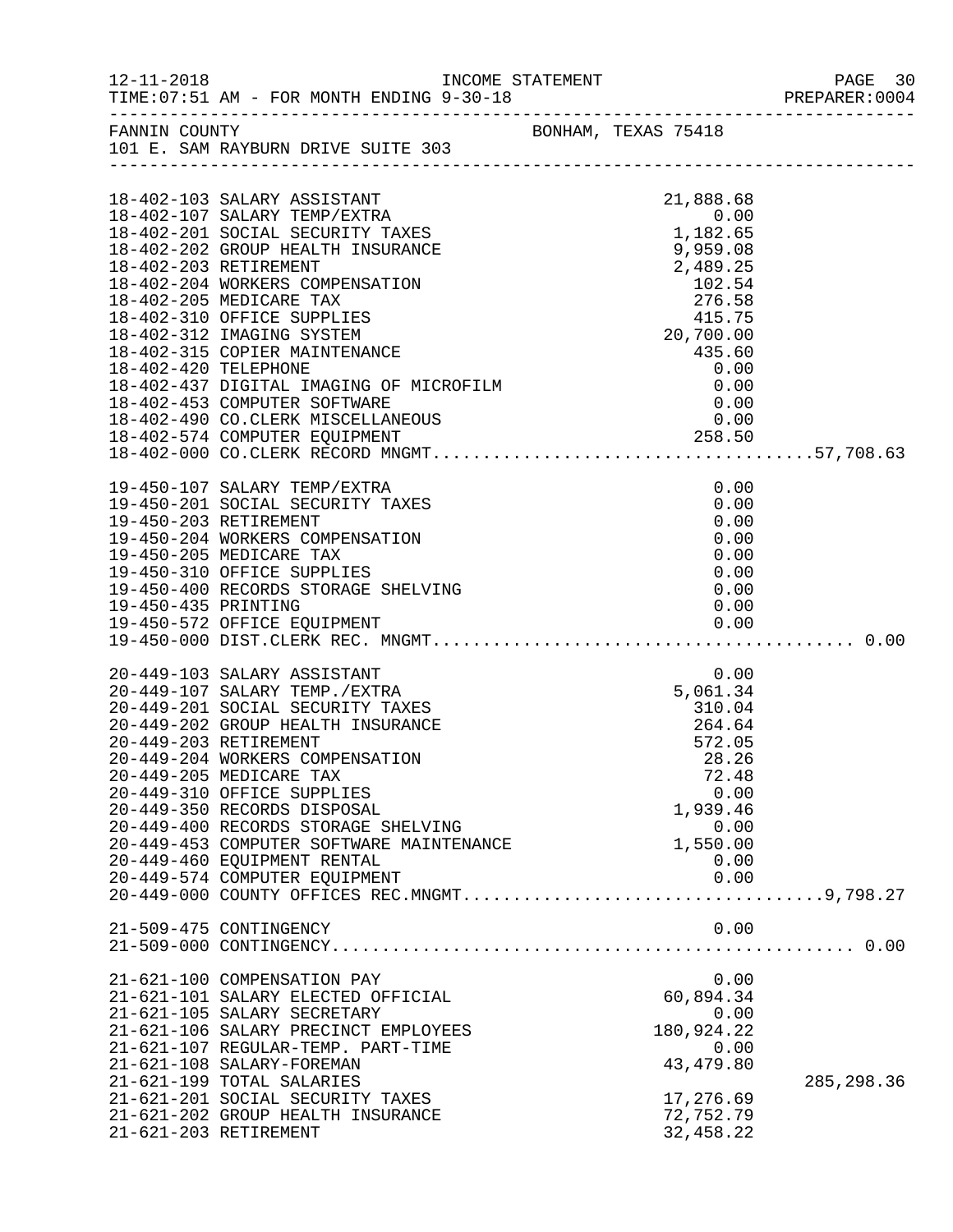| $12 - 11 - 2018$     | TIME: 07:51 AM - FOR MONTH ENDING 9-30-18                                                                     |                     | PAGE 31<br>PREPARER:0004 |
|----------------------|---------------------------------------------------------------------------------------------------------------|---------------------|--------------------------|
|                      | FANNIN COUNTY<br>101 E. SAM RAYBURN DRIVE SUITE 303                                                           | BONHAM, TEXAS 75418 |                          |
|                      |                                                                                                               |                     |                          |
|                      |                                                                                                               |                     | 134,178.17               |
|                      |                                                                                                               |                     |                          |
|                      |                                                                                                               |                     |                          |
|                      |                                                                                                               |                     |                          |
|                      |                                                                                                               |                     | 176,087.15               |
|                      |                                                                                                               |                     |                          |
|                      |                                                                                                               |                     |                          |
|                      |                                                                                                               |                     |                          |
|                      |                                                                                                               |                     |                          |
|                      |                                                                                                               |                     |                          |
|                      |                                                                                                               |                     |                          |
|                      |                                                                                                               |                     |                          |
|                      |                                                                                                               |                     |                          |
|                      |                                                                                                               |                     |                          |
|                      | 21-621-490 MISCELLANEOUS<br>21-621-491 SOIL & WATER CONSERVATION                                              | 0.00<br>250.00      |                          |
|                      | 21-621-492 TDRA FLOOD CASH MATCH<br>21-621-494 FLOOD CONTROL SITE MAINTENANCE                                 | 0.00<br>5,500.00    |                          |
|                      | 21-621-495 PIPELINE SALES TAX REIMBURSEMENT<br>21-621-496 TCOG HAZARDOUS WASTEMATCH                           | 0.00<br>0.00        |                          |
|                      | 21-621-499 TOTAL SER. & OTHER CHARGES<br>21-621-570 COMPUTER EQUIPMENT<br>21-621-571 PURCHASE OF MACH./EQUIP. | 0.00<br>67,000.00   | 103,049.08               |
|                      | 21-621-573 RADIO EQUIPMENT<br>21-621-575 LAND AND BUILDING                                                    | 0.00<br>0.00        |                          |
|                      | 21-621-599 CAPITAL OUTLAY<br>21-621-630 NOTE PAYMENT                                                          | 0.00                | 67,000.00                |
| 21-621-695 SURVEYING | 21-621-670 NOTE PAYMENT-INTEREST                                                                              | 0.00<br>0.00        |                          |
|                      | 21-625-105 SALARY SECRETARY                                                                                   | 9,593.48            |                          |
|                      | 21-625-201 SOCIAL SECURITY TAXES<br>21-625-202 GROUP HEALTH INSURANCE                                         | 433.88<br>2,643.90  |                          |
|                      | 21-625-203 RETIREMENT<br>21-625-204 WORKERS' COMPENSATION                                                     | 1,091.40<br>33.66   |                          |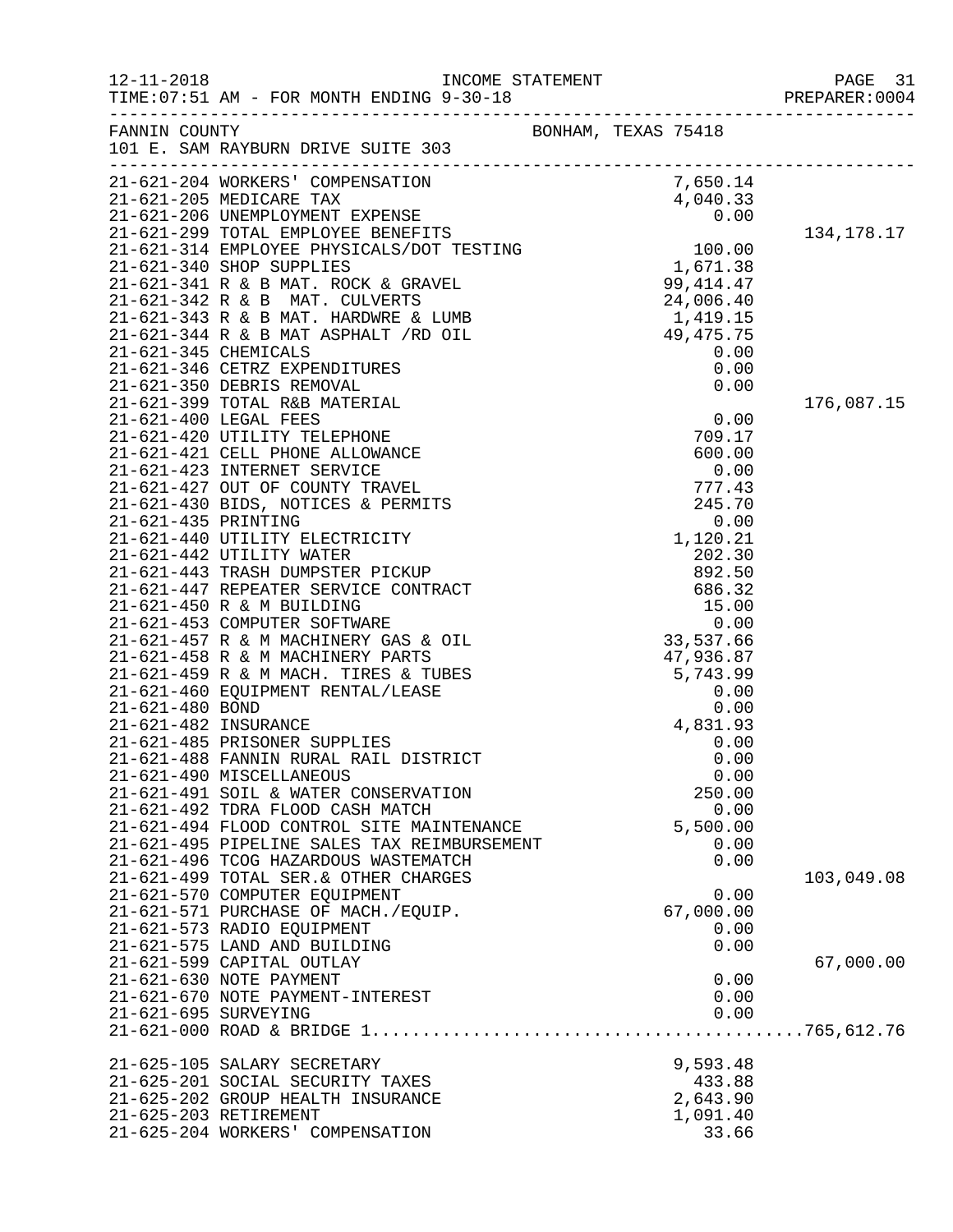| $12 - 11 - 2018$                                                   | INCOME STATEMENT<br>TIME: 07:51 AM - FOR MONTH ENDING 9-30-18                                                                                                                                                                                                                                                                                                                                                                                                                                                                                                                                                                                                                                                                                                                                                                                                                                                                                                                                                                                                                                                                                                                                                                                           |                                                                                                                                                                                                                                                                                                                                                                                            | PAGE 32<br>PREPARER: 0004                |
|--------------------------------------------------------------------|---------------------------------------------------------------------------------------------------------------------------------------------------------------------------------------------------------------------------------------------------------------------------------------------------------------------------------------------------------------------------------------------------------------------------------------------------------------------------------------------------------------------------------------------------------------------------------------------------------------------------------------------------------------------------------------------------------------------------------------------------------------------------------------------------------------------------------------------------------------------------------------------------------------------------------------------------------------------------------------------------------------------------------------------------------------------------------------------------------------------------------------------------------------------------------------------------------------------------------------------------------|--------------------------------------------------------------------------------------------------------------------------------------------------------------------------------------------------------------------------------------------------------------------------------------------------------------------------------------------------------------------------------------------|------------------------------------------|
| FANNIN COUNTY                                                      | 101 E. SAM RAYBURN DRIVE SUITE 303                                                                                                                                                                                                                                                                                                                                                                                                                                                                                                                                                                                                                                                                                                                                                                                                                                                                                                                                                                                                                                                                                                                                                                                                                      | BONHAM, TEXAS 75418                                                                                                                                                                                                                                                                                                                                                                        |                                          |
| 21-625-480 BOND                                                    | 21-625-205 MEDICARE TAX<br>21-625-310 OFFICE SUPPLIES<br>21-625-311 POSTAL EXPENSES<br>21-625-353 COMPUTER EXPENSE<br>21-625-427 OUT OF COUNTY TRAVEL<br>21-625-572 OFFICE EQUIPMENT<br>21-625-574 COMPUTER EQUIPMENT<br>21-625-000 ADMINISTRATIVE OFFICE R&B #114,389.80                                                                                                                                                                                                                                                                                                                                                                                                                                                                                                                                                                                                                                                                                                                                                                                                                                                                                                                                                                               | 101.32<br>58.11<br>0.00<br>409.30<br>0.00<br>24.75<br>0.00<br>0.00                                                                                                                                                                                                                                                                                                                         |                                          |
|                                                                    | 22-509-475 CONTINGENCY                                                                                                                                                                                                                                                                                                                                                                                                                                                                                                                                                                                                                                                                                                                                                                                                                                                                                                                                                                                                                                                                                                                                                                                                                                  | 0.00                                                                                                                                                                                                                                                                                                                                                                                       |                                          |
| 22-622-345 CHEMICALS<br>22-622-395 UNIFORMS<br>22-622-435 PRINTING | 22-622-100 COMPENSATION PAY<br>22-622-101 SALARY ELECTED OFFICIAL<br>22-622-105 SALARY SECRETARY<br>22-622-106 SALARY PRECINCT EMPLOYEES<br>22-622-107 REGULAR-TEMP. PART-TIME<br>22-622-199 TOTAL SALARIES<br>22-622-201 SOCIAL SECURITY TAXES<br>22-622-202 GROUP HEALTH INSURANCE<br>22-622-203 RETIREMENT<br>22-622-204 WORKERS' COMPENSATION<br>22-622-205 MEDICARE TAX<br>22-622-206 UNEMPLOYMENT EXPENSE<br>22-622-299 TOTAL EMPLOYEE BENEFITS<br>22-622-312 CONTRACT LABOR<br>22-622-314 EMPLOYEE PHYSICALS/DOT TESTING<br>22-622-340 SHOP SUPPLIES<br>22-622-341 R & B MAT. ROCK & GRAVEL<br>22-622-342 R & B MAT. CULVERTS<br>22-622-343 R & B MAT. HARDWRE & LUMB<br>22-622-344 R & B MAT. ASPHALT/RD OIL<br>22-622-346 CETRZ EXPENDITURES<br>22-622-350 DEBRIS REMOVAL<br>22-622-399 TOTAL R&B MATERIALS<br>22-622-400 LEGAL FEES<br>22-622-420 UTILITY TELEPHONE<br>22-622-421 CELL PHONE ALLOWANCE<br>22-622-427 OUT OF COUNTY TRAVEL<br>22-622-430 BIDS, NOTICES & PERMITS<br>22-622-440 UTILITY ELECTRICITY<br>22-622-441 UTILITY GAS<br>22-622-442 UTILITY WATER<br>22-622-443 TRASH PICKUP<br>22-622-447 REPEATER SERVICE CONTRACT<br>22-622-450 R&M BUILDING<br>22-622-453 COMPUTER SOFTWARE<br>22-622-457 R & M MACHINERY GAS & OIL | 0.00<br>60,894.34<br>0.00<br>213,514.69<br>0.00<br>16,351.59<br>84,609.60<br>31,216.91<br>7,272.64<br>3,824.01<br>0.00<br>0.00<br>210.00<br>2,122.47<br>171,420.74<br>19,686.16<br>1,509.17<br>36,783.09<br>409.14<br>0.00<br>0.00<br>2,757.17<br>0.00<br>1,790.31<br>600.00<br>40.00<br>151.21<br>0.00<br>1,566.78<br>888.74<br>859.53<br>960.75<br>686.32<br>340.56<br>0.00<br>66,481.22 | 274,409.03<br>143, 274. 75<br>234,897.94 |
| 22-622-480 BOND<br>22-622-482 INSURANCE                            | 22-622-458 R & M MACHINERY PARTS<br>22-622-459 R & M MACH. TIRES & TUBES<br>22-622-460 EQUIPMENT RENTAL/LEASE                                                                                                                                                                                                                                                                                                                                                                                                                                                                                                                                                                                                                                                                                                                                                                                                                                                                                                                                                                                                                                                                                                                                           | 32,661.48<br>14,565.81<br>0.00<br>0.00<br>7,453.93                                                                                                                                                                                                                                                                                                                                         |                                          |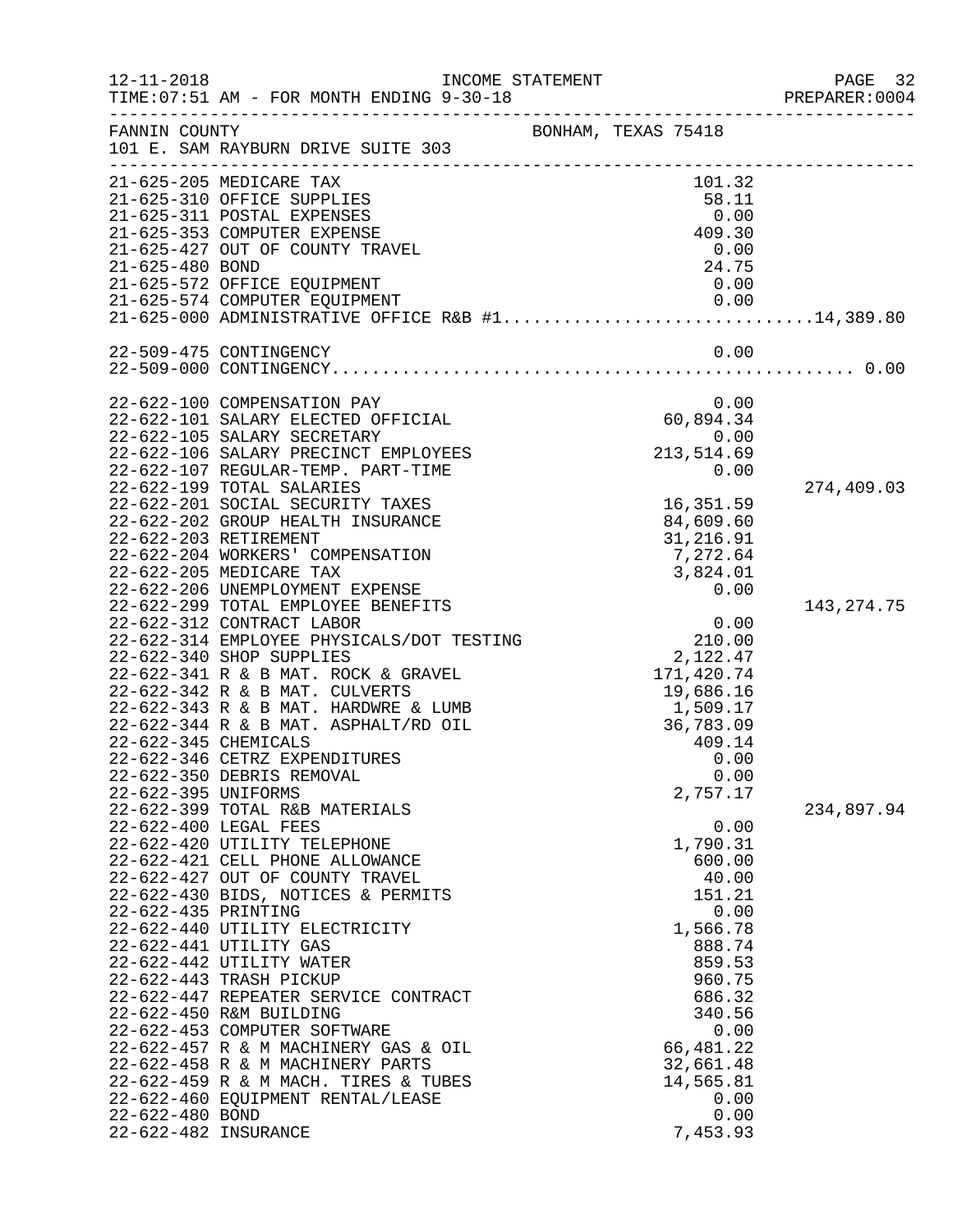| $12 - 11 - 2018$      | TIME: 07:51 AM - FOR MONTH ENDING 9-30-18                                                                                                                                                                                                                                                                                                                                                                                                                                         | INCOME STATEMENT    |            |                                                                                                                            | PAGE 33<br>PREPARER: 0004 |
|-----------------------|-----------------------------------------------------------------------------------------------------------------------------------------------------------------------------------------------------------------------------------------------------------------------------------------------------------------------------------------------------------------------------------------------------------------------------------------------------------------------------------|---------------------|------------|----------------------------------------------------------------------------------------------------------------------------|---------------------------|
|                       | FANNIN COUNTY<br>101 E. SAM RAYBURN DRIVE SUITE 303                                                                                                                                                                                                                                                                                                                                                                                                                               | BONHAM, TEXAS 75418 |            |                                                                                                                            |                           |
|                       | 22-622-485 PRISONER SUPPLIES<br>22-622-488 FANNIN RURAL RAIL DISTRICT<br>22-622-490 MISCELLANEOUS<br>22-622-491 SOIL & WATER CONSERVATION<br>22-622-492 TDRA FLOOD CASH MATCH                                                                                                                                                                                                                                                                                                     |                     |            | 0.00<br>0.00<br>0.00<br>250.00<br>0.00                                                                                     |                           |
|                       | 22-622-493 TRENTON HIGH MEADOWS SUBDIVISION<br>22-622-494 FLOOD CONTROL SITE MAINTENANCE<br>22-622-495 PIPELINE SALES TAX REIMBURSEMENT<br>22-622-496 TCOG HAZARDOUS WASTEMATCH                                                                                                                                                                                                                                                                                                   |                     | 4,000.00   | 0.00<br>0.00<br>0.00                                                                                                       |                           |
|                       | 22-622-499 TOTAL SER. & OTHER CHARGES<br>22-622-562 LAND/BUILDING<br>22-622-570 COMPUTER EQUIPMENT<br>22-622-571 PURCHASE OF MACH./EQUIP.<br>22-622-573 RADIO EQUIPMENT<br>22-622-580 PRECINCT BRIDGE                                                                                                                                                                                                                                                                             |                     | 275,844.10 | 0.00<br>0.00<br>0.00<br>0.00                                                                                               | 133,296.64                |
|                       | 22-622-599 CAPITAL OUTLAY                                                                                                                                                                                                                                                                                                                                                                                                                                                         |                     |            |                                                                                                                            | 275,844.10                |
| 22-625-480 BOND       | 22-625-105 SALARY SECRETARY<br>22-625-201 SOCIAL SECURITY TAXES<br>22-625-202 GROUP HEALTH INSURANCE<br>22-625-203 RETIREMENT<br>22-625-204 WORKERS' COMPENSATION<br>22-625-205 MEDICARE TAX<br>22-625-310 OFFICE SUPPLIES<br>22-625-311 POSTAL EXPENSES<br>22-625-353 COMPUTER EXPENSE<br>22-625-427 OUT OF COUNTY TRAVEL<br>22-625-572 OFFICE EQUIPMENT<br>22-625-574 COMPUTER EQUIPMENT<br>$22-625-574$ COMPUTER EQUIPMENT<br>22-625-000 ADMINISTRATIVE OFFICE R&B #214,432.60 |                     |            | 9,593.48<br>434.36<br>2,644.10<br>1,091.35<br>33.66<br>101.60<br>100.00<br>0.00<br>409.30<br>0.00<br>24.75<br>0.00<br>0.00 |                           |
|                       | 23-205-571 SHORT-TERM LOAN/EQUIPMENT                                                                                                                                                                                                                                                                                                                                                                                                                                              | 0.00                |            |                                                                                                                            |                           |
|                       | 23-509-475 CONTINGENCY                                                                                                                                                                                                                                                                                                                                                                                                                                                            |                     |            | 0.00                                                                                                                       |                           |
|                       | 23-623-100 COMPENSATION PAY<br>23-623-101 SALARY ELECTED OFFICIAL<br>23-623-105 SALARY SECRETARY<br>23-623-106 SALARY PRECINCT EMPLOYEES<br>23-623-107 REGULAR-TEMP. PART-TIME<br>23-623-199 TOTAL SALARIES                                                                                                                                                                                                                                                                       |                     |            | 0.00<br>60,894.34<br>8,916.71<br>230, 123.58<br>4,443.52                                                                   | 304, 378.15               |
| 23-623-203 RETIREMENT | 23-623-201 SOCIAL SECURITY TAXES<br>23-623-202 GROUP HEALTH INSURANCE<br>23-623-204 WORKERS' COMPENSATION<br>23-623-205 MEDICARE TAX<br>23-623-206 UNEMPLOYMENT EXPENSE                                                                                                                                                                                                                                                                                                           |                     |            | 18,785.05<br>103, 318.40<br>34,637.64<br>9,351.40<br>4,393.28<br>0.00                                                      |                           |
|                       | 23-623-299 TOTAL EMPLOYEE BENEFITS<br>23-623-310 OFFICE SUPPLIES<br>23-623-314 EMPLOYEE PHYSICALS/DOT TESTING<br>23-623-315 COPIER EXPENSE<br>23-623-340 SHOP SUPPLIES<br>23-623-341 R & B MAT. ROCK & GRAVEL                                                                                                                                                                                                                                                                     |                     |            | 338.03<br>120.00<br>0.00<br>3,788.40<br>164, 353. 18                                                                       | 170,485.77                |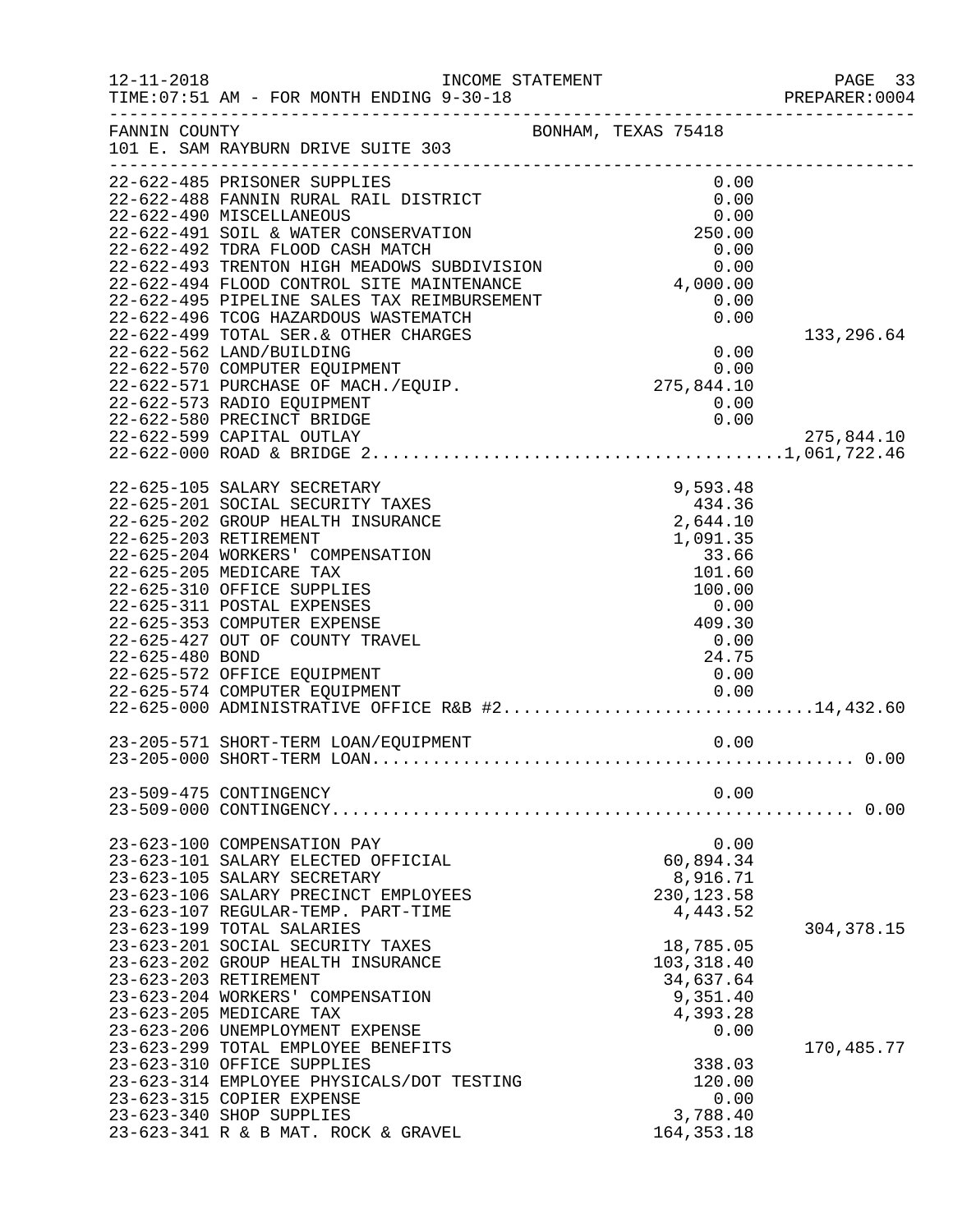| $12 - 11 - 2018$    | INCOME STATEMENT<br>AM - FOR MONTH ENDING 9-30-18<br>TIME: 07:51 AM - FOR MONTH ENDING 9-30-18                                                                                                                                             |                     | PAGE 34<br>PREPARER: 0004 |
|---------------------|--------------------------------------------------------------------------------------------------------------------------------------------------------------------------------------------------------------------------------------------|---------------------|---------------------------|
|                     | FANNIN COUNTY<br>101 E. SAM RAYBURN DRIVE SUITE 303                                                                                                                                                                                        | BONHAM, TEXAS 75418 |                           |
|                     | 23-623-342 R & B MAT. CULVERTS<br>23-623-343 R & B MAT. HARDWRE & LUMB<br>23-623-343 R & B MAT. HARDWRE & LUMB<br>23-623-344 R & B MAT. ASPHALT/RD OIL<br>23-623-345 CHEMICALS<br>23-623-346 CETRZ EXPENDITURES<br>23-623-350 DEBRIS REMOV |                     |                           |
|                     |                                                                                                                                                                                                                                            |                     |                           |
|                     |                                                                                                                                                                                                                                            |                     |                           |
|                     |                                                                                                                                                                                                                                            |                     |                           |
|                     |                                                                                                                                                                                                                                            |                     |                           |
|                     |                                                                                                                                                                                                                                            |                     |                           |
| 23-623-395 UNIFORMS |                                                                                                                                                                                                                                            | 1,573.29            |                           |
|                     |                                                                                                                                                                                                                                            |                     | 295,975.07                |
|                     |                                                                                                                                                                                                                                            |                     |                           |
|                     |                                                                                                                                                                                                                                            |                     |                           |
|                     |                                                                                                                                                                                                                                            |                     |                           |
|                     |                                                                                                                                                                                                                                            |                     |                           |
|                     |                                                                                                                                                                                                                                            |                     |                           |
|                     |                                                                                                                                                                                                                                            |                     |                           |
|                     |                                                                                                                                                                                                                                            |                     |                           |
|                     |                                                                                                                                                                                                                                            |                     |                           |
|                     |                                                                                                                                                                                                                                            |                     |                           |
|                     |                                                                                                                                                                                                                                            |                     |                           |
|                     |                                                                                                                                                                                                                                            |                     |                           |
|                     |                                                                                                                                                                                                                                            |                     |                           |
|                     |                                                                                                                                                                                                                                            |                     |                           |
|                     |                                                                                                                                                                                                                                            |                     |                           |
|                     |                                                                                                                                                                                                                                            |                     |                           |
|                     |                                                                                                                                                                                                                                            |                     |                           |
|                     |                                                                                                                                                                                                                                            |                     |                           |
|                     |                                                                                                                                                                                                                                            |                     |                           |
|                     |                                                                                                                                                                                                                                            |                     |                           |
|                     |                                                                                                                                                                                                                                            |                     |                           |
|                     |                                                                                                                                                                                                                                            |                     |                           |
|                     |                                                                                                                                                                                                                                            |                     |                           |
|                     | 23-623-491 SOIL & WATER CONSERVATION<br>23-623-492 TDRA FLOOD CASH MATCH<br>23-623-494 FLOOD CONTROL SITE MAINTENANCE<br>23-623-494 FLOOD CONTROL SITE MAINTENANCE                                                                         | 0.00                |                           |
|                     |                                                                                                                                                                                                                                            | 0.00                |                           |
|                     |                                                                                                                                                                                                                                            | 0.00                |                           |
|                     | 23-623-496 TCOG HAZARDOUS WASTEMATCH                                                                                                                                                                                                       | 0.00                |                           |
|                     | 23-623-499 TOTAL SER. & OTHER CHARGES                                                                                                                                                                                                      |                     | 241,885.66                |
|                     | 23-623-562 LAND/BUILDING                                                                                                                                                                                                                   | 0.00                |                           |
|                     | 23-623-570 COMPUTER EQUIPMENT                                                                                                                                                                                                              | 0.00                |                           |
|                     | 23-623-571 PURCHASE OF MACH./EQUIP.                                                                                                                                                                                                        | 335,606.12          |                           |
|                     | 23-623-572 OFFICE EQUIPMENT                                                                                                                                                                                                                | 0.00                |                           |
|                     | 23-623-573 RADIO EQUIPMENT                                                                                                                                                                                                                 | 0.00                |                           |
|                     | 23-623-575 LAND/BUILDING                                                                                                                                                                                                                   | 0.00                |                           |
|                     | 23-623-580 PRECINCT BRIDGE                                                                                                                                                                                                                 | 0.00                |                           |
|                     | 23-623-599 CAPITAL OUTLAY                                                                                                                                                                                                                  |                     | 335,606.12                |
|                     | 23-623-630 NOTE PAYMENT-PRINCIPAL                                                                                                                                                                                                          | 0.00                |                           |
|                     | 23-623-670 NOTE PAYMENT-INTEREST                                                                                                                                                                                                           | 0.00                |                           |
|                     |                                                                                                                                                                                                                                            |                     |                           |
|                     | 23-625-105 SALARY SECRETARY                                                                                                                                                                                                                | 9,593.48            |                           |
|                     | 23-625-201 SOCIAL SECURITY TAXES                                                                                                                                                                                                           | 434.36              |                           |
|                     | 23-625-202 GROUP HEALTH INSURANCE                                                                                                                                                                                                          | 2,644.10            |                           |
|                     | 23-625-203 RETIREMENT                                                                                                                                                                                                                      | 1,091.35            |                           |
|                     | 23-625-204 WORKERS' COMPENSATION                                                                                                                                                                                                           | 33.66               |                           |
|                     | 23-625-205 MEDICARE TAX                                                                                                                                                                                                                    | 101.60              |                           |
|                     | 23-625-310 OFFICE SUPPLIES                                                                                                                                                                                                                 | 71.60               |                           |
|                     | 23-625-311 POSTAL EXPENSES                                                                                                                                                                                                                 | 0.00                |                           |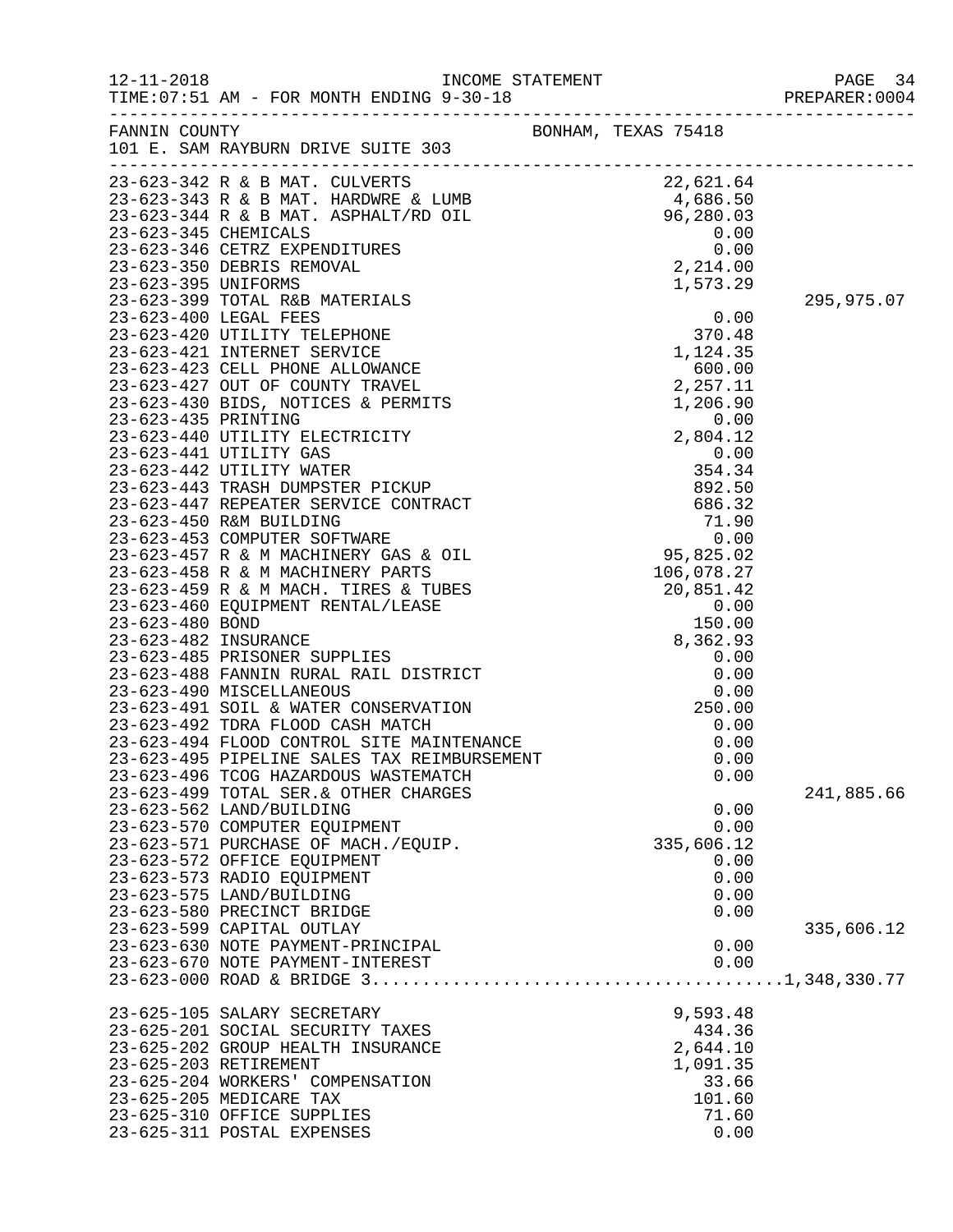| $12 - 11 - 2018$     | TIME: 07:51 AM - FOR MONTH ENDING 9-30-18                             | INCOME STATEMENT    | .                                         | PAGE 35<br>PREPARER:0004 |
|----------------------|-----------------------------------------------------------------------|---------------------|-------------------------------------------|--------------------------|
| FANNIN COUNTY        | 101 E. SAM RAYBURN DRIVE SUITE 303                                    | BONHAM, TEXAS 75418 |                                           |                          |
|                      | 23-625-353 COMPUTER EXPENSE                                           |                     | 409.31                                    |                          |
|                      | 23-625-427 OUT OF COUNTY TRAVEL                                       |                     | 0.00                                      |                          |
| 23-625-480 BOND      |                                                                       |                     | 24.75                                     |                          |
|                      | 23-625-572 OFFICE EQUIPMENT                                           |                     | 0.00                                      |                          |
|                      |                                                                       |                     |                                           |                          |
|                      | 24-509-475 CONTINGENCY                                                |                     | 0.00                                      |                          |
|                      |                                                                       |                     |                                           |                          |
|                      | 24-624-100 COMPENSATION PAY                                           |                     | 0.00                                      |                          |
|                      | 24-624-101 SALARY ELECTED OFFICIAL                                    |                     | 60,894.34                                 |                          |
|                      | 24-624-105 SALARY SECRETARY                                           |                     | 26,735.80                                 |                          |
|                      | 24-624-106 SALARY PRECINCT EMPLOYEES                                  |                     | 130,407.58                                |                          |
|                      | 24-624-107 REGULAR-TEMP. PART-TIME                                    |                     | 11,686.99                                 |                          |
|                      | 24-624-108 LABOR REIMBURSEMENT                                        |                     | 0.00                                      |                          |
|                      | 24-624-199 TOTAL SALARIES                                             |                     |                                           | 229,724.71               |
|                      | 24-624-201 SOCIAL SECURITY TAXES                                      |                     | 14,195.60                                 |                          |
|                      | 24-624-202 GROUP HEALTH INSURANCE                                     |                     | 69,835.65                                 |                          |
|                      | 24-624-203 RETIREMENT                                                 |                     | 26, 136. 38                               |                          |
|                      | 24-624-204 WORKERS' COMPENSATION                                      |                     | 6, 276.58                                 |                          |
|                      | 24-624-205 MEDICARE TAX                                               |                     | 3,319.79                                  |                          |
|                      | 24-624-206 UNEMPLOYMENT EXPENSE<br>24-624-299 TOTAL EMPLOYEE BENEFITS |                     | 1,813.84                                  |                          |
|                      | 24-624-310 OFFICE SUPPLIES                                            |                     | 68.63                                     | 121,577.84               |
|                      | 24-624-314 EMPLOYEE PHYSICALS/DOT TESTING                             |                     | 100.00                                    |                          |
|                      | 24-624-340 SHOP SUPPLIES                                              |                     | 2,144.24                                  |                          |
|                      | 24-624-341 R & B MAT. ROCK & GRAVEL                                   |                     | 97,080.08                                 |                          |
|                      | 24-624-342 R & B MAT. CULVERTS                                        |                     | 7,594.16                                  |                          |
|                      | 24-624-343 R & B MAT. HARDWRE & LUMB                                  |                     | 7 , 594 . 16<br>536 . 87<br>25 , 268 . 87 |                          |
|                      | 24-624-344 R & B MAT. ASPHALT/RD OIL                                  |                     |                                           |                          |
| 24-624-345 CHEMICALS |                                                                       |                     | 237.97                                    |                          |
|                      | 24-624-346 CETRZ EXPENDITURES                                         |                     | 0.00                                      |                          |
|                      | 24-624-350 DEBRIS REMOVAL                                             |                     | 0.00                                      |                          |
|                      | 24-624-395 EMPLOYEE UNIFORMS                                          |                     | 2,279.62                                  |                          |
|                      | 24-624-399 TOTAL R&B MATERIALS<br>24-624-400 LEGAL FEES               |                     | 0.00                                      | 135, 310.44              |
|                      | 24-624-420 UTILITY TELEPHONE                                          |                     | 1,501.33                                  |                          |
|                      | 24-624-421 DSL INTERNET                                               |                     | 714.12                                    |                          |
|                      | 24-624-423 CELL PHONE ALLOWANCE                                       |                     | 0.00                                      |                          |
|                      | 24-624-427 OUT OF COUNTY TRAVEL                                       |                     | 2,537.32                                  |                          |
|                      | 24-624-430 BIDS, NOTICES & PERMITS                                    |                     | 186.29                                    |                          |
| 24-624-435 PRINTING  |                                                                       |                     | 0.00                                      |                          |
|                      | 24-624-440 UTILITY ELECTRICITY                                        |                     | 3,087.45                                  |                          |
|                      | 24-624-441 UTILITY GAS                                                |                     | 860.98                                    |                          |
|                      | 24-624-442 UTILITY WATER                                              |                     | 1,281.71                                  |                          |
|                      | 24-624-443 TRASH PICKUP                                               |                     | 2,042.46                                  |                          |
|                      | 24-624-447 REPEATER SERVICE CONTRACT                                  |                     | 686.32                                    |                          |
|                      | 24-624-450 R&M BUILDING<br>24-624-453 COMPUTER SOFTWARE               |                     | 187.50<br>0.00                            |                          |
|                      | 24-624-457 R & M MACHINERY GAS & OIL                                  |                     | 44,107.83                                 |                          |
|                      | 24-624-458 R & M MACHINERY PARTS                                      |                     | 31,810.77                                 |                          |
|                      | 24-624-459 R & M MACH. TIRES & TUBES                                  |                     | 7,076.00                                  |                          |
|                      | 24-624-460 EQUIPMENT RENTAL/LEASE                                     |                     | 11,635.28                                 |                          |
| 24-624-480 BOND      |                                                                       |                     | 0.00                                      |                          |
| 24-624-482 INSURANCE |                                                                       |                     | 5,873.93                                  |                          |
|                      | 24-624-485 PRISONER'S SUPPLIES                                        |                     | 0.00                                      |                          |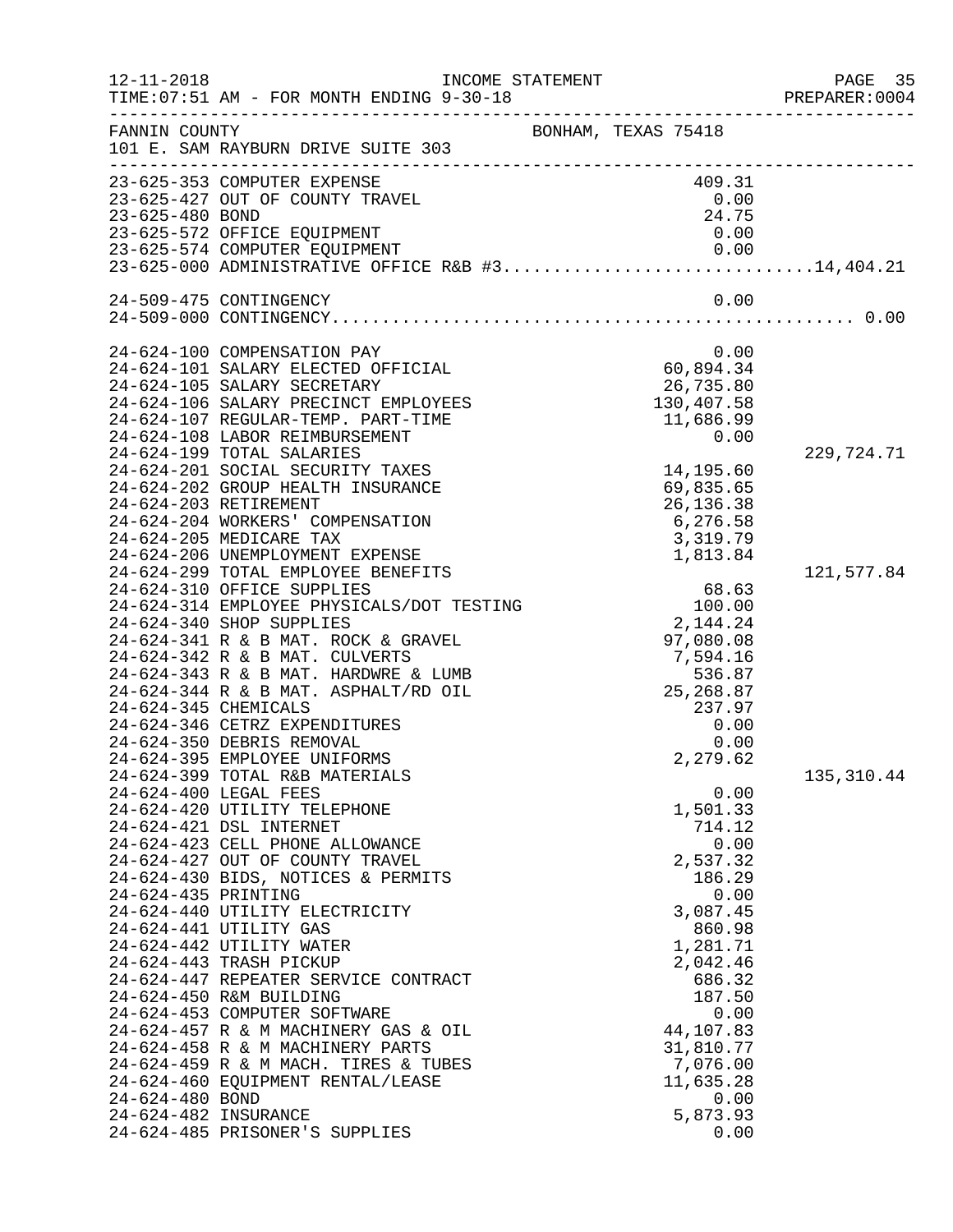| $12 - 11 - 2018$     | INCOME STATEMENT<br>TIME: 07:51 AM - FOR MONTH ENDING 9-30-18<br>TIME:07:51 AM - FOR MONTH ENDING 9-30-18 PREPARE:0001           |                                                           | PAGE 36<br>PREPARER: 0004 |
|----------------------|----------------------------------------------------------------------------------------------------------------------------------|-----------------------------------------------------------|---------------------------|
| FANNIN COUNTY        | 101 E. SAM RAYBURN DRIVE SUITE 303                                                                                               | BONHAM, TEXAS 75418                                       |                           |
|                      | 24-624-488 FANNIN RURAL RAIL DISTRICT                                                                                            | 0.00<br>$0.00$<br>0.00<br>250.00                          |                           |
|                      | 24-624-490 MISCELLANEOUS                                                                                                         |                                                           |                           |
|                      | 24-624-491 SOIL & WATER CONSERVATION<br>24-624-492 TDRA FLOOD CASH MATCH                                                         | 0.00                                                      |                           |
|                      |                                                                                                                                  | 0.00                                                      |                           |
|                      | 21-624-494 FLOOD CONTROL SITE MAINTENANCE<br>24-624-495 PIPELINE SALES TAX REIMBURSEMENT<br>24-624-496 TCOG HAZARDOUS WASTEMATCH | 0.00                                                      |                           |
|                      |                                                                                                                                  | 0.00                                                      |                           |
|                      | 24-624-499 TOTAL SER. & OTHER CHARGES                                                                                            | $\begin{array}{c} 0.00 \\ 0.00 \\ 173,695.00 \end{array}$ | 113,839.29                |
|                      | 24-624-570 COMPUTER EQUIPMENT                                                                                                    |                                                           |                           |
|                      | 24-624-571 PURCHASE OF MACH./EQUIP.                                                                                              |                                                           |                           |
|                      | 24-624-573 RADIO EQUIPMENT                                                                                                       | 0.00                                                      |                           |
| 24-624-575 BUILDING  |                                                                                                                                  | 0.00                                                      |                           |
|                      | 24-624-599 CAPITAL OUTLAY                                                                                                        |                                                           | 173,695.00                |
|                      |                                                                                                                                  |                                                           |                           |
|                      | 24-625-105 SALARY SECRETARY                                                                                                      | 9,593.48                                                  |                           |
|                      | 24-625-201 SOCIAL SECURITY TAXES                                                                                                 | 434.36                                                    |                           |
|                      | 24-625-202 GROUP HEALTH INSURANCE                                                                                                | 2,644.10                                                  |                           |
|                      | 24-625-203 RETIREMENT                                                                                                            | 1,091.35                                                  |                           |
|                      | 24-625-204 WORKERS' COMPENSATION                                                                                                 | 33.66                                                     |                           |
|                      | 24-625-205 MEDICARE TAX                                                                                                          | 101.60                                                    |                           |
|                      | 24-625-310 OFFICE SUPPLIES                                                                                                       | 24.36                                                     |                           |
|                      | 24-625-311 POSTAL EXPENSES                                                                                                       | 0.00                                                      |                           |
|                      | 24-625-353 COMPUTER EXPENSE<br>24-625-427 OUT OF COUNTY TRAVEL                                                                   |                                                           |                           |
| 24-625-480 BOND      |                                                                                                                                  | $409.30$<br>0.00<br>24.75<br>24.75                        |                           |
|                      | 24-625-572 OFFICE EQUIPMENT                                                                                                      | 0.00                                                      |                           |
|                      |                                                                                                                                  |                                                           |                           |
|                      | 24-625-574 COMPUTER EQUIPMENT<br>24-625-000 ADMINISTRATIVE OFFICE R&B #414,356.96                                                |                                                           |                           |
|                      | 25-625-310 OFFICE SUPPLIES                                                                                                       | 0.00                                                      |                           |
|                      | 25-625-343 ROAD SIGNS                                                                                                            | 0.00                                                      |                           |
|                      | 25-625-353 COMPUTER EXPENSE                                                                                                      | 0.00                                                      |                           |
|                      | 25-625-427 TRAVEL EXPENSE                                                                                                        | 0.00                                                      |                           |
|                      | 25-625-572 OFFICE EQUIPMENT                                                                                                      | 0.00                                                      |                           |
|                      |                                                                                                                                  |                                                           |                           |
|                      | 26-455-420 OMNIBASE TELEPHONE LINE                                                                                               | 0.00                                                      |                           |
|                      | 26-455-572 OFFICE EQUIPMENT                                                                                                      | 1,396.22                                                  |                           |
|                      |                                                                                                                                  |                                                           |                           |
|                      | 27-456-572 OFFICE EQUIPMENT                                                                                                      | 1,362.90                                                  |                           |
|                      |                                                                                                                                  |                                                           |                           |
|                      | 28-457-423 INTERNET SERVICE                                                                                                      | 71.38                                                     |                           |
|                      | 28-457-572 OFFICE EQUIPMENT                                                                                                      | 445.98                                                    |                           |
|                      |                                                                                                                                  |                                                           |                           |
|                      | 30-569-310 OFFICE SUPPLIES                                                                                                       | 0.00                                                      |                           |
|                      | 30-569-421 ONLINE RESEARCH                                                                                                       | 0.00                                                      |                           |
| 30-569-571 EQUIPMENT |                                                                                                                                  | 0.00                                                      |                           |
|                      |                                                                                                                                  |                                                           |                           |
|                      | 31-509-475 CONTINGENCY                                                                                                           | 0.00                                                      |                           |
|                      |                                                                                                                                  |                                                           |                           |
|                      |                                                                                                                                  |                                                           |                           |
|                      | 31-510-403 ARCHITECTURAL FEES                                                                                                    | 80,926.91                                                 |                           |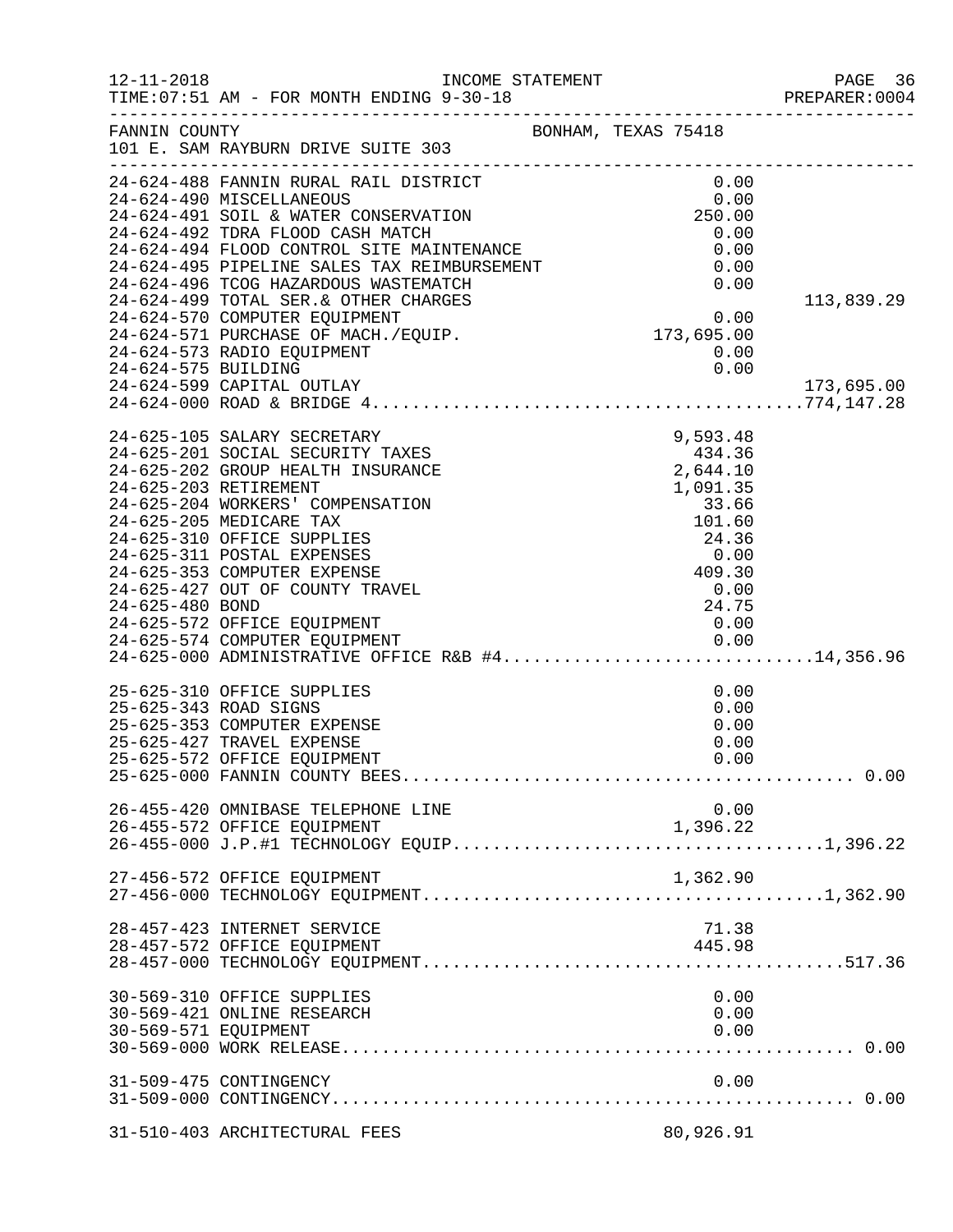| $12 - 11 - 2018$                            | INCOME STATEMENT<br>TIME: 07:51 AM - FOR MONTH ENDING 9-30-18<br>------------------------------                                                                                                                                                                                                                                                                                                                               |                                                                                                         | PAGE 37<br>PREPARER: 0004 |
|---------------------------------------------|-------------------------------------------------------------------------------------------------------------------------------------------------------------------------------------------------------------------------------------------------------------------------------------------------------------------------------------------------------------------------------------------------------------------------------|---------------------------------------------------------------------------------------------------------|---------------------------|
| FANNIN COUNTY                               | BONHAM, TEXAS 75418<br>101 E. SAM RAYBURN DRIVE SUITE 303                                                                                                                                                                                                                                                                                                                                                                     |                                                                                                         |                           |
|                                             | 31-510-451 ASBESTOS ABATEMENT<br>31-510-482 DEMOLITION<br>31-510-490 MISCELLANEOUS 0.00<br>31-510-000 COURTHOUSE RESTORATION PHASE 1343,181.98                                                                                                                                                                                                                                                                                | 42,822.32<br>219,432.75                                                                                 |                           |
| 31-511-453 IT DESIGN<br>31-511-455 SECURITY | 31-511-165 CONSTRUCTION<br>31-511-403 ARCHITECTURAL FEES<br>31-511-451 ASBESTOS & OTHER TESTING<br>31-511-000 COURTHOUSE RESTORATION PHASE 214,848.00                                                                                                                                                                                                                                                                         | 0.00<br>14,848.00<br>0.00<br>0.00<br>0.00                                                               |                           |
|                                             | 33-498-310 OFFICE SUPPLIES<br>33-498-427 OUT OF COUNTY TRAVEL                                                                                                                                                                                                                                                                                                                                                                 | 0.00<br>0.00                                                                                            |                           |
|                                             | 34-450-107 SALARYTEMP/EXTRA<br>34-450-201 SOCIAL SECURITY TAXES<br>34-450-203 RETIREMENT<br>34-450-204 WORKERS COMPENSATION<br>34-450-205 MEDICARE TAX<br>34-450-572 OFFICE EQUIPMENT                                                                                                                                                                                                                                         | 0.00<br>0.00<br>0.00<br>0.00<br>0.00<br>0.00                                                            |                           |
| 35-475-590 LAW BOOKS                        | 35-475-310 OFFICE SUPPLIES<br>35-475-453 R&M COMPUTER<br>35-475-574 TECHNOLOGY                                                                                                                                                                                                                                                                                                                                                | 0.00<br>0.00<br>0.00<br>0.00                                                                            |                           |
|                                             | 36-475-107 SALARY SUPPLEMENT<br>36-475-201 SOCIAL SECURITY TAXES<br>36-475-203 RETIREMENT<br>36-475-204 WORKERS COMPENSATION<br>36-475-205 MEDICARE TAX<br>36-475-310 OFFICE SUPPLIES<br>36-475-321 CONTINUING EDUCATION<br>36-475-353 COMPUTER EXPENSE<br>36-475-421 INVESTIGATOR/HOT CK. ONLINE<br>36-475-490 MISCELLANEOUS<br>36-475-499 BANK SERVICE FEES<br>36-475-572 OFFICE EQUIPMENT<br>36-475-574 COMPUTER EQUIPMENT | 0.00<br>0.00<br>0.00<br>0.00<br>0.00<br>312.03<br>0.00<br>0.00<br>0.00<br>0.00<br>90.00<br>0.00<br>0.00 |                           |
| 36-477-321 TRAINING<br>36-477-480 TOWING    | 36-477-107 SALARY SUPPLEMENT<br>36-477-201 SOCIAL SECURITY TAXES<br>36-477-203 RETIREMENT<br>36-477-204 WORKERS COMPENSATION<br>36-477-205 MEDICARE TAX<br>36-477-310 OFFICE SUPPLIES<br>36-477-470 CIVIL PROCESS<br>36-477-490 MISCELLANEOUS<br>36-477-499 BANK SERVICE FEES                                                                                                                                                 | 0.00<br>0.00<br>0.00<br>0.00<br>0.00<br>0.00<br>0.00<br>0.00<br>0.00<br>2,084.20<br>175.00              |                           |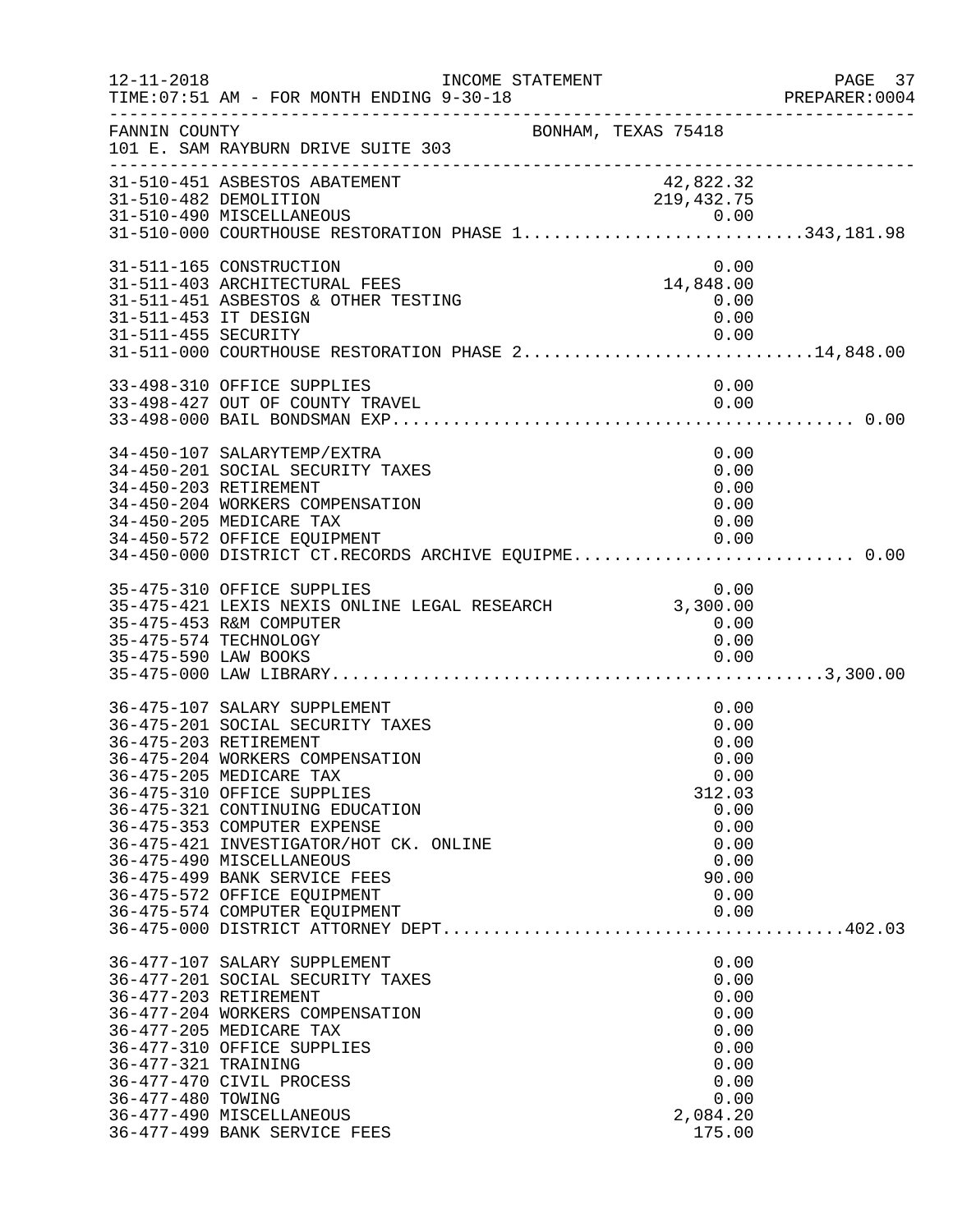| $12 - 11 - 2018$                            | INCOME STATEMENT<br>TIME: 07:51 AM - FOR MONTH ENDING 9-30-18                                                                                                                                                                                                                                                                    |                     | PREPARE<br>-----------------------------------                                              | PAGE 38<br>PREPARER:0004 |
|---------------------------------------------|----------------------------------------------------------------------------------------------------------------------------------------------------------------------------------------------------------------------------------------------------------------------------------------------------------------------------------|---------------------|---------------------------------------------------------------------------------------------|--------------------------|
| FANNIN COUNTY<br>----------------------     | 101 E. SAM RAYBURN DRIVE SUITE 303                                                                                                                                                                                                                                                                                               | BONHAM, TEXAS 75418 |                                                                                             |                          |
|                                             | 36-477-572 OFFICE EQUIPMENT<br>36-477-574 COMPUTER EQUIPMENT                                                                                                                                                                                                                                                                     |                     | 0.00<br>0.00                                                                                |                          |
|                                             | 38-645-412 PRESCRIPTIONS                                                                                                                                                                                                                                                                                                         |                     | 0.00                                                                                        |                          |
|                                             | 39-645-404 COBRA/INSURANCE<br>39-645-410 CERT. REG. NURSE ANES.<br>39-645-411 PHYSICIAN, NON-EMERGENCY<br>39-645-412 PRESCRIPTIONS, DRUGS<br>39-645-413 HOSPITAL-INPATIENT<br>39-645-414 HOSPITAL, OUTPATIENT<br>39-645-415 LABORATORY/X-RAY<br>39-645-418 FED. QUALIFIED HEALTH CENTER<br>39-645-422 AMBULATORY SURGICAL CENTER |                     | 0.00<br>0.00<br>0.00<br>0.00<br>0.00<br>0.00<br>0.00<br>0.00<br>0.00                        |                          |
|                                             | 40-411-310 OFFICE SUPPLIES<br>40-411-427 OUT OF COUNTY TRAVEL                                                                                                                                                                                                                                                                    |                     | 749.90<br>1,559.37                                                                          |                          |
| 41-406-310 SUPPLIES<br>41-406-330 GAS & OIL | 41-406-427 TRAINING EXPENSE                                                                                                                                                                                                                                                                                                      |                     | 0.00<br>0.00<br>0.00                                                                        |                          |
|                                             | 42-477-310 OFFICE SUPPLIES<br>42-477-415 CONSULTANT<br>42-477-427 TRAVEL AND TRAINING<br>42-477-574 COMPUTER EQUIPMENT                                                                                                                                                                                                           |                     | 0.00<br>0.00<br>0.00<br>0.00                                                                |                          |
|                                             | 44-412-578 2011 EQUIPMENT<br>44-412-579 2012 EQUIPMENT<br>44-412-580 2013 EQUIPMENT<br>44-412-581 2014 EQUIPMENT<br>44-412-582 2015 EQUIPMENT<br>44-412-583 2016 EQUIPMENT                                                                                                                                                       |                     | 0.00<br>0.00<br>0.00<br>0.00<br>0.00<br>0.00                                                | . 0.00                   |
| 45-403-103 SALARY<br>45-403-481 DUES        | 45-403-201 SOCIAL SECURITY<br>45-403-204 WORKERS COMPENSATION<br>45-403-205 MEDICARE TAX<br>45-403-310 OFFICE SUPPLIES<br>45-403-427 OUT OF COUNTY TRAVEL<br>45-403-572 OFFICE EQUIPMENT<br>45-403-573 ELECTION EQUIPMENT<br>45-403-574 COMPUTER EQUIPMENT                                                                       |                     | 1,700.00<br>105.40<br>0.00<br>24.65<br>655.50<br>2,745.03<br>250.00<br>0.00<br>0.00<br>0.00 |                          |
| 46-475-330 GAS/OIL                          | 46-475-310 OFFICE SUPPLIES<br>46-475-314 SAFE ROOM REIMBURSEMENT                                                                                                                                                                                                                                                                 |                     | 874.94<br>63,985.80<br>58.88                                                                |                          |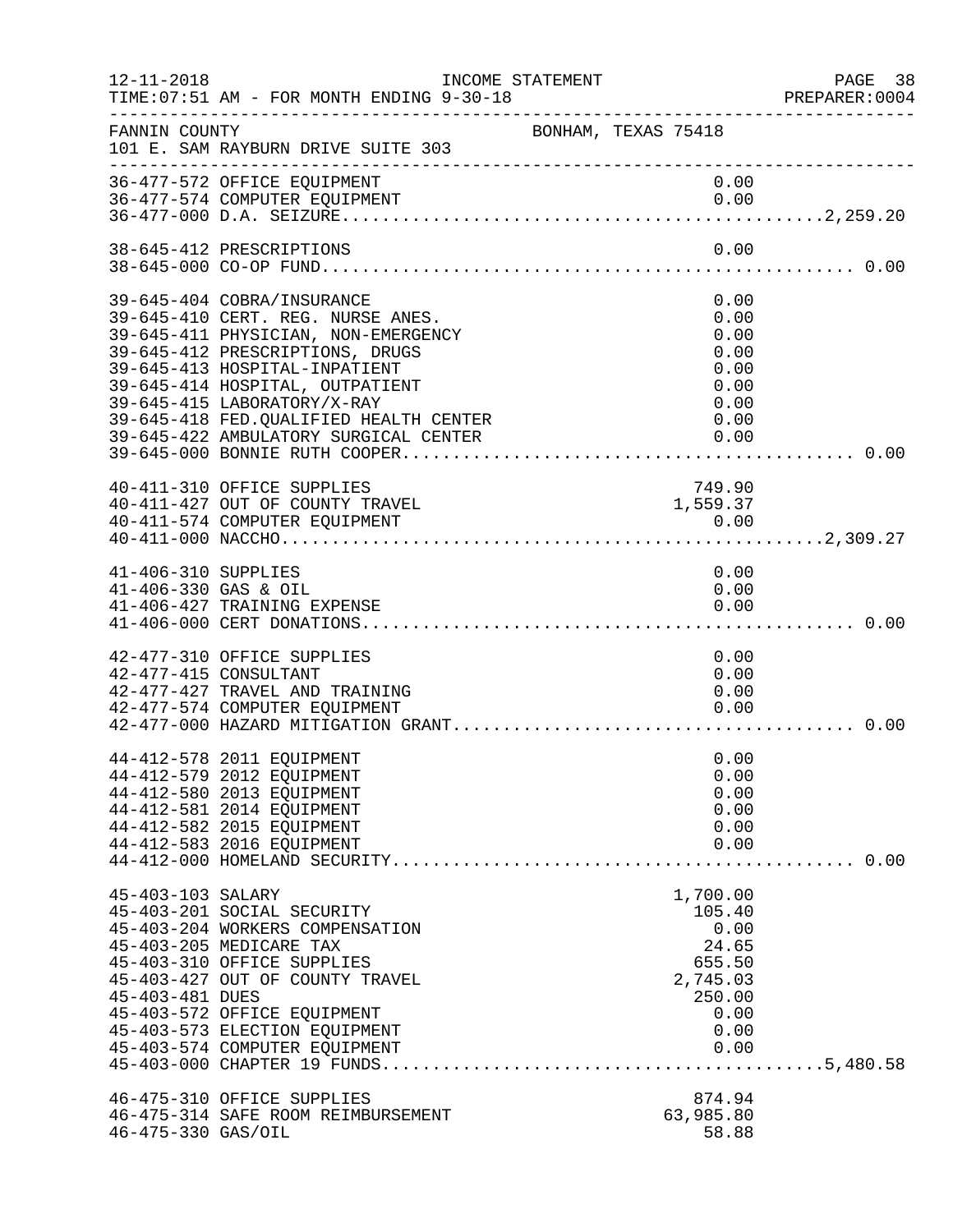| $12 - 11 - 2018$                                                | INCOME STATEMENT<br>TIME: 07:51 AM - FOR MONTH ENDING 9-30-18                                                                                                                                                                                                                                                                                                                                                                                                                                                                                      | ____________________________________                                                                                                                                               | PAGE 39<br>PREPARER:0004 |
|-----------------------------------------------------------------|----------------------------------------------------------------------------------------------------------------------------------------------------------------------------------------------------------------------------------------------------------------------------------------------------------------------------------------------------------------------------------------------------------------------------------------------------------------------------------------------------------------------------------------------------|------------------------------------------------------------------------------------------------------------------------------------------------------------------------------------|--------------------------|
| FANNIN COUNTY                                                   | 101 E. SAM RAYBURN DRIVE SUITE 303                                                                                                                                                                                                                                                                                                                                                                                                                                                                                                                 | BONHAM, TEXAS 75418                                                                                                                                                                |                          |
| 46-475-454 R&M AUTO                                             | 46-475-427 OUT OF COUNTY TRAVEL<br>46-475-573 RADIO EQUIPMENT                                                                                                                                                                                                                                                                                                                                                                                                                                                                                      | 26.75<br>595.00<br>0.00                                                                                                                                                            |                          |
|                                                                 | 48-403-485 LICENSE/SUPPORT<br>48-403-573 ELECTION EQUIPMENT                                                                                                                                                                                                                                                                                                                                                                                                                                                                                        | 0.00<br>10,263.55                                                                                                                                                                  |                          |
| 49-475-103 SALARY                                               | 49-475-201 SOCIAL SECURITY<br>49-475-202 GROUP HEALTH INSURANCE<br>49-475-203 RETIREMENT<br>49-475-204 WORKER'S COMPENSATION<br>49-475-205 MEDICARE TAX<br>0.00<br>49-475-427 TRAINING/TUITION/OUT OF COUNTY 682.59<br>49-475-572 OFFICE FOULDMENT<br>49-475-572 OFFICE EQUIPMENT<br>49-475-574 COMPUTER EQUIPMENT                                                                                                                                                                                                                                 | 0.00<br>0.00<br>0.00<br>0.00<br>0.00<br>0.00<br>0.00<br>0.00                                                                                                                       |                          |
|                                                                 | 51-440-572 OFFICE EQUIPMENT<br>51-440-000 CO.CLK.COURT TECHNOLOGY EQUIPMENT37.59                                                                                                                                                                                                                                                                                                                                                                                                                                                                   |                                                                                                                                                                                    |                          |
|                                                                 | 52-449-572 OFFICE EQUIPMENT<br>52-449-000 CO.CLK.COURT RECORDS PRES.EQUIPMENT1,175.96                                                                                                                                                                                                                                                                                                                                                                                                                                                              |                                                                                                                                                                                    |                          |
|                                                                 | 53-403-437 DIGITAL IMAGING                                                                                                                                                                                                                                                                                                                                                                                                                                                                                                                         | 15,900.75                                                                                                                                                                          |                          |
| 55-560-435 PRINTING                                             | 55-560-427 OUT OF COUNTY TRAVEL<br>55-560-428 TRAINING & TUITION<br>55-560-490 MISCELLANEOUS                                                                                                                                                                                                                                                                                                                                                                                                                                                       | 0.00<br>2,038.76<br>0.00<br>0.00                                                                                                                                                   |                          |
| 56-560-108 SALARY<br>56-560-310 SUPPLIES<br>56-560-454 R&M AUTO | 56-560-201 SOCIAL SECURITY TAXES<br>56-560-202 GROUP HEALTH INSURANCE<br>56-560-203 RETIREMENT<br>56-560-204 WORKERS COMPENSATION<br>56-560-205 MEDICARE TAX<br>56-560-316 EMPLOYEE AWARDS BANQUET<br>56-560-395 UNIFORMS/PROT.VESTS<br>56-560-423 INTERNET SERVICE<br>56-560-427 OUT OF COUNTY TRAVEL<br>56-560-428 TRAINING & TUITION<br>56-560-452 R & M EQUIPMENT<br>56-560-460 EQUIPMENT RENTAL/LEASE<br>56-560-490 MISCELLANEOUS<br>56-560-495 NARCOTICS AND/OR OTHER INVESTIGATIO<br>56-560-499 BANK SERVICE FEES<br>56-560-571 AUTOMOBILES | 0.00<br>0.00<br>0.00<br>0.00<br>0.00<br>0.00<br>3,501.15<br>0.00<br>3,091.00<br>2,846.72<br>0.00<br>2,377.75<br>0.00<br>3,802.00<br>142.03<br>734.00<br>4,000.00<br>135.00<br>0.00 |                          |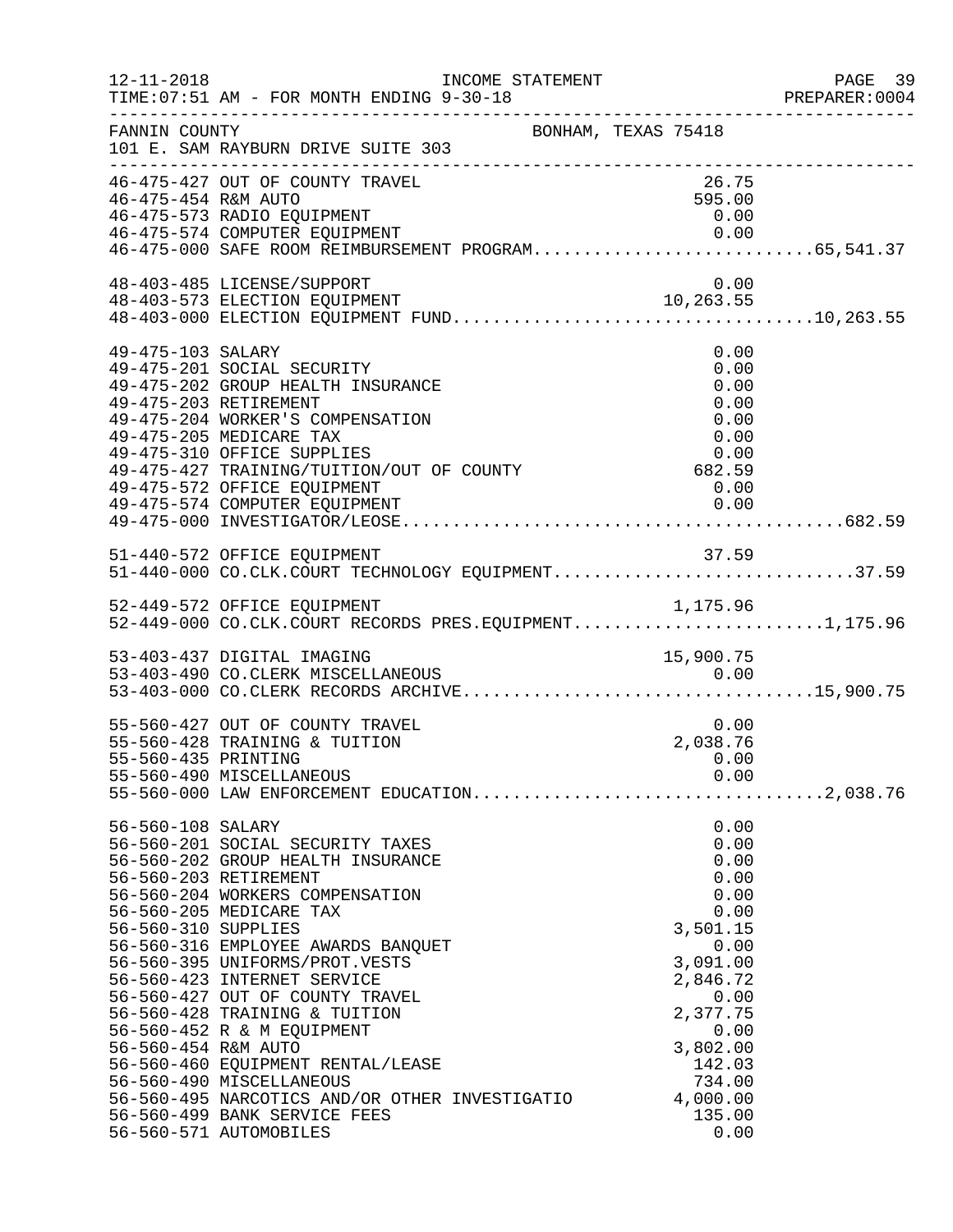| $12 - 11 - 2018$                                                   | INCOME STATEMENT<br>TIME: 07:51 AM - FOR MONTH ENDING 9-30-18<br>-------------------------------------                                                                                                                                                                                                    |                                                              | PAGE 40<br>PREPARER: 0004 |
|--------------------------------------------------------------------|-----------------------------------------------------------------------------------------------------------------------------------------------------------------------------------------------------------------------------------------------------------------------------------------------------------|--------------------------------------------------------------|---------------------------|
| FANNIN COUNTY                                                      | 101 E. SAM RAYBURN DRIVE SUITE 303                                                                                                                                                                                                                                                                        | BONHAM, TEXAS 75418                                          |                           |
|                                                                    | 56-560-572 OFFICE EQUIPMENT<br>Ju-Jou-573 TELEPHONE EQUIPMENT<br>56-560-580 INVESTIGATIVE EQUIPMENT<br>56-560-000 F C SUPRIER FOLFI                                                                                                                                                                       | 0.00<br>0.00                                                 |                           |
| 56-565-108 SALARY                                                  | 56-565-201 SOCIAL SECURITY TAXES<br>56-565-202 GROUP HEALTH INSURANCE<br>56-565-203 RETIREMENT<br>56-565-204 WORKERS COMPENSATION<br>56-565-205 MEDICARE TAX 84.00<br>56-565-000 INVESTIGATOR CRIMES AGAINST CHILDRE8,831.06                                                                              | 5,795.76<br>$1,803.56$<br>560.88<br>50.88<br>127.58          |                           |
| 56-570-572 EQUIPMENT                                               | 56-570-310 OFFICE & MISC. SUPPLIES<br>56-570-395 UNIFORMS/PROT. VESTS/BADGES<br>56-570-571 AUTOMOBILES<br>56-570-571 AUTOMOBILES<br>56-570-571 AUTOMOBILES<br>56-570-571 AUTOMOBILES<br>56-570-571 AUTOMOBILES<br>56-570-574 TECHNOLOGY<br>9,461.17<br>56-570-000 FEDERAL FORFEITURE FUNDS 2018414,483.92 | 3,799.99<br>229, 237.08                                      |                           |
| 57-560-310 SUPPLIES<br>57-560-395 UNIFORMS<br>57-560-571 EQUIPMENT | 57-560-427 OUT OF COUNTY TRAVEL<br>57-560-428 TRAINING/TUITION<br>57-560-580 PURCHASE OF ANIMAL                                                                                                                                                                                                           | 0.00<br>0.00<br>0.00<br>0.00<br>0.00<br>0.00                 |                           |
|                                                                    | 59-425-433 DRUG COURT PROGRAMS<br>59-425-437 ATTORNEY FEES DRUG COURT<br>59-425-439 INVESTIGATOR EXPENSE                                                                                                                                                                                                  | 960.00<br>4,770.00<br>0.00                                   |                           |
|                                                                    | 60-620-309 ANNUAL PAYING AGENT REGISTRAR FEES<br>60-620-400 BOND LEGAL FEES<br>60-620-401 CONTINUING DISCLOSURE FEES<br>60-620-490 MISCELLANEOUS<br>60-620-627 PRINCIPAL, 2017 GO BONDS<br>60-620-628 PRINCIPAL, JAIL '98 BONDS<br>60-620-629 PRINCIPAL, SERIAL BONDS 1992                                | 317.26<br>0.00<br>0.00<br>29.52<br>60,000.00<br>0.00<br>0.00 |                           |
|                                                                    | 60-660-667 INTEREST, 2017 GO BONDS<br>60-660-668 INTEREST JAIL'98 BONDS<br>60-660-669 INTEREST, SERIAL BONDS                                                                                                                                                                                              | 303,772.92<br>0.00<br>0.00                                   |                           |
|                                                                    | 61-440-572 OFFICE EQUIPMENT<br>61-440-000 DIST.CLK.COURT TECHNOLOGY EQUIPMENT910.60                                                                                                                                                                                                                       | 910.60                                                       |                           |
|                                                                    | 62-449-572 OFFICE EQUIPMENT                                                                                                                                                                                                                                                                               | 0.00                                                         |                           |
|                                                                    | 63-551-427 OUT OF COUNTY TRAVEL<br>63-551-428 TRAINING & TUITION                                                                                                                                                                                                                                          | 1,003.23<br>0.00                                             |                           |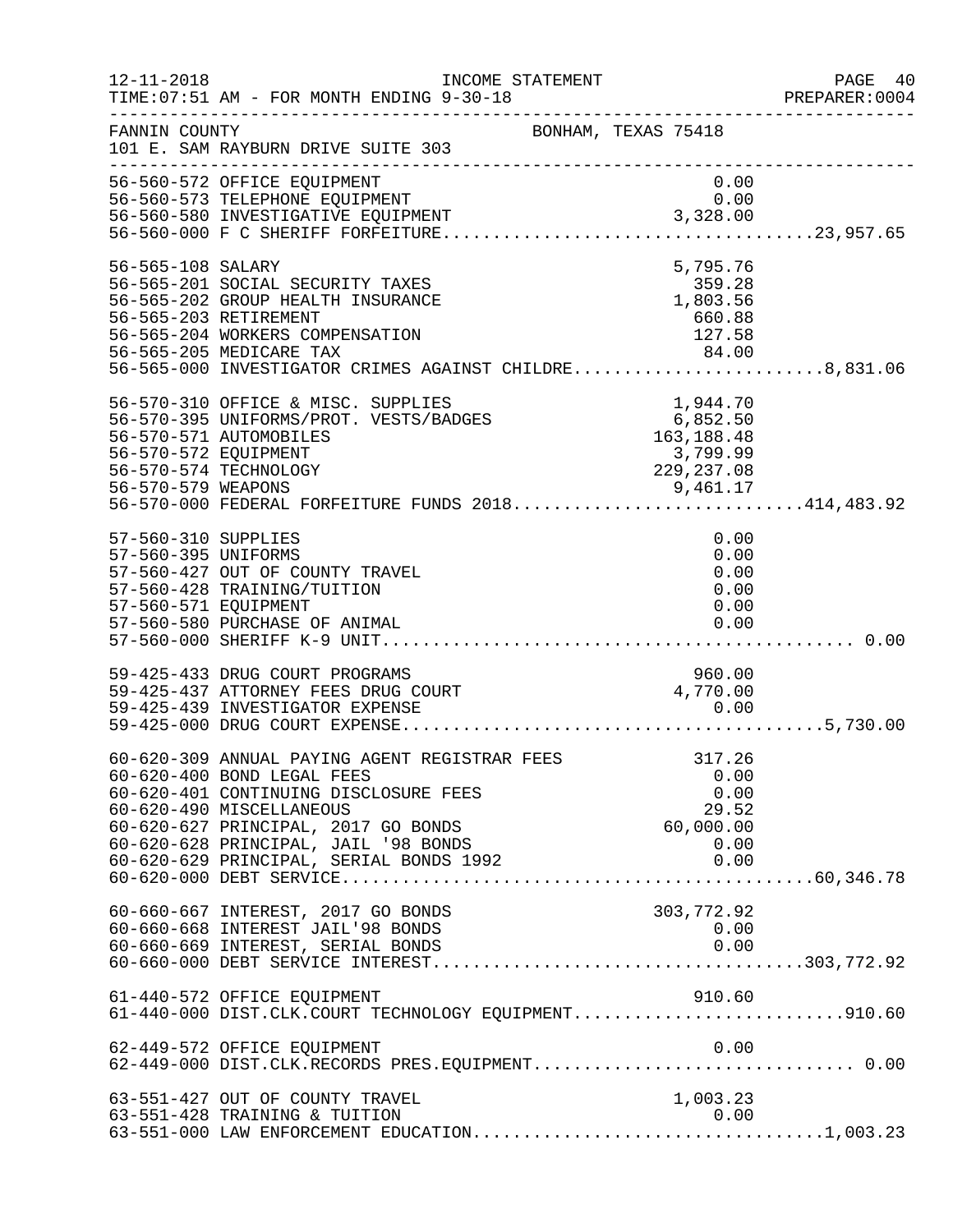| $12 - 11 - 2018$                            | TIME: 07:51 AM - FOR MONTH ENDING 9-30-18                                                                                                                                                                                                                                                                                                                                       | INCOME STATEMENT |                                                                                                                | PAGE<br>- 41<br>PREPARER: 0004 |
|---------------------------------------------|---------------------------------------------------------------------------------------------------------------------------------------------------------------------------------------------------------------------------------------------------------------------------------------------------------------------------------------------------------------------------------|------------------|----------------------------------------------------------------------------------------------------------------|--------------------------------|
| FANNIN COUNTY                               | 101 E. SAM RAYBURN DRIVE SUITE 303                                                                                                                                                                                                                                                                                                                                              |                  | BONHAM, TEXAS 75418                                                                                            |                                |
|                                             | 64-552-427 OUT OF COUNTY TRAVEL<br>64-552-428 TRAINING & TUITION                                                                                                                                                                                                                                                                                                                |                  | 0.00<br>0.00                                                                                                   |                                |
|                                             | 65-553-427 OUT OF COUNTY TRAVEL<br>65-553-428 TRAINING & TUITION                                                                                                                                                                                                                                                                                                                |                  | 0.00<br>0.00                                                                                                   |                                |
|                                             | 66-509-475 CONTINGENCY                                                                                                                                                                                                                                                                                                                                                          |                  | 0.00                                                                                                           |                                |
| 66-666-535 BUILDING                         | 66-666-165 CONSTRUCTION<br>66-666-400 ATTORNEY FEES<br>66-666-402 ENGINEERING<br>66-666-403 ARCHITECTURAL FEES<br>66-666-426 PROFESSIONAL FEES<br>66-666-430 BIDS & NOTICES<br>66-666-450 R & M BUILDINGS<br>66-666-451 ASBESTOS ABATEMENT<br>66-666-482 DEMOLITION<br>66-666-490 MISCELLANEOUS<br>66-666-695 SURVEYING<br>66-666-600 COURTHOUSE CONSTRUCTION PHASE 1742,871.91 |                  | 0.00<br>4,556.00<br>0.00<br>171,969.67<br>0.00<br>468.00<br>0.00<br>116,923.93<br>439,754.31<br>700.00<br>0.00 |                                |
| 66-667-453 IT DESIGN<br>66-667-455 SECURITY | 66-667-165 CONSTRUCTION<br>66-667-400 ATTORNEY FEES<br>66-667-403 ARCHITECTURAL FEES<br>66-667-430 BIDS & NOTICES<br>66-667-451 ASBESTOS & OTHER TESTING<br>66-667-490 MISCELLANEOUS<br>66-667-000 COURTHOUSE CONSTRUCTION PHASE 231,552.00                                                                                                                                     |                  | 0.00<br>0.00<br>31,552.00<br>0.00<br>0.00<br>0.00<br>0.00<br>0.00                                              |                                |
|                                             | 67-560-428 TRAINING & TUITION<br>67-560-580 INVESTIGATIVE EQUIPMENT<br>67-560-580 INVESTIGATIVE EQUIPMENT<br>67-560-000 F.C. SHERIFF ANNUAL PAYMENT5,815.95                                                                                                                                                                                                                     |                  | 5,815.95<br>0.00                                                                                               |                                |
|                                             | 70-622-399 CLAIM SETTLEMENTS<br>70-622-426 APPRAISAL FEES<br>70-622-429 RELOCATING UTILITIES<br>70-622-449 CONTRACT EXPENSES FOR FM87 R.O.W.                                                                                                                                                                                                                                    |                  | 0.00<br>0.00<br>0.00<br>0.00                                                                                   |                                |
|                                             | 70-629-500 RIGHT OF WAY PUR HWY #82<br>70-629-501 RIGHT OF WAY PURCHASE FM #87<br>70-629-502 RIGHT OF WAY PURCHASE HWY #121<br>70-629-503 RIGHT OF WAY PURCHASE HWY.78                                                                                                                                                                                                          |                  | 0.00<br>0.00<br>0.00<br>0.00                                                                                   |                                |
| 71-475-108 SALARY                           | 71-475-201 SOCIAL SECURITY TAXES<br>71-475-202 GROUP HEALTH INSURANCE<br>71-475-203 RETIREMENT<br>71-475-204 WORKERS COMPENSATION                                                                                                                                                                                                                                               |                  | 0.00<br>0.00<br>0.00<br>0.00<br>0.00                                                                           |                                |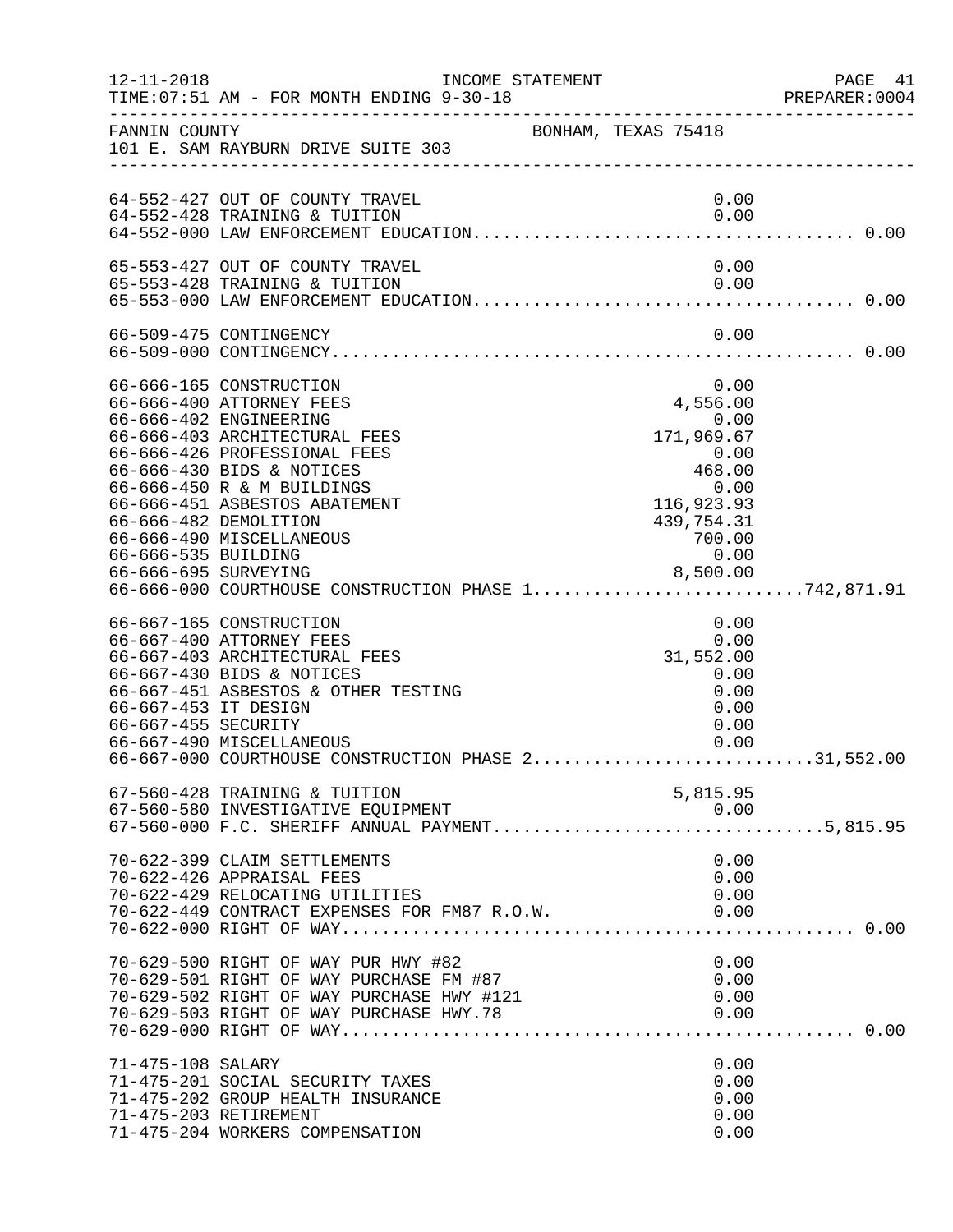| $12 - 11 - 2018$  | INCOME STATEMENT<br>TIME: 07:51 AM - FOR MONTH ENDING 9-30-18                                                                                                                                                                                                                                                                                                         |                                                                              | PAGE 42<br>PREPARER:0004 |
|-------------------|-----------------------------------------------------------------------------------------------------------------------------------------------------------------------------------------------------------------------------------------------------------------------------------------------------------------------------------------------------------------------|------------------------------------------------------------------------------|--------------------------|
| FANNIN COUNTY     | BONHAM, TEXAS 75418<br>101 E. SAM RAYBURN DRIVE SUITE 303                                                                                                                                                                                                                                                                                                             |                                                                              |                          |
|                   | 71-475-205 MEDICARE TAX 0.00<br>71-475-000 INVESTIGATOR CRIMES AGAINST WOMEN0.00                                                                                                                                                                                                                                                                                      |                                                                              |                          |
| 72-560-108 SALARY | 72-560-201 SOCIAL SECURITY TAXES<br>72-560-202 GROUP HEALTH INSURANCE<br>72-560-202 GROUP HEALTH INSURANCE<br>72-560-203 RETIREMENT<br>72-560-204 WORKERS COMPENSATION<br>72-560-205 MEDICARE TAX<br>72-560-000 INVESTIGATOR CRIMES AGAINST CHILDRE38,665.63<br>72-560-000 INVESTIGATOR CR                                                                            | 25,374.00<br>1,573.20<br>7,898.13<br>2,893.86                                |                          |
|                   |                                                                                                                                                                                                                                                                                                                                                                       |                                                                              |                          |
|                   | 81-590-490 MISCELLANEOUS<br>81-590-576 LUCAS CHEST COMPRESSION SYSTEM 64,986.79                                                                                                                                                                                                                                                                                       | 0.00                                                                         |                          |
|                   | 82-623-341 R & B MAT. ROCK & GRAVEL<br>82-623-344 R & B MAT. ASPHALT/ROAD OIL<br>82-623-490 MISCELLANEOUS<br>82-623-490 MISCELLANEOUS<br>82-623-000 ROAD & BRIDGE #3 LAKE ROAD EXPENSES 0.00                                                                                                                                                                          | 0.00<br>0.00<br>0.00                                                         |                          |
|                   | 83-624-341 R & B MAT. ROCK & GRAVEL<br>83-624-344 R & B MAT. ASPHALT/ROAD OIL<br>83-624-490 MISCELLANEOUS<br>83-624-571 PURCHASE OF MACH./EQUIP. 0.00<br>83-624-000 ROAD & BRIDGE #4 LAKE ROAD EXPENSES0.00                                                                                                                                                           | 0.00<br>0.00<br>0.00                                                         |                          |
|                   | 87-575-310 OFFICE SUPP./MISC.<br>87-575-319 RESTITUTION<br>37-575-321 REIMBURSEMENT OF FEES FOR OTHER COU<br>87-575-321 REIMBURSEMENT OF FEES FOR OTHER COU<br>87-575-353 COMPUTER EXPENSE<br>87-575-416 STRUCTURAL FAMILY THERAPY<br>87-575-427 TRAVEL AND TRAINING<br>87-575-427 TRAVEL AND TRAINING                                                                | 1,197.64<br>2,292.00<br>0.00                                                 |                          |
|                   | 88-645-409 DIABETIC SUPPLIES<br>88-645-410 CERT. REG. NURSE ANES.<br>88-645-411 PHYSICIAN, NON-EMERGENCY<br>88-645-412 PRESCRIPTIONS, DRUGS<br>88-645-413 HOSPITAL, INPATIENT<br>88-645-414 HOSPITAL, OUTPATIENT<br>88-645-415 LABORATORY/X-RAY<br>88-645-418 FED. QUALIFIED HEALTH CENTER<br>88-645-420 RURAL HEALTH CLINIC<br>88-645-422 AMBULATORY SURGICAL CENTER | 0.00<br>0.00<br>0.00<br>0.00<br>0.00<br>0.00<br>0.00<br>0.00<br>0.00<br>0.00 |                          |
|                   | 89-581-416 STRUCTURAL FAMILY THERAPY<br>89-581-000 STRUCTURAL FAMILY THERAPY OOG32,000.00                                                                                                                                                                                                                                                                             |                                                                              |                          |
|                   | 89-588-103 SALARY COMM.CORR.OFFICERS<br>89-588-201 SOCIAL SECURITY TAX<br>89-588-202 GROUP HEALTH INSURANCE                                                                                                                                                                                                                                                           | 0.00<br>0.00<br>0.00                                                         |                          |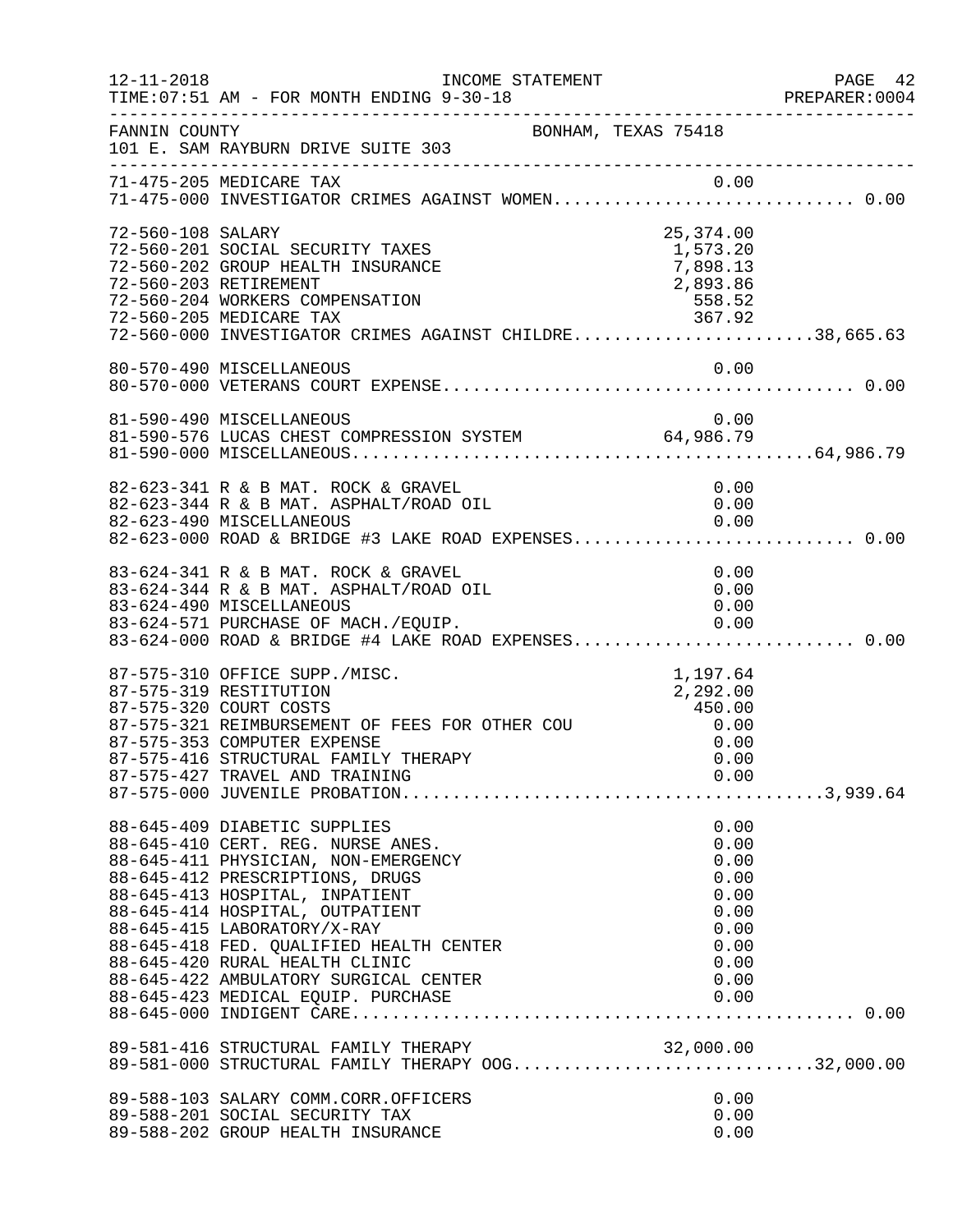| $12 - 11 - 2018$     | INCOME STATEMENT<br>TIME: 07:51 AM - FOR MONTH ENDING 9-30-18                                                                                                                                                                                                                                                                                                                                       |                                                                                          | PAGE 43<br>PREPARER: 0004 |
|----------------------|-----------------------------------------------------------------------------------------------------------------------------------------------------------------------------------------------------------------------------------------------------------------------------------------------------------------------------------------------------------------------------------------------------|------------------------------------------------------------------------------------------|---------------------------|
| FANNIN COUNTY        | BONHAM, TEXAS 75418<br>101 E. SAM RAYBURN DRIVE SUITE 303                                                                                                                                                                                                                                                                                                                                           |                                                                                          |                           |
|                      | 89-588-203 RETIREMENT<br>89-588-204 WORKERS COMPENSATION<br>89-588-205 MEDICARE TAX<br>89-588-310 OFFICE SUPPLIES<br>89-588-574 COMPUTER EQUIPMENT                                                                                                                                                                                                                                                  | 0.00<br>0.00<br>0.00<br>0.00<br>0.00                                                     |                           |
|                      |                                                                                                                                                                                                                                                                                                                                                                                                     |                                                                                          |                           |
|                      | 89-589-416 STRUCTURAL FAMILY THERAPY<br>89-589-469 UNEXPENDED FUNDS<br>89-589-416 STRUCTURAL FAMILY THERAPY 18,000.00<br>89-589-469 UNEXPENDED FUNDS 572.00<br>89-589-000 REGIONAL DIVERSIONS ALTERNATIVES18,572.00                                                                                                                                                                                 | 18,000.00                                                                                |                           |
|                      | 89-590-102 SALARY APPOINTED OFFICIAL<br>89-590-103 SALARY COMM.CORR.OFFICERS<br>89-590-201 SOCIAL SECURITY TAX<br>89-590-202 GROUP HEALTH INSURANCE<br>89-590-202 GROOF HEADIN INSURANCE<br>89-590-203 RETIREMENT<br>89-590-204 WORKERS COMPENSATION<br>89-590-205 MEDICARE TAX<br>89-590-310 OPERATING/TRAVEL EXPENSES<br>89-590-469 UNEXPENDED FUNDS<br>89-590-469 UNEXPENDED FUNDS<br>89-590-000 | $31, 252.86$<br>$36, 696.92$<br>$4, 110.38$<br>$14, 542.68$                              |                           |
|                      | 89-591-102 SALARY APPOINTED OFFICIAL<br>89-591-103 SALARY COMM.CORR.OFFICERS<br>89-591-201 SOCIAL SECURITY TAX<br>89-591-202 GROUP HEALTH INSURANCE<br>89-591-203 RETIREMENT<br>89-591-204 WORKERS COMPENSATION<br>89-591-205 MEDICARE TAX                                                                                                                                                          | 26,057.96<br>30,595.06<br>3,426.64<br>12,118.38<br>6,444.77<br>459.10<br>801.60          |                           |
| 89-592-408 DETENTION | 89-592-102 SALARY APPOINTED OFFICIAL<br>89-592-103 SALARY COMM.CORR.OFFICERS<br>89-592-201 SOCIAL SECURITY TAX<br>89-592-202 GROUP HEALTH INSURANCE<br>89-592-203 RETIREMENT<br>89-592-204 WORKERS COMPENSATION<br>89-592-205 MEDICARE TAX<br>89-592-469 UNEXPENDED FUNDS<br>89-592-000 PRE/POST ADJUDICATION FACILITIES15,407.42                                                                   | 3,813.84<br>4,475.94<br>501.00<br>1,766.52<br>942.54<br>68.86<br>117.30<br>3,700.00      |                           |
|                      | 89-593-102 SALARY APPOINTED OFFICIAL<br>89-593-103 SALARY COMM.CORR.OFFICERS<br>89-593-201 SOCIAL SECURITY TAX<br>89-593-202 GROUP HEALTH INSURANCE<br>89-593-203 RETIREMENT<br>89-593-204 WORKERS COMPENSATION<br>89-593-205 MEDICARE TAX<br>89-593-415 RESIDENTIAL PLACEMENT<br>89-593-469 UNEXPENDED FUNDS                                                                                       | 3,857.62<br>4,528.28<br>506.82<br>1,789.74<br>953.58<br>68.86<br>118.66<br>0.00<br>21.42 |                           |
|                      | 89-594-102 SALARY APPOINTED OFFICIAL<br>89-594-103 SALARY COMM.CORR.OFFICERS<br>89-594-201 SOCIAL SECURITY TAX                                                                                                                                                                                                                                                                                      | 1,935.00<br>2, 271.42<br>254.82                                                          |                           |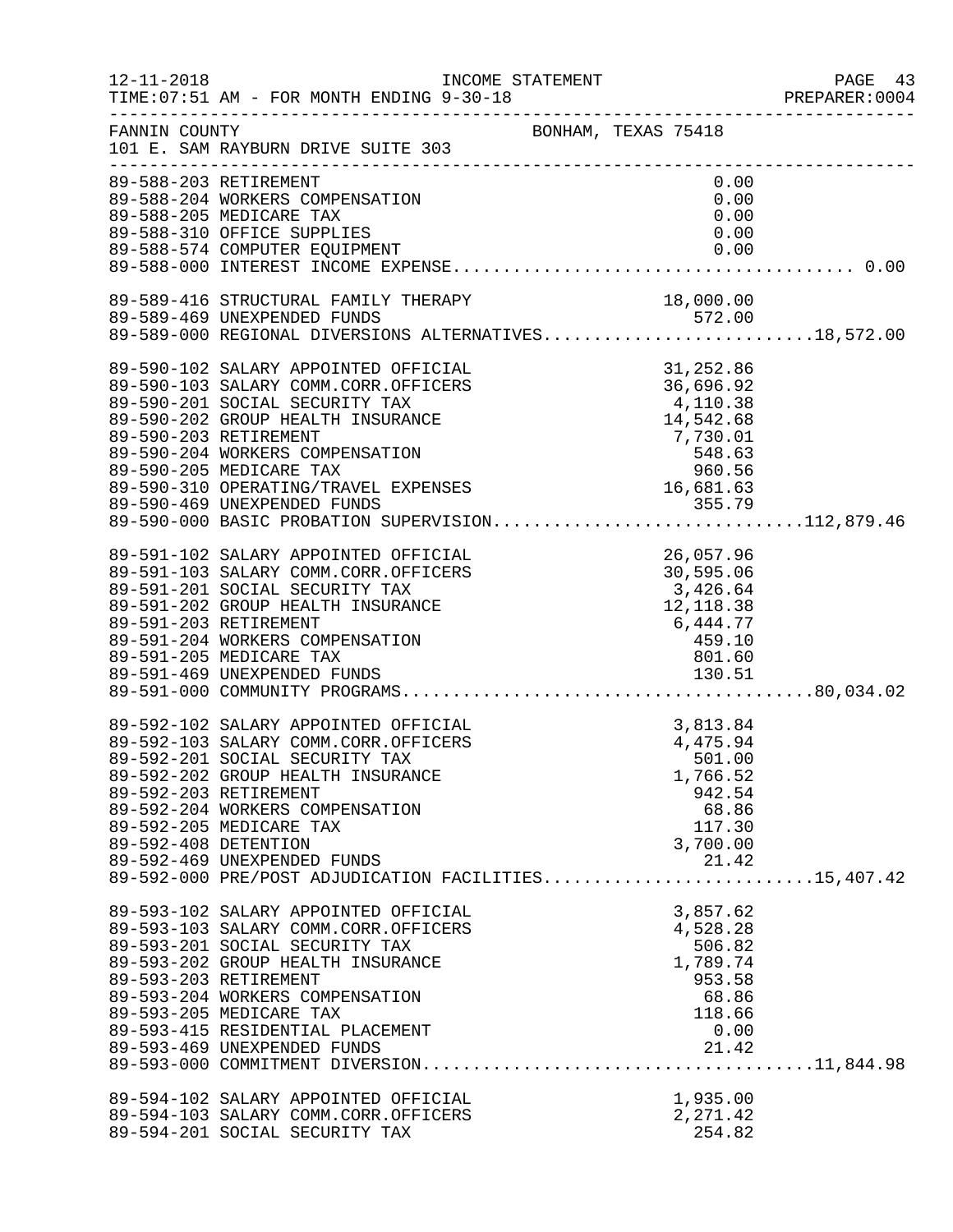| $12 - 11 - 2018$ | TIME: 07:51 AM - FOR MONTH ENDING 9-30-18                                                                                                                                                                                          | INCOME STATEMENT    | PAGE 44<br>PREPARER: 0004 |
|------------------|------------------------------------------------------------------------------------------------------------------------------------------------------------------------------------------------------------------------------------|---------------------|---------------------------|
| FANNIN COUNTY    | 101 E. SAM RAYBURN DRIVE SUITE 303                                                                                                                                                                                                 | BONHAM, TEXAS 75418 |                           |
|                  | 89-594-202 GROUP HEALTH INSURANCE                                                                                                                                                                                                  | 899.52              |                           |
|                  | 89-594-203 RETIREMENT<br>89-594-204 WORKERS COMPENSATION                                                                                                                                                                           | 479.19              |                           |
|                  |                                                                                                                                                                                                                                    | 34.43               |                           |
|                  |                                                                                                                                                                                                                                    |                     |                           |
|                  |                                                                                                                                                                                                                                    |                     |                           |
|                  |                                                                                                                                                                                                                                    |                     |                           |
|                  |                                                                                                                                                                                                                                    |                     |                           |
|                  | 89-594-205 MEDICARE TAX<br>89-594-413 PSYCHOLOGICAL 0.00<br>89-594-414 COUNSELING/PSYCHOLOGICAL 9,232.00<br>89-594-415 RESIDENTIAL PLACEMENT 0.00<br>89-594-469 UNEXPENDED FUNDS 7.60<br>89-594-000 MENTAL HEALTH SERVICES         |                     |                           |
|                  |                                                                                                                                                                                                                                    |                     |                           |
|                  |                                                                                                                                                                                                                                    |                     |                           |
|                  |                                                                                                                                                                                                                                    |                     |                           |
|                  |                                                                                                                                                                                                                                    |                     |                           |
|                  |                                                                                                                                                                                                                                    |                     |                           |
|                  |                                                                                                                                                                                                                                    |                     |                           |
|                  |                                                                                                                                                                                                                                    |                     |                           |
|                  |                                                                                                                                                                                                                                    |                     |                           |
|                  |                                                                                                                                                                                                                                    |                     |                           |
|                  |                                                                                                                                                                                                                                    |                     |                           |
|                  |                                                                                                                                                                                                                                    |                     |                           |
|                  |                                                                                                                                                                                                                                    |                     |                           |
|                  |                                                                                                                                                                                                                                    |                     |                           |
|                  | 89-995-407 DETENTION OPERATING COST FILE (1995-995-414 COUNSELING)<br>89-995-414 COUNSELING (1996-995-415 RESIDENTIAL PLACEMENT (1996-995-415 RESIDENTIAL PLACEMENT (1996)<br>89-995-416 STRUCTURAL FAMILY THERAPY (1996-995-416 S |                     |                           |
|                  |                                                                                                                                                                                                                                    |                     |                           |
|                  |                                                                                                                                                                                                                                    |                     |                           |
|                  |                                                                                                                                                                                                                                    |                     |                           |
|                  |                                                                                                                                                                                                                                    |                     |                           |
|                  | 92-700-310 OFFICE SUPPLIES                                                                                                                                                                                                         | 0.00                |                           |
|                  | 92-700-430 BIDS AND NOTICES                                                                                                                                                                                                        | 0.00                |                           |
|                  | 92-700-484 APPRAISALS                                                                                                                                                                                                              | 0.00                |                           |
|                  | 92-700-490 LITERACY COUNCIL DONATION                                                                                                                                                                                               | 0.00                |                           |
|                  |                                                                                                                                                                                                                                    |                     |                           |
|                  | 93-909-414 GRANT ADMINISTRATION                                                                                                                                                                                                    | 0.00                |                           |
|                  | 93-909-415 CONSTRUCTION EXPENSE                                                                                                                                                                                                    | 0.00                |                           |
|                  | 93-909-416 ENGINEERING                                                                                                                                                                                                             | 0.00                |                           |
|                  |                                                                                                                                                                                                                                    |                     |                           |
|                  |                                                                                                                                                                                                                                    |                     |                           |
| NET INCOME       |                                                                                                                                                                                                                                    |                     |                           |
|                  |                                                                                                                                                                                                                                    |                     |                           |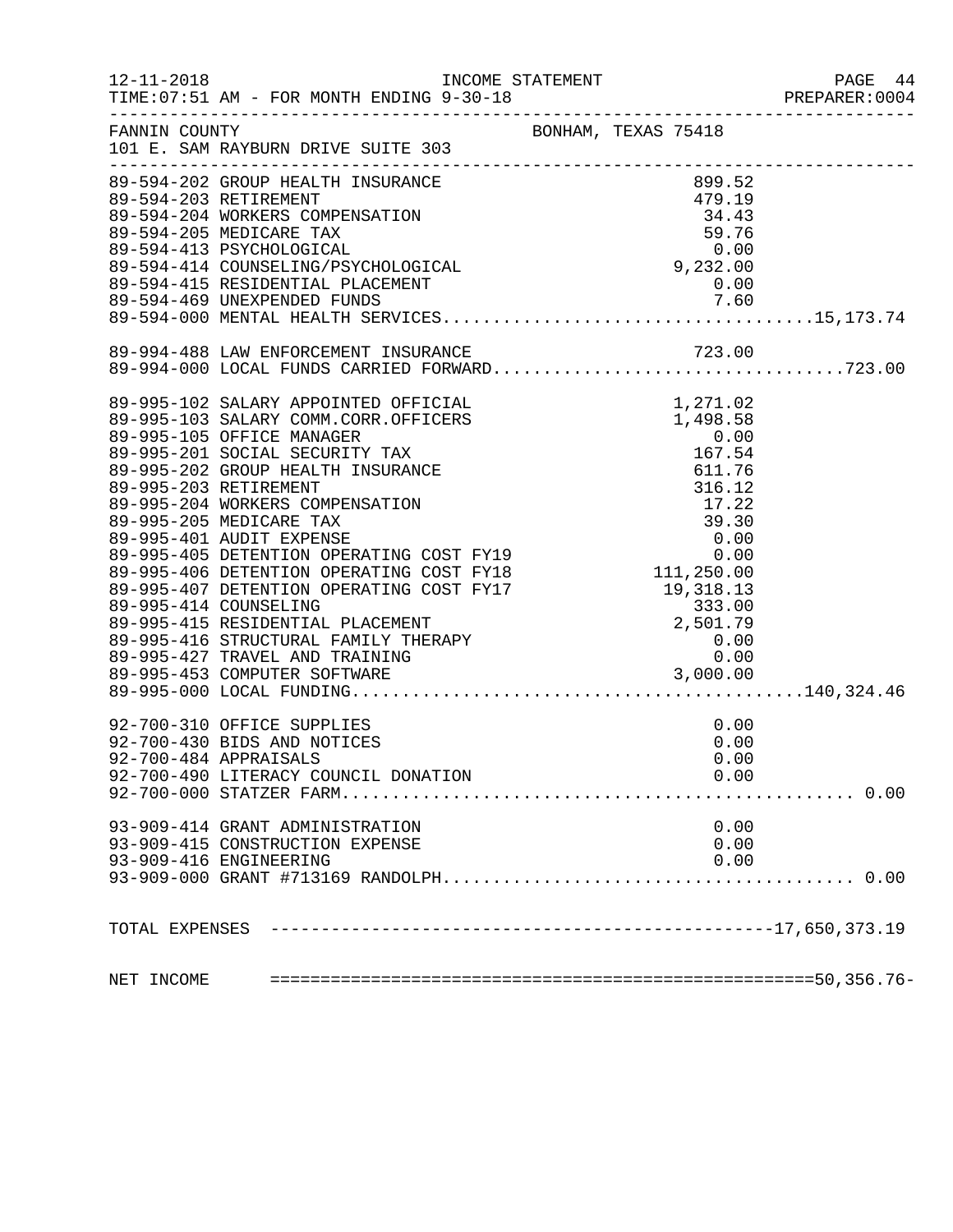| $12 - 11 - 2018$    | <b>BALANCE SHEET</b><br>TIME: 07:51 AM - FOR MONTH ENDING 9-30-18                                                                                                                                                                                                                 |                                                                                        | PAGE 1<br>PREPARER: 0004 |
|---------------------|-----------------------------------------------------------------------------------------------------------------------------------------------------------------------------------------------------------------------------------------------------------------------------------|----------------------------------------------------------------------------------------|--------------------------|
| FANNIN COUNTY       | 101 E. SAM RAYBURN DRIVE SUITE 303                                                                                                                                                                                                                                                | BONHAM, TEXAS 75418                                                                    |                          |
|                     |                                                                                                                                                                                                                                                                                   |                                                                                        |                          |
|                     | ***** ASSETS *****                                                                                                                                                                                                                                                                |                                                                                        |                          |
| 10-100-100 PAYROLL  |                                                                                                                                                                                                                                                                                   | 0.00                                                                                   |                          |
|                     |                                                                                                                                                                                                                                                                                   |                                                                                        |                          |
|                     | 10-104-560 SHERIFF PETTY CASH                                                                                                                                                                                                                                                     | 130.00                                                                                 |                          |
|                     | 10-105-003 COUNTY CLERK CHANGE FUND<br>10-105-075 CO.ATTORNEY CHANGE FUND<br>10-105-115 JURY CASH ON HAND<br>10-105-450 DISTRICT CLK. CHANGE FUND<br>10-105-455 JP#1 CASH ON HAND<br>10-105-457 JP#3 CASH ON HAND<br>10-105-499 TAX ASSESSOR CHANGE FUND                          | 100.00<br>0.00<br>1,000.00<br>50.00<br>100.00<br>100.00<br>1,400.00                    |                          |
|                     | 10-120-305 FINES RECEIVABLE<br>10-120-306 ALLOWANCE FOR UNCOLLECTIBLES<br>10-120-307 ALOWANCE FOR UNCOLLECTIBLES HOSPITA 100,000.00-<br>10-120-311 TAXES RECEIVABLE<br>10-120-312 DUE FROM OTHER GOVERNMENTS<br>10-120-313 DUE FROM OTHER FUNDS<br>10-120-314 ACCOUNTS RECEIVABLE | 6, 362, 503.45<br>1,820,597.35-<br>583,348.03<br>146,204.07<br>61,365.99<br>148,570.00 |                          |
|                     | 10-133-089 DUE FROM T.J.P.C.                                                                                                                                                                                                                                                      | 0.00                                                                                   |                          |
| 10-513-162 BUILDING |                                                                                                                                                                                                                                                                                   | 0.00                                                                                   |                          |
|                     | 10-999-100 A/P CLEARING ACCOUNT                                                                                                                                                                                                                                                   | 0.00                                                                                   |                          |
| 11-100-100 PAYROLL  |                                                                                                                                                                                                                                                                                   | 0.00                                                                                   |                          |
|                     | 11-102-100 A/P CLEARING                                                                                                                                                                                                                                                           | 0.00                                                                                   |                          |
|                     | 11-103-100 C.H. SECURITY-COMBINED FUNDS CKING 128, 415.61                                                                                                                                                                                                                         |                                                                                        |                          |
|                     | 11-120-313 DUE FROM OTHER FUNDS                                                                                                                                                                                                                                                   | 1,125.43                                                                               |                          |
|                     | 12-102-100 A/P CLEARING                                                                                                                                                                                                                                                           | 0.00                                                                                   |                          |
|                     | 12-103-100 CO.CLK.VITAL STAT.-COMB.FUNDS CKING                                                                                                                                                                                                                                    | 5,759.67                                                                               |                          |

12-103-000 CASH .......................................................5,759.67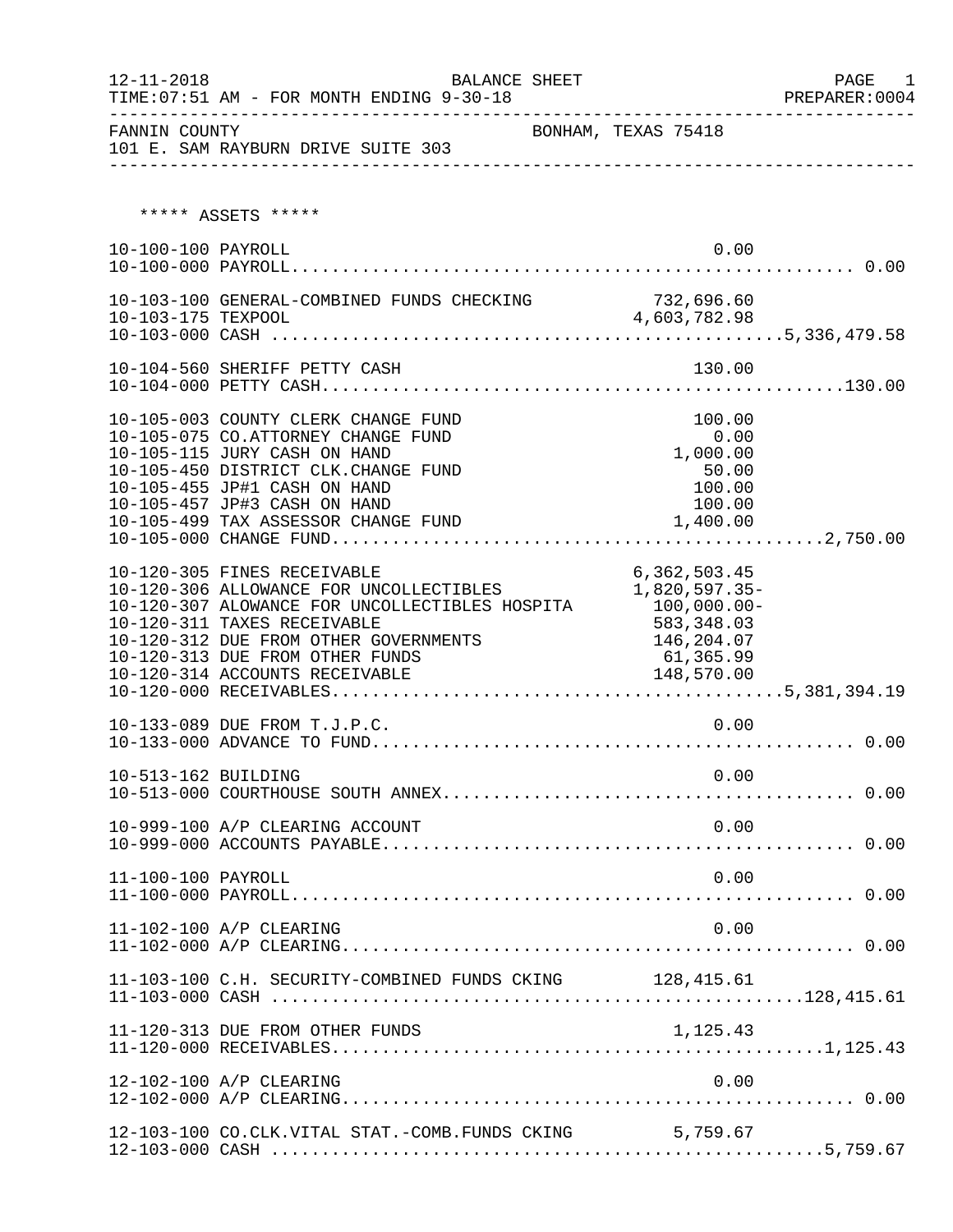| $12 - 11 - 2018$   | BALANCE SHEET<br>TIME: 07:51 AM - FOR MONTH ENDING 9-30-18 |                     | PAGE 2<br>PREPARER: 0004 |
|--------------------|------------------------------------------------------------|---------------------|--------------------------|
| FANNIN COUNTY      | 101 E. SAM RAYBURN DRIVE SUITE 303                         | BONHAM, TEXAS 75418 |                          |
|                    | 12-120-313 DUE FROM OTHER FUNDS                            | 84.00               |                          |
|                    | 13-102-100 A/P CLEARING                                    | 0.00                |                          |
|                    | 13-103-113 SURETY BAIL BOND FEE                            | 4,920.00            |                          |
|                    | 14-102-100 A/P CLEARING                                    | 0.00                |                          |
|                    | 14-103-100 JUST.CT.BLDG.SEC.-COMB.FUNDS CKING 17,132.83    |                     |                          |
|                    | 14-120-313 DUE FROM OTHER FUNDS                            | 66.77               |                          |
|                    | 16-102-100 A/P CLEARING                                    | 0.00                |                          |
|                    | 16-103-100 CO.JUDGE EXCESS SUPP.-COMB.FUND CK 17,624.67    |                     |                          |
|                    | 17-102-100 A/P CLEARING                                    | 0.00                |                          |
|                    | 17-103-100 PROB.JUDGES ED.-COMB. FUNDS CKING 3,927.17      |                     |                          |
|                    | 17-120-313 DUE FROM OTHER FUNDS                            | 25.00               |                          |
| 18-100-100 PAYROLL |                                                            | 0.00                |                          |
|                    | 18-102-100 A/P CLEARING                                    | 0.00                |                          |
|                    |                                                            |                     |                          |
|                    | 18-120-313 DUE FROM OTHER FUNDS                            | 6,194.83            |                          |
| 19-100-100 PAYROLL |                                                            | 0.00                |                          |
|                    | 19-102-100 A/P CLEARING                                    | 0.00                |                          |
|                    | 19-103-100 DIST.CLK.REC.MNGMT-COMB.FUNDS CKING 11,026.31   |                     |                          |
|                    | 19-120-313 DUE FROM OTHER FUNDS                            | 186.65              |                          |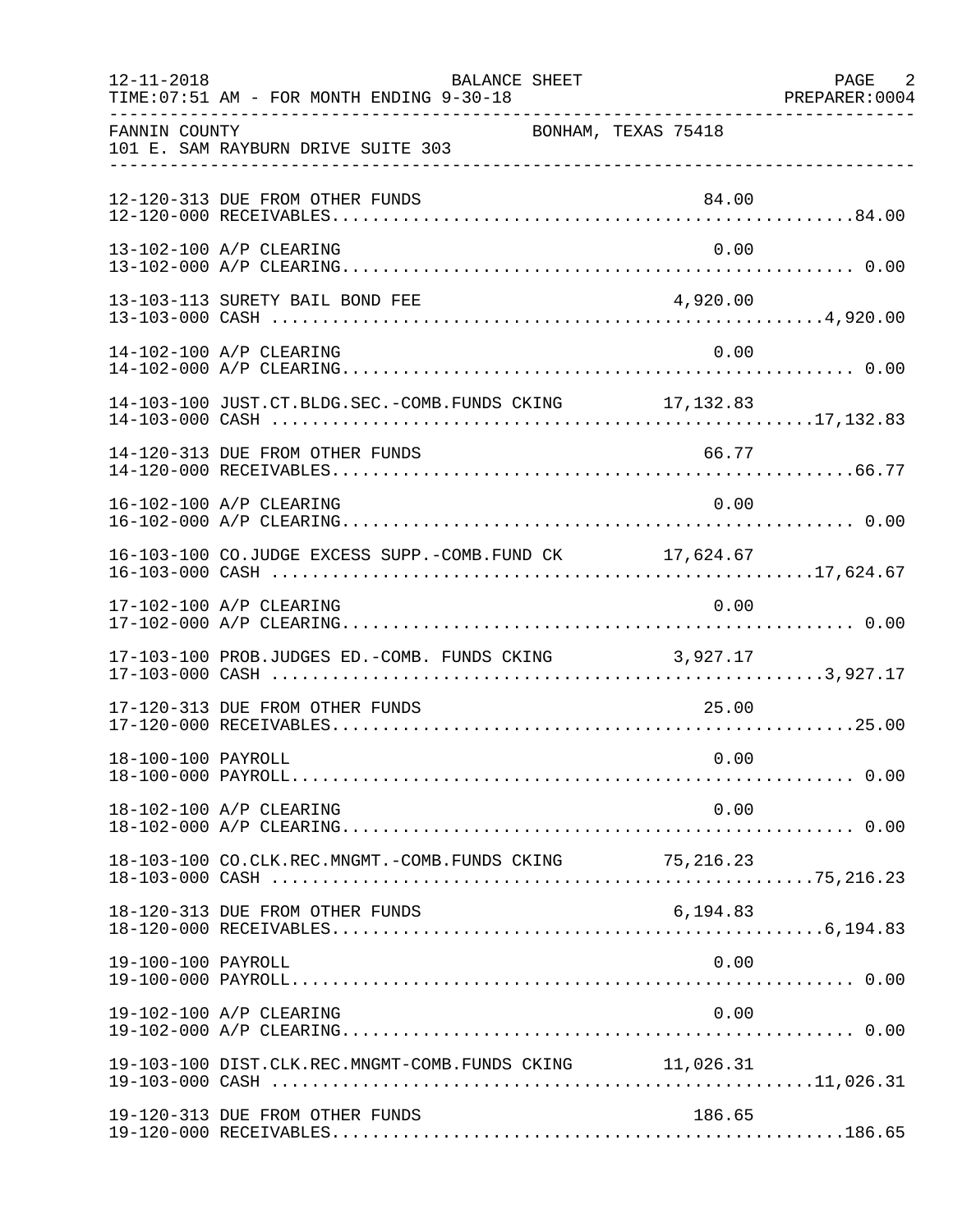| $12 - 11 - 2018$                       | BALANCE SHEET<br>TIME: 07:51 AM - FOR MONTH ENDING 9-30-18                                                                            |                                                | PAGE 3<br>PREPARER:0004 |
|----------------------------------------|---------------------------------------------------------------------------------------------------------------------------------------|------------------------------------------------|-------------------------|
| FANNIN COUNTY                          | BONHAM, TEXAS 75418<br>101 E. SAM RAYBURN DRIVE SUITE 303                                                                             |                                                |                         |
| 20-100-100 PAYROLL                     |                                                                                                                                       | 0.00                                           |                         |
|                                        | 20-102-100 A/P CLEARING                                                                                                               | 0.00                                           |                         |
|                                        | 20-103-100 CO.OFF.REC.MNGMT-COMB. FUNDS CKING 45,074.94                                                                               |                                                |                         |
|                                        |                                                                                                                                       |                                                |                         |
| 21-100-100 PAYROLL                     |                                                                                                                                       | 0.00                                           |                         |
|                                        | 21-102-100 A/P CLEARING                                                                                                               | 0.00                                           |                         |
| 21-103-175 TEXPOOL                     | 21-103-100 R&B#1-COMBINED FUNDS CHECKING                                                                                              | 101,855.60<br>17,692.91                        |                         |
|                                        | 21-120-311 TAXES RECEIVABLE<br>21-120-312 DUE FROM OTHER GOVERNMENTS<br>21-120-313 DUE FROM OTHER FUNDS<br>21-120-315 INVENTORY ASSET | 31,539.44<br>8,402.82<br>3,155.88<br>9,596.02  |                         |
| 21-621-500 LAND<br>21-621-535 BUILDING | 21-621-599 CAPITAL OUTLAY                                                                                                             | 0.00<br>0.00                                   | 0.00                    |
| 22-100-100 PAYROLL                     |                                                                                                                                       | 0.00                                           |                         |
|                                        | 22-102-100 A/P CLEARING                                                                                                               | 0.00                                           |                         |
| 22-103-175 TEXPOOL                     | 22-103-100 R&B#2- COMBINED FUNDS CHECKING                                                                                             | 95,066.80<br>253,050.37                        |                         |
|                                        | 22-120-311 TAXES RECEIVABLE<br>22-120-312 DUE FROM OTHER GOVERNMENT<br>22-120-313 DUE FROM OTHER FUNDS<br>22-120-315 INVENTORY ASSET  | 35,406.18<br>9,319.86<br>3,676.18<br>43,974.52 |                         |
| 22-622-500 LAND<br>22-622-535 BUILDING | 22-622-575 LAND/BUILDING<br>22-622-599 CAPITAL OUTLAY                                                                                 | 0.00<br>0.00<br>0.00                           | 0.00<br>0.00            |
| 23-100-100 PAYROLL                     |                                                                                                                                       | 0.00                                           |                         |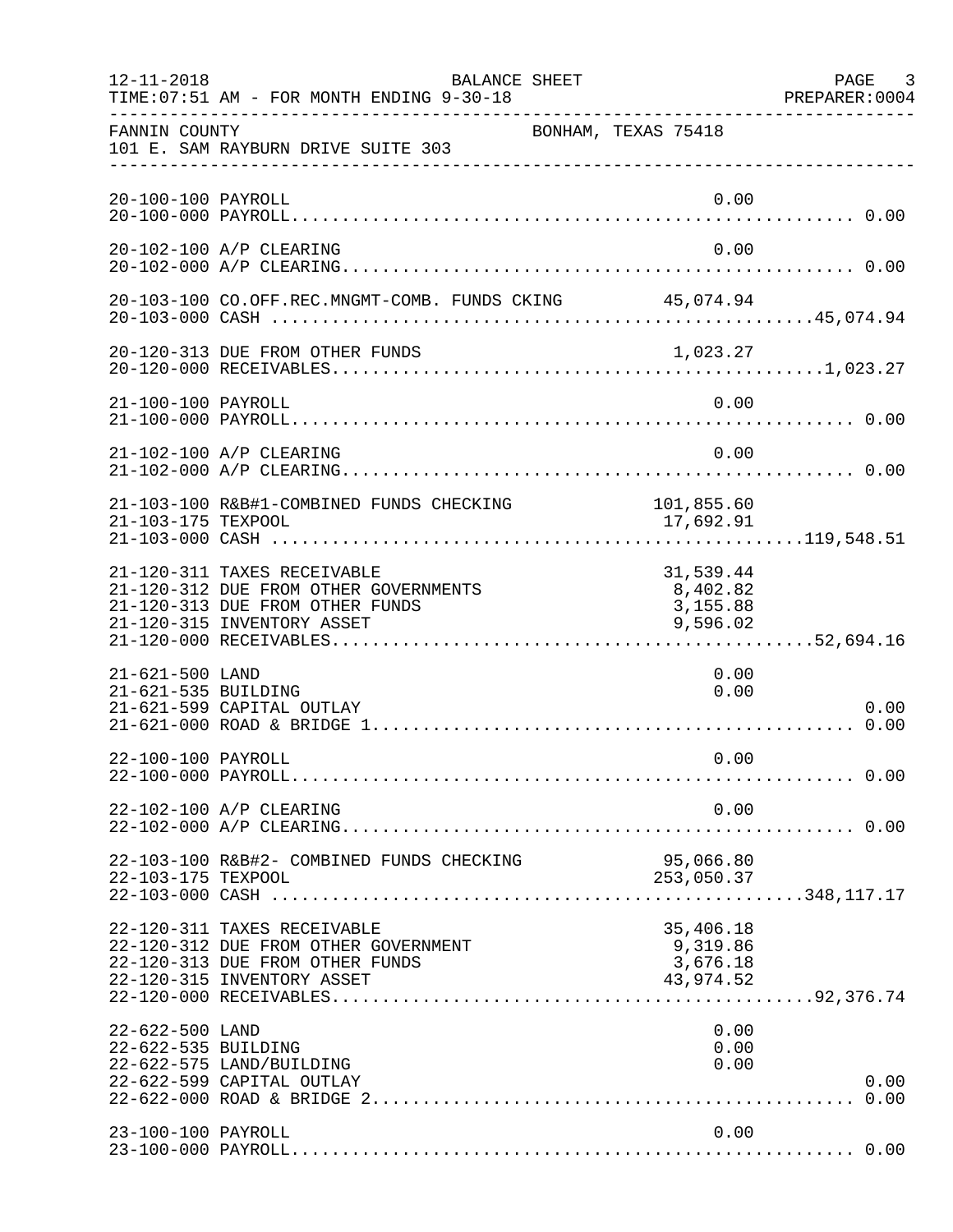| $12 - 11 - 2018$                       | BALANCE SHEET<br>TIME: 07:51 AM - FOR MONTH ENDING 9-30-18                                                                      |                                               | PAGE 4<br>PREPARER: 0004 |
|----------------------------------------|---------------------------------------------------------------------------------------------------------------------------------|-----------------------------------------------|--------------------------|
| FANNIN COUNTY                          | 101 E. SAM RAYBURN DRIVE SUITE 303                                                                                              | BONHAM, TEXAS 75418                           |                          |
|                                        | 23-102-100 A/P CLEARING                                                                                                         | 0.00                                          |                          |
| 23-103-175 TEXPOOL                     | 23-103-100 R&B#3-COMBINED FUNDS CHECKING                                                                                        | 365,348.68<br>231,945.61                      |                          |
|                                        | 23-120-311 TAXES RECEIVABLE<br>23-120-312 DUE FROM OTHER GOVERNMENTS<br>23-120-313 DUE FROM OTHER FUNDS<br>23-120-315 INVENTORY | 53,118.05<br>$1,082.25$<br>5,514.25<br>66,704 |                          |
| 23-623-500 LAND<br>23-623-535 BUILDING | 23-623-599 CAPITAL OUTLAY                                                                                                       | 0.00<br>0.00                                  | 0.00                     |
| 24-100-100 PAYROLL                     |                                                                                                                                 | 0.00                                          |                          |
|                                        | 24-102-100 A/P CLEARING                                                                                                         | 0.00                                          |                          |
| 24-103-175 TEXPOOL                     | 24-103-100 R&B#4- COMBINED FUNDS CHECKING                                                                                       | 45,468.70<br>203, 151. 10                     |                          |
| 24-120-315 INVENTORY                   | 24-120-311 TAXES RECEIVABLE<br>24-120-312 DUE FROM OTHER GOVERNMENTS<br>24-120-313 DUE FROM OTHER FUNDS                         | 29,512.36<br>8,357.46<br>3,138.83<br>6,887.10 |                          |
| 24-624-500 LAND<br>24-624-535 BUILDING | 24-624-599 CAPITAL OUTLAY                                                                                                       | 0.00<br>0.00                                  | 0.00                     |
|                                        | 25-103-100 BEES-COMBINED FUNDS CHECKING                                                                                         | 2,177.67                                      |                          |
|                                        | 26-102-100 A/P CLEARING                                                                                                         | 0.00                                          |                          |
|                                        | 26-103-100 J.P.#1 JUST.CT.TECH-COMB.FUND CKING 47,148.36                                                                        |                                               |                          |
|                                        | 26-120-313 DUE FROM OTHER FUNDS                                                                                                 | 148.95                                        |                          |
|                                        | 27-102-100 A/P CLEARING                                                                                                         | 0.00                                          |                          |
|                                        | 27-103-100 J.P.#2 JUST.CT.TECH-COMB.FUND CKING 10,357.10                                                                        |                                               |                          |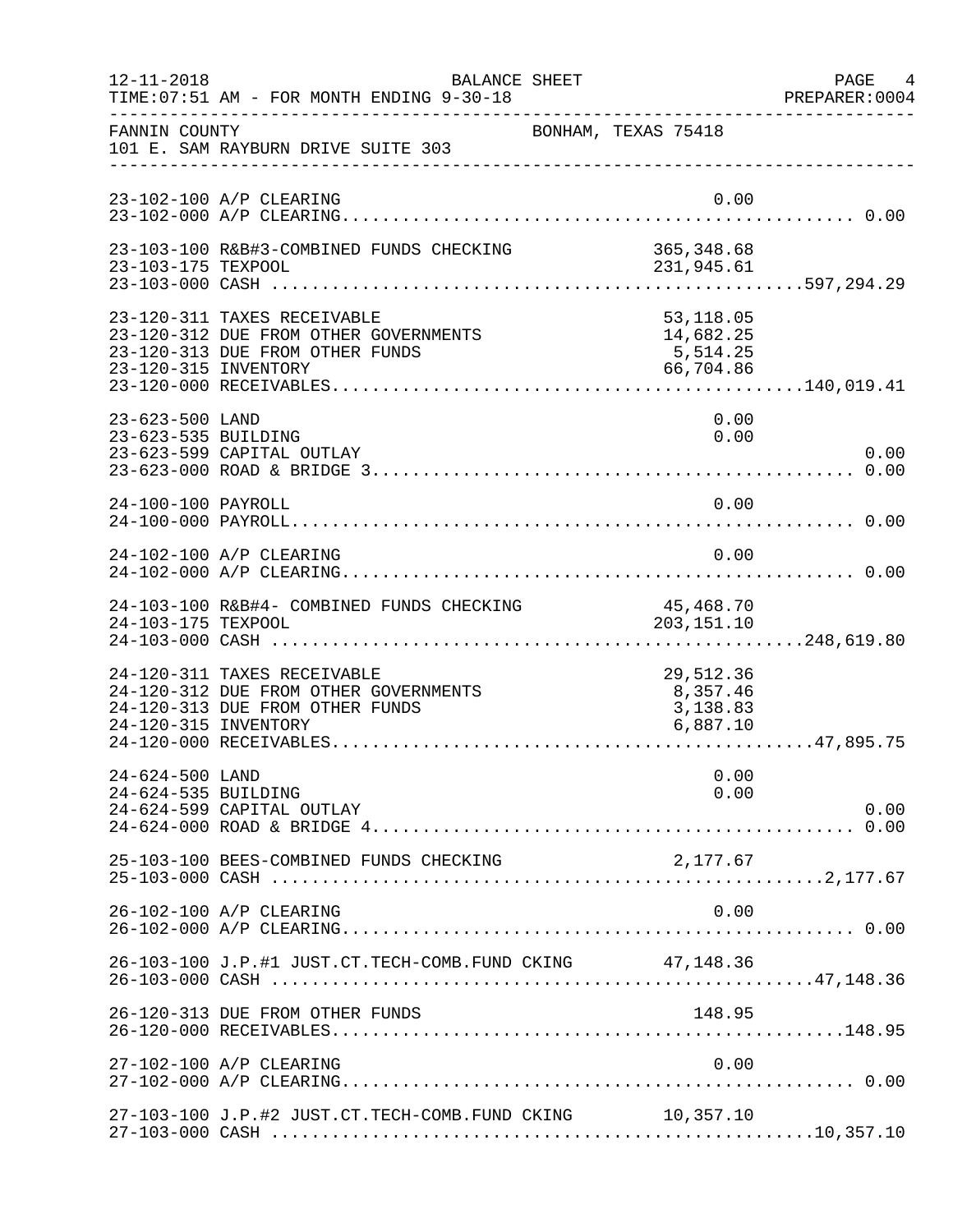| $12 - 11 - 2018$   | BALANCE SHEET<br>TIME: 07:51 AM - FOR MONTH ENDING 9-30-18 |                     | PAGE 5 |
|--------------------|------------------------------------------------------------|---------------------|--------|
| FANNIN COUNTY      | 101 E. SAM RAYBURN DRIVE SUITE 303                         | BONHAM, TEXAS 75418 |        |
|                    | 27-120-313 DUE FROM OTHER FUNDS                            | 27.99               |        |
|                    | 28-102-100 A/P CLEARING                                    | 0.00                |        |
|                    | 28-103-100 J.P.#3 JUST.CT.TECH-COMB.FUND CKING 5,399.27    |                     |        |
|                    | 28-120-313 DUE FROM OTHER FUNDS                            | 90.09               |        |
|                    | 30-103-100 SHERIFF WORK RELEASE-COMB FUND CKIN 983.14      |                     |        |
|                    | 31-103-100 COURTHOUSE RESTORATION-COMB. FUND 107,332.28-   |                     |        |
|                    | 33-102-100 A/P CLEARING                                    | 0.00                |        |
|                    | 33-103-100 BAIL BONDSMAN APP.-COMB FUND CKING 8,596.74     |                     |        |
| 34-100-100 PAYROLL |                                                            | 0.00                |        |
|                    | 34-103-100 DISTRICT CT.REC.ARCHIVE COMB.FUND C 27,271.08   |                     |        |
|                    | 34-120-313 DUE FROM OTHER FUNDS                            | 331.18              |        |
|                    | 35-103-100 LAW LIBRARY-COMBINED FUND CHECKING 157,926.63   |                     |        |
|                    | 35-120-313 DUE FROM OTHER FUNDS                            | 1,049.55            |        |
| 36-100-100 PAYROLL |                                                            | 0.00                |        |
|                    | 36-102-100 A/P CLEARING                                    | 0.00                |        |
|                    | 36-103-136 D. A. FEE CASH ACCT.                            | 11,158.08           |        |
|                    | 36-999-100 A/P CLEARING ACCOUNT                            | 0.00                |        |
|                    | 37-103-137 CASH-CONTRABAND SEIZURE                         | 5,611.30            |        |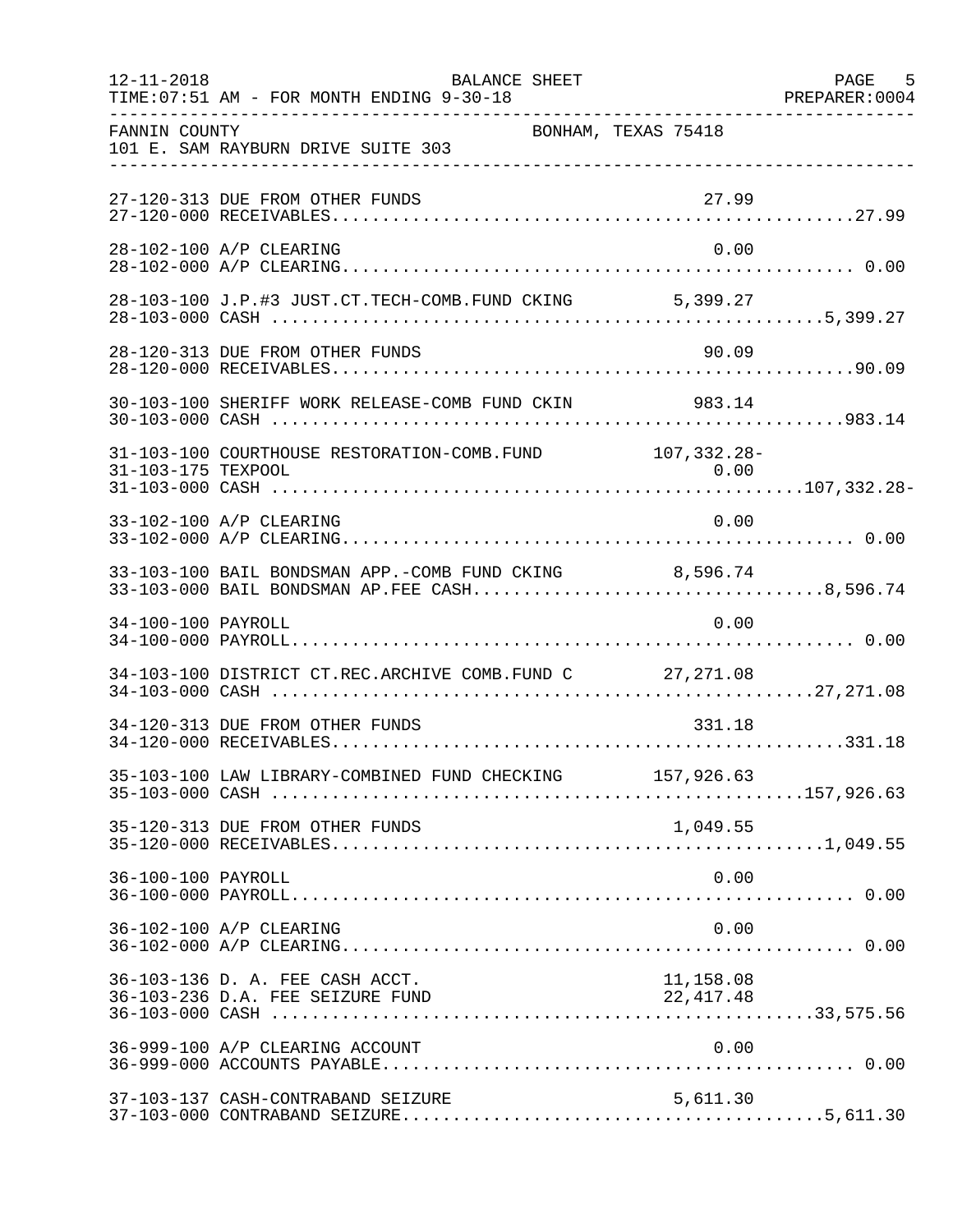| $12 - 11 - 2018$   | BALANCE SHEET<br>TIME: 07:51 AM - FOR MONTH ENDING 9-30-18                |                     | PAGE 6<br>PREPARER: 0004 |
|--------------------|---------------------------------------------------------------------------|---------------------|--------------------------|
| FANNIN COUNTY      | 101 E. SAM RAYBURN DRIVE SUITE 303<br>___________________________________ | BONHAM, TEXAS 75418 |                          |
|                    | 38-102-100 A/P CLEARING                                                   | 0.00                |                          |
|                    | 38-103-100 IHC CO-OP GIN-COMBINED FUND CKING                              | 549.64              |                          |
|                    | 39-102-100 A/P CLEARING                                                   | 0.00                |                          |
|                    | 39-103-100 IHC B.R. COOPER-COMB. FUND CHECKING 13,165.66                  |                     |                          |
|                    | 40-103-100 NAACHO-COMBINED FUND CKING                                     | 2,363.46            |                          |
|                    | 41-102-100 A/P CLEARING                                                   | 0.00                |                          |
|                    | 41-103-100 CITIZEN CORPS(CERT)-COMB. FUND CKING 300.00                    |                     |                          |
|                    | 41-120-312 DUE FROM OTHER GOVERNMENTS                                     | 0.00                |                          |
|                    | 42-103-100 HAZARD MITIGATION-COMB. FUND CKING. 428.64-                    |                     |                          |
|                    | 44-102-100 A/P CLEARING                                                   | 0.00                |                          |
|                    | 44-103-100 HOMELAND SECURITY-COMB.FUND CHKING                             | 0.00                |                          |
|                    | 44-120-312 DUE FROM OTHER GOVERNMENT                                      | 0.00                |                          |
| 45-100-100 PAYROLL |                                                                           | 0.00                |                          |
|                    | 45-103-100 CHAPTER 19-COMBINED FUNDS CHECKING                             | $92.11-$            |                          |
|                    | 45-120-312 DUE FROM OTHER GOVERNMENT                                      | 0.00                |                          |
|                    | 46-103-100 SAFE ROOM REIMB. PROG. - COMB. FUNDS 5,783.65                  |                     |                          |
|                    | 46-120-312 DUE FROM OTHER GOVERNMENTS                                     | 0.00                |                          |
|                    | 48-103-100 ELECTION EQUIP. FUND-COMBINED FUNDS 31,302.43                  |                     |                          |
| 49-100-100 PAYROLL |                                                                           | 0.00                |                          |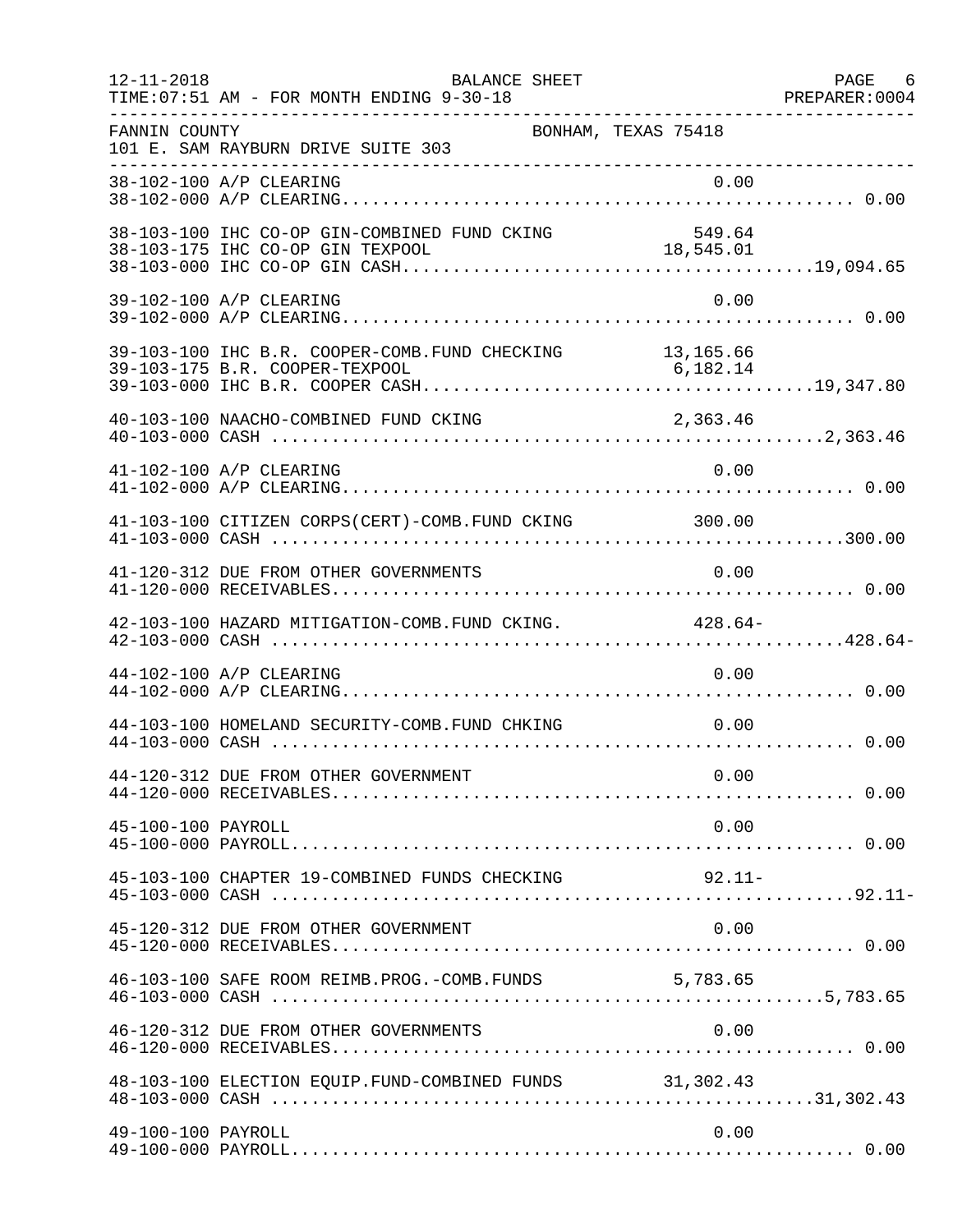| $12 - 11 - 2018$   | BALANCE SHEET<br>TIME: 07:51 AM - FOR MONTH ENDING 9-30-18                                                |                                   | PAGE 7<br>PREPARER: 0004 |
|--------------------|-----------------------------------------------------------------------------------------------------------|-----------------------------------|--------------------------|
| FANNIN COUNTY      | 101 E. SAM RAYBURN DRIVE SUITE 303                                                                        | BONHAM, TEXAS 75418               |                          |
|                    | 49-103-100 INVESTIGATOR/LEOSE-COMB.FUNDS                                                                  | 619.89                            |                          |
|                    | 51-103-100 CO.CLK.CO.& DIST.CT.TECHNOLOGY-COMB 7,729.44                                                   |                                   |                          |
|                    | 51-120-313 DUE FROM OTHER FUNDS                                                                           | 65.59                             |                          |
|                    | 52-103-100 CO.CLK.COURT RECORDS PRESERVATION-C 12,816.82                                                  |                                   |                          |
|                    | 52-120-313 DUE FROM OTHER FUNDS                                                                           | 90.00                             |                          |
|                    | 53-103-100 CO.CLK.REC.ARCHIVE -COMB.FUNDS CKIN 322,762.55                                                 |                                   |                          |
|                    | 53-120-313 DUE FROM OTHER FUNDS                                                                           | 6,410.00                          |                          |
|                    | 55-102-100 A/P CLEARING                                                                                   | 0.00                              |                          |
|                    | 55-103-155 F.C. LAW ENFORCEMENT EDUCATION                                                                 | 49.80                             |                          |
|                    | 55-999-100 A/P CLEARING ACCOUNT                                                                           | 0.00                              |                          |
| 56-100-100 PAYROLL |                                                                                                           | 0.00                              |                          |
|                    | 56-102-100 A/P CLEARING                                                                                   | 0.00                              |                          |
|                    | 56-103-156 CASH-F C SHERIFF FORFEITURE 56-103-159 CASH-FEDERAL FORFEITURE 2018 17,951.08                  |                                   |                          |
|                    | 56-999-100 A/P CLEARING ACCOUNT                                                                           | 0.00                              |                          |
|                    | 57-103-100 SHERIFF K-9 UNIT-COMB.FUND CHECKING                                                            | 595.29                            |                          |
|                    | 59-103-100 DRUG COURT-COMBINED FUNDS                                                                      | 32, 275.67                        |                          |
|                    | 59-120-313 DUE FROM OTHER FUNDS                                                                           | 325.92                            |                          |
| 60-103-175 TEXPOOL | 60-103-100 SINKING-COMBINED FUND CHECKING<br>60-103-260 SINKING-CASH 1998<br>60-103-275 TEXPOOL-1998 JAIL | 85,876.32<br>0.00<br>0.00<br>0.00 |                          |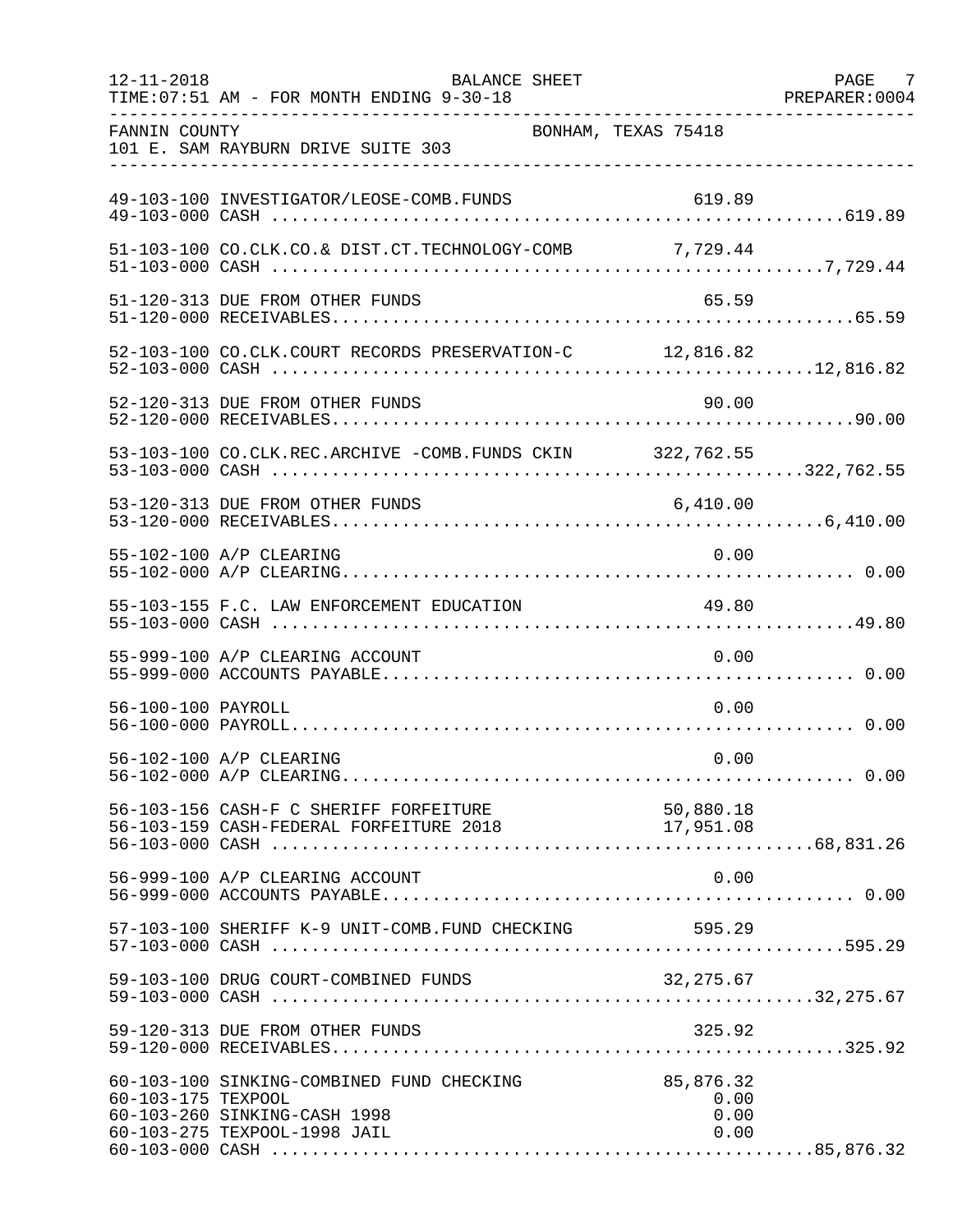| $12 - 11 - 2018$   | BALANCE SHEET<br>TIME: 07:51 AM - FOR MONTH ENDING 9-30-18                                             |                      | PAGE 8<br>PREPARER: 0004 |
|--------------------|--------------------------------------------------------------------------------------------------------|----------------------|--------------------------|
| FANNIN COUNTY      | BONHAM, TEXAS 75418<br>101 E. SAM RAYBURN DRIVE SUITE 303                                              |                      |                          |
|                    | 60-120-311 TAXES RECEIVABLE<br>60-120-312 DUE FROM OTHER GOVERNMENT<br>60-120-313 DUE FROM OTHER FUNDS | 0.00<br>0.00<br>0.00 |                          |
|                    | 61-103-100 DIST.CLK.CO.& DIST.CT.TECH.-COMBINE 2,801.67                                                |                      |                          |
|                    | 61-120-313 DUE FROM OTHER FUNDS                                                                        | 36.57                |                          |
|                    | 62-103-100 DIST.CLK.COURT RECORDS PRESERVATION 30,399.13                                               |                      |                          |
|                    | 62-120-313 DUE FROM OTHER FUNDS                                                                        | 221.18               |                          |
|                    | 63-103-100 LEOSE CONST.#1-COMBINED FUNDS CHECK 1,006.88                                                |                      |                          |
|                    | 64-103-100 LEOSE CONST.#2-COMBINED FUNDS CHECK 678.48                                                  |                      |                          |
|                    | 65-103-100 LEOSE CONST.#3-COMBINED FUNDS CHECK 2,010.11                                                |                      |                          |
|                    | 66-103-100 GO BONDS CONST.-COMBINED FUNDS CHEC 0.00<br>66-103-166 ICS DEPOSIT 5,526,895.58             |                      |                          |
|                    | 67-103-100 ANNUAL PAYMENT-COMBINED FUND CKING 5,815.95-                                                |                      |                          |
|                    | 70-102-100 A/P CLEARING                                                                                | 0.00                 |                          |
| 70-103-175 TEXPOOL | 70-103-100 RIGHT OF WAY-COMBINED FUND CHECKING 16,182.66<br>70-103-170 RIGHT OF WAY CASH ACCT.         | 0.00<br>81,924.82    |                          |
|                    | 70-133-010 ADVANCE TO GENERAL<br>70-133-021 ADVANCE TO R&B #1<br>70-133-022 ADVANCE TO R&B #2          | 0.00<br>0.00<br>0.00 |                          |
|                    | 70-999-100 A/P CLEARING ACCOUNT                                                                        | 0.00                 |                          |
| 71-100-100 PAYROLL |                                                                                                        | 0.00                 |                          |
|                    | 71-103-100 INV. CRIMES AGAINST WOMEN-COMB. FUNDS                                                       | 0.00                 |                          |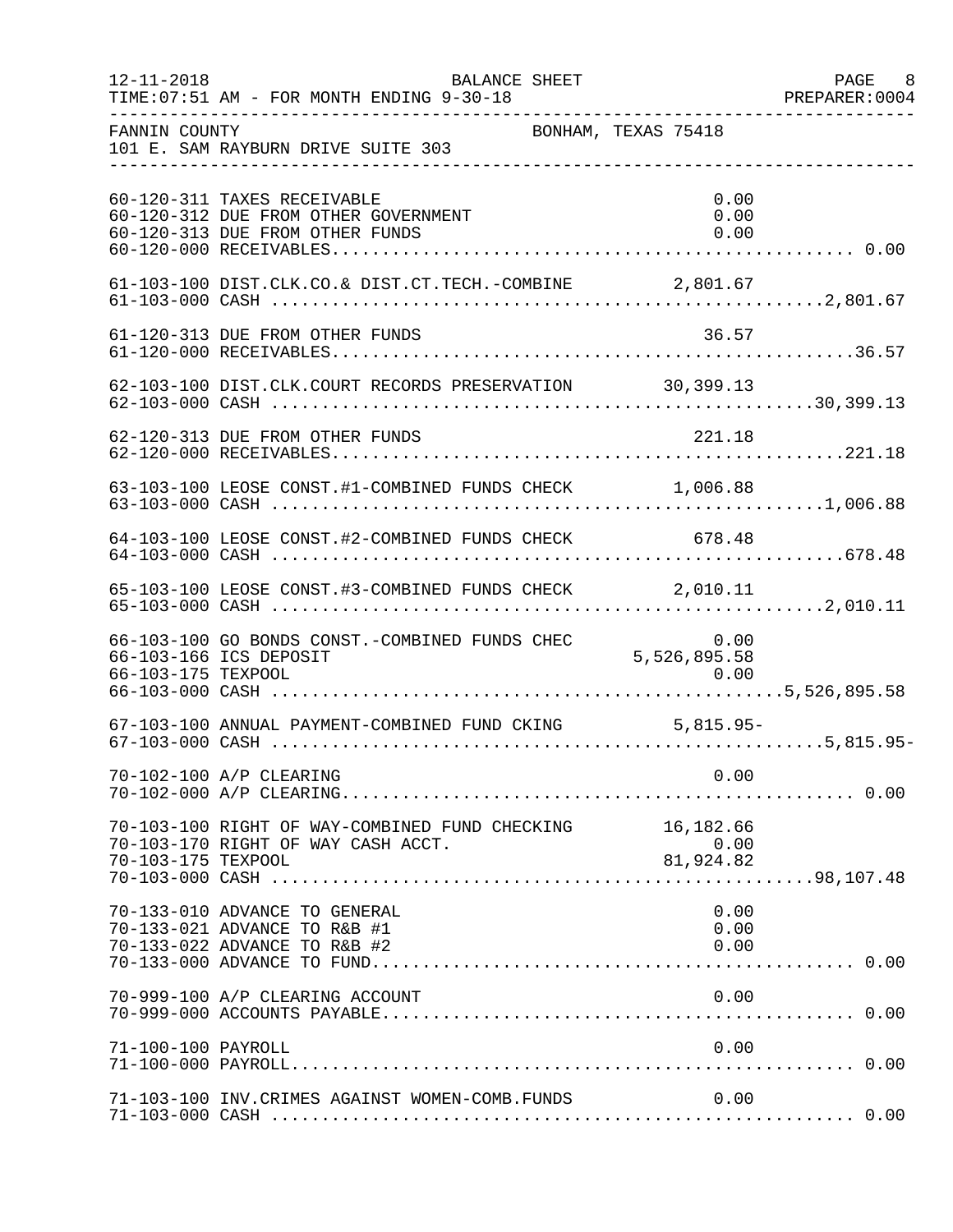| $12 - 11 - 2018$   | BALANCE SHEET<br>TIME: 07:51 AM - FOR MONTH ENDING 9-30-18                                                                                                                                                                                                                                                                                                                                                                                                    |                                                                                                                        | PAGE 9<br>PREPARER: 0004 |
|--------------------|---------------------------------------------------------------------------------------------------------------------------------------------------------------------------------------------------------------------------------------------------------------------------------------------------------------------------------------------------------------------------------------------------------------------------------------------------------------|------------------------------------------------------------------------------------------------------------------------|--------------------------|
| FANNIN COUNTY      | 101 E. SAM RAYBURN DRIVE SUITE 303                                                                                                                                                                                                                                                                                                                                                                                                                            | BONHAM, TEXAS 75418                                                                                                    |                          |
|                    | 71-120-312 DUE FROM OTHER GOVERNMENTS                                                                                                                                                                                                                                                                                                                                                                                                                         |                                                                                                                        |                          |
| 72-100-100 PAYROLL |                                                                                                                                                                                                                                                                                                                                                                                                                                                               | 0.00                                                                                                                   |                          |
|                    | 72-103-100 INV. CRIMES AGAINST CHILDREN-COMB. FU 3, 297.94-                                                                                                                                                                                                                                                                                                                                                                                                   |                                                                                                                        |                          |
|                    | 72-120-312 DUE FROM OTHER GOVERNMENTS                                                                                                                                                                                                                                                                                                                                                                                                                         | 0.00                                                                                                                   |                          |
|                    |                                                                                                                                                                                                                                                                                                                                                                                                                                                               |                                                                                                                        |                          |
|                    |                                                                                                                                                                                                                                                                                                                                                                                                                                                               |                                                                                                                        |                          |
|                    | 82-103-100 LAKE PCT 3-COMBINED FUNDS CKING 484,263.00                                                                                                                                                                                                                                                                                                                                                                                                         |                                                                                                                        |                          |
|                    | 83-103-100 LAKE PCT 4-COMBINED FUNDS CKING 387,000.00                                                                                                                                                                                                                                                                                                                                                                                                         |                                                                                                                        |                          |
|                    | 87-103-187 CASH-JUVENILE PROBATION                                                                                                                                                                                                                                                                                                                                                                                                                            | 2,431.57                                                                                                               |                          |
|                    | 88-103-100 IHC - COMBINED FUNDS CHECKING                                                                                                                                                                                                                                                                                                                                                                                                                      | 0.00                                                                                                                   |                          |
| 89-100-100 PAYROLL |                                                                                                                                                                                                                                                                                                                                                                                                                                                               | 0.00                                                                                                                   |                          |
|                    | 0.00 0.00 CASH-SIRUCTURAL FAM.THER.GRANT OOG 0.00<br>89-103-988 CASH-LOCAL FUNDS CARRIED FORWARD 28.991.83<br>89-103-992 CASH-INTEREST INCOME<br>89-103-993 CASH-BASIC PROBATION SUPERVISION<br>89-103-994 CASH-COMMUNITY PROGRAMS<br>89-103-995 CASH-LOCAL FUNDING FY 2018<br>89-103-996 CASH-PRE/POST ADJUDICATION<br>89-103-997 CASH-COMMITMENT DIVERSION<br>89-103-998 CASH-MENTAL HEALTH SERVICES<br>89-103-999 CASH-REGIONALS DIVERSIONS ALTERNATI 0.00 | 13,067.48<br>$\begin{array}{r} -7,990.93 - \ 6,206.30 - \ 23,993.67 \end{array}$<br>$633.12 -$<br>770.68-<br>$404.84-$ |                          |
|                    | 92-103-100 STATZER-COMBINED FUNDS CHECKING                                                                                                                                                                                                                                                                                                                                                                                                                    | 4,609.61<br>39,960.80                                                                                                  |                          |
|                    | 92-999-100 A/P CLEARING ACCOUNT                                                                                                                                                                                                                                                                                                                                                                                                                               | 0.00                                                                                                                   |                          |
|                    |                                                                                                                                                                                                                                                                                                                                                                                                                                                               |                                                                                                                        |                          |
|                    | 93-120-312 DUE FROM OTHER GOVERNMENT                                                                                                                                                                                                                                                                                                                                                                                                                          | 0.00                                                                                                                   |                          |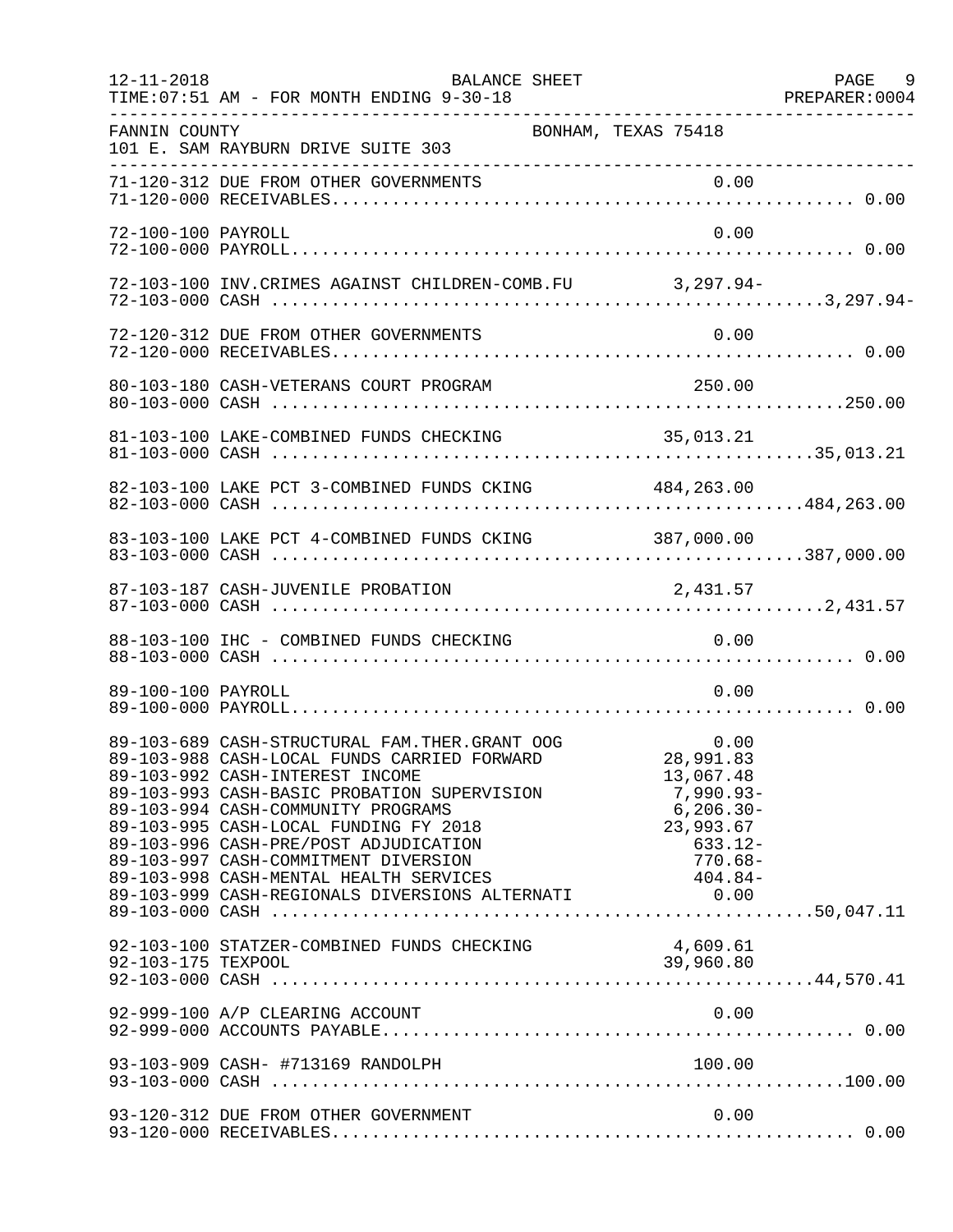| $12 - 11 - 2018$                                                                  | BALANCE SHEET<br>TIME: 07:51 AM - FOR MONTH ENDING 9-30-18                                                                                                                                                                                                                                                                                                                                                                                                                                                                                                                                                                                                                                |                                                                                                                                                                       | PAGE 10<br>PREPARER: 0004 |
|-----------------------------------------------------------------------------------|-------------------------------------------------------------------------------------------------------------------------------------------------------------------------------------------------------------------------------------------------------------------------------------------------------------------------------------------------------------------------------------------------------------------------------------------------------------------------------------------------------------------------------------------------------------------------------------------------------------------------------------------------------------------------------------------|-----------------------------------------------------------------------------------------------------------------------------------------------------------------------|---------------------------|
| FANNIN COUNTY                                                                     | 101 E. SAM RAYBURN DRIVE SUITE 303                                                                                                                                                                                                                                                                                                                                                                                                                                                                                                                                                                                                                                                        | BONHAM, TEXAS 75418                                                                                                                                                   |                           |
|                                                                                   |                                                                                                                                                                                                                                                                                                                                                                                                                                                                                                                                                                                                                                                                                           |                                                                                                                                                                       |                           |
| 98-160-100 LAND<br>98-160-200 BUILDINGS<br>98-160-230 ROADS<br>98-160-235 BRIDGES | 98-160-201 ACCUM.DEPRECIATION-BUILDINGS<br>98-160-210 AUTOMOBILES AND TRUCKS<br>98-160-211 ACCUM.DEPR.AUTOS AND TRUCKS<br>98-160-215 COMPUTER EQUIPMENT<br>98-160-215 COMPUTER EQUIPMENT 647,940.20<br>98-160-216 ACCUM.DEPR.-COMPUTER EQUIPMENT 647,940.20-<br>98-160-220 OFFICE EQUIPMENT<br>98-160-221 ACCUM. DEPR.-OFFICE EQUIPMENT<br>99,653.24-<br>98-160-225 RADIO EQUIPMENT<br>98-160-225 RADIO EQUIPMENT<br>98-160-226 ACCUM.DEPR.-RADIO EQUIPMENT<br>98-160-227 SECURITY EQUIPMENT<br>98-160-227 S<br>98-160-231 ACCUM. DEPRECIATION-ROADS<br>98-160-236 ACCUM. DEPRECIATION-BRIDGES<br>98-160-300 ROAD EQUIPMENT<br>98-160-301 ACCUM.DEPRECIATION-ROAD EQUIPMENT 2,684,312.76- | 341,561.30<br>4,737,000.00<br>$3,376,677.74-$<br>2,013,774.80<br>1,436,261.71-<br>17,817,815.13<br>14, 344, 578.06-<br>10,687,643.03<br>4,936,832.54-<br>3,376,053.43 |                           |
|                                                                                   |                                                                                                                                                                                                                                                                                                                                                                                                                                                                                                                                                                                                                                                                                           |                                                                                                                                                                       |                           |
|                                                                                   | 99-170-200 DEFERRED PENSION OUTFLOW<br>99-170-200 DEFERRED PENSION OUTFLOW 1,805,395.00<br>99-170-000 DEFERRED PENSION OUTFLOW1,805,395.00                                                                                                                                                                                                                                                                                                                                                                                                                                                                                                                                                |                                                                                                                                                                       |                           |
|                                                                                   |                                                                                                                                                                                                                                                                                                                                                                                                                                                                                                                                                                                                                                                                                           |                                                                                                                                                                       |                           |
|                                                                                   | ***** LIABILITIES *****                                                                                                                                                                                                                                                                                                                                                                                                                                                                                                                                                                                                                                                                   |                                                                                                                                                                       |                           |
|                                                                                   |                                                                                                                                                                                                                                                                                                                                                                                                                                                                                                                                                                                                                                                                                           |                                                                                                                                                                       |                           |
|                                                                                   | 10-207-070 DUE TO R.O.W.<br>10-207-089 DUE TO T.J.P.C.<br>10-207-090 DUE TO CJD<br>10-207-970 DUE TO OTHER GOVERNMENTS<br>10-207-990 DUE TO OTHERS                                                                                                                                                                                                                                                                                                                                                                                                                                                                                                                                        | 0.00<br>0.00<br>∪0.∪<br>1,794.00<br>0.00<br>344.79                                                                                                                    |                           |
|                                                                                   | 10-225-510 TIME PYMT. WARRANTS ON COMPUTERS                                                                                                                                                                                                                                                                                                                                                                                                                                                                                                                                                                                                                                               | 0.00                                                                                                                                                                  |                           |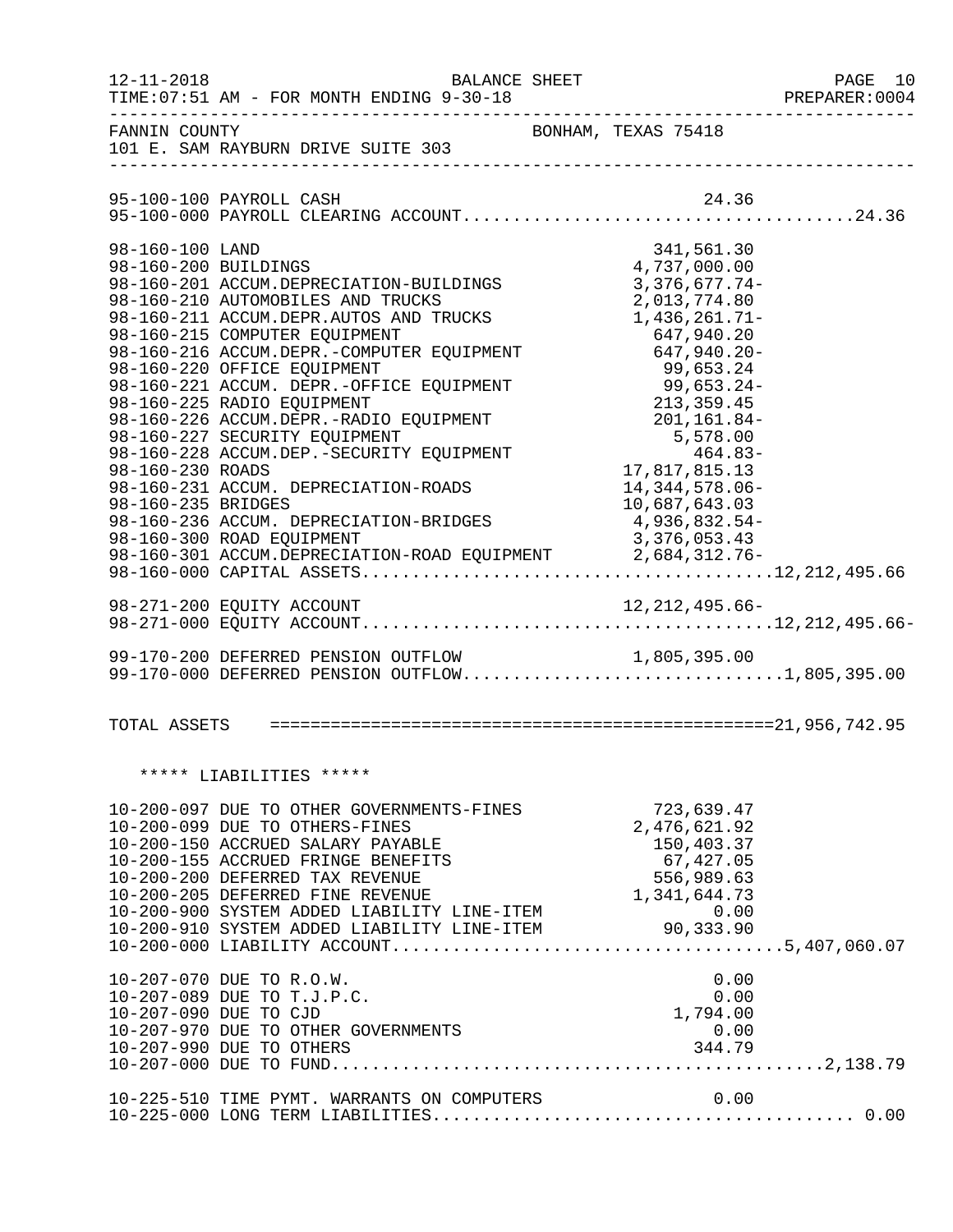| $12 - 11 - 2018$ | BALANCE SHEET<br>TIME: 07:51 AM - FOR MONTH ENDING 9-30-18                                                                                                                                                   | PAGE 11<br>PREPARER: 0004 |
|------------------|--------------------------------------------------------------------------------------------------------------------------------------------------------------------------------------------------------------|---------------------------|
| FANNIN COUNTY    | BONHAM, TEXAS 75418<br>101 E. SAM RAYBURN DRIVE SUITE 303<br>----------------------------------                                                                                                              |                           |
|                  |                                                                                                                                                                                                              |                           |
|                  | 11-200-910 SYSTEM ADDED LIABILITY LINE-ITEM<br>0.00                                                                                                                                                          |                           |
|                  | 11-271-200 EQUITY ACCOUNT<br>118,328.16                                                                                                                                                                      |                           |
|                  | 12-200-910 SYSTEM ADDED LIABILITY LINE-ITEM 2,691.03-<br>12-200-000 SYSTEM ADDED LIABILITY DEPARTMENT2,691.03-                                                                                               |                           |
|                  | 12-271-200 EQUITY ACCOUNT<br>10,075.31                                                                                                                                                                       |                           |
|                  |                                                                                                                                                                                                              |                           |
|                  | 13-271-200 EQUITY ACCOUNT<br>210.00                                                                                                                                                                          |                           |
|                  | 14-200-910 SYSTEM ADDED LIABILITY LINE-ITEM<br>0.00                                                                                                                                                          |                           |
|                  | 14-271-200 EQUITY ACCOUNT<br>16, 183. 19                                                                                                                                                                     |                           |
|                  | 16-200-910 SYSTEM ADDED LIABILITY LINE-ITEM<br>217.00<br>16-200-000 SYSTEM ADDED LIABILITY DEPARTMENT217.00                                                                                                  |                           |
|                  | 16-271-200 EQUITY ACCOUNT<br>17,274.38                                                                                                                                                                       |                           |
|                  | 17-271-200 EQUITY ACCOUNT<br>4,767.14                                                                                                                                                                        |                           |
|                  | 18-200-150 ACCRUED SALARY PAYABLE<br>1,123.70<br>18-200-155 ACCRUED FRINGE BENEFITS<br>18-200-910 SYSTEM ADDED LIABILITY LINE-ITEM 1,693.52-<br>18-200-000 SYSTEM ADDED LIABILITY DEPARTMENT59.99            |                           |
|                  | 18-271-200 EQUITY ACCOUNT<br>59,744.79                                                                                                                                                                       |                           |
|                  | 19-200-150 ACCRUED SALARY PAYABLE<br>0.01<br>19-200-155 ACCRUED FRINGE BENEFITS<br>0.00<br>19-200-910 SYSTEM ADDED LIABILITY LINE-ITEM<br>0.00                                                               |                           |
|                  | 8,643.04<br>19-271-200 EQUITY ACCOUNT                                                                                                                                                                        |                           |
|                  | 20-200-150 ACCRUED SALARY PAYABLE<br>316.17<br>58.74<br>20-200-155 ACCRUED FRINGE BENEFITS<br>20-200-910 SYSTEM ADDED LIABILITY LINE-ITEM 26,127.67<br>20-200-000 SYSTEM ADDED LIABILITY DEPARTMENT26,502.58 |                           |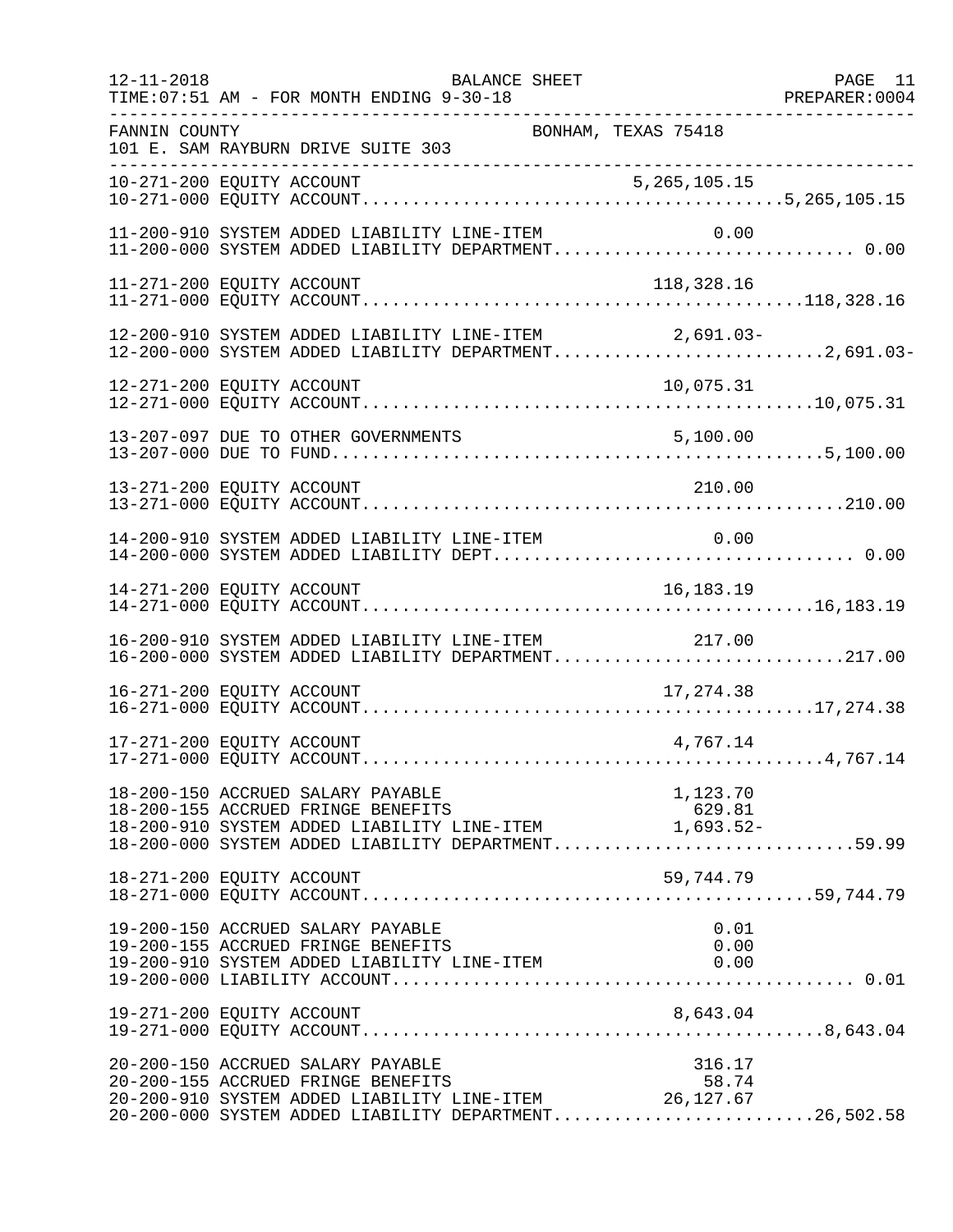| $12 - 11 - 2018$ | TIME: 07:51 AM - FOR MONTH ENDING 9-30-18                                                                                                                                                                                                                  | BALANCE SHEET       |                                            | PAGE 12<br>PREPARER:0004 |
|------------------|------------------------------------------------------------------------------------------------------------------------------------------------------------------------------------------------------------------------------------------------------------|---------------------|--------------------------------------------|--------------------------|
| FANNIN COUNTY    | 101 E. SAM RAYBURN DRIVE SUITE 303                                                                                                                                                                                                                         | BONHAM, TEXAS 75418 |                                            |                          |
|                  |                                                                                                                                                                                                                                                            |                     |                                            |                          |
|                  | 21-200-150 ACCRUED SALARY PAYABLE<br>21-200-155 ACCRUED FRINGE BENEFITS<br>21-200-200 DEFERRED TAX REVENUE                                                                                                                                                 |                     | 11,400.30<br>5,267.57<br>30,023.03         |                          |
|                  | 21-207-070 DUE TO RIGHT OF WAY<br>21-207-131 DUE TO RD. DIST. 17A                                                                                                                                                                                          |                     | 0.00<br>0.00                               |                          |
|                  | 21-231-100 LOAN BSB EQUIPMENT                                                                                                                                                                                                                              |                     | 0.00                                       |                          |
|                  | 21-271-200 EQUITY ACCOUNTY                                                                                                                                                                                                                                 |                     | 201,002.76                                 |                          |
|                  | 22-200-150 ACCRUED SALARY PAYABLE<br>22-200-155 ACCRUED FRINGE BENEFITS<br>22-200-200 DEFERRED TAX REVENUE<br>22-200-900 SYSTEM ADDED LIABILITY LINE-ITEM 0.00<br>22-200-910 SYSTEM ADDED LIABILITY LINE-ITEM 5,213.50                                     |                     | 10,957.40<br>5,609.02                      |                          |
|                  | 22-207-070 DUE TO RIGHT OF WAY                                                                                                                                                                                                                             |                     | 0.00                                       |                          |
|                  | 22-271-200 EQUITY ACCOUNT                                                                                                                                                                                                                                  |                     | 585,361.04                                 |                          |
|                  | 23-200-150 ACCRUED SALARY PAYABLE<br>23-200-155 ACCRUED FRINGE BENEFITS<br>23-200-200 DEFERRED TAX REVENUE<br>23-200-900 SYSTEM ADDED LIABILITY LINE-ITEM                                                                                                  |                     | 10,785.65<br>5,606.58<br>50,468.42<br>0.00 |                          |
|                  | 23-231-571 LOAN OF CAPITAL EQUIP. PURCHASE                                                                                                                                                                                                                 |                     | 0.00                                       |                          |
|                  | 23-271-200 EQUITY ACCOUNT                                                                                                                                                                                                                                  |                     |                                            |                          |
|                  | 24-200-150 ACCRUED SALARY PAYABLE<br>24-200-155 ACCRUED FRINGE BENEFITS<br>24-200-200 DEFERRED TAX REVENUE<br>24-200-200 DEFERRED TAX REVENUE<br>24-200-900 SYSTEM ADDED LIABILITY LINE-ITEM 0.00<br>24-200-910 SYSTEM ADDED LIABILITY LINE-ITEM 3,822.16- |                     | 9,049.70<br>4, 413.27<br>28,004.13         |                          |
|                  |                                                                                                                                                                                                                                                            |                     |                                            |                          |
|                  | 25-271-200 EQUITY ACCOUNT                                                                                                                                                                                                                                  |                     | 2,177.67                                   |                          |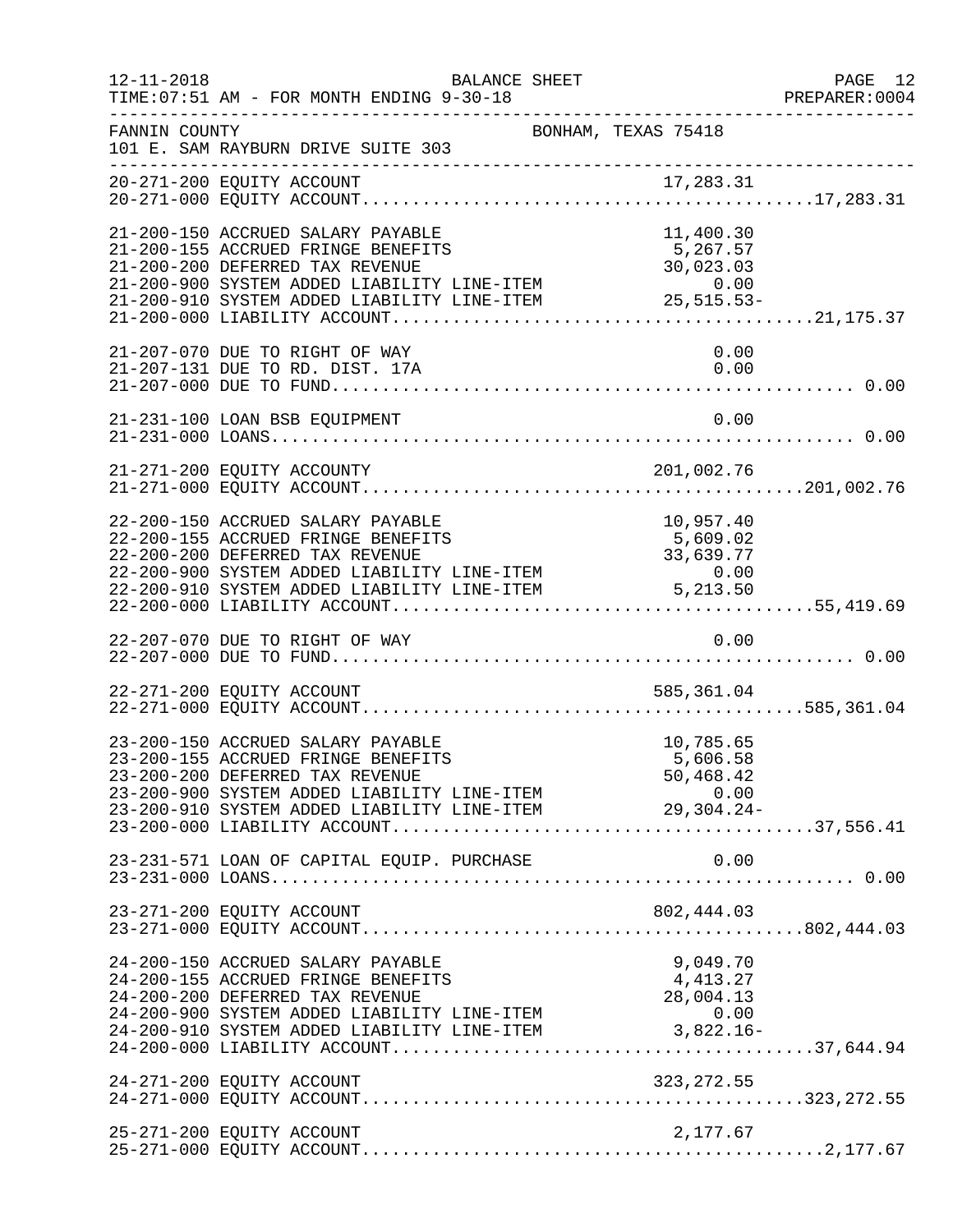| $12 - 11 - 2018$ | <b>BALANCE SHEET</b><br>TIME: 07:51 AM - FOR MONTH ENDING 9-30-18                                                                                       |                     | PAGE 13<br>PREPARER: 0004 |
|------------------|---------------------------------------------------------------------------------------------------------------------------------------------------------|---------------------|---------------------------|
| FANNIN COUNTY    | 101 E. SAM RAYBURN DRIVE SUITE 303                                                                                                                      | BONHAM, TEXAS 75418 |                           |
|                  | 26-200-910 SYSTEM ADDED LIABILITY LINE-ITEM<br>26-200-910 SYSTEM ADDED LIABILITY LINE-ITEM 30.56-<br>26-200-000 SYSTEM ADDED LIABILITY DEPARTMENT30.56- | 30.56-              |                           |
|                  | 26-271-200 EQUITY ACCOUNT                                                                                                                               | 46,628.74           |                           |
|                  | 27-271-200 EQUITY ACCOUNT                                                                                                                               | 11,052.23           |                           |
|                  | 28-200-910 SYSTEM ADDED LIABILITY LINE-ITEM 859.99<br>28-200-000 SYSTEM ADDED LIABILITY DEPARTMENT859.99                                                |                     |                           |
|                  | 28-271-200 EQUITY ACCOUNT                                                                                                                               | 3,792.74            |                           |
|                  | 30-271-200 EQUITY ACCOUNT                                                                                                                               | 983.14              |                           |
|                  | 31-271-200 EQUITY ACCOUNT                                                                                                                               | 115.00              |                           |
|                  | 33-271-200 EQUITY ACCOUNT                                                                                                                               | 8,596.74            |                           |
|                  | 34-271-200 EQUITY ACCOUNT                                                                                                                               | 23,137.45           |                           |
|                  | 35-200-900 SYSTEM ADDED LIABILITY LINE-ITEM<br>35-200-910 SYSTEM ADDED LIABILITY LI                                                                     | 0.00<br>0.00        |                           |
|                  | 35-271-200 EQUITY ACCOUNT                                                                                                                               | 144,680.04          |                           |
|                  | 36-200-150 ACCRUED SALARY PAYABLE<br>36-200-155 ACCRUED FRINGE BENEFITS                                                                                 | 0.00<br>0.01        |                           |
|                  | 36-271-200 EQUITY ACCOUNT                                                                                                                               | 22,840.34           |                           |
|                  | 37-200-910 SYSTEM ADDED LIABILITY LINE-ITEM                                                                                                             | 0.00                |                           |
|                  | 37-207-099 HELD IN TRUST                                                                                                                                | 3,209.46            |                           |
|                  | 37-271-200 EQUITY ACCOUNT                                                                                                                               | 2,401.00            |                           |
|                  | 38-200-910 SYSTEM ADDED LIABILITY LINE-ITEM<br>38-200-000 SYSTEM ADDED LIABILITY DEPARTMENT 0.00                                                        | 0.00                |                           |
|                  | 38-271-200 EQUITY ACCOUNT                                                                                                                               | 18,825.59           |                           |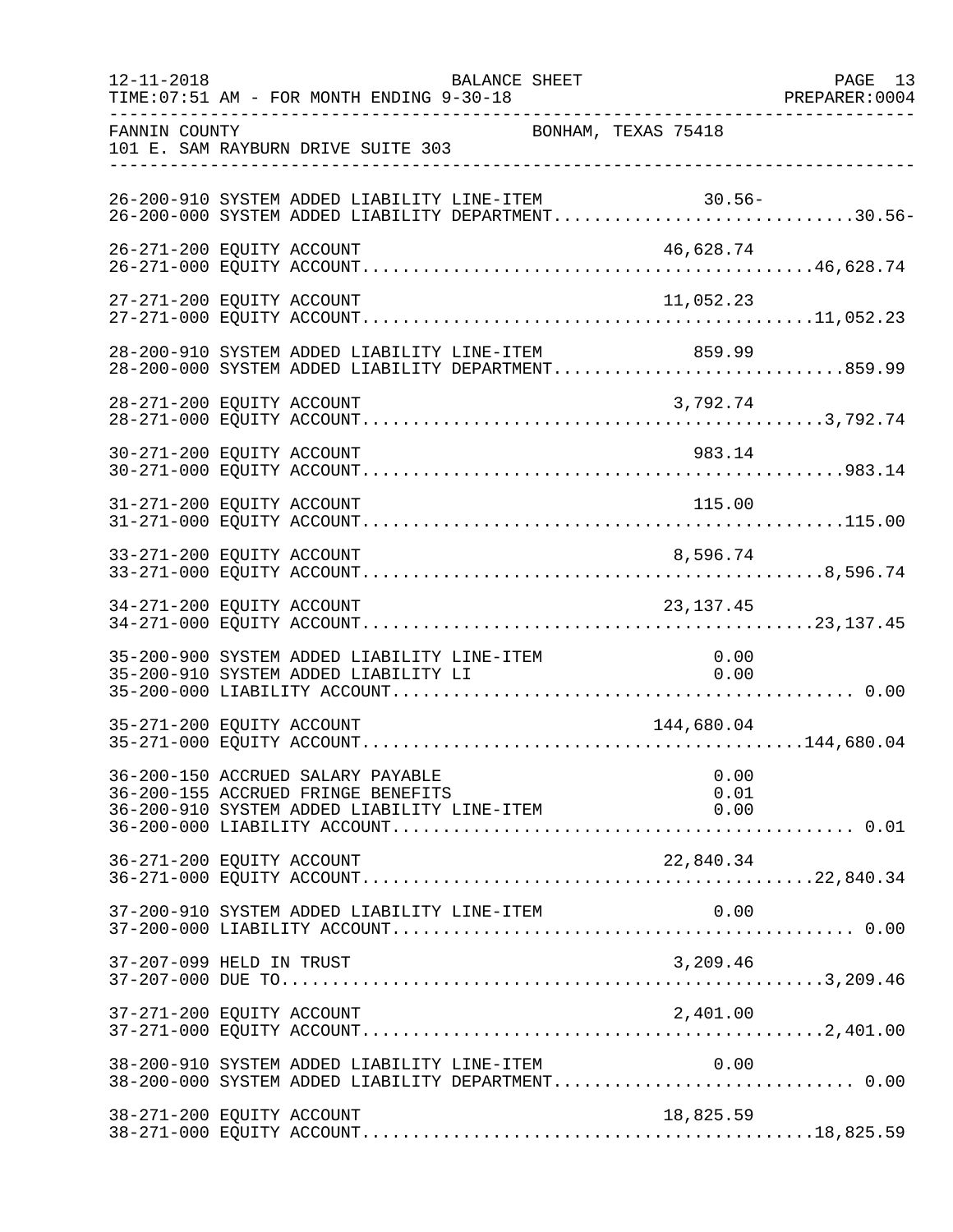| $12 - 11 - 2018$          | TIME: 07:51 AM - FOR MONTH ENDING 9-30-18 | BALANCE SHEET                                                                                                                                                |            | PAGE 14 |
|---------------------------|-------------------------------------------|--------------------------------------------------------------------------------------------------------------------------------------------------------------|------------|---------|
| FANNIN COUNTY             | 101 E. SAM RAYBURN DRIVE SUITE 303        | BONHAM, TEXAS 75418                                                                                                                                          |            |         |
|                           |                                           | 39-200-910 SYSTEM ADDED LIABILITY LINE-ITEM<br>39-200-910 SYSTEM ADDED LIABILITY LINE-ITEM         0.00<br>39-200-000 SYSTEM ADDED LIABILITY DEPARTMENT 0.00 | 0.00       |         |
| 39-271-200 EQUITY ACCOUNT |                                           |                                                                                                                                                              | 18,067.34  |         |
|                           |                                           | 40-200-910 SYSTEM ADDED LIABILITY LINE-ITEM 9,781.36-<br>40-200-000 SYSTEM ADDED LIABILITY DEPARTMENT9,781.36-                                               |            |         |
| 40-271-200 EQUITY ACCOUNT |                                           |                                                                                                                                                              | 14,454.09  |         |
|                           |                                           | 41-200-910 SYSTEM ADDED LIABILITY LINE-ITEM<br>41-200-910 SYSTEM ADDED LIABILITY LINE-ITEM $0.00$<br>41-200-000 SYSTEM ADDED LIABILITY DEPARTMENT0.00        |            |         |
|                           | 41-207-095 DUE TO OTHER FUNDS             |                                                                                                                                                              | 0.00       |         |
| 41-271-200 EQUITY ACCOUNT |                                           |                                                                                                                                                              | 0.00       |         |
|                           |                                           | 42-200-910 SYSTEM ADDED LIABILITY LINE-ITEM 0.00<br>42-200-000 SYSTEM ADDED LIABILITY DEPARTMENT 0.00                                                        |            |         |
| 42-271-200 EQUITY ACCOUNT |                                           |                                                                                                                                                              | $428.64-$  |         |
|                           |                                           | 44-200-910 SYSTEM ADDED LIABILITY LINE-ITEM<br>44-200-000 SYSTEM ADDED LIABILITY DEPARTMENT 0.00                                                             | 0.00       |         |
|                           | 44-207-095 DUE TO OTHER FUNDS             |                                                                                                                                                              | 0.00       |         |
| 44-271-200 EQUITY ACCOUNT |                                           |                                                                                                                                                              | 0.00       |         |
|                           | 45-200-150 ACCRUED SALARY PAYABLE         | 45-200-155 ACCRUED FRINGE BENEFITS (0.00<br>45-200-910 SYSTEM ADDED LIABILITY LINE-ITEM (3,975.00-<br>45-200-000 SYSTEM ADDED LIABILITY DEPARTMENT3,673.00-  | 302.00     |         |
|                           | 45-207-095 DUE TO OTHER FUNDS             |                                                                                                                                                              | 0.00       |         |
| 45-271-200 EQUITY ACCOUNT |                                           |                                                                                                                                                              | $302.00 -$ |         |
|                           |                                           | 46-200-910 SYSTEM ADDED LIABILITY LINE-ITEM 774.92<br>46-200-000 SYSTEM ADDED LIABILITY DEPARTMENT774.92                                                     |            |         |
| 46-271-200 EQUITY ACCOUNT |                                           |                                                                                                                                                              | 4,164.33   |         |
|                           |                                           | $48-200-910$ SYSTEM ADDED LIABILITY LINE-ITEM $1,191.29-$<br>$48-200-000$ SYSTEM ADDED LIABILITY DEPARTMENT1,191.29-                                         |            |         |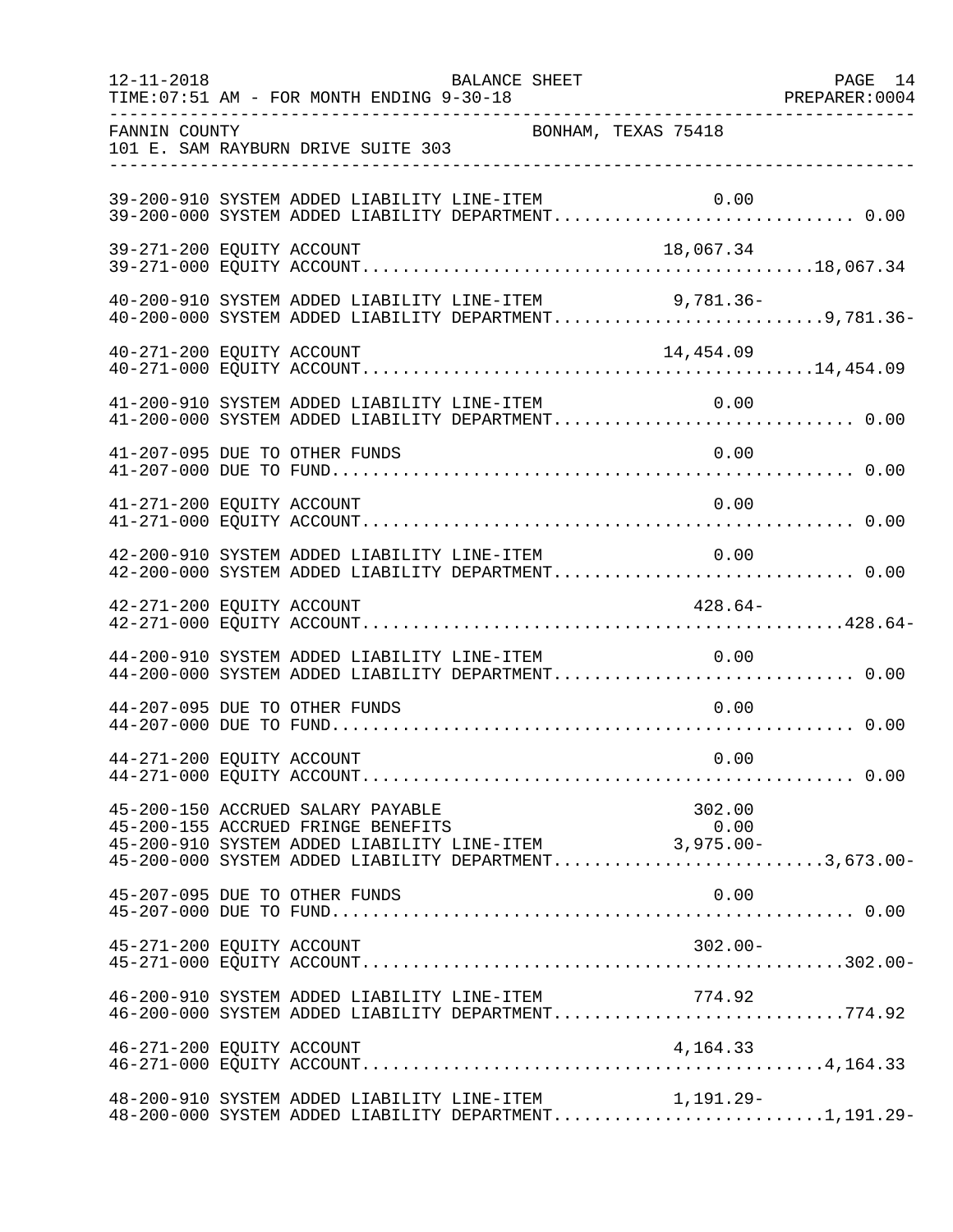| $12 - 11 - 2018$ | BALANCE SHEET<br>TIME: 07:51 AM - FOR MONTH ENDING 9-30-18                                                                                                                                                 | PAGE 15<br>PREPARER: 0004 |
|------------------|------------------------------------------------------------------------------------------------------------------------------------------------------------------------------------------------------------|---------------------------|
| FANNIN COUNTY    | BONHAM, TEXAS 75418<br>101 E. SAM RAYBURN DRIVE SUITE 303                                                                                                                                                  |                           |
|                  | __________________________________                                                                                                                                                                         |                           |
|                  | 49-271-200 EQUITY ACCOUNT<br>682.59                                                                                                                                                                        |                           |
|                  | 51-271-200 EQUITY ACCOUNT<br>7,041.51                                                                                                                                                                      |                           |
|                  | 52-200-900 SYSTEM ADDED LIABILITY LINE-ITEM<br>0.00<br>52-200-000 SYSTEM ADDED LIABILITY DEPARTMENT 0.00                                                                                                   |                           |
|                  | 12,191.07<br>52-271-200 EQUITY ACCOUNT                                                                                                                                                                     |                           |
|                  | 53-200-900 SYSTEM ADDED LIABILITY LINE-ITEM<br>$\begin{array}{c} 0\, .\, 00 \\ 0\, .\, 00 \end{array}$<br>53-200-910 SYSTEM ADDED LIABILITY LINE-ITEM<br>53-200-000 SYSTEM ADDED LIABILITY DEPARTMENT 0.00 |                           |
|                  | 53-271-200 EQUITY ACCOUNT<br>264,423.30                                                                                                                                                                    |                           |
|                  | 55-200-910 SYSTEM ADDED LIABILITY LINE-ITEM<br>0.00                                                                                                                                                        |                           |
|                  | 55-271-200 EQUITY ACCOUNT<br>246.50                                                                                                                                                                        |                           |
|                  | 56-200-910 SYSTEM ADDED LIABILITY LINE-ITEM<br>0.00                                                                                                                                                        |                           |
|                  | 56-271-200 EQUITY ACCOUNT<br>17,860.19                                                                                                                                                                     |                           |
|                  | 57-200-910 SYSTEM ADDED LIABILITY LINE-ITEM<br>0.00<br>57-200-000 SYSTEM ADDED LIABILITY DEPARTMENT 0.00                                                                                                   |                           |
|                  | 595.29<br>57-271-200 EQUITY ACCOUNT                                                                                                                                                                        |                           |
|                  | 99-200-900 SYSTEM ADDED LIABILITY LINE-ITEM 0.00<br>10.00-910 SYSTEM ADDED LIABILITY LINE-ITEM 310.00-<br>10.00-000 SYSTEM ADDED LIABILITY DEPARTMENT310.00-                                               |                           |
|                  | 59-271-200 EQUITY ACCOUNT<br>33,715.58                                                                                                                                                                     |                           |
|                  | 60-200-200 DEFERRED REVENUE<br>0.00<br>60-200-910 SYSTEM ADDED LIABILITY LINE-ITEM<br>0.00                                                                                                                 |                           |
|                  | 60-271-200 EQUITY ACCOUNT<br>26,909.38                                                                                                                                                                     |                           |
|                  | 61-271-200 EQUITY ACCOUNT<br>3,162.28                                                                                                                                                                      |                           |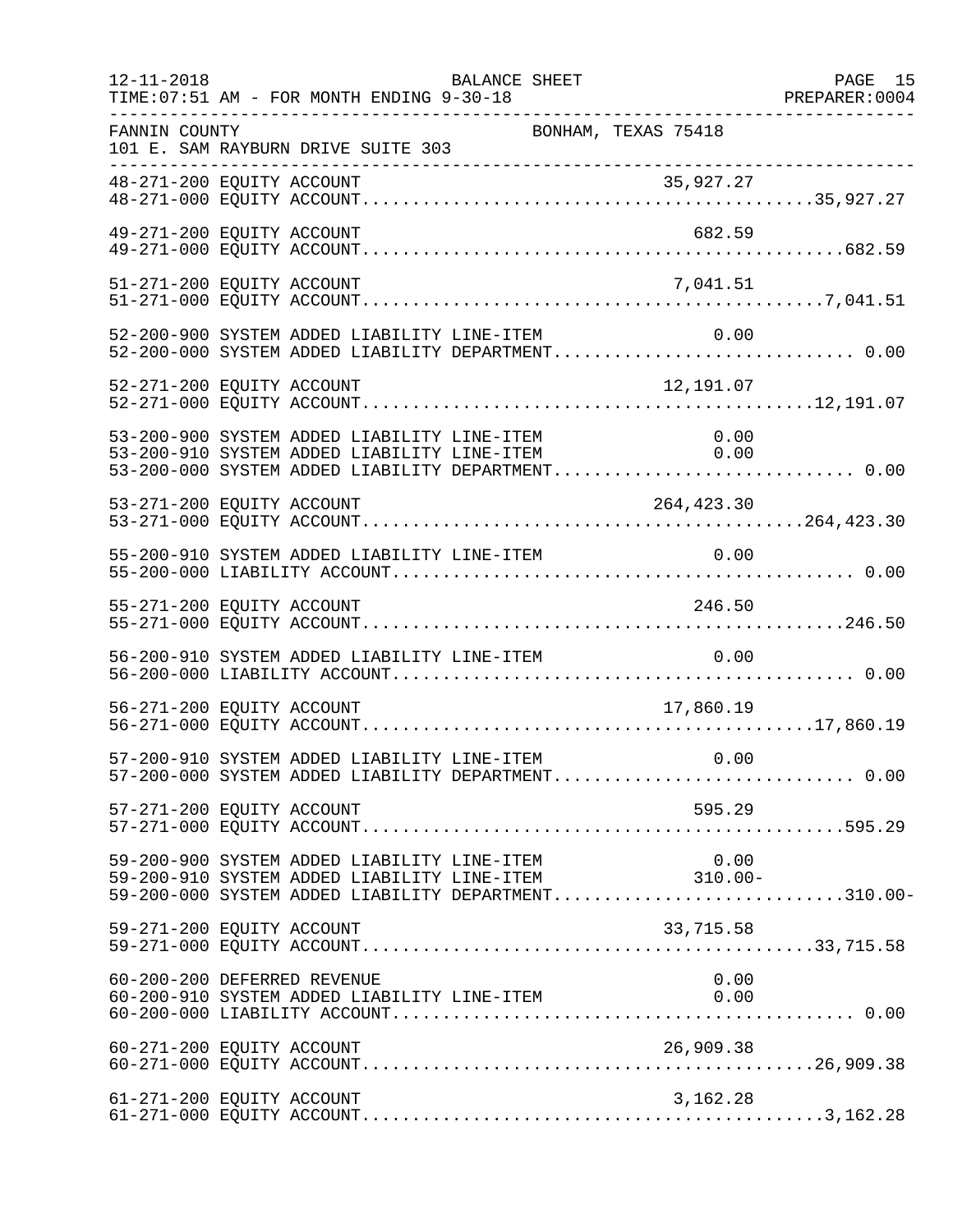| $12 - 11 - 2018$ | BALANCE SHEET<br>TIME: 07:51 AM - FOR MONTH ENDING 9-30-18                                             |                     | PAGE 16 |
|------------------|--------------------------------------------------------------------------------------------------------|---------------------|---------|
| FANNIN COUNTY    | BONHAM, TEXAS 75418<br>101 E. SAM RAYBURN DRIVE SUITE 303                                              |                     |         |
|                  |                                                                                                        |                     |         |
|                  |                                                                                                        |                     |         |
|                  | 63-271-200 EQUITY ACCOUNT                                                                              | 1,331.81            |         |
|                  | 64-200-910 SYSTEM ADDED LIABILITY LINE ITEM                                                            | 0.00                |         |
|                  | 64-271-200 EQUITY ACCOUNT                                                                              | 0.00                |         |
|                  | 65-200-910 SYSTEM ADDED LIABILITY LINE ITEM                                                            | 0.00                |         |
|                  | 65-271-200 EQUITY ACCOUNT                                                                              | 1,331.81            |         |
|                  | 66-200-900 SYSTEM ADDED LIABILITY LINE-ITEM<br>66-200-910 SYSTEM ADDED LIABILITY LINE-ITEM             | 0.00<br>$\sim$ 0.00 |         |
|                  | 66-231-200 2017 GO BONDS PAYABLE                                                                       | 0.00                |         |
|                  | 66-271-200 EQUITY ACCOUNT                                                                              | 6, 250, 000.00      |         |
|                  | 67-200-910 SYSTEM ADDED LIABILITY LINE-ITEM<br>67-200-000 SYSTEM ADDED LIABILITY DEPARTMENT 0.00       | 0.00                |         |
|                  | 67-271-200 EQUITY ACCOUNT                                                                              | 0.00                |         |
|                  |                                                                                                        |                     |         |
|                  | 70-271-200 EQUITY ACCOUNT                                                                              | 96,908.56           |         |
|                  | 71-200-910 SYSTEM ADDED LIABILITY LINE-ITEM<br>71-200-000 SYSTEM ADDED LIABILITY DEPARTMENT 0.00       | 0.00                |         |
|                  | 71-271-200 EQUITY ACCOUNT                                                                              | 0.00                |         |
|                  | 72-200-910 SYSTEM ADDEND LIABILITY LINE-ITEM 0.00<br>72-200-000 SYSTEM ADDED LIABILITY DEPARTMENT 0.00 |                     |         |
|                  | 72-271-200 EQUITY ACCOUNT                                                                              | 0.00                |         |
|                  | 80-200-910 SYSTEM ADDED LIABILITY LINE-ITEM                                                            | 0.00                |         |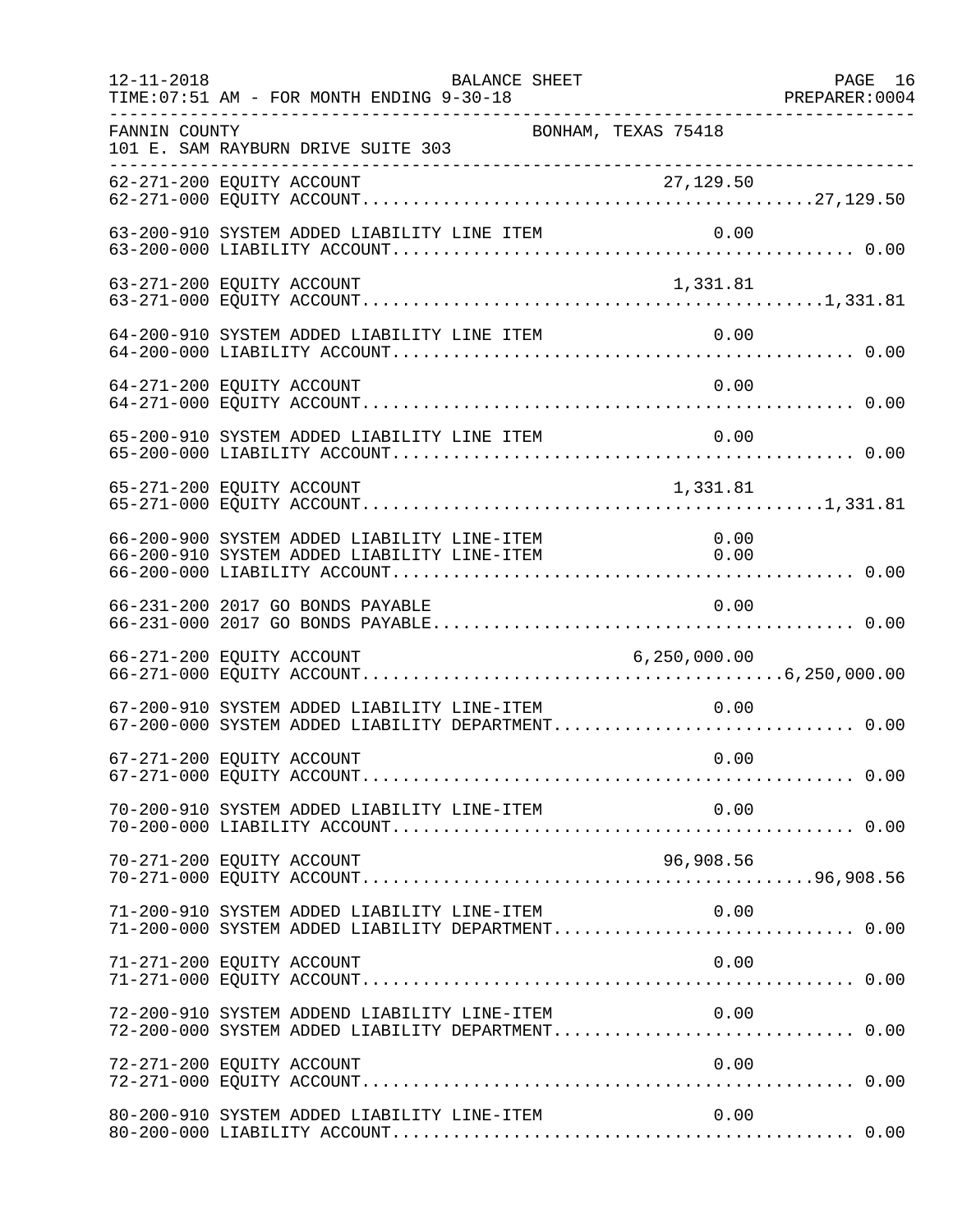| $12 - 11 - 2018$ | TIME: 07:51 AM - FOR MONTH ENDING 9-30-18                                                                                                 | <b>BALANCE SHEET</b> |                  | PAGE 17<br>PREPARER: 0004 |
|------------------|-------------------------------------------------------------------------------------------------------------------------------------------|----------------------|------------------|---------------------------|
| FANNIN COUNTY    | 101 E. SAM RAYBURN DRIVE SUITE 303                                                                                                        | BONHAM, TEXAS 75418  |                  |                           |
|                  | 80-271-200 EQUITY ACCOUNT                                                                                                                 |                      | 0.00             |                           |
|                  | 81-200-900 SYSTEM ADDED LIABILITY LINE-ITEM<br>81-200-900 SYSTEM ADDED LIABILITY LINE-ITEM<br>81-200-910 SYSTEM ADDED LIABILITY LINE ITEM |                      | 0.00<br>0.00     |                           |
|                  | 81-271-200 EQUITY ACCOUNT                                                                                                                 |                      | 0.00             |                           |
|                  | 81-590-579 SYSTEM ADDED LIABILITY LINE-ITEM                                                                                               |                      | 0.00             |                           |
|                  | 82-200-910 SYSTEM ADDED LIABILITY LINE ITEM                                                                                               |                      | 0.00             |                           |
|                  | 82-271-200 EQUITY ACCOUNT                                                                                                                 |                      | 0.00             |                           |
|                  | 83-200-910 SYSTEM ADDED LIABILITY LINE ITEM                                                                                               |                      | 0.00             |                           |
|                  | 83-271-200 EQUITY ACCOUNT                                                                                                                 |                      | 0.00             |                           |
|                  | 87-200-910 SYSTEM ADDED LIABILITY LINE-ITEM<br>87-200-000 SYSTEM ADDED LIABILITY DEPARTMENT 0.00                                          |                      | 0.00             |                           |
|                  | 87-202-319 A/P RESTITUTION-JUVENILE PROBATION                                                                                             |                      | 0.00             |                           |
|                  | 87-271-200 EQUITY ACCOUNT                                                                                                                 |                      | 1,849.21<br>0.00 |                           |
|                  | 88-271-200 EQUITY ACCOUNT<br>89-220-189 DEFERRED REVENUE                                                                                  |                      | 0.00             |                           |
|                  | 89-271-200 EQUITY ACCOUNT                                                                                                                 |                      | 45,922.93        |                           |
|                  | 92-200-910 SYSTEM ADDED LIABILITY LINE-ITEM                                                                                               |                      | 0.00             |                           |
|                  | 92-200-000 SYSTEM ADDED LIABILITY DEPARTMENT 0.00<br>92-271-200 EQUITY ACCOUNT                                                            |                      | 43, 428.93       |                           |
|                  |                                                                                                                                           |                      |                  |                           |
|                  | 93-271-200 EQUITY ACCOUNT                                                                                                                 |                      | 100.00           |                           |
|                  | 95-200-910 SYSTEM ADDED LIABILITY LINE-ITEM<br>95-200-000 SYSTEM ADDED LIABILITY DEPARTMENT 0.00                                          |                      | 0.00             |                           |